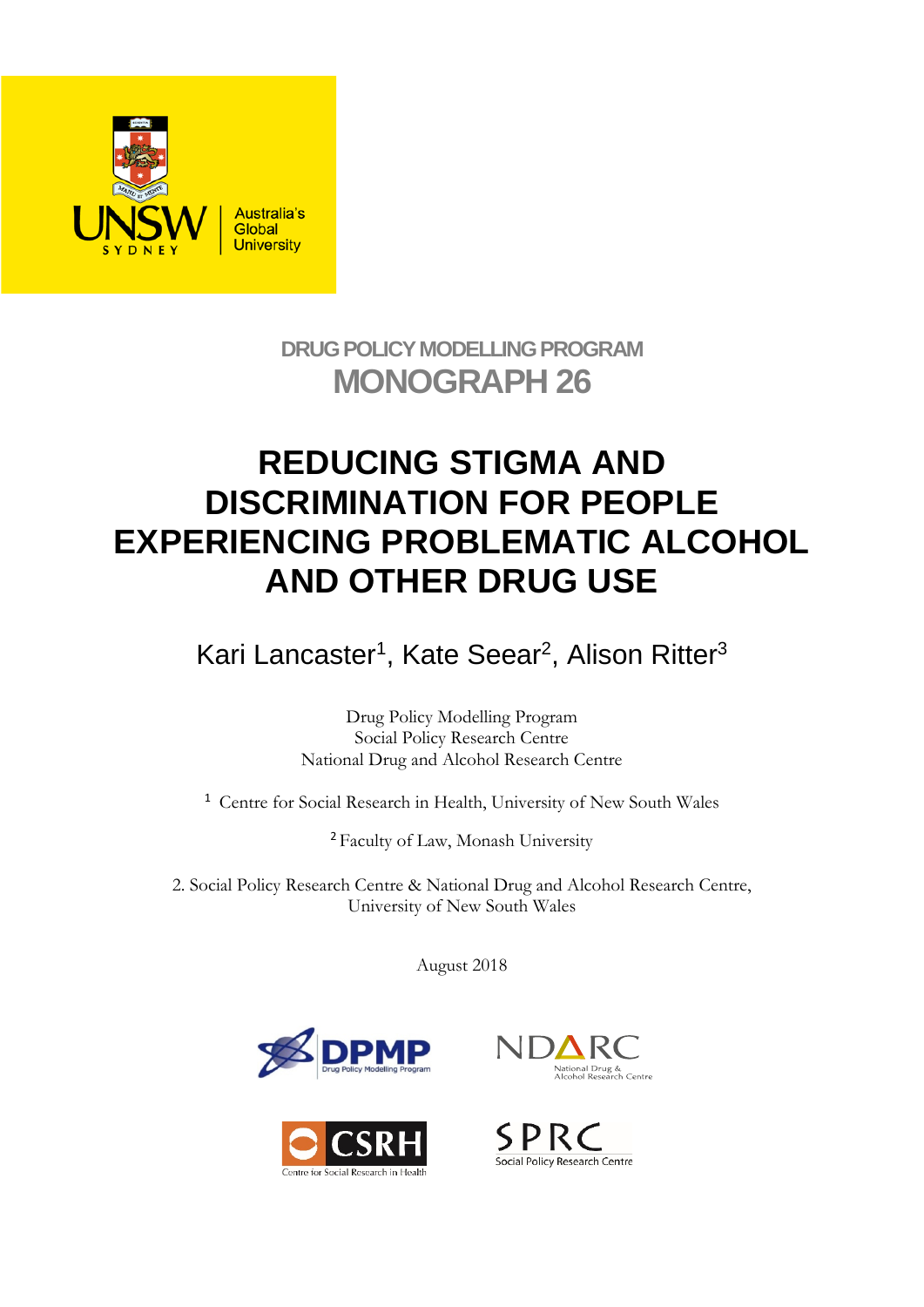Drug Policy Modelling Program Monograph Series

### © NDARC 2018

This work is copyright. You may download, display, print and reproduce this material in unaltered form only (retaining this notice) for your personal, non-commercial use or use within your organization. All other rights are reserved. Requests and enquiries concerning reproduction and rights should be addressed to the Information Manager, National Drug and Alcohol Research Centre, University of New South Wales, Sydney, NSW, 2052, Australia.

Published by National Drug and Alcohol Research Centre.

ISBN: 978-0-7334-3820-2

The correct citation for this publication is: Lancaster, K., Seear, K. & Ritter. A. (2018) Monograph No. 26: *Reducing stigma and discrimination for people experiencing problematic alcohol and other drug use*. *DPMP Monograph Series*. Sydney: National Drug and Alcohol Research Centre. <http://doi.org/10.26190/5b8746fe72507>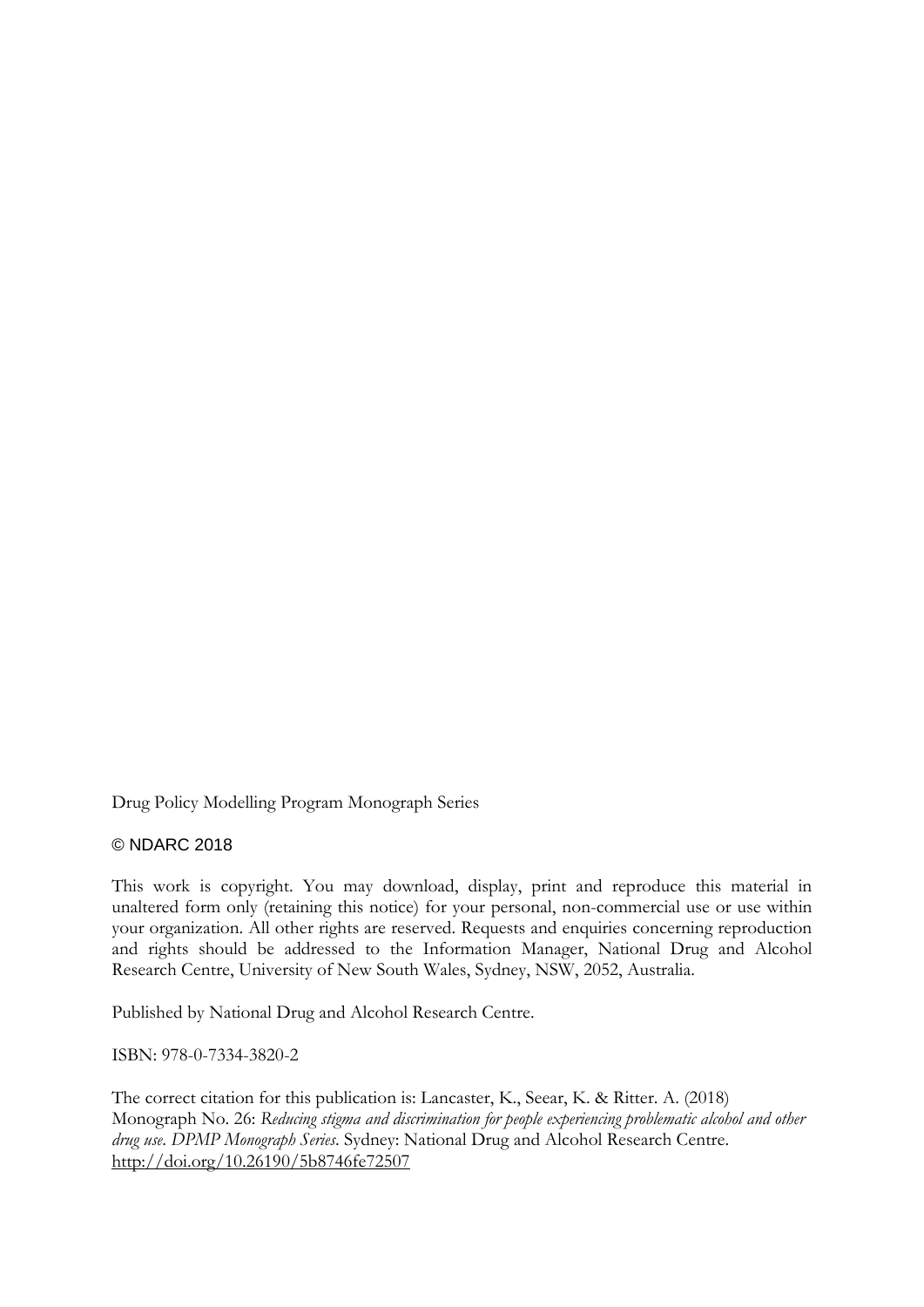### **THE DRUG MODELLING POLICY PROGRAM**

This monograph forms part of the Drug Policy Modelling Program (DPMP) Monograph Series.

Drugs are a major social problem and are inextricably linked to the major socio-economic issues of our time. Our current drug policies are inadequate, and governments are not getting the best returns on their investment. There are a number of reasons why: there is a lack of evidence upon which to base policies; the evidence that does exist is not necessarily analysed and used in policy decision-making; we do not have adequate approaches or models to help policy-makers make good decisions about dealing with drug problems; and drug policy is a highly complicated and politicised arena.

The aim of the Drug Policy Modelling Program (DPMP) is to create valuable new drug policy insights, ideas and interventions that will allow Australia to respond with alacrity and success to illicit drug use. DPMP addresses drug policy using a comprehensive approach that includes consideration of law enforcement, prevention, treatment and harm reduction. The dynamic interaction between policy options is an essential component in understanding best investment in drug policy.

DPMP conducts rigorous research that provides independent, balanced, non-partisan policy analysis. The areas of work include: developing the evidence-base for policy; developing, implementing and evaluating dynamic policy-relevant models of drug issues; and studying policymaking processes in Australia.

Monographs in the series are:

- 01. What is Australia's "drug budget"? The policy mix of illicit drug-related government spending in Australia
- 02. Drug policy interventions: A comprehensive list and a review of classification schemes
- 03. Estimating the prevalence of problematic heroin use in Melbourne
- 04. Australian illicit drugs policy: Mapping structures and processes
- 05. Drug law enforcement: The evidence
- 06. A systematic review of harm reduction
- 07. School based drug prevention: A systematic review of the effectiveness on illicit drug use
- 08. A review of approaches to studying illicit drug markets
- 09. Heroin markets in Australia: Current understandings and future possibilities
- 10. Data sources on illicit drug use and harm in Australia
- 11. SimDrug: Exploring the complexity of heroin use in Melbourne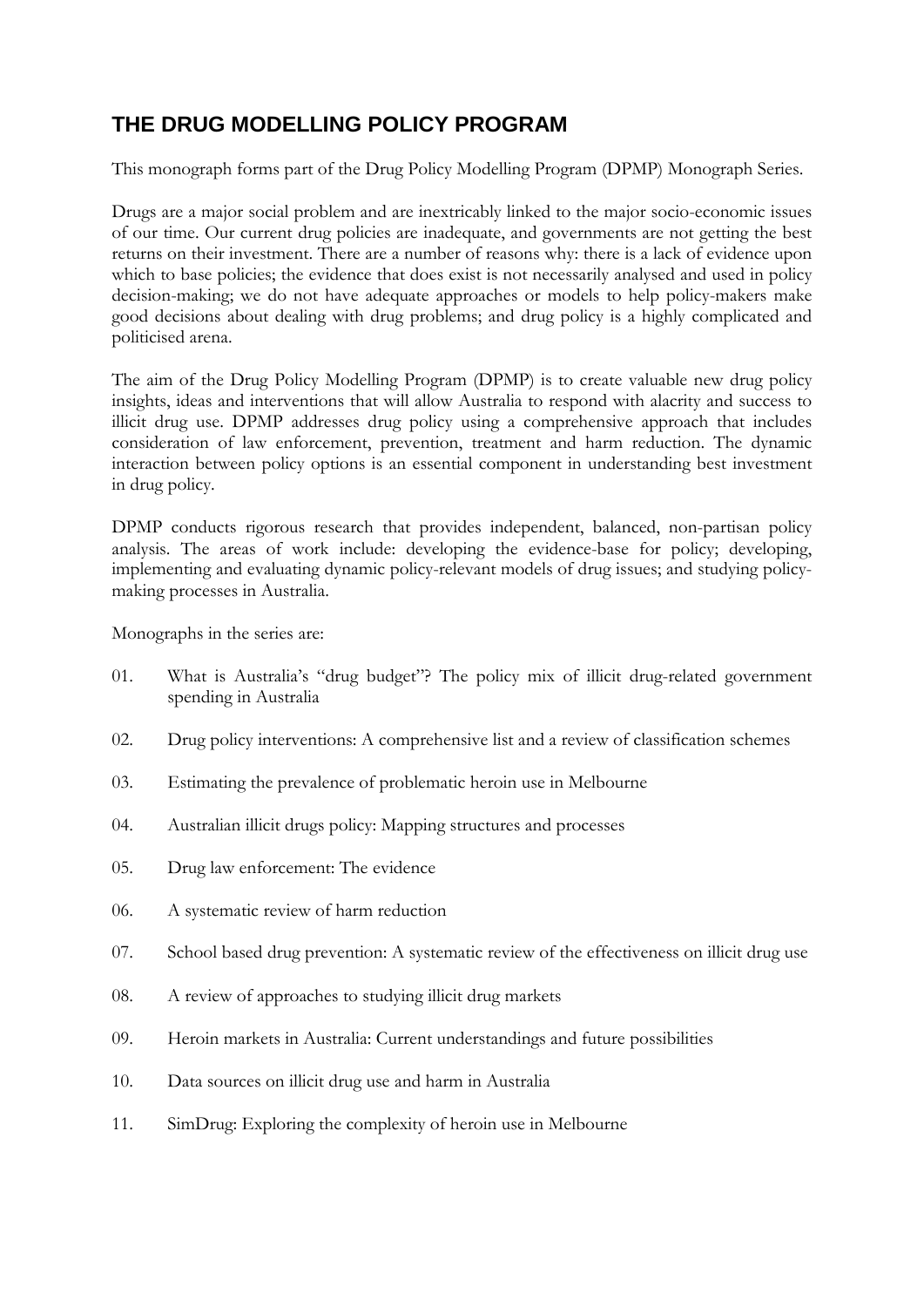- 12. Popular culture and the prevention of illicit drug use: A pilot study of popular music and the acceptability of drugs
- 13. Scoping the potential uses of systems thinking in developing policy on illicit drugs
- 14. Working estimates of the social costs per gram and per user for cannabis, cocaine, opiates and amphetamines
- 15. Priority areas in illicit drug policy: Perspectives of policy makers
- 16. A summary of diversion programs for drug and drug-related offenders in Australia
- 17. A review of Australian public opinion surveys on illicit drugs
- 18. The coordination of Australian illicit drug policy: A governance perspective
- 19. Media reporting on illicit drugs in Australia: Trends and impacts on youth attitudes to illicit drug use
- 20. Cannabis use disorder treatment and associated health care costs in New South Wales, 2007
- 21. An assessment of illicit drug policy in Australia (1985 to 2010): Themes and trends
- 22. Legal thresholds for serious drug offences: Expert advice to the ACT on determining amounts for trafficable, commercial and large commercial drug offences
- 23. Prevalence of and interventions for mental health and alcohol and other drug problems amongst the gay, lesbian, bisexual and transgender community: A review of the literature
- 24. Government drug policy expenditure in Australia 2009/10
- 25. Evaluation of Australian Capital Territory drug diversion programs
- 26. Reducing stigma and discrimination for people experiencing problematic alcohol and other drug use

DPMP strives to generate new policies, new ways of making policy and new policy activity and evaluation. Ultimately our program of work aims to generate effective new illicit drug policy in Australia. I hope this Monograph contributes to Australian drug policy and that you find it informative and useful.

Chison Rite

Alison Ritter

Director, DPMP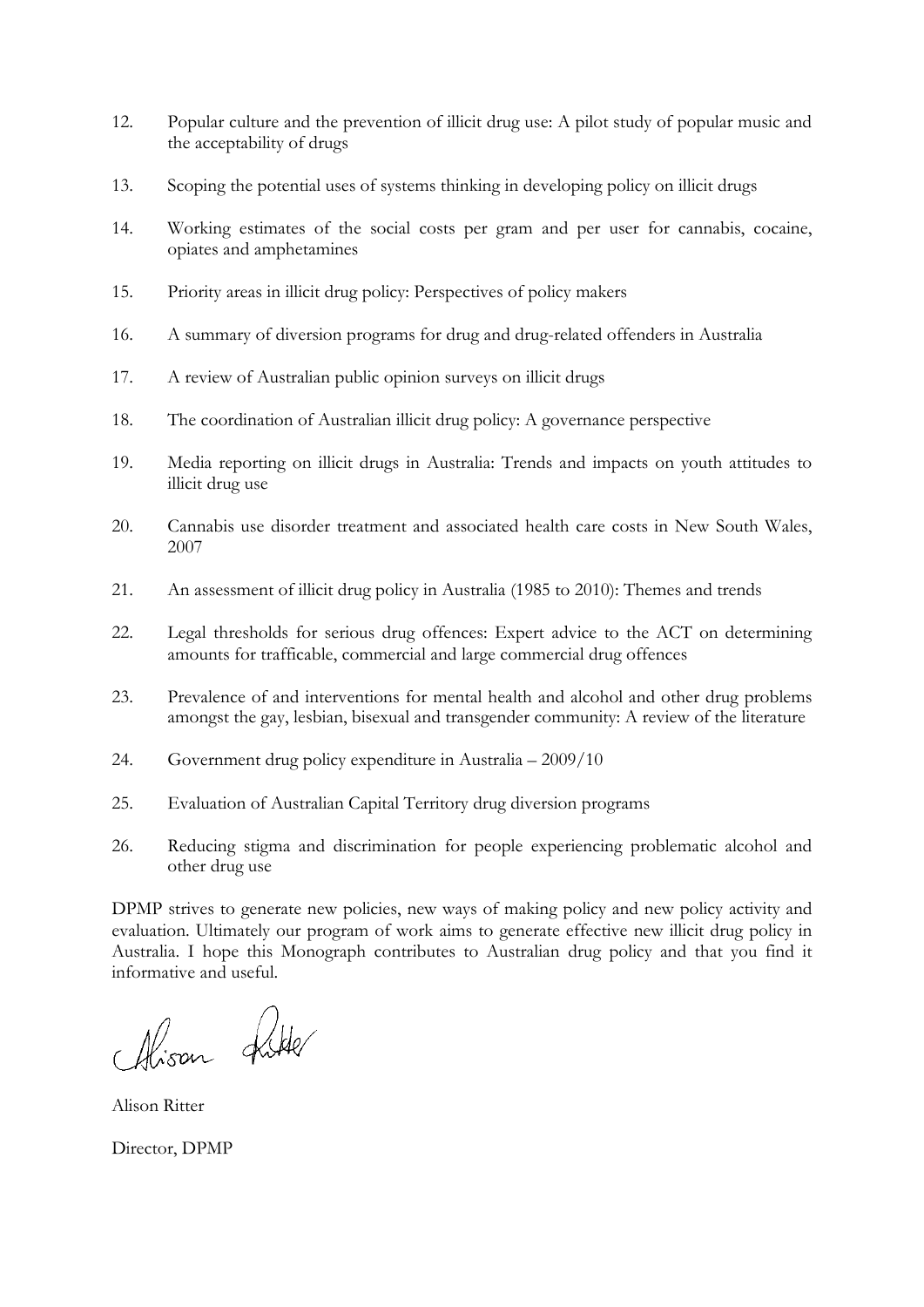### **ACKNOWLEDGEMENTS**

Thank you to the participants who generously shared their stories and experiences with us. We are also grateful to the services who allowed us to conduct interviews on site, and to the Queensland Network of Alcohol and other Drug Agencies for facilitating contact with these services. Thank you to Jarryd Bartle who assisted with coding and analysis of legislation.

This project was funded by the Queensland Mental Health Commission. The final report was provided to the Queensland Mental Health Commission in April 2017. The work was undertaken while the first and third authors were located at the National Drug and Alcohol Research Centre, a research centre funded by the Australian Government. Dr Kate Seear is a recipient of an Australian Research Council Discovery Early Career Researcher Award (DE160100134). Professor Alison Ritter is a recipient of a National Health and Medical Research Council Fellowship (APP1021988).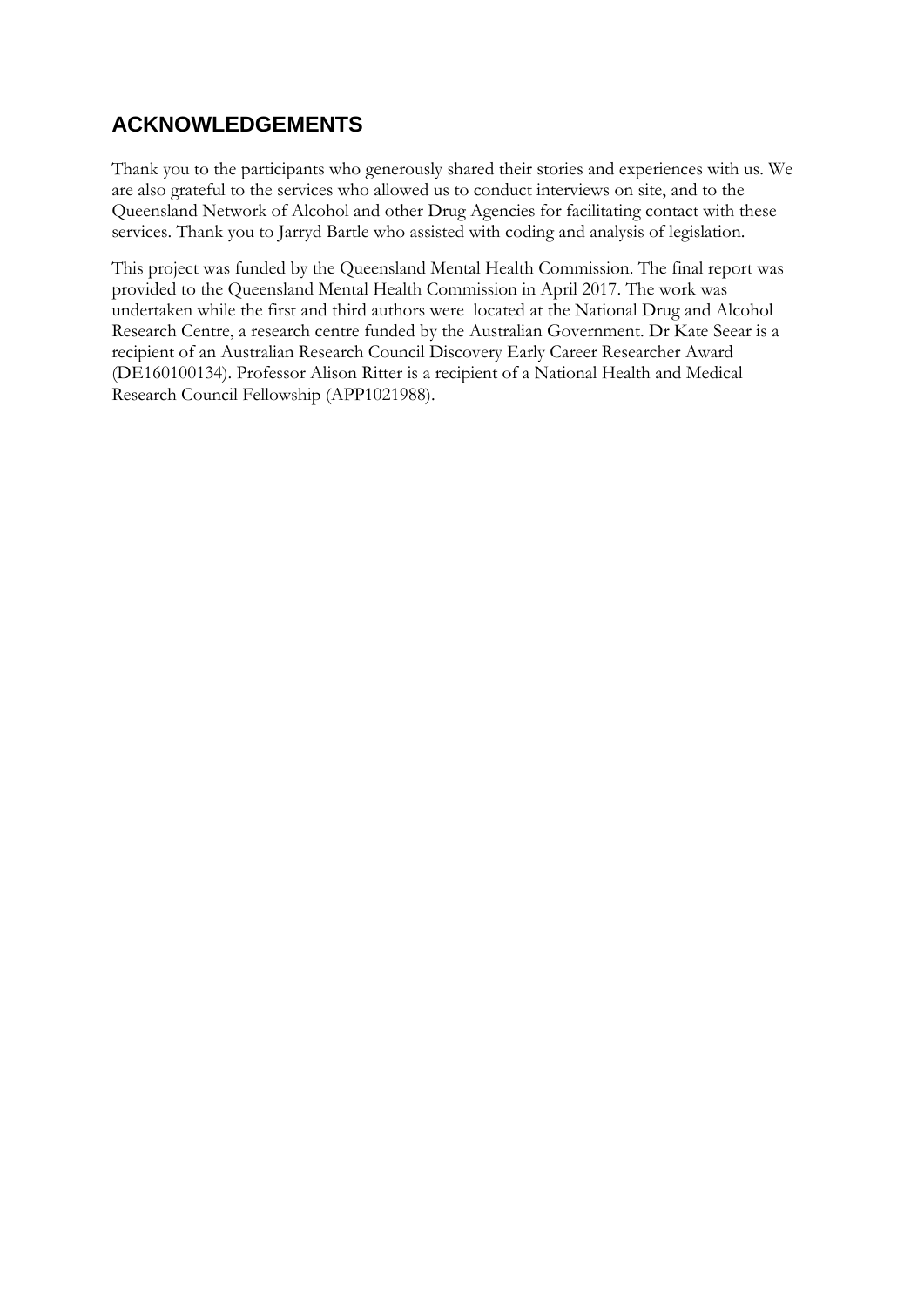## TABLE OF CONTENTS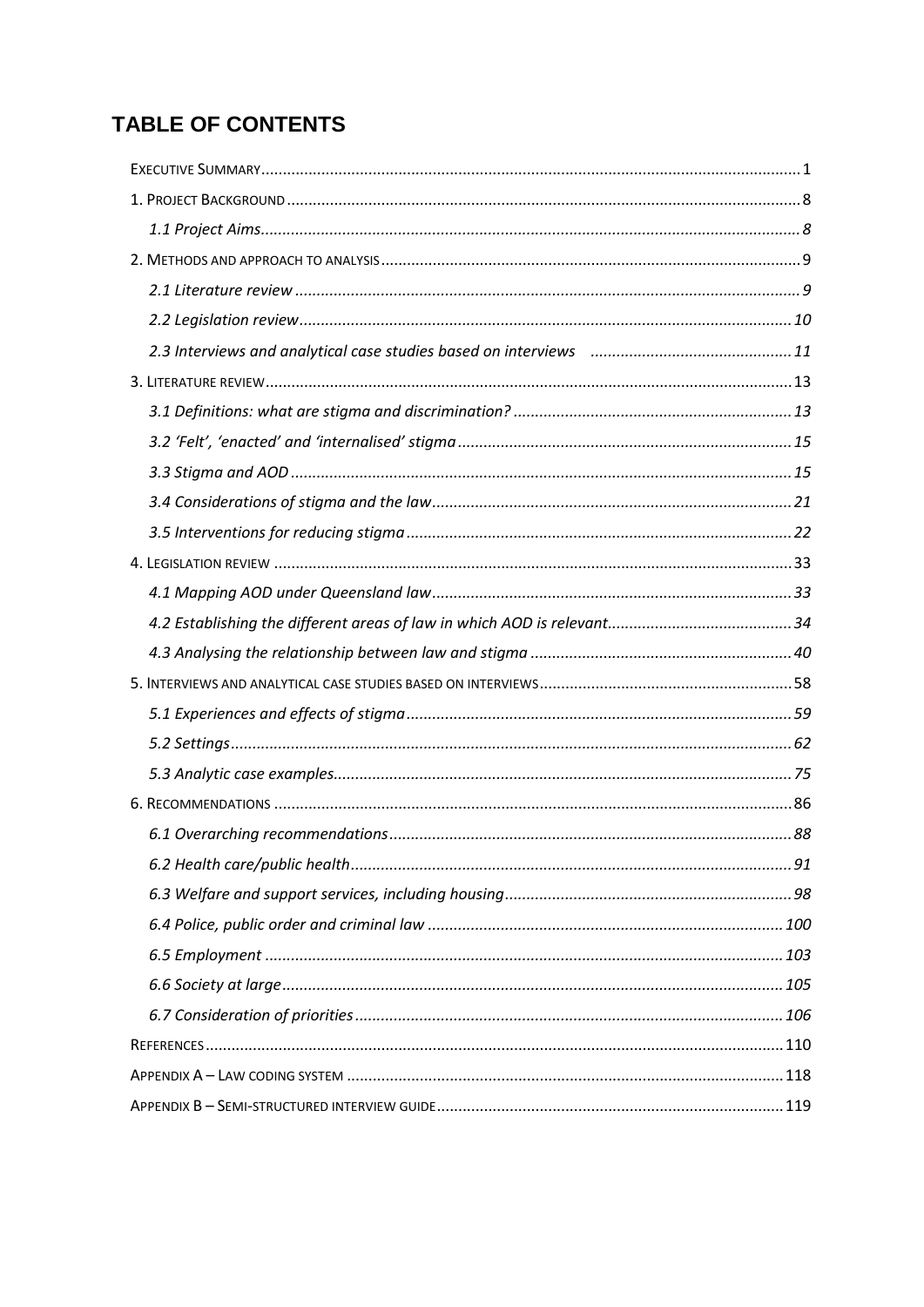### <span id="page-6-0"></span>**EXECUTIVE SUMMARY**

### **Project Aims**

This project aimed to understand experiences of stigma and discrimination for people experiencing problematic alcohol and other drug (AOD) use in Queensland. Specifically, the research examined:

- Experiences of stigma and discrimination;
- The potential for legislation to be stigmatising;
- The settings and sectors in which stigma and discrimination occur;
- The impacts of stigma and discrimination on health and wellbeing and in particular on recovery and the ability to reconnect with the community; and
- Circumstances where stigma is not experienced, and evidence of what works to address stigma and discrimination.

In this report, stigma and discrimination are defined as follows:

Stigma is labelling and stereotyping of difference, at both an individual and structural societal level, that leads to status loss (including exclusion, rejection and discrimination).

Discrimination is the lived effects of stigma – the negative material and social outcomes that arise from experiences of stigma.

Both stigma and discrimination rely on societal structures and systems that facilitate and create the conditions for their operation (for example unequal power is one such condition).

In this project we sought to identify effective ways to reduce stigma and discrimination and provide recommendations derived from the research findings to support implementation actions by the Queensland government.

### **Methods**

The project consisted of three interrelated components. These were:

- 1. Literature review;
- 2. Analysis of legislation; and
- 3. In-depth qualitative interviews and analytical case studies based on interviews.

The literature review involved analysing international and Australian research pertaining to: definitions of stigma and discrimination; manifestations and experiences of stigma; how stigma is experienced by people who use AOD; considerations of stigma and the law; and effective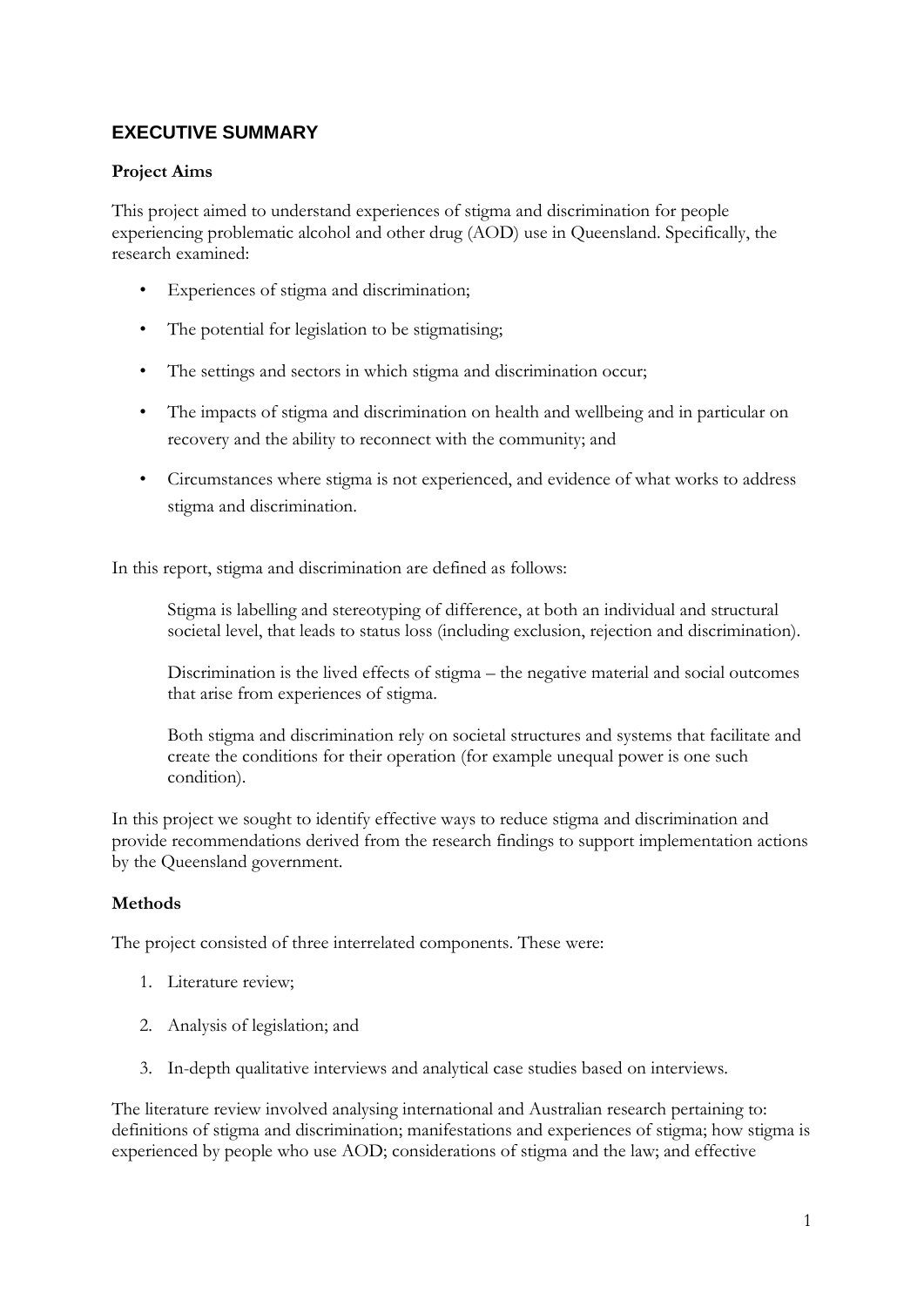stigma-reducing interventions (drawing on findings from across the AOD, mental health and HIV/AIDS fields).

The analysis of Queensland legislation involved a three-step methodology to capture the full range of legislative provisions that deal with AOD in Queensland, establishing the focus of these provisions, and then examining the stigmatising and/or discriminatory potential of law.

Using in-depth qualitative interviews  $(N = 21)$  with people experiencing AOD problems in Queensland, the third component of the project involved documenting participants' perceptions and experiences of how stigma presents and manifests (including positive experiences where it was not experienced) and identifying the settings and sectors where stigma and discrimination occurs in participants' lives (including but not limited to health services, housing, justice, education and employment, other social support services and in the broader community). Analytical case studies were built using narrative techniques. Interview participants were recruited through treatment services and needle and syringe programs across Queensland.

### **Results**

### *Identifying experiences of stigma and discrimination for people with problematic AOD use in Queensland:*

- Experiences of stigma and discrimination were a common occurrence in the everyday lives of participants. Every participant could describe, in detail, multiple specific times that they had been judged, treated badly, looked down upon or excluded because of problematic AOD use;
- When participants were asked how experiences of stigma and discrimination made them feel, they described feelings of degradation, shame and anger;
- The frequency and commonplace nature of these experiences did not make them any less distressing for participants. These experiences had profound effects in participants' lives. These effects were not superficial and cannot be dismissed as insignificant. Experiences of exclusion, marginalisation, and discrimination impacted on participants' access to health care (including treatment) and other services, fair treatment in the justice system, employment opportunities, and relationships with family, friends and community;
- Stigma affected drug use. It did not discourage AOD use and was not a motivator for getting help. Many participants talked about how stigma and discrimination made them feel worthless and hopeless, which in turn triggered them to use alcohol or other drugs or give up on seeking change in their lives;
- Stigma was a barrier to help-seeking, even at times when participants had felt they really needed it. Experiences of stigma and discrimination at the moment of help-seeking (for example, from health care workers, doctors, psychologists, welfare services, or even AOD treatment providers) discouraged participants from seeking help again;
- Not all problematic AOD use was stigmatised in the same way. Some individuals felt that particular groups of people and behaviours were more stigmatised and marginalised than others, even amongst those with experience of problematic AOD use. This accords with what has been described in the literature as 'within group' stigma;
- Participants could also identify interactions and experiences where stigma had not been present. When participants spoke about these positive experiences, they felt understood and experienced a different kind of 'care'. Being seen as a 'normal' patient in clinical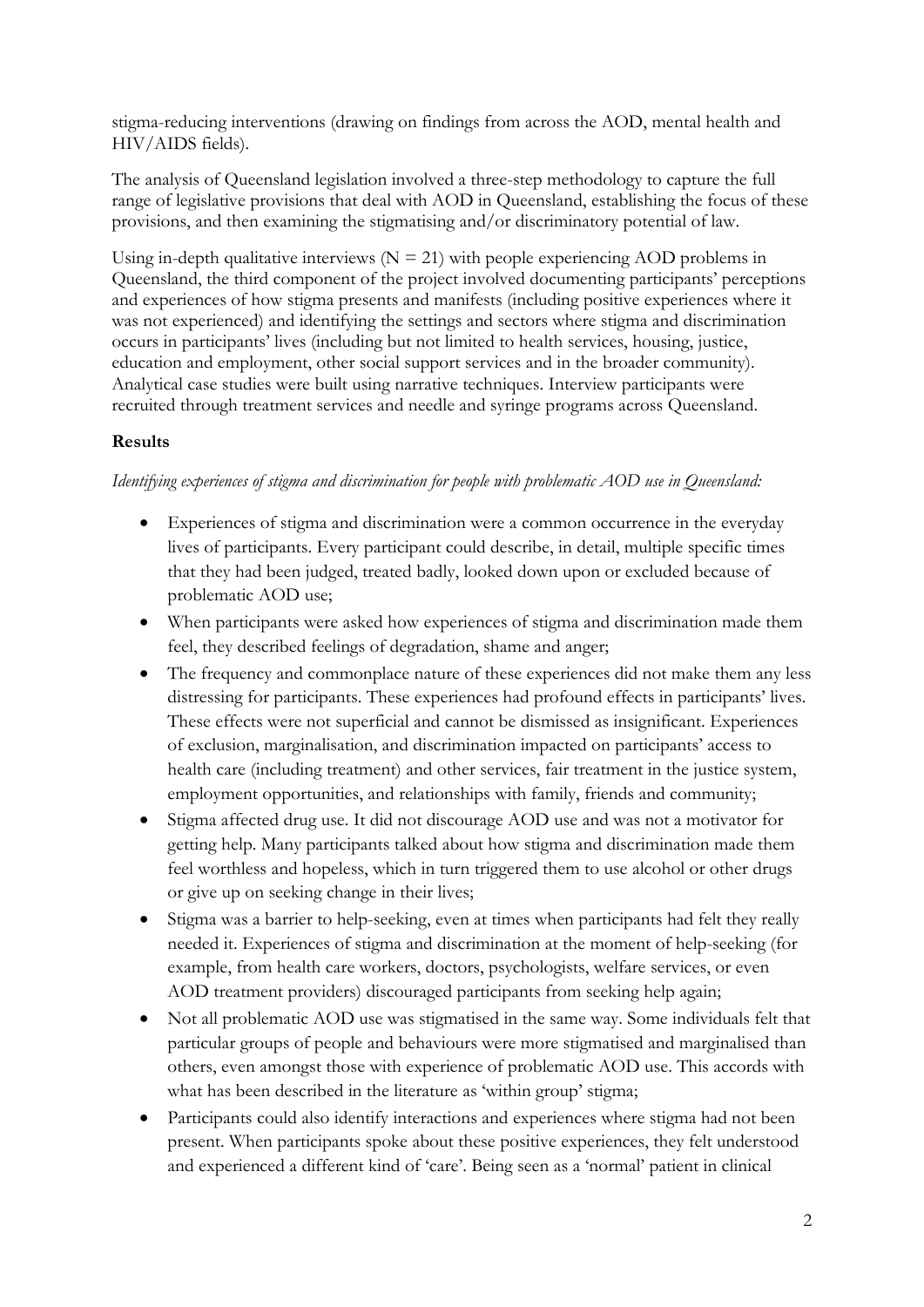settings, not as a 'just a drug user' or 'just an alcoholic' was particularly important. Positive experiences in work environments were characterised by employers being supportive of participants' requests to take a leave of absence to seek help, pathways into support such as access to confidential counselling through employee assistance programs, and a sense that employers had their best interests at heart.

### *Identifying law that has the potential to be stigmatising:*

- Queensland law was analysed with a view to assessing its stigmatising and/or discriminatory potential, which was defined for the purposes of this study as: the enabling conditions for the manifestation of stigma and/or discriminatory practices;
- The stigmatising potential of law is increased wherever the law isolates certain individuals, practices, activities and behaviours associated with AOD, enabling key stakeholders to exercise power and authority over them (including in ways that are potentially arbitrary or insufficiently defined), without sufficient protections for the target;
- A total of 222 provisions in Queensland were identified that were relevant in some way to people who experience problematic AOD use. A proportion of provisions in Queensland law have the potential to stigmatise and/or discriminate against people experiencing problematic AOD use;
- Relevant provisions appeared across 11 different areas of law, with provisions most often being found in the domains of: substantive criminal law, employment law and professional regulation, public health, and public order;
- Only 33% of provisions define the targeted practice, activity or behaviour, with the remainder of provisions targeting practices, activities or behaviours that are not defined. The lack of definitional precision and clarity is a problem, because it may allow for highly subjective and variable assessments to be made;
- The provisions convey decision-making powers and/or authority to a wide range of decision-makers, bodies and authorities. In some instances these decision-makers are familiar, highly trained and regulated (e.g. the police) but in others, powers are conferred upon private citizens and organisations who may be less familiar, well trained or well versed in the exercise of power (e.g. mining operators, employers, sellers of goods);
- The stigmatising and/or discriminatory potential of law was reduced when targets were offered protections in law. While most provisions provide some protections for the target, 30.94% do not;
- The stigmatising and/or discriminatory potential of law might be alleviated or reduced where the protections in individual provisions are included and strengthened, or where overarching legal protections are provided for people who use AOD (for example a Human Rights Charter or anti-discrimination protections).

### *Identifying settings where stigma occurs:*

• Participants experienced stigma across a range of settings including health care, policing, employment, child services, courts, welfare and support services, as well as in relationships with family and friends, and in the general community;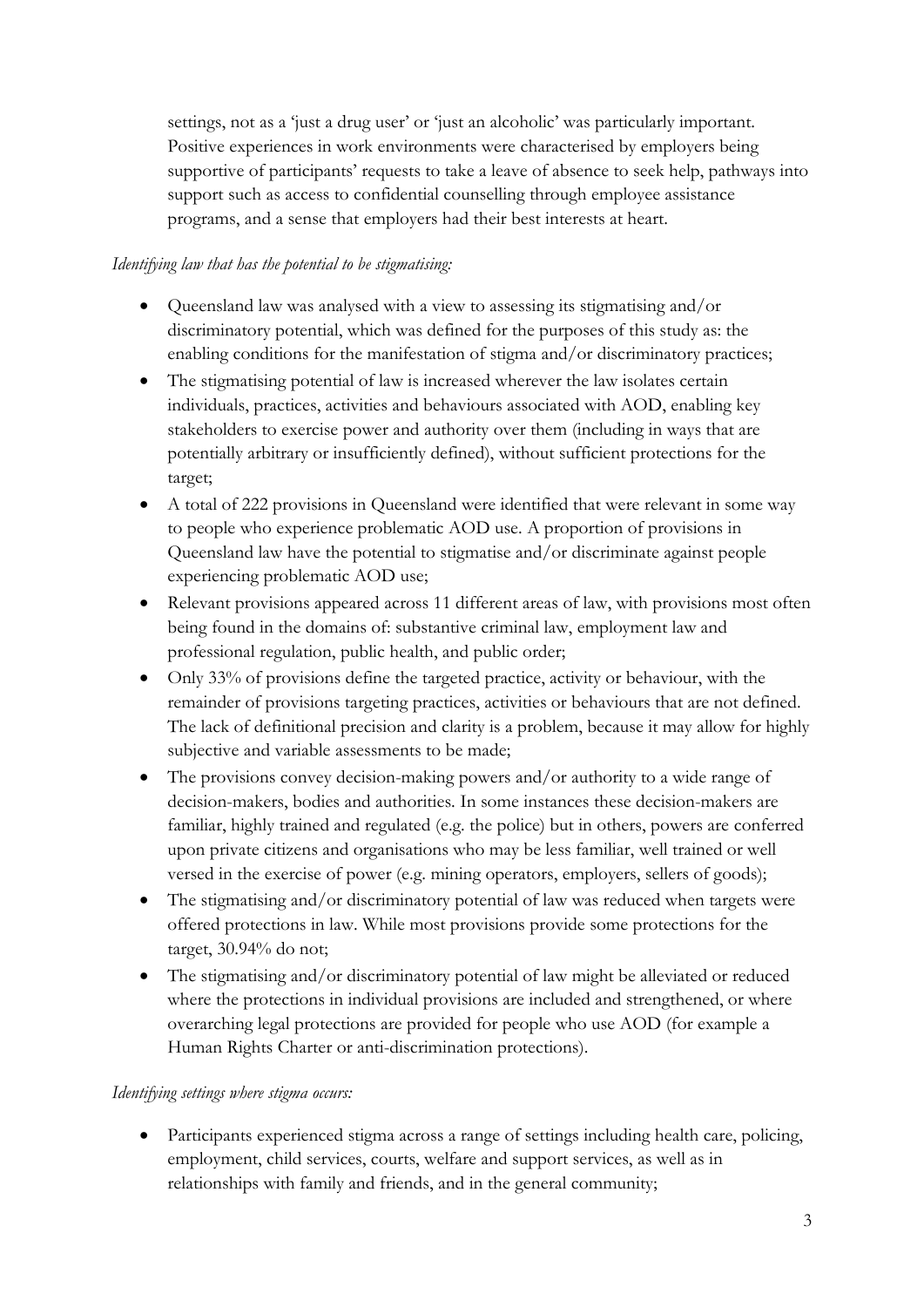- These experiences created inequitable barriers in the most fundamental aspects of people's lives including health care, justice, family connection, employment opportunities, welfare, housing, and community belonging. Every participant could recall such experiences across multiple settings in their own lives, and described these experiences as being the norm;
- Drawing together findings from across the literature review, the analysis of legislation and the interviews, stigma and discrimination were found to most commonly and pervasively manifest in five specific settings: 1. Health care/public health; 2. Welfare and support services, including housing; 3. Police, public order and criminal law; 4. Employment; 5. Society at large.

### *Identifying 'what works' from the literature:*

- Stigma-reducing interventions can be universal (addressing an entire population) or can be targeted and delivered in particular settings;
- Stigma-reducing interventions need to be focussed on both the social, political and economic causes of stigma, as well as on changing individuals' discriminatory attitudes and behaviours;
- Approaches must be *multifaceted* to address the extensive mechanisms which produce discriminatory outcomes, but also *multilevel* to address issues of both individual and structural discrimination;
- Circumscribed interventions that target only one mechanism at a time are unlikely to bring about change because they fail to address broader contextual factors;
- Mass media interventions are ineffective for preventing drug use. Such campaigns aim to stigmatise drug use and create fear so as to deter drug use, and lead to further separation and stigmatisation of people who use drugs. Extreme and stigmatising depictions in such campaigns may prevent people from seeking help;
- Mass media campaigns aimed at reducing stigma may reduce prejudice, but there is insufficient evidence to determine their effects on discrimination;
- Educational interventions in schools have limited evidence as to their effectiveness;
- Community-based interventions have been designed to reduce stigma amongst the community closest to people affected by stigma and discrimination, for example amongst close family members, and aim to increase knowledge, and equalise the relationship between people and their families so as to reduce stigma and discrimination. Such programs in the HIV field have been shown to reduce experiences of stigma for people living with HIV and change the attitudes of people living close to them;
- Interventions for health professionals and service providers focus on changing the attitudes and behaviour of health care workers at an individual level, as well as addressing stigma and discrimination in health care settings at both interpersonal and structural levels. Changing professional behaviours that may stigmatise people can be accomplished by (1) increasing awareness of stigmatising aspects of clinical practice (e.g. being conscious of the power of diagnosis and labelling processes, rejecting negative outcome beliefs, and enhancing communication with clients), (2) meaningfully involving service users and family members, (3) taking on a public advocacy role in challenging stigma (and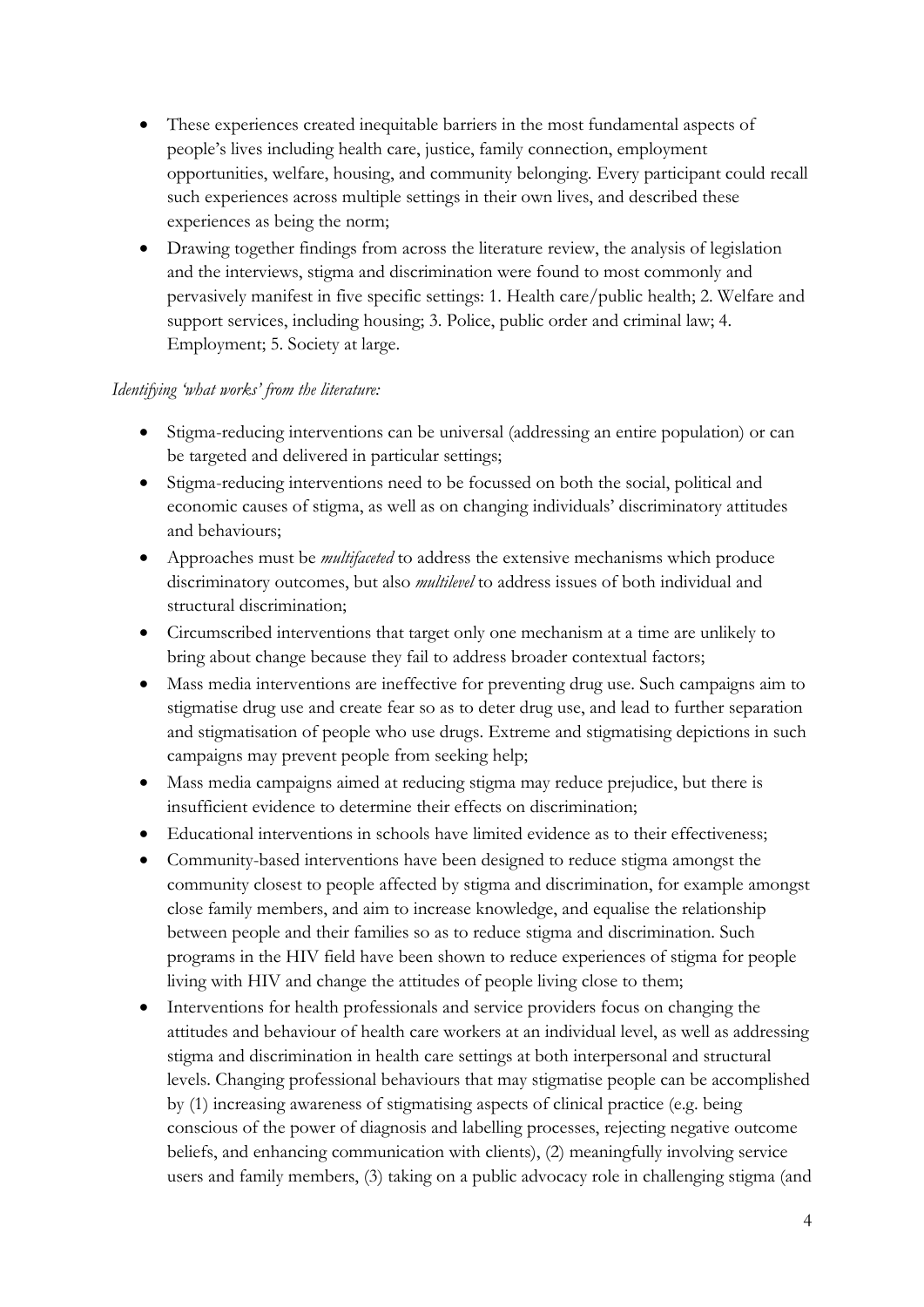seeing this as part of the profession), and (4) campaigning at a policy level for adequate clinical resources and research in the field. The existing evidence on effectiveness of these interventions shows that workplace education without organisational support is ineffective;

- Interventions relating to treatment uptake focus on reshaping clients' experience of the clinic or treatment service environment and holistically addressing health issues (rather than just focussing on AOD problems). In the HIV field, these types of interventions have been found to effectively reduce the fear and stigma experienced by clients, especially the fear of being 'seen' at the service, and have been shown to improve communication at the service;
- Interventions relating to internalised stigma seek to decrease the impact of stigma on individuals and enable coping by restructuring erroneous beliefs about perceptions of enacted stigma and increasing self-esteem. Such interventions have been shown to increase perceptions of self-efficacy to cope with stigma, decrease avoidance strategies and improve self-esteem and quality of life;
- Health conditions (such as hepatitis C and HIV/AIDS) come to be inextricably associated with (and as such bear the stigma of) illicit drug use. This suggests that interventions which seek to reduce the stigma associated with drug use ought to not only be directed towards drug and alcohol workers but also other health care providers in other fields;
- Involving people with lived experience of AOD use in policy and practice is an important ethical consideration and can help challenge discriminatory or uninformed opinions. Consumer participation should be 'core business' for treatment services, health services, and other welfare and social support services that regularly engage with people experiencing problematic AOD use;
- While much of the intervention literature has focussed on changing the attitudes and behaviours of *individuals*, the literature also shows that in order to bring about meaningful change *structural factors* must also be understood and addressed.

### *Recommendations for change:*

The research findings led to 34 recommendations. Some of the recommendations focus on educating and changing the attitudes of individuals (for example practitioners), some focus on reforming legislation, and some focus on structural arrangements (such as organisational policies). For success, interventions aimed at ameliorating individuals' discriminatory attitudes and behaviour need to be implemented *alongside* structural and systemic reforms aimed at addressing stigma and discrimination.

The recommendations for change are as follows:

Recommendation 01: Implement a Queensland Human Rights Charter Recommendation 02: Conduct anti-stigma awareness training across all relevant workforces Recommendation 03: Ensure consumer participation in policy and actions designed to reduce stigma and discrimination

Recommendation 04: Increase the access and availability of AOD treatment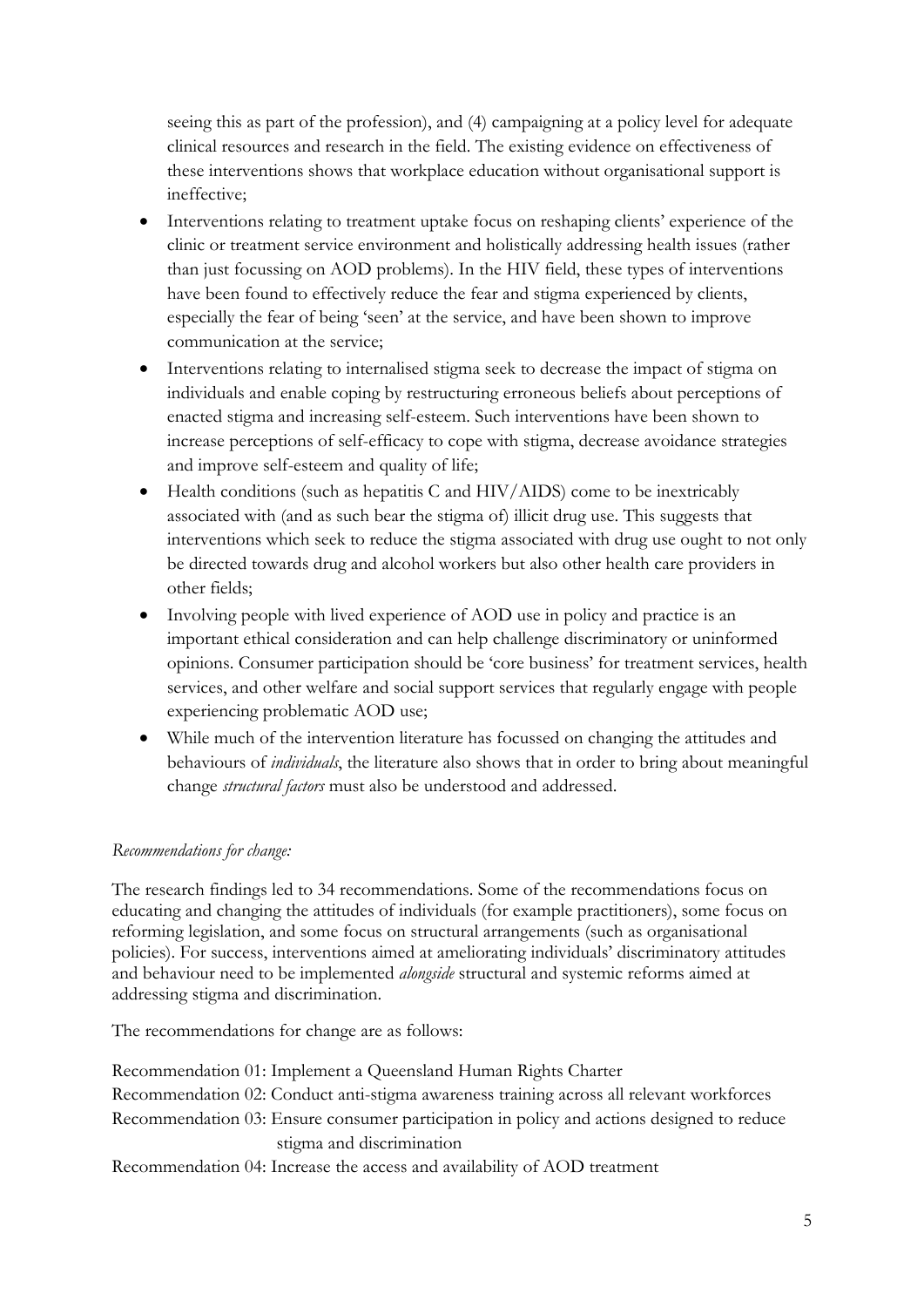- Recommendation 05: Improve the marketing of AOD treatment
- Recommendation 06: Better support family members of those in AOD treatment, through education and information resources
- Recommendation 07: Invest in improvements in the physical facilities within AOD treatment services
- Recommendation 08: Employ peer workers/liaison officers in health care settings
- Recommendation 09: Audit complaints mechanisms in health care settings
- Recommendation 10: Conduct consumer rights 'training'
- Recommendation 11: Develop and disseminate clear clinical advice about pain management in people with opioid dependence for emergency departments and primary health care settings
- Recommendation 12: Develop and disseminate clear clinical advice about access to medications for those with concurrent physical and mental health disorders and AOD use
- Recommendation 13: Ensure consumer participation mechanisms are not just part of health care service provider's accreditation, but are implemented
- Recommendation 14: Review reporting and monitoring systems to ensure anti-stigma actions are part of organisational Key Performance Indicators
- Recommendation 15: Develop and implement programs aimed at resilience to internalised stigma for people experiencing problematic AOD use and AOD treatment clients
- Recommendation 16: Consider introducing a supervised injecting facility, denoting that society cares, and providing a compassionate and practical health service
- Recommendation 17: Consider reform of the 'notifiable conditions' sections of public health law
- Recommendation 18: Amend legislation pertaining to HIV/hepatitis C
- Recommendation 19: Apply the recommendations from health care to welfare and support services
- Recommendation 20: Encourage police to be aware of and where possible facilitate access to services
- Recommendation 21: Consider a pilot of tracking police encounters
- Recommendation 22: Ensure Memoranda of Understanding are in operation between police and health care and harm reduction service providers
- Recommendation 23: Reform areas of criminal law where the definition of the behaviour has the potential to be stigmatising or applied in discriminatory ways
- Recommendation 24: Decriminalise the personal use/possession of drugs, removing the stigma of a criminal record
- Recommendation 25: Amend laws regarding peer distribution of injecting equipment
- Recommendation 26: Review policies regarding criminal history checks at pre-employment
- Recommendation 27: Encourage uptake of clear employer guidelines regarding AOD use in the workplace and how to best respond
- Recommendation 28: Improve access to Employee Assistance Programs
- Recommendation 29: Develop and support pathways into employment for people completing AOD treatment
- Recommendation 30: Encourage and support flexible work hours policies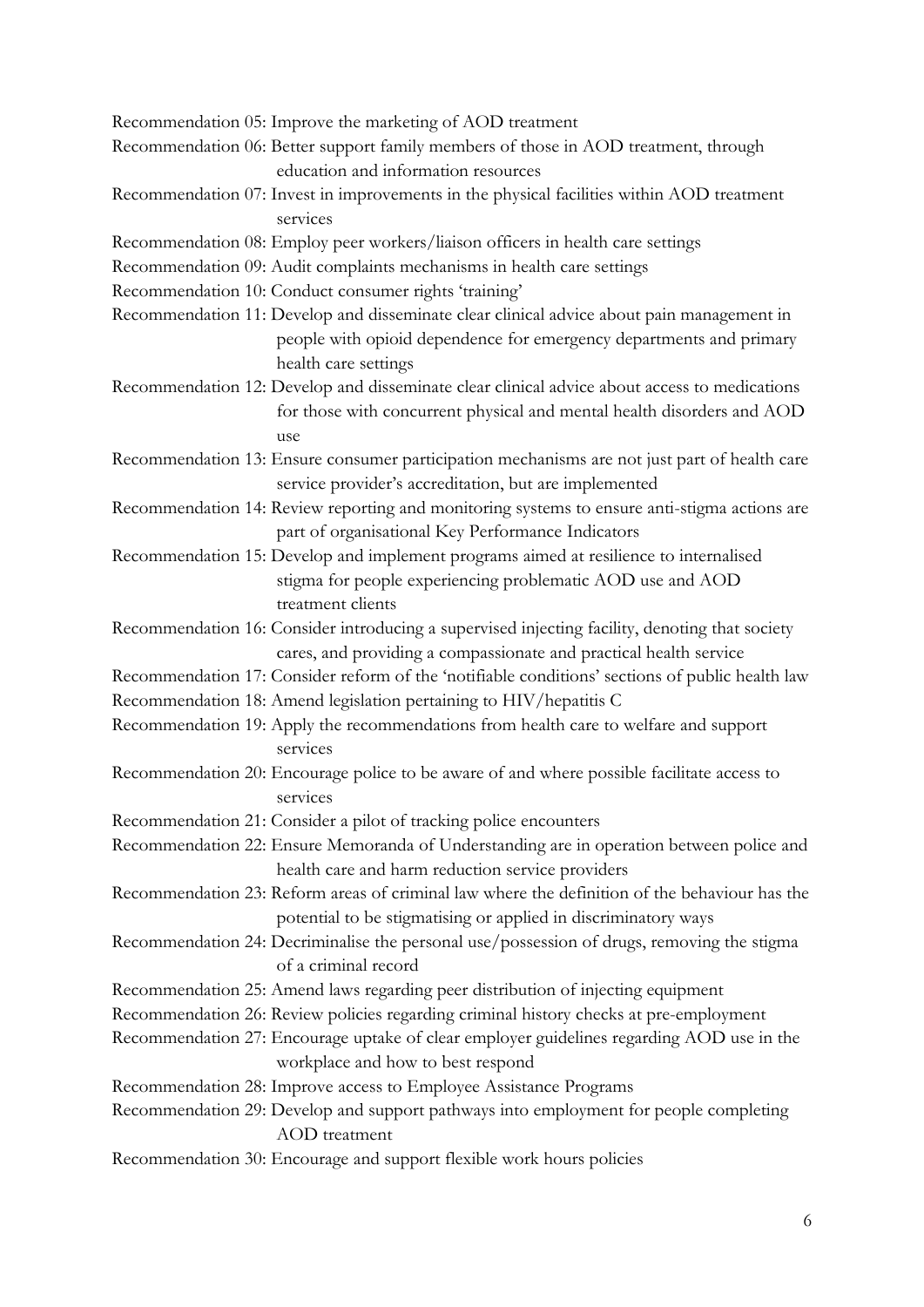Recommendation 31: Exercise extreme caution in mass media campaigns for drug use prevention Recommendation 32: Explore running a mass media campaign to reduce stigma Recommendation 33: Improve Queensland media reporting of AOD issues Recommendation 34: Implement guidelines for government department communication about AOD issues.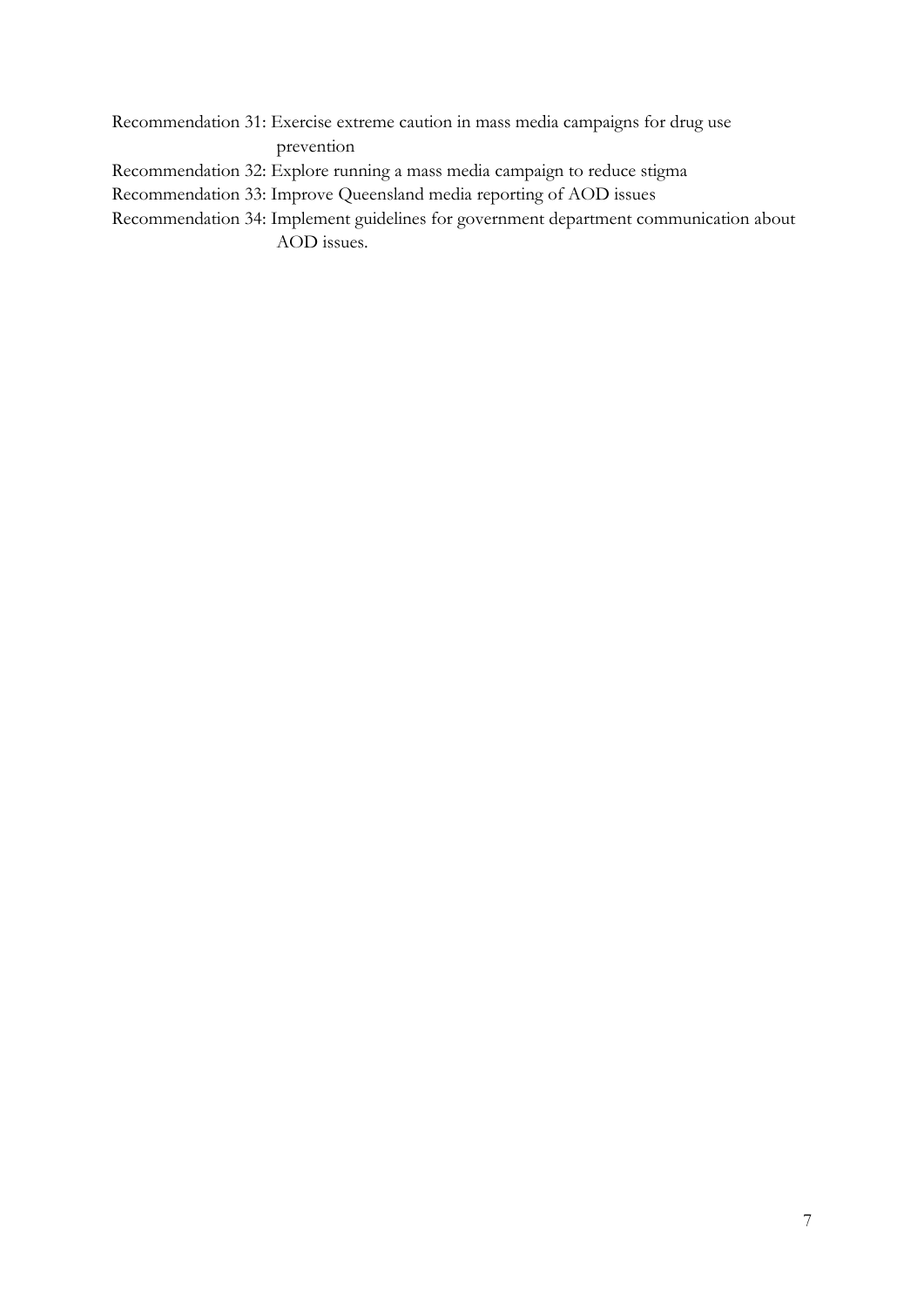### <span id="page-13-0"></span>**1. PROJECT BACKGROUND**

In this report, we present our research findings regarding stigma and discrimination for people experiencing alcohol or other drug (AOD) problems, which has a negative impact on the mental health and wellbeing of Queenslanders. Specifically the research examined:

- How stigma and discrimination presents and manifests, including where it is not experienced;
- The settings and sectors in which stigma and discrimination occur including but not limited to health services, housing, justice, education and employment, other social support services and in the broader community;
- The impacts of stigma and discrimination on mental health and wellbeing and in particular on recovery and the ability to reconnect with the community;
- The potential for legislation to be stigmatising; and
- The evidence of what works to address stigma and discrimination.

### <span id="page-13-1"></span>**1.1 Project Aims**

Our research, and the approach taken (see below), aimed to support implementation actions by the Queensland government, and inform the development of a position paper and an action plan. The work undertaken aimed to deliver the following outcomes:

- *Identify experiences of stigma and discrimination for people with problematic AOD use in Queensland:* We interviewed 21 people from across a range of settings to find out about their experiences of stigma and discrimination;
- *Identify priority settings:* We identified systemic issues in particular settings and sectors which contribute to stigma and discrimination;
- *Identify problematic law*: We identified key structural elements in Queensland legislation that have the potential to negatively impact on people experiencing problematic alcohol and other drug use;
- *Identify 'what works'*: Drawing on both the evidence base and the lived experience of participants we identified effective approaches to reduce the stigma and discrimination experienced by people with problematic alcohol and/or other drug use; and
- *Make recommendations for change:* Based on these data and analysis, we made recommendations for change by identifying options for reform and effective actions that may be taken to address stigma and discrimination.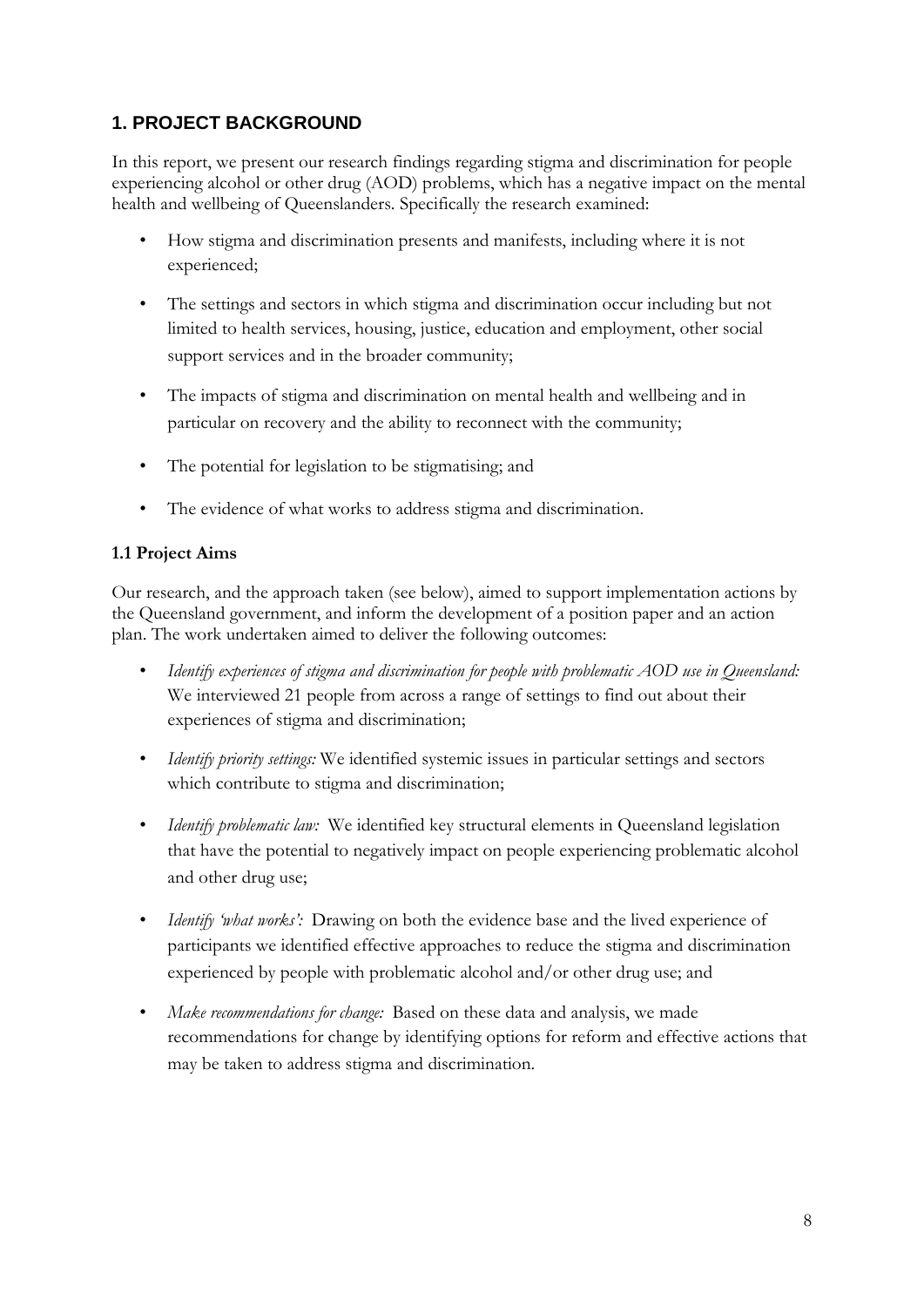### <span id="page-14-0"></span>**2. METHODS AND APPROACH TO ANALYSIS**

The project consisted of three interrelated components. These were:

- 1. Literature review;
- 2. Legislative review; and
- 3. Interviews and analytical case studies based on interviews.

An iterative approach was taken across these three project components. The findings of the literature review helped inform the domains of in-depth focus in the legislative review, as well as the sampling in the interviews and focus of the analytic case studies. For example, the literature review identified drug treatment services as a key site of concern internationally, thus we sought to ensure that people with experience of drug treatment were included in our interview sample to capture and describe that experience locally. Similarly, where interview participants identified housing or family law as key sites of concern in their lives, this finding informed selection of domains of in-depth focus in the legislative review. In doing so, we iteratively focussed our approach by reference to the evolving findings of each component throughout the research process to ensure that domains of most concern were prioritised. We also sought feedback from the Queensland Mental Health Commission and Advisory Board throughout this process.

Here, we outline the methods and approach to analysis used in each of the three components.

### <span id="page-14-1"></span>**2.1 Literature review**

The literature review involved five parts:

- Definitions of stigma and discrimination;
- Manifestations and experiences of stigma;
- How stigma is experienced by people who use alcohol and other drugs;
- Considerations of stigma and the law; and
- Effective stigma-reducing interventions.

The literature review updated and expanded upon a literature review undertaken in 2010 by the UK Drug Policy Commission regarding the stigmatisation of people with lived experience of problematic drug use [\(Lloyd, 2010,](#page-118-0) [2013\)](#page-118-1). For this project, we updated the review to encompass research more recently published, expanded the scope to include alcohol (the earlier review focussed on illicit drug use), and also sought to capture research which has documented positive encounters or settings where stigma is not experienced.

A key focus was also to identify initiatives, programs or other mechanisms which have been developed to address the stigma and discrimination experienced by people with problematic AOD use. We focussed here on both what has been shown to work in the AOD field, but also examined evidence from the mental health and HIV/AIDS fields, and considered the possible generalisability of successful approaches.

As such, the review encompassed not only literature describing experiences of stigma (and the wider social context in which it occurs), but also literature on pragmatic approaches and strategies aimed at addressing stigma.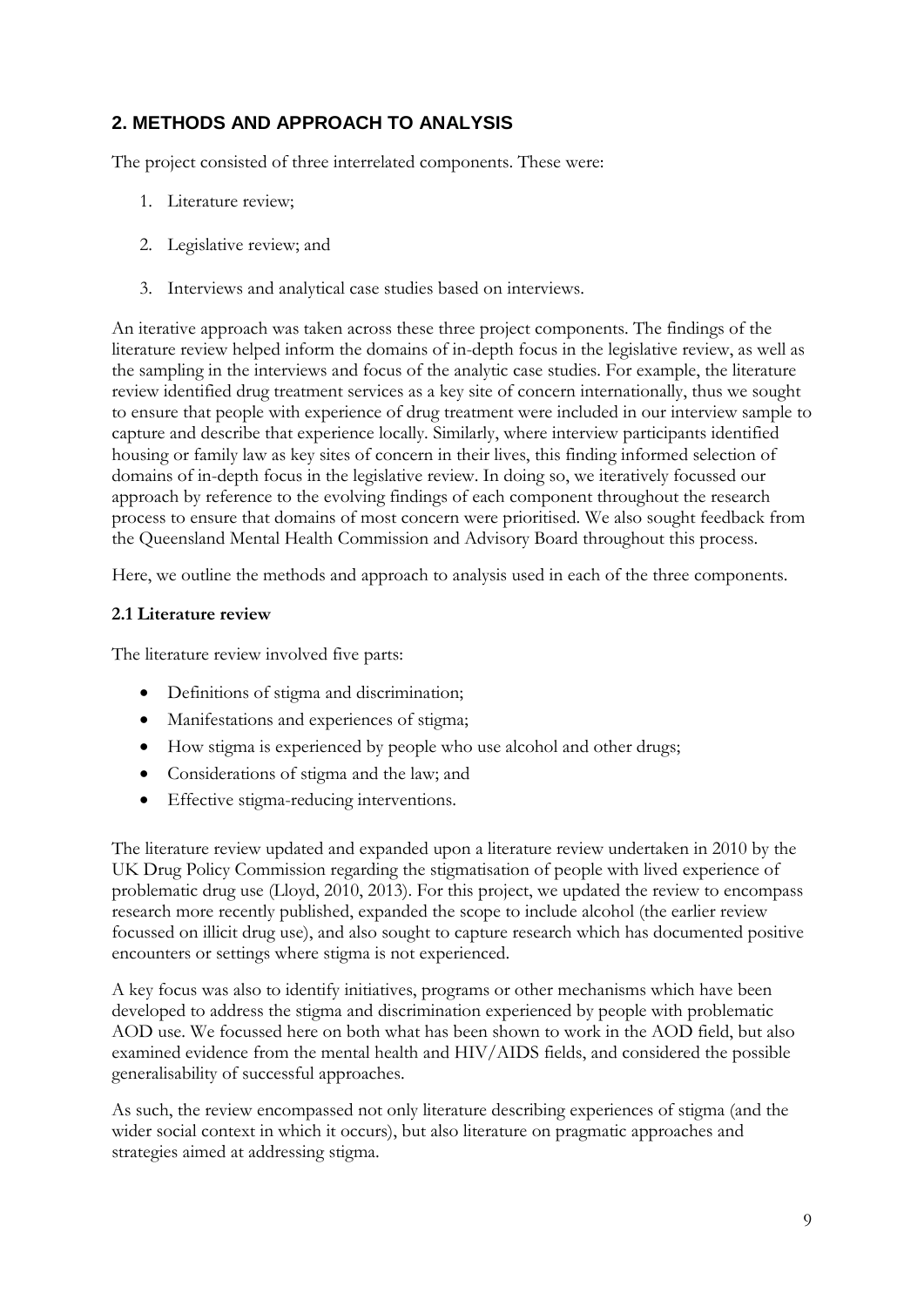Following the methods previously used by Lloyd [\(2013\)](#page-118-1), we used targeted searches and narrative literature review methods. This approach is useful for describing and interpreting the diverse range of research and other literature in this domain. We identified relevant papers by searching across academic databases, initially using search terms used by Lloyd [\(2010\)](#page-118-0) including 'drug', 'substance abuse', 'stigma' and 'discrimination', but also building upon these to include 'alcohol', 'dependence' and 'addiction'. Whereas Lloyd only included papers published in peer-reviewed journals and book chapters, we also conducted a search of grey literature to examine not only academic studies but also government and community programs to fulfil the objectives of both parts of the literature review.

To identify literature relating to effective stigma-reducing interventions, we used search terms including 'anti-stigma intervention', 'anti-stigma program', and search strings such as 'stigma' and 'change' or 'prevent' or 'intervention' or 'reduction'. Only English language publications were included.

### <span id="page-15-0"></span>**2.2 Legislation review**

Through the legislation review component of the project, we aimed to:

- Capture the full range of legislative provisions that deal with AOD in Queensland; and
- Establish how these provisions might be linked to people's experiences of stigma and/or discrimination, through a focus on what we call the 'stigmatising and/or discriminatory potential' of law.

We met these aims using a three-step approach.

### *Step 1: Mapping AOD under Queensland law*

In the first phase, we undertook a mapping exercise, documenting provisions that may influence stigma and discrimination experienced by people with a lived experience of problematic AOD use. Given the scope of this undertaking and the likelihood that a large number of statutes would be identified, we limited our mapping to Queensland law, with a view to confining the scope to identifying recommendations.

We identified all Queensland law statutes and regulations in force (as at 18 July 2016) that would likely have an impact on people who use AOD. Searches were conducted using the web-based open access AustLII database, using a variety of search terms. The full list of search terms were:

drug; drugs; alcohol; intoxic\*; drunk\*; under the influence; blood alcohol concentration; BAC; prescribed concentration; permitted concentration; liquor; alcohol limit; tobacco; cigarette\*

This search string identified 2582 relevant sections of QLD law. The search results were catalogued and screened for relevance. Sections that dealt only with specific, narrow procedural elements pertaining to licensees or authorities in regard to AOD (rather than consumers) were excluded (e.g. provisions pertaining to the process of applying for a license under the *Liquor Act 1992* were excluded, while provisions pertaining to the powers of licensees to eject consumers were not).

### *Step 2: Establishing the different areas of law in which AOD is relevant*

The second step of this mapping exercise was to assign a 'focus area' to each provision. This was an exercise designed to establish which areas of law the provisions fell within (i.e. were they all substantive criminal law provisions, or did they fall into other categories, such as health, or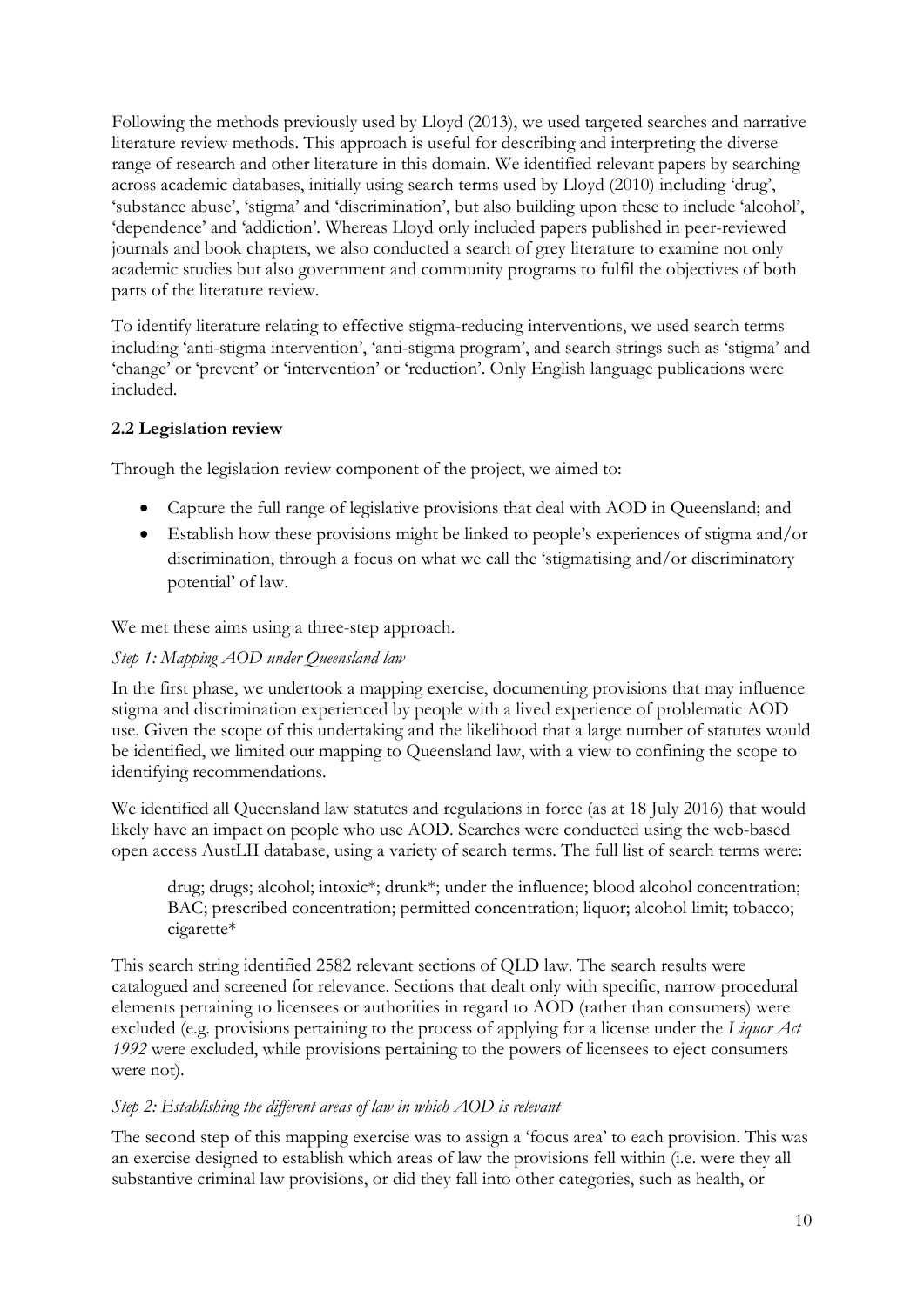employment law)? In undertaking this first level of analysis, we aimed to ascertain just how many different areas of law were implicated in the regulation of AOD use, possession, risks, and so on. We then sought to undertake a much more detailed analysis of the legislative provisions. For this, we adapted a system for coding legislative provisions we had sourced from Corrigan et al. [\(2005\)](#page-116-0) and combined it with another system developed by Quilter et al. [\(2016a\)](#page-120-0) (see Step 3).

### *Step 3: A framework for analysing the relationship between law and stigma*

We adopted aspects of a coding approach developed by Corrigan et al. [\(2005\)](#page-116-0) (an approach which sought to explore the relationship between legislation pertaining to people experiencing mental illness and structural stigma or discrimination) and combined them with aspects of a methodology designed to map and analyse Australian laws dealing with intoxication [\(Quilter, et](#page-120-0)  [al., 2016a;](#page-120-0) [Quilter, McNamara, Seear, & Room, 2016b\)](#page-120-1). Our coding schedule appears at Appendix A.

By adapting elements from Corrigan et al.'s research (2005) and combining it with insights from Quilter et al. (2016a, 2016b), the coding schedule sought to establish:

- 1. What kinds of practices, activities or behaviours were targeted in Queensland law;
- 2. Whether and in what ways those targeted practices, activities or behaviours were defined;
- 3. Who had the capacity to make determinations or exercise powers pertaining to the targeted practices, activities or behaviours;
- 4. What the decision-maker or authority identified at step 3 is able to do;
- 5. Whether the law offers protections to those individuals whose practices, activities or behaviours are the targets of law; and
- 6. Whether those laws offer protections to others.

This approach allowed for a rich and thick description of each provision and allowed for an analysis, among other things, of whether targeted behaviours are arbitrarily or ill-defined in law, whether there are clear requirements for the exercise of power in relation to AOD, and whether the law provides (or is intended to provide) protections to the targets of the law.

(Further detail about the theory and rationale underpinning our development and application of this coding schedule is included in the literature review and the legislation review results section below.)

The coding schedule in Appendix A was applied to all provisions we identified. We note that our analysis is necessarily limited in at least two ways:

- It does not include Commonwealth statutes that touch upon AOD use but which might be somehow relevant to the lives of people who live in Queensland; and
- It does not capture more generic legislation that does not deal, specifically, with AOD, but which might somehow touch upon or impact people who use AOD in Queensland.

### <span id="page-16-0"></span>**2.3 Interviews and analytical case studies based on interviews**

Through the interview component of the project, we aimed to:

• Elicit participants' perceptions and experiences of how stigma presents and manifests (including positive experiences where it is not experienced);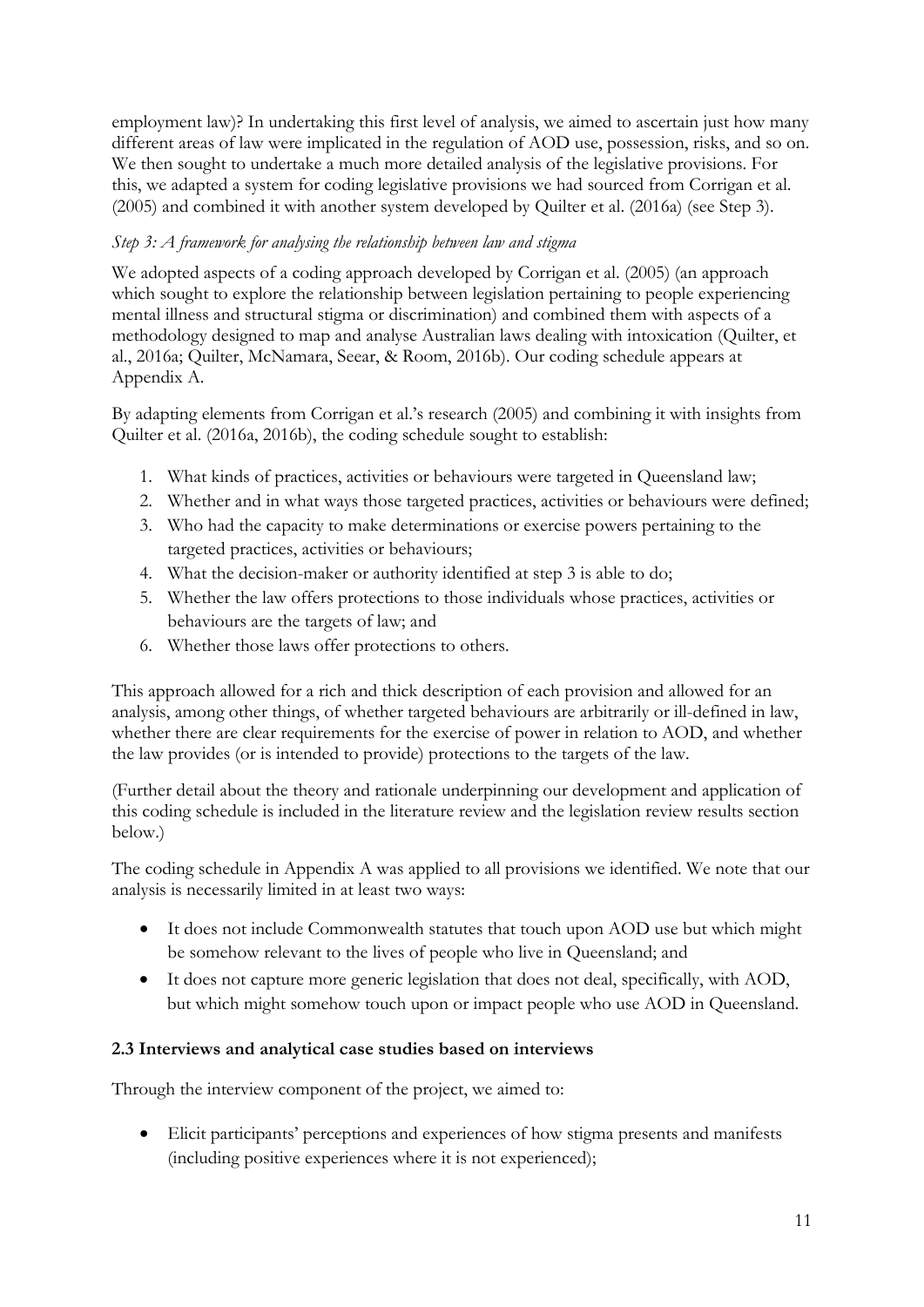- Identify the settings and sectors where stigma and discrimination occurs in participants' lives (including but not limited to health services, housing, justice, education and employment, other social support services and in the broader community);
- Understand the impacts of stigma and discrimination (including impacts on mental health and wellbeing, and on participants' ability to seek help).

A semi-structured interview guide was developed (see Appendix B). A narrative approach was taken whereby participants were encouraged to tell 'stories' (that is, describe specific events or encounters, as well as the circumstances of their life's journey). Qualitative researchers argue that "stories are particularly suited as the linguistic form in which human experience as lived can be expressed" [\(Polkinghorne, 1995\)](#page-120-2). A flexible approach to interviewing was also taken, whereby probing and follow-up questions were used, as appropriate, to yield rich data and uncover new insights [\(Minichiello, Aroni, & Hays, 2008\)](#page-119-0). The interviewer played an active role in building conversation about a particular issue, responsively changing the wording or ordering of questions, and allowing for the emergence of individual perspectives [\(Patton, 1990\)](#page-119-1).

Interviews were conducted in accordance with national ethical guidelines governing human research [\(National Health and Medical Research Council, 2007\)](#page-119-2). Participants were given a Participant Information Statement and Consent form to sign, explaining the study, and were offered \$40 as reimbursement for their participation. Interviews were on average between 30 minutes and one hour in length and were all conducted by the same member of the research team (KL). Interviews were digitally audio-recorded and then transcribed verbatim by a professional transcribing service (Smart Docs). To maintain confidentiality and anonymity, all interview data were de-identified prior to analysis. The project was approved by the University of New South Wales Human Research Ethics Committee (Approval no. HC16538) and registered by Monash University's Human Research Ethics Committee (Approval no. 1128).

<span id="page-17-0"></span>The foundational principles of thematic qualitative analysis [\(Braun & Clarke, 2006\)](#page-115-1) were initially applied to analyse the interview data. Interview data were read and separately coded by two members of the team (KL and KS). Following discussion, interview transcripts were then recoded and organised with the aid of NVivo 11 data management software. Both deductive and inductive approaches to coding were undertaken. That is, throughout the coding we identified key concepts derived from the literature review, as well as allowing other concepts to emerge. As the interviews were also used to generate analytic case studies, we also used narrative analysis techniques to analyse the data [\(Polkinghorne, 1995\)](#page-120-2). Narrative accounts were drawn either from within the one participant's experience, or by the research team building illustrative case examples by collating similar narratives from across interviews where participants have given similar accounts. The aim here was to draw disparate sections of interview data together into a coherent whole case study or storied account. This analytic technique is used not to directly reproduce observations, but rather provide a dynamic framework in which to connect and bind disconnected data segments in a coherent and explanatory way [\(Polkinghorne, 1995\)](#page-120-2).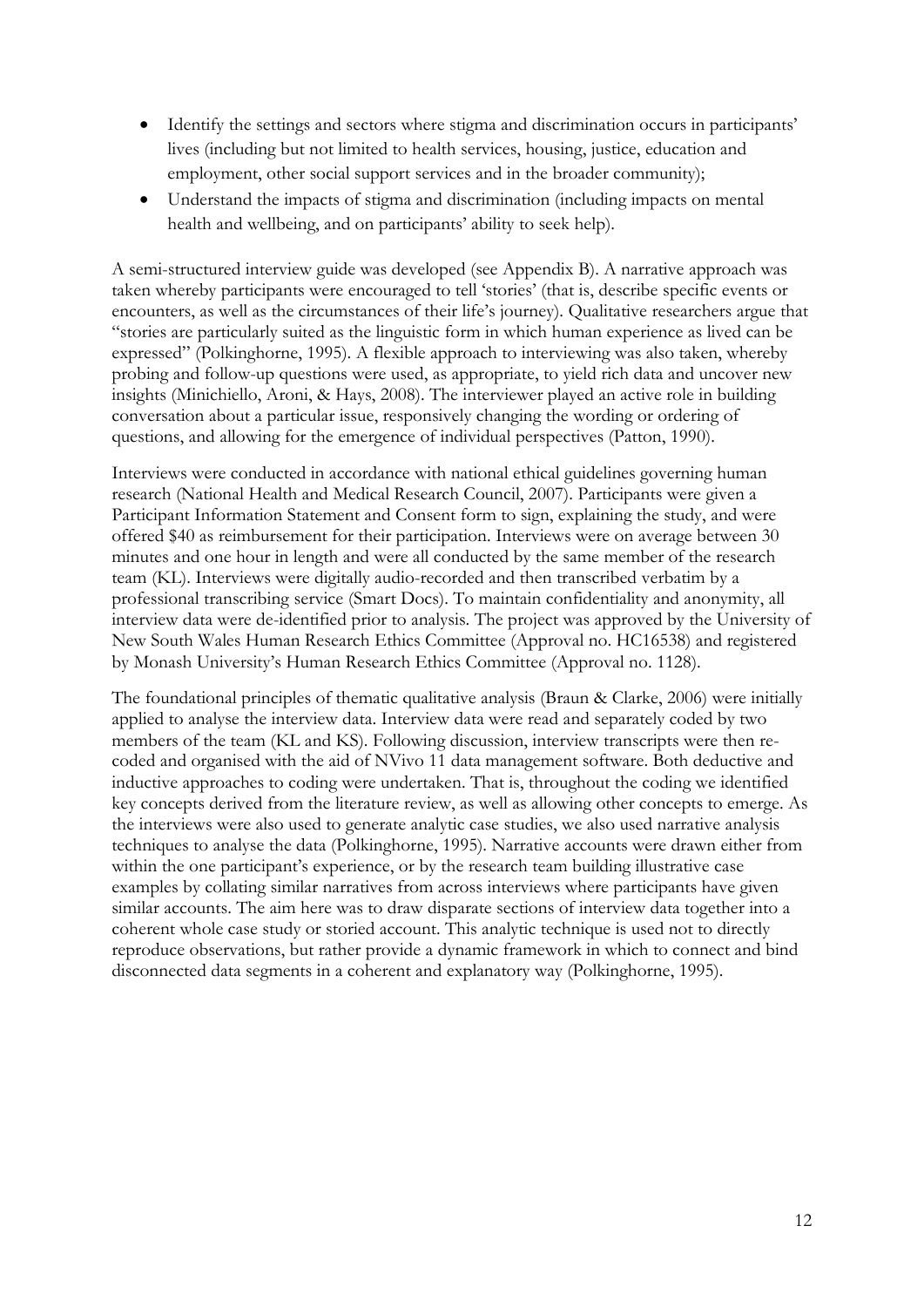### **3. LITERATURE REVIEW**

This review considers and summarises a diverse literature about stigma and discrimination. Stigma affects people's lives in material ways. Stigma is a fundamental social cause of health inequalities [\(Hatzenbuehler, Phelan, & Link, 2013\)](#page-117-0). As Hatzenbuehler et al. [\(2013, p.5\)](#page-117-0) argue, stigma "thwarts, undermines, or exacerbates several processes (i.e. availability of resources, social relationships, psychological and behavioural responses, stress) that ultimately lead to adverse health outcomes. Each of these stigma-induced processes mediates the relationship between stigma and population health outcomes." Stigma has been shown to worsen stress, reinforce differences in socio-economic status, delay or impede help-seeking and lead to premature termination of treatment [\(Hatzenbuehler, et al., 2013;](#page-117-0) [Link & Phelan, 2001;](#page-118-2) [Schulze, 2007\)](#page-121-0). Research suggests that greater attention should be paid to stigma as a social determinant of population health [\(Hatzenbuehler, et al., 2013\)](#page-117-0).

The first section of this review provides the various definitions of stigma and discrimination that have appeared in the literature to date, ending with our own working definitions for the purposes of this project.

The second section considers different manifestations and experiences of stigma – felt, enacted, and internalised (self) stigma. It is important to understand these different conceptualisations of stigma, as each of them provides a different window into experiences of stigma. The third section focuses on AOD specifically by reviewing the international literature which describes and analyses how stigma is experienced by people who use AOD. The fourth section discusses considerations related to stigma and the law.

The fifth and final section examines the existing literature on how to systematically address the issue of stigma through effective interventions. We have spent most of our time focussed on this literature because: this literature has not been thoroughly reviewed to date; and the project aims concerned generating recommendations for QHMC which need to be informed by the existing literature on what works.

### <span id="page-18-0"></span>**3.1 Definitions: what are stigma and discrimination?**

Stigma is a complex phenomenon [\(Corrigan & Kleinlein, 2005\)](#page-116-1). 'Stigma' has been conceptualised in different ways and there is considerable variation in the definitions put forward in the literature [\(Clement, et al., 2013;](#page-116-2) [Link & Phelan, 2001\)](#page-118-2). This variation is partly due to the wide range of contexts in which the concept has been explored, and the multidisciplinary nature of stigma research which has led to different theoretical frames of reference being applied [\(Link &](#page-118-2)  [Phelan, 2001\)](#page-118-2).

Goffman's [\(1963\)](#page-117-1) seminal book *Stigma: Notes on the Management of Spoiled Identity* has been influential for understanding not only the markers of stigma but more importantly the processes of stigma; how stigma is produced through social interactions and its structural preconditions. In this work, Goffman conceptualised stigma "as an attribute that discredits an individual in the eyes of society and results in the person being devalued, discriminated against, and labelled as deviant" [\(Butt, Paterson, & McGuinness, 2008, p.205\)](#page-116-3).

More recently, Link and Phelan's [\(2001\)](#page-118-2) definition has also been taken up widely. In their conceptualisation, stigma can be said to exist when several interrelated components converge:

In the first component, people distinguish and label difference. In the second, dominant cultural beliefs link labelled persons to undesirable characteristics – to negative stereotypes. In the third, labelled persons are placed in distinct categories so as to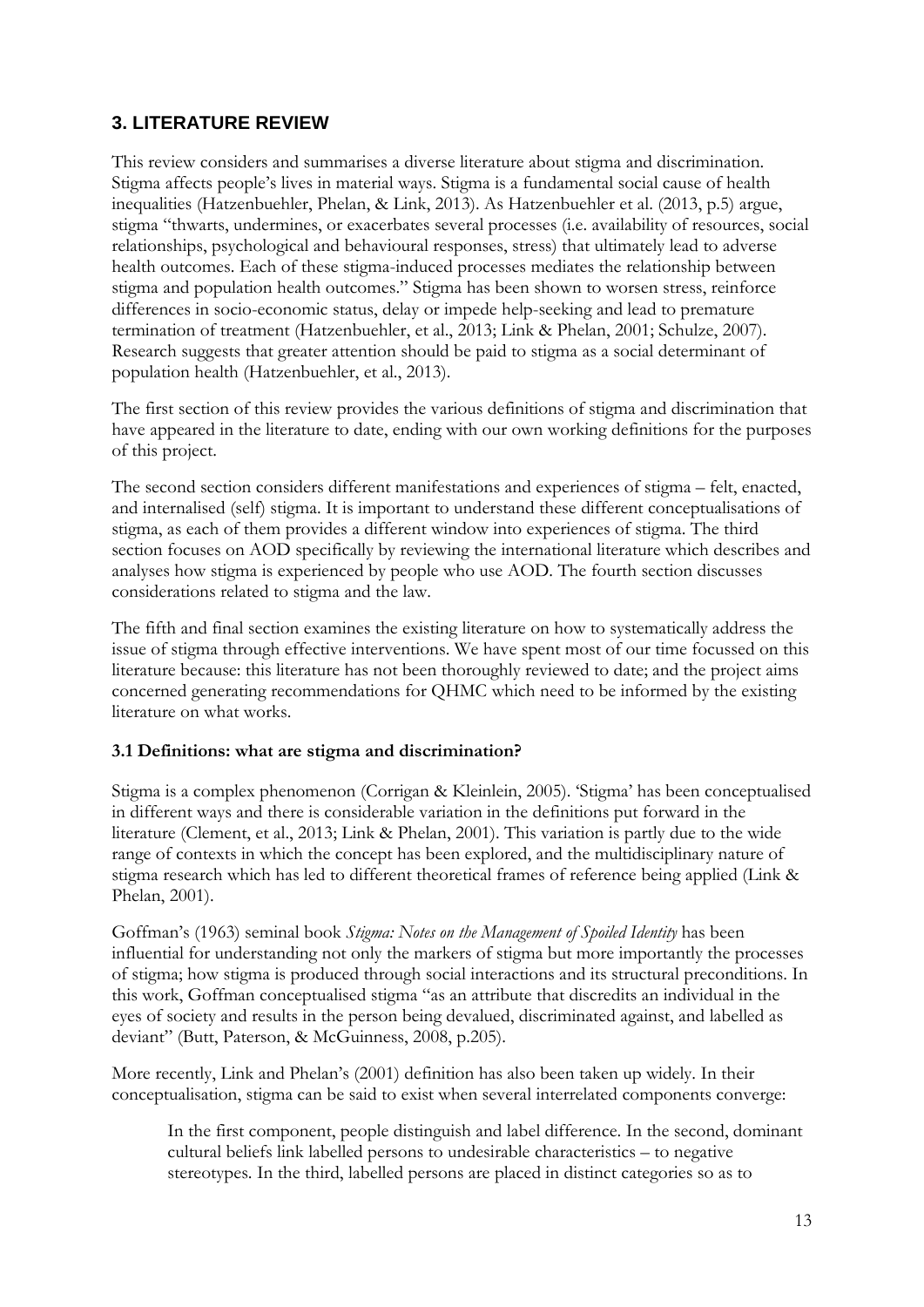accomplish some degree of separation of 'us' from 'them.' In the fourth, labelled persons experience status loss and discrimination that lead to unequal outcomes. Finally, stigmatisation is entirely contingent on access to social, economic and political power that allows the identification of differentness, the construction of stereotypes, the separation of labelled persons into distinct categories, and the full execution of disapproval, rejection, exclusion, and discrimination. [\(Link & Phelan, 2001, p.367\)](#page-118-2)

It is important to note here that this definition of stigma encompasses more than just labelling, stereotyping or assumptions. Stigma also involves status loss [\("a downward placement in the](#page-118-2)  [status hierarchy": Link & Phelan, 2001, p.379\)](#page-118-2) and discrimination means that stigmatised people experience a range of negative material and social outcomes which require scrutiny and assessment.

Corrigan and Kleinlein [\(2005\)](#page-116-1) put forward a model of stigma which distinguishes between 'public stigma' and 'self-stigma,' each involving three components: stereotypes, prejudice and discrimination. Stereotypes are "knowledge structures" which are learned by members of a given social group, which become an "efficient" way of categorising information about social groups [\(Corrigan & Watson, 2007, pp.440-441\)](#page-116-4). Prejudice only occurs when individuals endorse negative stereotypes. Prejudice then leads to discrimination; that is, affective responses are turned into behaviour [\(Corrigan & Watson, 2007, p.441\)](#page-116-4). Clement et al. [\(2013, p.6\)](#page-116-2) propose a slightly different formulation of the three components of stigma and suggest that stigma comprises "ignorance (lack of knowledge), prejudice (stigmatising attitudes) and discrimination (being treated unfairly, a behaviour concept)."

Corrigan and Kleinlein [\(2005\)](#page-116-1) argue that individual level analysis of stigma provides only a partial picture of the effects of stigma. They identify two levels of stigma in society: "institutional policies" and "social structures" [\(Corrigan & Kleinlein, 2005, p.29\)](#page-116-1). These societal forms of stigma differ from stigma at the individual level through "the emergence of social forms and structures that restrict the life opportunities of people" [\(Corrigan & Kleinlein, 2005, p.29\)](#page-116-1). Across these various definitions we can draw together some common threads. Stigma is enacted at both the individual level, and through institutions and structures. Stigma is more than simply stereotyping or over-generalising about a group or characteristic; it also involves the prejudicial endorsement of those stereotypes leading to loss of status, discrimination or unfair treatment.

Unlike stigma (which has been widely theorised), the concept of discrimination is rarely framed in relation to any particular theoretical tradition [\(Parker & Aggleton, 2003\)](#page-119-3). Discrimination is often discussed in tandem with stigma, and its meaning taken almost for granted [\(Parker &](#page-119-3)  [Aggleton, 2003\)](#page-119-3). In common usage discrimination is often simply equated with being 'treated unfairly,' however sociological definitions focus more on structural patterns of power, dominance, oppression, and social inequality [\(Scott & Marshall, 2009\)](#page-121-1). In law, discrimination has a distinct meaning. Typically, a person has been discriminated against unlawfully where they have been treated differently and unfavourably because of some attribute that they possess (e.g. because of their race, religious beliefs, or gender).

In keeping with the focus of the stigma definition chosen above, for the purposes of this project we employ a sociological understanding of the term 'discrimination.' In doing so, we focus our analysis on identifying structural patterns of discrimination and the social conditions which allow it, not just 'unfair treatment' at the individual or interpersonal level.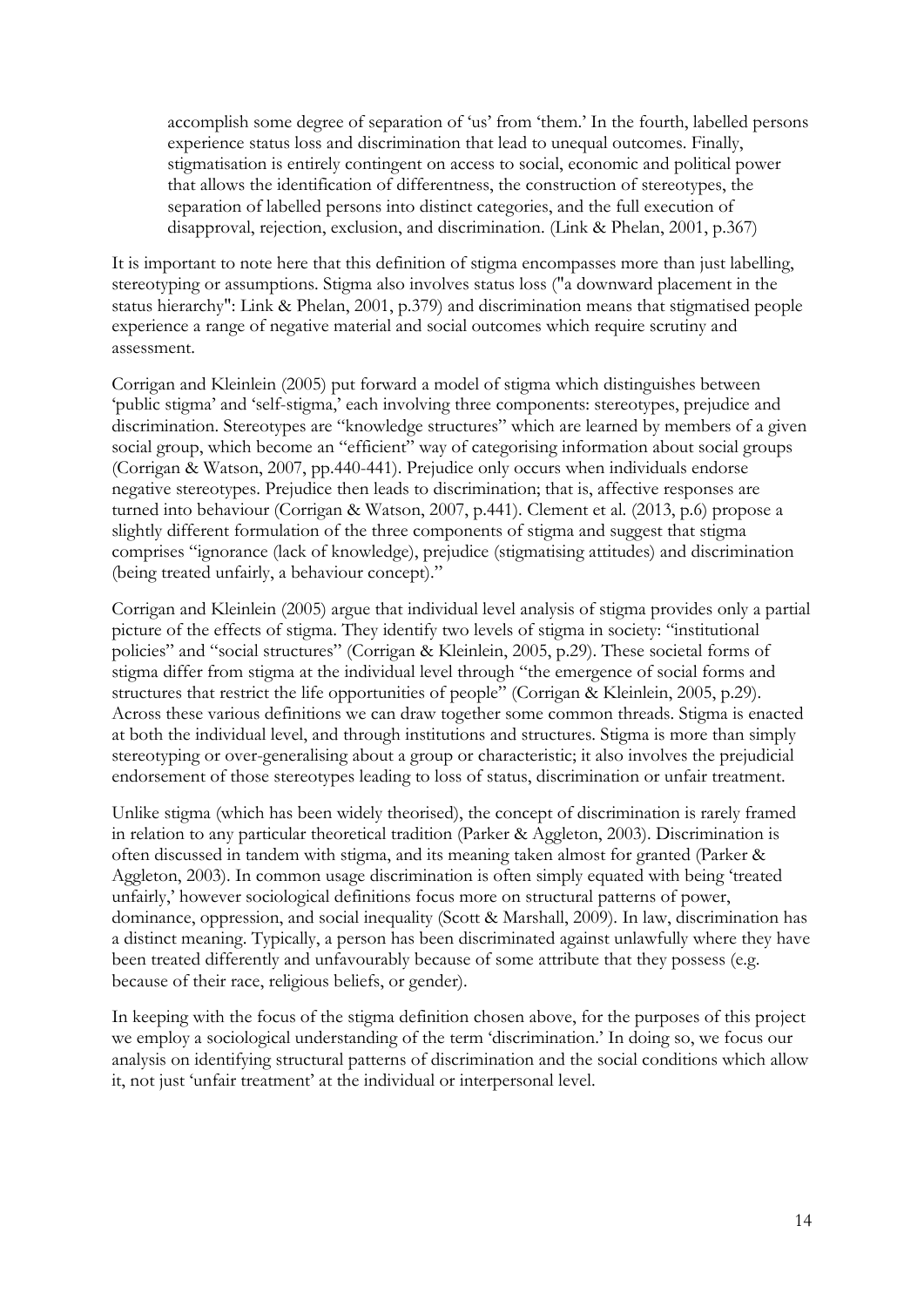The definitions employed for this research project are:

Stigma is defined as: "elements of labelling, stereotyping, separation, status loss, and discrimination occur together in a power situation that allows them." [\(Link & Phelan, 2001,](#page-118-2)  [p.377\)](#page-118-2).

*Put into our own words, stigma is labelling and stereotyping of difference, at both an individual and structural societal level, that leads to status loss (including exclusion, rejection and discrimination).*

Discrimination relates to: structural patterns of power, dominance, oppression, and social inequality. [\(Scott & Marshall, 2009\)](#page-121-1)

*Put into our own words, discrimination is the lived effects of stigma - the negative material and social outcomes that arise from experiences of stigma.*

*Both stigma and discrimination rely on societal structures and systems that facilitate and create the conditions for their operation (for example unequal power is one such condition).*

### <span id="page-20-0"></span>**3.2 'Felt', 'enacted' and 'internalised' stigma**

There are a number of different manifestations and types of stigma, described in the literature. These include the concepts of 'felt' versus 'enacted' stigma, along with 'internalised' stigma. Each of these has the potential to play out differently for people with AOD issues.

Theorists and researchers have separated the concept of stigma into 'felt'<sup>[1](#page-20-2)</sup> stigma, and 'enacted' stigma [\(Brown, Macintyre, & Trujillo, 2003\)](#page-115-2). 'Felt' stigma refers to "real or imagined fear of societal attitudes and potential discrimination arising from a particular undesirable attribute, disease (such as HIV), or association with a particular group or behaviour" (e.g. problematic drug use), whereas 'enacted' stigma refers to "the real experience of discrimination" (e.g. where disclosure leads to the loss of a job or social exclusion) [\(Brown, et al., 2003, p.50\)](#page-115-2).

The concept of 'self-stigma' or 'internalised stigma' has also been described. Research has demonstrated the ways in which self-stigma or internalised stigma is conceptually and empirically distinct from enacted stigma [\(Luoma, et al., 2007\)](#page-119-4). Self-stigma refers to "negative thoughts and feelings (e.g. shame, negative self-evaluative thoughts, fear) that emerge from identification with a stigmatised group" [\(Luoma, et al., 2007, p.1332\)](#page-119-4) which has been shown to impact negatively on behaviour, for example avoiding treatment, lack of employment seeking, and avoiding close contact with other people. Internalised stigma shapes an individual's subjectivity (how they see themselves and their place in the world). (We take up the AOD literature on this topic below).

### <span id="page-20-1"></span>**3.3 Stigma and AOD**

<u>.</u>

Even in Goffman's [\(1963, p.4\)](#page-117-1) early work on stigma, problematic alcohol and other drug use ("addiction, alcoholism") was included in a list of 'discrediting attributes' that almost inevitably give rise to discrimination. While there is no necessary or inherent reason why drug use should give rise to stigma, some aspects of drug use including intoxication, dependence and being engaged in treatment attract "near-universal stigma and marginalization" [\(Room, 2005, p.144\)](#page-120-3). In

<span id="page-20-2"></span> $1$  The concept of 'felt' stigma is also sometimes referred to as 'perceived' stigma.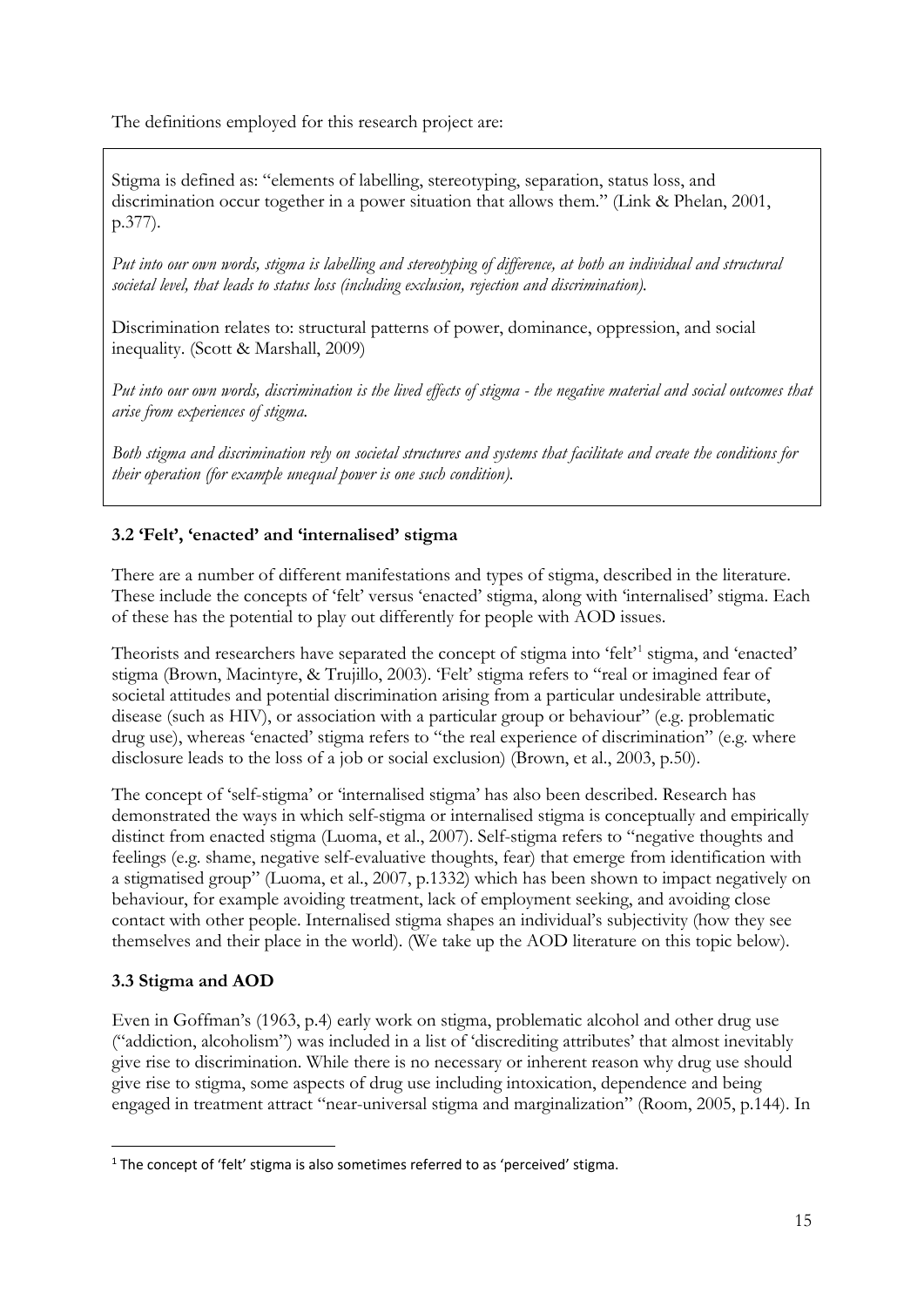many ways drug use behaviour becomes conflated with the person. That is, people who use drugs become seemingly inseparable from their behaviour and are labelled as "drug users" or "addicts" and not, as in other health-related discourse, "a person [who] has cancer, heart disease, or the flu" [\(Link & Phelan, 2001, p.370\)](#page-118-2).

There are a range of reasons why AOD use is thought to be frequently associated with stigma and discrimination, not least because the behaviour is regarded as immoral, illegal, and deviant. This leads to tensions in the way that dependence is thought about and described. As Room [\(2005, p.146\)](#page-120-3) notes, drug and alcohol dependence are "on the one hand, from the perspective of medical nosology and public health, categories in the international classification of health disorders" and on the other hand "thoroughly moralised and derogated categories."

There has been a debate in the literature about whether or not stigma might be regarded as a public health 'tool' and might therefore be ethically acceptable in some situations [\(Bayer, 2008\)](#page-115-3). Some commentators have argued that stigmatisation or de-normalisation of alcohol, tobacco and other drugs use might serve a positive public health function, in that such approaches can change social norms (the changing social norms around the acceptability of smoking are one example) [\(Bayer, 2008;](#page-115-3) Bayer [& Fairchild, 2015\)](#page-115-4). However, even those who advocate discussion of stigma as a public health tool nonetheless recognise that stigma will affect different groups and individuals disproportionately, and will marginalise some people [\(Bayer & Fairchild, 2015\)](#page-115-4). Other researchers have strongly opposed the suggestion that stigma is an appropriate public health tool. Noting Bayer and Fairchild's observation that some populations will be disproportionately affected and be marginalised, other researchers have pointed to the long term implications of stigma for provision of and access to health services, and the ethical tension between seeking to empower citizens across health contexts and undermining them (even temporarily) through stigma and shame [\(Williamson, Thom, Stimson, & Uhl, 2015\)](#page-122-0).

A body of literature has sought to describe how stigma and discrimination is experienced by people who use drugs (and particularly people who inject drugs) and how it manifests (e.g. [AIVL, 2011b;](#page-115-5) [Corrigan, Kuwabara, & O'Shaughnessy, 2009;](#page-116-5) [Lloyd, 2010,](#page-118-0) [2013;](#page-118-1) [Radcliffe &](#page-120-4)  [Stevens, 2008;](#page-120-4) [Room, 2005;](#page-120-3) [Simmonds & Coomber, 2009;](#page-121-2) [UKDPC, 2010\)](#page-121-3). Room [\(2005, p.151\)](#page-120-3) suggests that discussion of the experiences and effects of stigma in the alcohol and other drug field has actually been quite confined and "have primarily been clinically-orientated considerations of the stigma on those treated for alcohol or drug problems, from the perspectives of stigma as a barrier to coming to treatment, managing the stigma post- treatment, or documenting or decrying public attitudes."

The most comprehensive review of this literature internationally was conducted by Lloyd [\(2010,](#page-118-0) [2013\)](#page-118-1) as part of a project for the UK Drug Policy Commission [\(UKDPC, 2010\)](#page-121-3). Lloyd [\(2013\)](#page-118-1) identified 185 published papers pertaining to the stigmatisation of problematic drug use and analysed the literature thematically according to the following nine categories: public attitudes; the attitudes of health professionals; the pharmacy as a setting for stigmatization; drug treatment services; the particular stigma of methadone; policing and public shame; stigmatising the stigmatised; the impact on problematic drug users; and stigma and recovery.

Here, we summarise Lloyd's findings and integrate other literature to inform the QMHC project more specifically. As Lloyd's review focussed on illicit drugs and not alcohol, we conducted a further literature search to locate papers which discuss the issue of alcohol and stigma specifically. We located a further 57 papers using search terms including: alcohol, alcoholism, alcohol disorder, alcohol and problem, alcohol dependence, stigma, and discrimination. We also updated Lloyd's earlier review of the drugs literature by searching for articles published from 2013 onwards.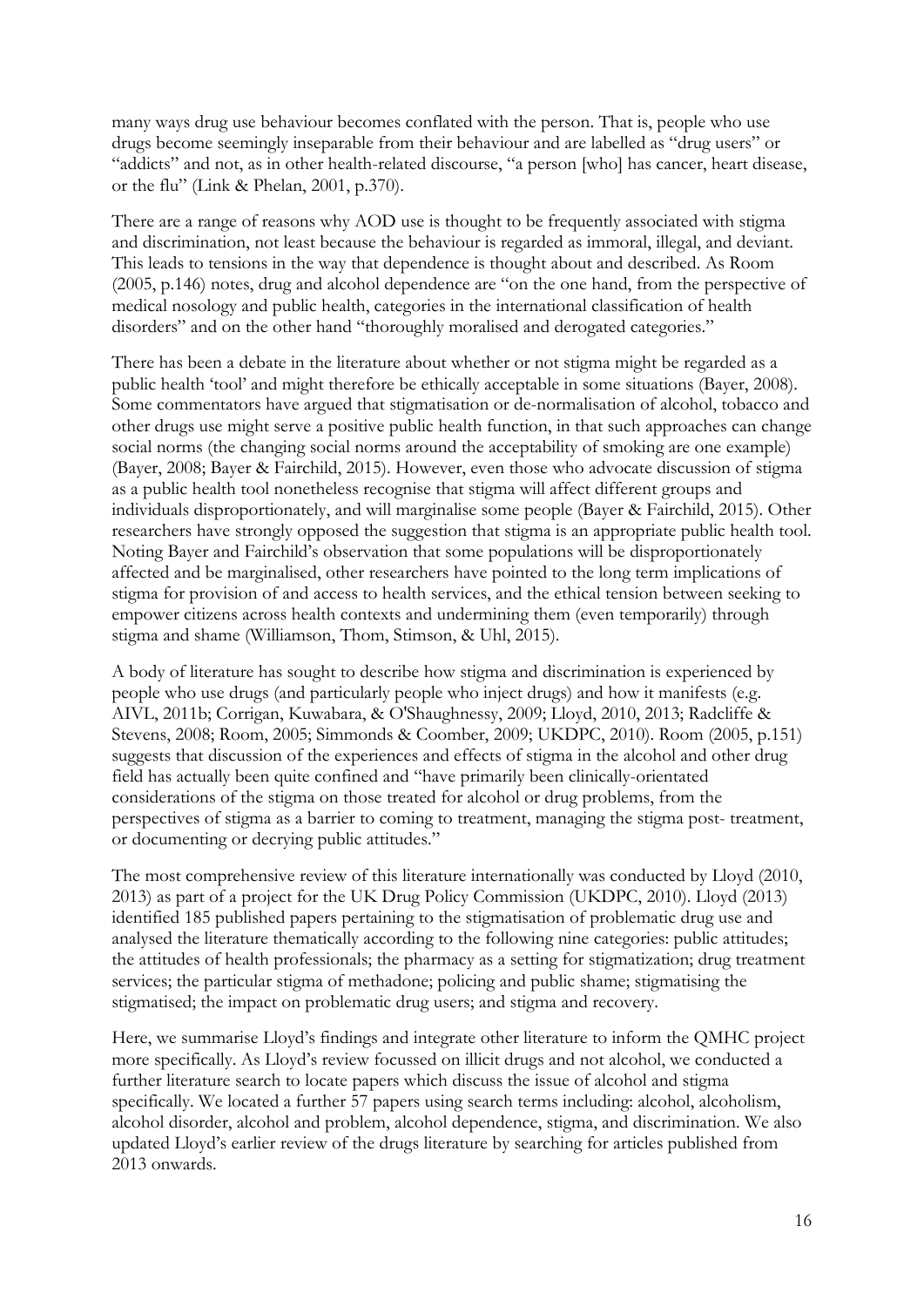#### *Public attitudes*

Lloyd [\(2013\)](#page-118-1) described the literature examining general populations surveys which have included questions pertaining to public attitudes towards people who use drugs. Surveys undertaken in the UK, USA and other countries have shown that the public apportion blame to people who use drugs, and hold more stigmatising attitudes towards problematic drug use than to mental health [\(and, correspondingly, were more likely accept discrminatory practices and to oppose policies](#page-115-6)  [aimed at helping people experiencing problematic AOD use: Barry, McGinty, Pescosolido, &](#page-115-6)  [Goldman, 2014\)](#page-115-6). Analyses of these general population surveys also demonstrate that public attitudes towards problematic drug use are complex and at times contradictory, with people being able to simultaneously blame people who use drugs whilst also reporting that they believe that people who use drugs come from difficult or disadvantaged backgrounds. Similarly, alcoholrelated stigma is often associated with the belief that individuals are responsible for their own behaviour and alcohol use, and therefore do not deserve sympathy [\(Erofeeva, 2016\)](#page-117-2). In a review of population surveys from Europe, North America, New Zealand, Brazil and Ethiopia, Schomerus et al. [\(2011\)](#page-120-5) found that compared with people living with other mental health problems, people experiencing problematic alcohol use were highly stigmatised: they were less frequently regarded as being mentally ill, were more likely to be held responsible for their own condition, more likely to provoke social rejection and negativity, and were at special risk for structural discrimination [\(see also: Schomerus, Holzinger, Matschinger, Lucht, & Angermeyer,](#page-120-6)  [2010\)](#page-120-6). Van Boekel et al. [\(2013\)](#page-121-4) found that underlying negative attitudes about personal responsibility for drug and alcohol problems, as well as feelings of anger and fear, explained public intentions to impose discriminatory restrictions on people experiencing problematic AOD use (including removing children and excluding people from holding public office). It is important to note, however, that public attitudes do not necessarily stay constant over time. In one study examining population surveys in Germany, the authors found that while negative attitudes towards people with alcohol dependence did not change significantly between 1990 and 2011, the image of people who had received treatment for alcohol use problems had improved over time, indicating an increased acceptability of professional treatment [\(Schomerus,](#page-120-7)  [Matschinger, & Angermeyer, 2014;](#page-120-7) [Schomerus, Matschinger, Lucht,](#page-121-5) & Angermeyer, 2014).

In addition to analyses of population surveys, other research into public attitudes has also been undertaken. In one experimental study, researchers examined implicit and explicit beliefs about people who inject drugs. The authors found that participants associated people who injects drugs as deserving publishment as opposed to help [\(Kulesza, et al., 2016\)](#page-118-3). Public attitudes also come into play when considering stigma in the workplace. One international mixed methods study examining employers' attitudes in Chicago, Hong Kong and Beijing found that employers' attitudes were more negative when health conditions were seen to be 'behaviourally driven' (that is, when alcohol and other drug problems were regarded as the result of personal choices and behaviour)[\(Corrigan, Tsang, Shi, Lam, & Larson, 2010\)](#page-116-6). Interestingly, an Italian study found that this negative attitude of personal responsibility and blaming individuals for their own alcoholrelated problems remained even when alcohol dependence was described as an illness or a disease [\(Piras, et al., 2016\)](#page-119-5), which suggests that the disease model is not necessarily less stigmatising than other constructions of problematic alcohol and other drug use. That said, other studies have shown a strong correlation between stigmatisation of alcohol disorders and agreement with socio-dynamic explanations of alcohol problems (rather than neurobiological explanations) [\(Heberlein, et al., 2014\)](#page-118-4).

### *Police and public shame*

Lloyd [\(2013\)](#page-118-1) notes the literature which has described experiences of public shame in interactions with police. This literature describes adversarial and coercive interactions, with police actions often seen to be unjust and punitive by people who use drugs (and especially by those who were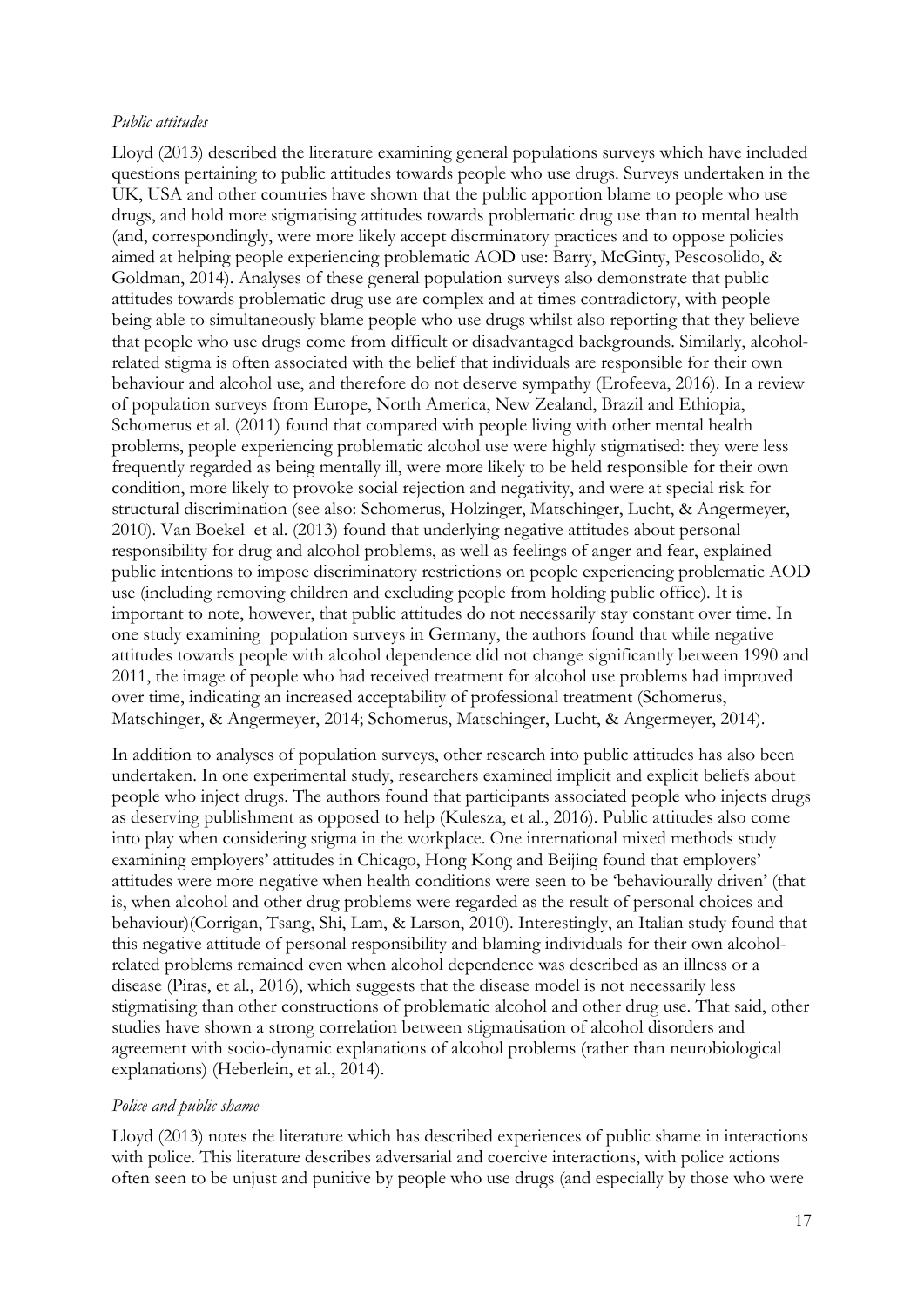in recovery). In a large study examining street-level policing of people experiencing problematic drug use, Lister and Wincup [\(2007\)](#page-118-5) found that interactions with police were often adversarial, and people reported often feeling like they were the targets of unwanted police attention (either informally or within formal police powers). Participants reported that they felt like police defined them in terms of their drug use, which had a demoralising effect. People who were seeking treatment often continued to be the subject of police attention, due to their past drug use, which was an impediment to recovery and reintegration into society [\(Lister & Wincup, 2007\)](#page-118-5). This body of literature also highlights how particular populations may experience even greater discrimination and undue police attention, for example based on race and ethnicity, which further compounds drug-related stigma [\(Khenti, 2014\)](#page-118-6).

#### *Stigma, drug treatment and help-seeking*

Stigma as a barrier to help-seeking has been widely recognised across different fields (e.g. in mental health: [Corrigan & Kleinlein, 2005;](#page-116-1) [Schulze, 2007\)](#page-121-0). There is evidence to suggest that this is also the case in the alcohol and other drug treatment sector. For example, research shows that people experiencing problematic alcohol use are less likely to access and utilise treatment services if they perceive higher alcohol-related stigma [\(Keyes, et al., 2010\)](#page-118-7). For adolescents, alcoholrelated stigma can exacerbate alcohol-related problems and limit access to treatment and social supports [\(Aviram, 2006\)](#page-115-7). Fear of being treated differently, expectations of rejection and selfstigma have been shown to be associated with delayed treatment seeking as well as lower selfesteem and greater drug dependence [\(Cama, Brener, Wilson, & von Hippel, 2016;](#page-116-7) [Luoma, et al.,](#page-119-4)  [2007;](#page-119-4) [Semple, Grant, & Patterson, 2005\)](#page-121-6). Beyond individual factors, varied conditions of social and gender inequality, as well as contexts of violence and abuse, have been identified as stigmarelated structural barriers which constitute obstacles to treatment [\(Mora-Ríos, Ortega-Ortega, &](#page-119-6)  [Medina-Mora, 2016\)](#page-119-6). Research has shown that people who use drugs will delay seeking treatment not only for substance use disorders but also for trauma, infections and other conditions to avoid being stigmatised for drug use [\(Regen, Murphy, & Murphy, 2002\)](#page-120-8). People who use drugs reported fears that disclosing their drug use and seeking help would have adverse effects including employment problems and legal penalties (for example when in violation of parole conditions), and did not trust health services to keep their medical details confidential. Instead, people who use drugs turn to informal networks for advice, treatment and referrals so as to seek non-judgmental care instead of seeking formal treatment [\(Regen, et al., 2002\)](#page-120-8).

Lloyd's [\(2013\)](#page-118-1) review highlights the particular stigma associated with drug treatment. The ways in which drug treatment services are stigmatised and 'marked' as services 'for junkies' means that would-be help seekers seek to distance themselves from such settings [\(Radcliffe & Stevens,](#page-120-4)  [2008\)](#page-120-4) or from assumptions that they were a dependent drug user, an 'addict' or had a significant drug problem. Lloyd notes that these negative connotations have practical implications, and are a barrier to early interventions and treatment seeking. One solution may be increased provision of drug treatment through primary care settings to reduce the stigmatising effect of specialist treatment settings [\(Lloyd, 2013\)](#page-118-1). Within the literature examining the stigmatising effects of drug treatment and treatment settings, there have been a number of studies documenting the stigma associated with methadone [\(Lloyd, 2013\)](#page-118-1). The shame associated with standing in line at methadone clinics and humiliating drug testing (including urine testing) have been described (see also [Crawford, 2013;](#page-117-3) [Fraser & valentine, 2008\)](#page-117-4). Research shows that people continue to experience drug-related stigma from multiple sources after entering methadone maintenance treatment and while in recovery, including from family and friends, co-workers and employers, health care workers, and government employees (including family services) [\(Earnshaw, Smith, &](#page-117-5)  [Copenhaver, 2013\)](#page-117-5).

Room [\(2005, p.152\)](#page-120-3) notes the high degree of marginalisation and stigmatisation for people engaged in alcohol and other drug treatment, and argues that "improving the social reintegration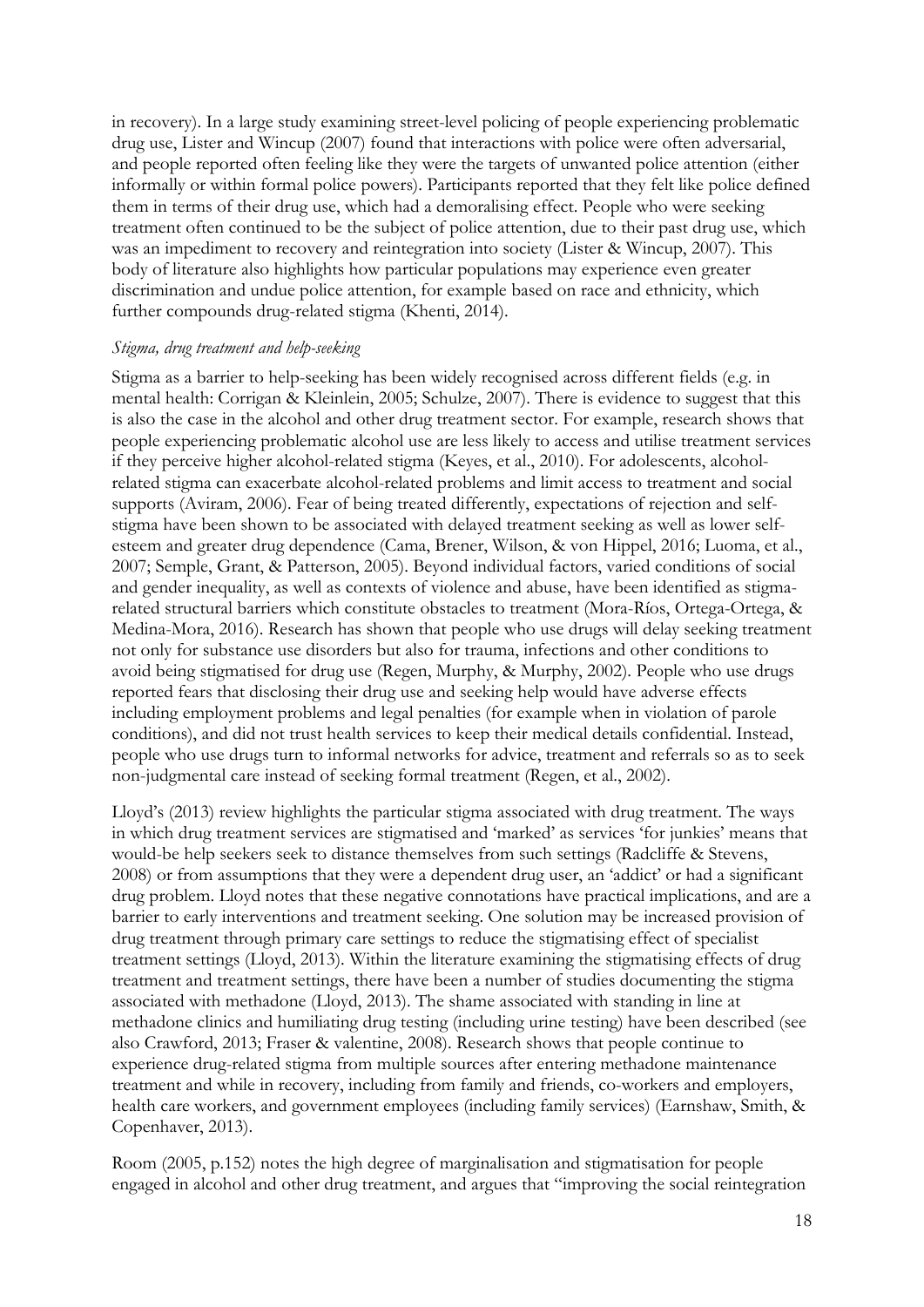of such treated populations […] will require a better understanding of how and under what conditions the marginalisation and stigmatisation happens." This is a crucial point: understanding and responding to stigma is essential to assisting long term change and recovery for people seeking help with alcohol and other drug problems. Indeed, Luoma et al. [\(2007, p.1342\)](#page-119-4) have hypothesised that greater levels of stigma make it "more difficult to succeed in recovery" and more likely that individuals will discontinue treatment, which in turn leads to a greater chance of relapse and multiple treatment episodes. Stigma impacts on recovery both in terms of internalised blame and lack of self-worth, as well as through structural barriers such as discrimination by employers (which creates a barrier to returning to working life) [\(Lloyd, 2013\)](#page-118-1). The stigma associated with having experienced problematic alcohol and drug use, even for those in long-term recovery, can impact for a lifetime [\(Lloyd, 2013\)](#page-118-1).

#### *Stigma and health care settings*

Beyond AOD treatment settings specifically, stigma and discrimination can occur within generalist health care settings. Lloyd [\(2013\)](#page-118-1) examined the literature describing the attitudes of health professionals. Lloyd notes that there is a sizable body of research on the stigmatising attitudes of health professionals towards people who use drugs, across many different countries. Surveys of health professionals have shown the lack of education received by health professionals in medical schools about drug and alcohol issues. The belief held by some doctors that treating people who inject drugs would be "futile" [\(Ding, et al., 2005;](#page-117-6) [Lloyd, 2013, p.87\)](#page-118-1) meant that a substantial minority of doctors reported that they would prefer not to treat this client group. Qualitative research has also shown that nurses' accounts of caring for a similar client group were laden with fear, prejudice and stigma. Lloyd [\(2013\)](#page-118-1) describes studies documenting significant levels of distrust between doctors and patients. Doctors reported being concerned about being deceived by opiate dependent patients, while the patients themselves were concerned that they would not receive adequate pain relief and appropriate treatment due to assumptions about their addiction and 'drug-seeking.' Accounts of people who use drugs being treated 'differently' from other patients in hospital are also given in the literature. Lloyd notes that these negative experiences are not universal, and the literature documents both positive and negative encounters with health professionals. Positive experiences "tended to be where care providers listened and were sympathetic and compassionate" as opposed to situations in which clients were told to stop using drugs, had their symptoms dismissed, or were simply treated as to blame for their own health conditions [\(Lloyd, 2013,](#page-118-1) p.88). Adequate pain relief would appear to be a central issue in the literature, however, which often leads to conflict between clinical staff and clients with a history of problematic drug use [\(Lloyd, 2013\)](#page-118-1). Research has shown that having been refused medical care or having being verbally abused are factors associated with people who inject drugs subsequently avoiding health care services. This indicates the need to address broader structures in the health care system to ensure that people experiencing problematic AOD use can access care [\(Heath, et al., 2016\)](#page-117-7).

In his review, Lloyd [\(2013\)](#page-118-1) also identified pharmacy settings as a key site of discrimination. Negative attitudes by pharmacy staff were reportedly related to concerns about theft and shoplifting. Some pharmacists also saw 'other' customers as 'more important' than customers who may be collecting methadone does or injecting equipment, and would sometimes introduce systems to 'separate' 'drug using clients' from other clients by means of separate doors, cubicles or allocated spaces within the pharmacy. Lloyd [\(2013\)](#page-118-1) argues that the stigma experienced in pharmacies has a range of practical implications for people who use drugs, including their ability to access injecting equipment and methadone maintenance treatment retention.

Research has shown health care workers' perceptions of injecting drug use as a 'controllable' behaviour heavily influences negative attitudes towards health care clients who have a history of injecting drug use. Moreover, when health care workers believe than injecting behaviour is within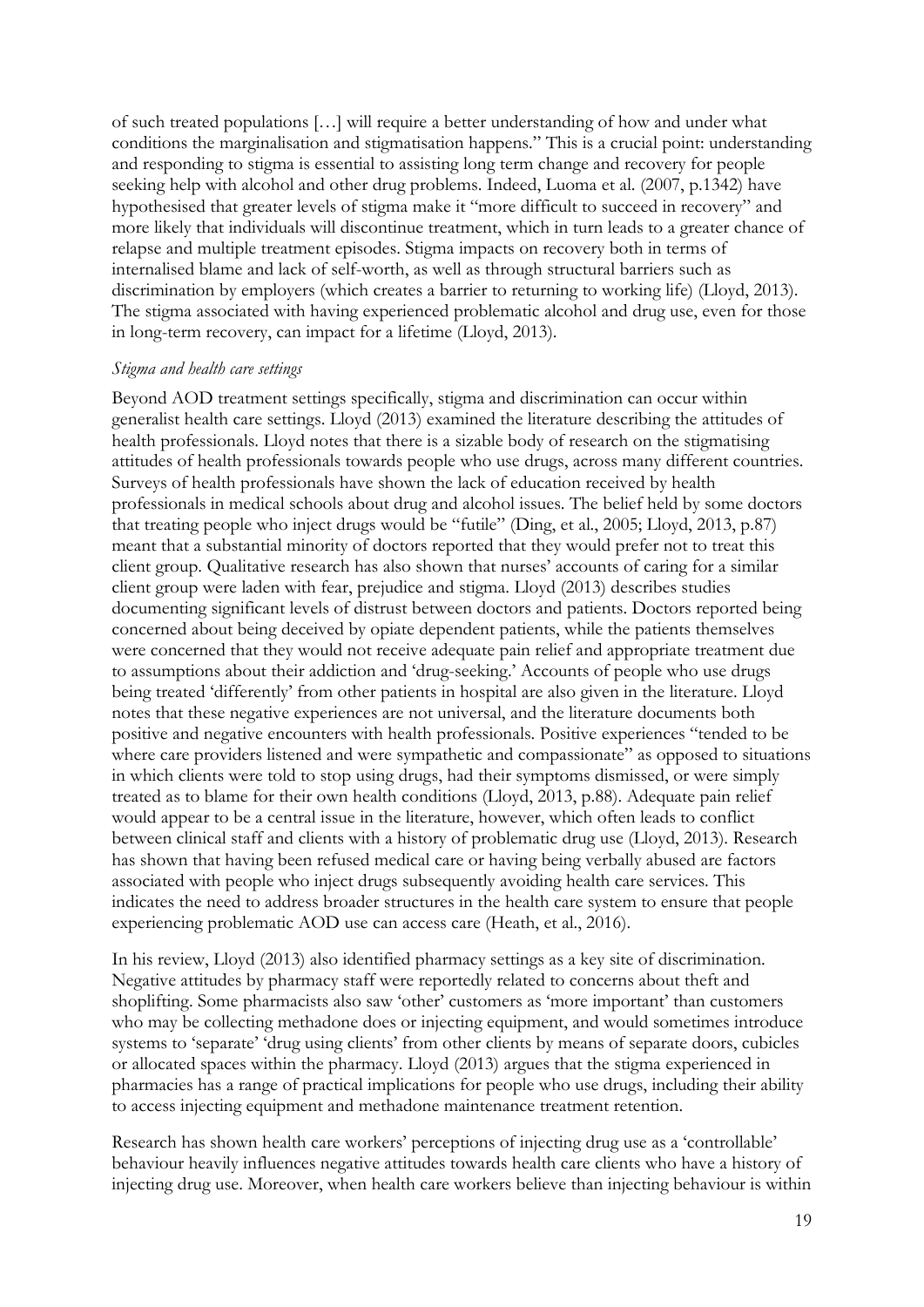a client's control or that it is a choice, health care workers are more likely to assume that health problems are caused by a person's injecting drug use status and not any other underlying health issue [\(Brener, Hippel, Kippax, & Preacher, 2010\)](#page-115-8). Where clinicians and health care professionals stigmatise clients, access to effective health treatment is limited and the consequences of stigma worsen [\(Varas-Díaz, et al., 2013\)](#page-121-7).

### *Co-stigmas*

The stigma associated with drug use also compounds the stigma associated with diseases such as hepatitis C (HCV) and HIV/AIDS. Fraser and Seear [\(2011\)](#page-117-8) argue that HCV is a stigmatised condition in part because of its symbolic and literal associations with injecting drug use and 'addiction'. Harris [\(2005\)](#page-117-9) argues that the virtual conflation of injection with infection is an important factor in HCV stigmatisation. The connections between HCV, injecting drug use and stigma are well documented in the literature [\(see, for example: Anti-Discrimination Board of](#page-115-9)  [New South Wales, 2001;](#page-115-9) [Fraser & Treloar, 2006;](#page-117-10) [Harris, 2005;](#page-117-9) [Krug, 1995;](#page-118-8) [Pugh, 2008\)](#page-120-9). Reviews of the extant literature on HCV stigmatisation, including stigma associated with treatment experiences, point to a range of factors associated with stigma, including individual, structural, social and institutional forces [\(Butt, 2008;](#page-116-8) [Paterson, Backmund, Hirsch, & Yim, 2007;](#page-119-7) [Treloar &](#page-121-8)  [Rhodes, 2009\)](#page-121-8). It has been suggested that the stigma associated with HIV/AIDS is also "layered upon the co-stigmas" [\(Chan, Stoové, & Reidpath, 2008\)](#page-116-9) associated with injection drug use, marginalisation and other "norm-violating behaviour" [\(Bos, Schaalma, & Pryor, 2008, p.452\)](#page-115-10).

Since injection drug use is the predominant mode of HCV transmission in western democracies, people living with HCV (regardless of how they may have acquired the virus) may experience drug-related stigma and become associated with attributes such as criminality, untrustworthiness and non-compliance [\(Butt, et al., 2008\)](#page-116-3). The assumption that people living with HCV not only use illicit drugs but also must be 'irresponsible users' to have contracted the virus via sharing injecting equipment means that people living with HCV often experience discrimination by health workers, or withdrawal of care and support [\(Butt, et al., 2008\)](#page-116-3). In this way, the stigma associated with illicit drug use (and injecting practices in particular) has implications for other areas of health including blood borne virus prevention and treatment. Similarly, research has shown that transgender people who use drugs may experience this kind of layered co-stigma when accessing health services and drug treatment [\(Lyons, et al., 2015\)](#page-119-8).

Research has shown that stigma can differ by drug type. For example, the stigma associated with heroin use is significantly higher than levels of stigma associated with cannabis [\(Brown, 2015\)](#page-115-11). In considering such findings, it is important to note that society's attitudes towards particular drug types are constantly shifting. For example, recent discussion of the legalisation of cannabis or increasing rates of opioid overdose can impact the stigma associated with particular drugs [\(Brown, 2015\)](#page-115-11). An Australian study also found that respondents would be more comfortable encountering an alcohol dependent person than a heroin dependent person in the workplace or at a dinner party [\(Meurk, Carter, Partridge, Lucke, & Hall, 2014\)](#page-119-9). These differing public attitudes towards different drug types was also related to different levels of support for various policy interventions including treatment and criminal punishment. For example, the authors found less support for coerced treatment for alcohol dependence than for heroin dependence [\(Meurk, et al.,](#page-119-9)  [2014\)](#page-119-9). The ethnicity and gender of the person who uses drugs may also contribute to the stigma associated with particular drugs [\(Sorsdahl, Stein, & Myers, 2012\)](#page-121-9). What people believe about the 'causes' of conditions such as alcohol dependence, for example, has been shown to be different across men and women. In one study, participants were more likely to say that 'bad character' was a cause of alcohol dependence in women [\(Lale, Sklar, Wooldridge, & Sarkin, 2014\)](#page-118-9).

In documenting and describing these various experiences and manifestations of drug-related stigma, it is also important to note that within group stigma has also been identified. Research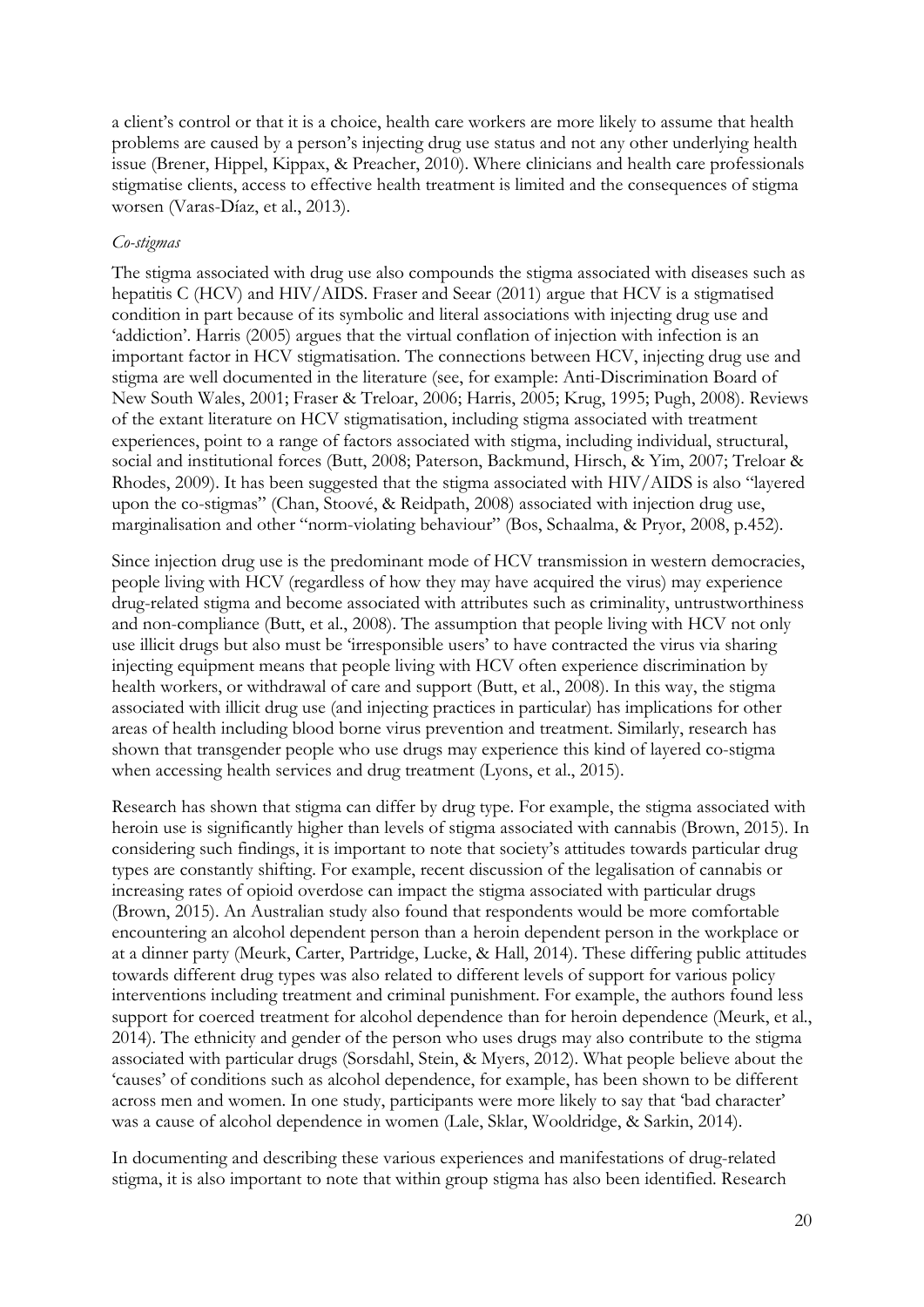has shown that some groups are seen as 'worse' or 'more problematic' by others within the drug using community [\(AIVL, 2011b;](#page-115-5) [Lloyd, 2013;](#page-118-1) [Radcliffe & Stevens, 2008;](#page-120-4) [Simmonds &](#page-121-2)  [Coomber, 2009\)](#page-121-2).

Stigma has material effects in the daily lives of people who use drugs, and can affect the way an individual sees themselves and the world around them, as well as their views of treatment and other drug policies [\(Lancaster, Santana, Madden, & Ritter, 2015\)](#page-118-10). While the stigmatisation and alienation of people who use drugs is certainly associated with poorer mental and physical health than that in the general population [\(Ahern, Stuber, & Galea, 2007\)](#page-115-12), the impacts are more far reaching than this, with broad implications for citizenship and political subjectivity [\(Fraser &](#page-117-4)  [valentine, 2008;](#page-117-4) [Lancaster, Santana, et al., 2015\)](#page-118-10).

### <span id="page-26-0"></span>**3.4 Considerations of stigma and the law**

Given this project's focus on identifying key structural elements in Queensland legislation that have the potential to negatively impact on people experiencing problematic AOD use, it is important to consider the literature relating to stigma and the law.

Room [\(2005\)](#page-120-3) argues that AOD stigmatisation and marginalisation stems from three main sources. These are: 'intimate processes of social control and censure among family and friends', as well as 'decisions by social agents and agencies, which tend to focus attention on the most problematic cases and to amplify their marginalization' and finally, 'policy decisions at the local or national level which result in marginalization'. Room is not alone in drawing attention to the role of policy and law in the production of stigma. Law is understood to have an important relationship with stigma. According to Nussbaum [\(2004\)](#page-119-10), for instance, the law can be an important 'bulwark' that protects people from stigma (e.g. through laws that prohibit discrimination against particular individuals, groups, behaviours and attributes). It can also produce stigma through processes of labelling and categorisation (e.g. branding certain practices as deviant or illegal). In both respects, the law has an important 'expressive function' [\(Sunstein,](#page-121-10)  [1996\)](#page-121-10) in that it articulates values and norms. In a similar vein, Burris [\(2006, p.529\)](#page-116-10) suggests that:

There are three broad areas where law affects the operation of stigma in society. Law can be a means of preventing or remedying the enactment of stigma as violence, discrimination, or other harm; it can be a medium through which stigma is created, enforced, or disrupted; and it can play a role in structuring individual resistance to stigma.

Burris elaborates on these three categories. In relation to the law's potential to prevent or protect against stigma, he notes that the law can 'blunt' stigma's effects where it deters harmful conduct and allows for recompense when damage has been done. In relation to its potential to propagate stigma, Burris notes that the law can enforce stigma by, for example, excluding people with HIV from being soldiers. In relation to individual resistance, Burris [\(2006, p.530\)](#page-116-10) argues that we should consider:

How law affects the day-to-day experience of stigma at the individual level, specifically whether law affects whether individuals accept or resist a 'spoiled identity', and the ways they can resist.

Burris poses a series of questions regarding the law's structuring capacity regarding individual resistance and enacted stigma. He asks [\(2006, p.531\)](#page-116-10):

Can law promote resistance by reducing the risks of resistance and by changing selfconception? Can law facilitate activism by acting against discrimination and providing a script to guide social interactions? Can it mobilise collective action? Clearly, resistance to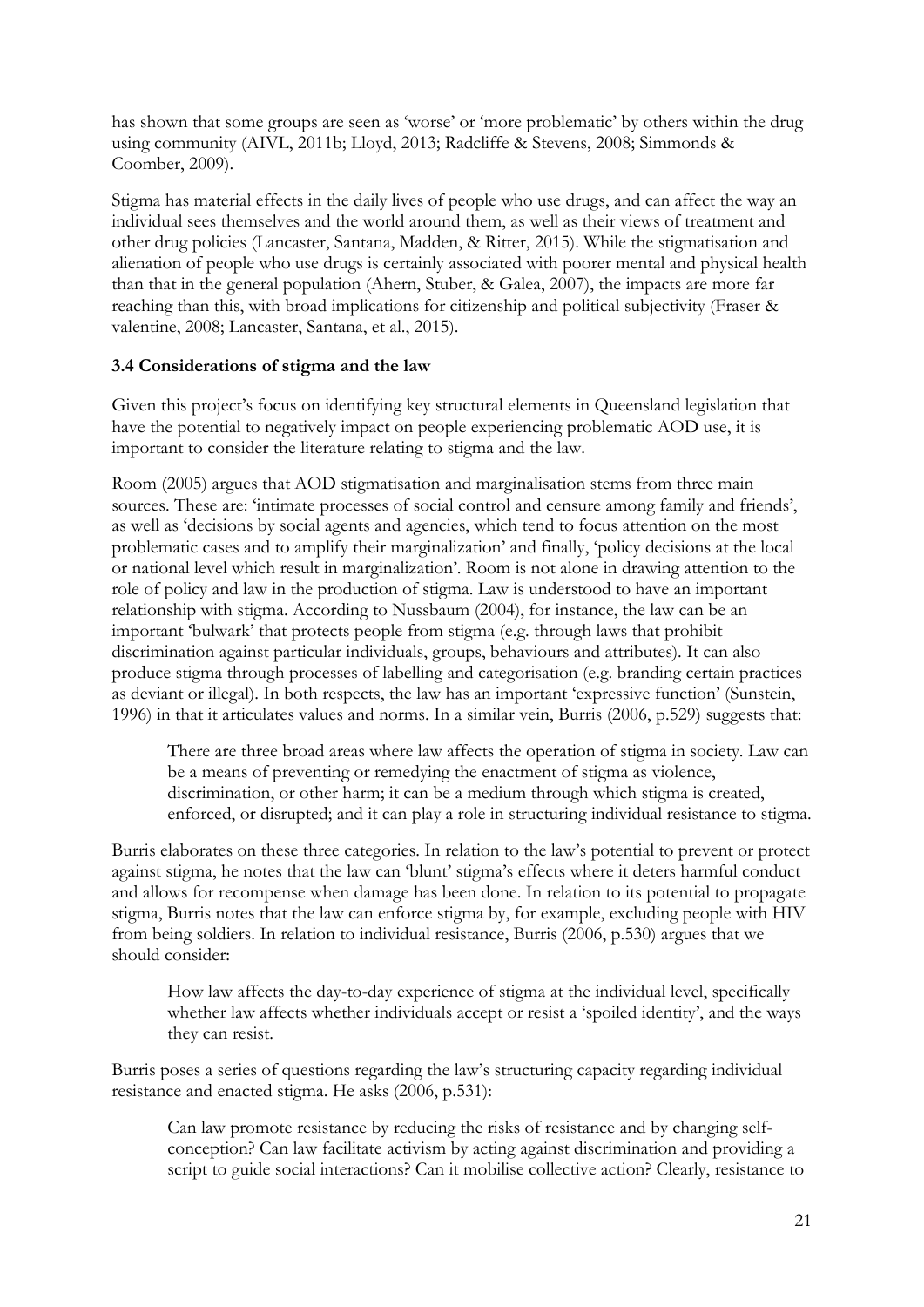stigma needs to become more prominent in any thinking about how a law can address the problem.

Of course, it is also important to acknowledge that – following Sunstein's observations on the symbolic or expressive function of the law – there are different views on the value, or worth, of the law's capacity to produce stigma. Burris notes that the propagation or enactment of stigma is sometimes categorised as either 'positive' or 'negative'. As Room [\(2005, p.150\)](#page-120-3) has pointed out, there are indeed "two literatures on stigma, operating on very different premises". According to the first approach, "stigma is taken for given as a discriminatory social evil" [\(Room, 2005, p.150\)](#page-120-3). This literature emphasises the "negative effects of stigma on the stigmatized person" [\(Room,](#page-120-3)  [2005, p.150\)](#page-120-3), and tends to focus on how those effects can be minimised or eradicated. In contrast, the second approach often views stigma 'benignly'; "aligned with this literature, too, are public policy initiatives, including those which frequently justify their provisions by the need to 'send a message' about what is and is not considered tolerable behaviour" [\(Room, 2005, p.150\)](#page-120-3). Acknowledging these different approaches Burris [\(2006, p.530\)](#page-116-10) nevertheless argues that:

Sensitivity to the way stigma operates, particularly through self-lacerating shame and selfdiscrimination, invites reflection on whether it is morally acceptable to use stigma as a means of social control, even for public-health purposes.

Sunstein [\(1996, p.2025\)](#page-121-10) makes a similar point, arguing that "the expressive function of law makes most sense in connection with efforts to change norms and that if legal statements produce bad consequences, they should not be enacted even if they seem reasonable or noble". In this sense, Sunstein and Burris share a concern with the potential for law to generate shame, selfdiscrimination or adverse consequences, and suggest pause for thought where laws can be proven to produce these kinds of effects.

### <span id="page-27-0"></span>**3.5 Interventions for reducing stigma**

While the experiences and effects of stigma have been extensively documented, there has been less focus on how to systematically address these issues through effective interventions [\(Neema,](#page-119-11)  [et al., 2012\)](#page-119-11). As part of the UK Drug Policy Commission's work on stigma [\(Lloyd, 2010;](#page-118-0) [UKDPC, 2010, p.9\)](#page-121-3), they identified five priority actions to reduce stigma towards people who use drugs:

- Improve the knowledge and understanding among the general public about drug dependency and recovery to reduce the levels of fear and blame;
- Ensure training and workforce development across the range of professions who work with people with drug problems to improve service responses;
- Remove the legislative and administrative restrictions which reinforce stigmatisation towards people with drug dependency and addictions;
- Support and promote self-help and mutual aid bodies and the nascent drug-user recovery communities as vehicles for reintegration and 'normalisation' of recovery; and
- Engineer new ways to support and promote community participation and increased contact with recovering drug users in order to foster more constructive perceptions.

The extent to which these recommendations have a supporting evidence-base was not specifically explored in the UKDPC work.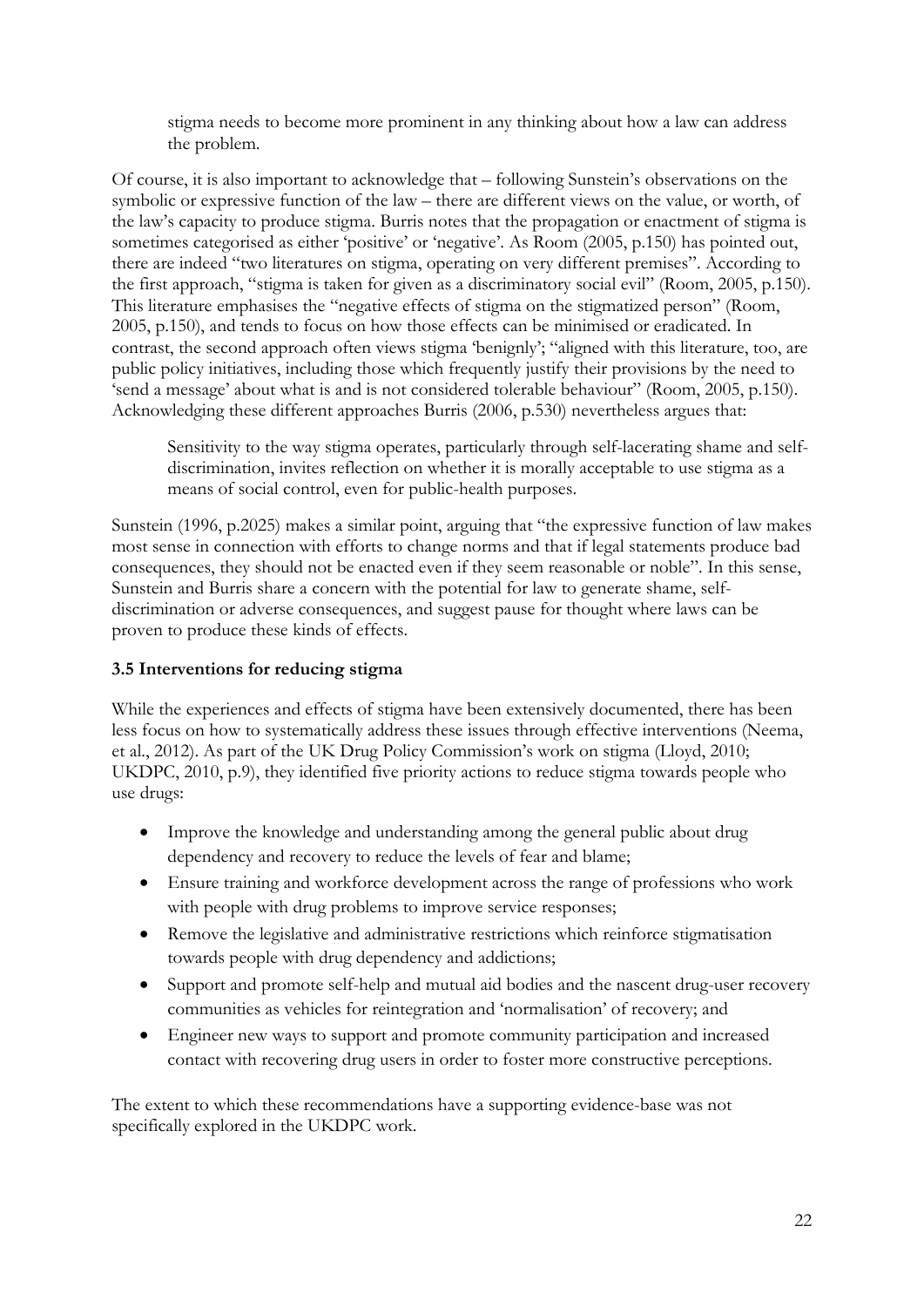In this section we first provide a general overview of stigma-reducing interventions and systematic reviews to date, but then move to consider specific interventions: mass media interventions; educational and school-based interventions; community-based interventions; interventions for health professionals and service providers; interventions relating to treatment uptake; interventions relating to internalised stigma; considerations of co-stigma; involving the affected community in policy and practice; and, changing cultural constructions.

Anti-stigma interventions can be universal (addressing an entire population) or can be targeted and delivered in particular settings [\(Buechter, Pieper, Ueffing, & Zschorlich, 2013\)](#page-116-11). From the health promotion literature we know that interventions are more likely to work if they are based in social and psychological theories [\(Bos, et al., 2008\)](#page-115-10).

Stigma-reducing interventions should be attendant to the social, political, and economic causes of stigma, as well as individual and interaction-level stigmatisation and discrimination [\(Bos, et al.,](#page-115-10)  [2008\)](#page-115-10). Link and Phelan [\(2001\)](#page-118-2) argue that given the extensive mechanisms which produce discriminatory outcomes, interventions designed to reduce stigma must also be broad ranging. Approaches must be *multifaceted* to address these many mechanisms, but also *multilevel* to address issues of both individual and structural discrimination. More than this, efforts to bring about change must "either change the deeply held attitudes and beliefs of powerful groups that lead to labelling, stereotyping, setting apart, devaluing, and discriminating, or it must change circumstances so as to limit to power of such groups to make their cognitions the dominant ones" [\(Link & Phelan, 2001, p.381\)](#page-118-2). These authors suggest that circumscribed interventions that target only one mechanism at a time are unlikely to bring about change because they fail to address broader contextual factors.

To consider what kinds of interventions may be effective for reducing stigma and discrimination against people who use drugs, we can consider the evidence from related fields including mental health and HIV/AIDS. The alcohol and other drugs field potentially has much to learn from evaluation of interventions in these fields. Like the stigma associated with problematic alcohol and other drug use, mental health-related stigma and HIV/AIDs-related stigma is widespread and has been shown to adversely impact on the lives of people living with these conditions. Moreover, the stigma associated with these conditions (like the stigma associated with problematic alcohol and other drug use) can impact on help-seeking, and treatment. In the mental health field, three general strategies have been identified to reduce stigma and discrimination: education, contact and protest [\(Corrigan, et al., 2001\)](#page-116-12). Education involves "overcoming myths" and "replacing them with facts"; contact involves "introducing people with mental illnesses to the public or other people who may stigmatise" by sharing experiences in person or via media; and protest "aims to challenge inaccurate and negative representations" [\(Buechter, et al., 2013, p.2;](#page-116-11) [see also Corrigan, Morris, Michaels, Rafacz, & Rüsch, 2012;](#page-116-13) [Corrigan](#page-116-4)  [& Watson, 2007\)](#page-116-4). These strategies have become known as Corrigan's principles of strategic stigma change and have been applied to fields outside of mental health, including HIV-related stigma [\(e.g. Rao, et al., 2012\)](#page-120-10).

Corrigan et al. [\(2012\)](#page-116-13) conducted a meta-analysis of strategies designed to change public stigma. In this analysis of 72 articles representing 79 independent studies, the authors found that both 'education' and 'contact' strategies effectively reduced stigma in both adults and young people. However contact was more effective than education for adults, and education was more effective than contact among young people. Importantly, they found that face-to-face contact (rather than contact mediated through video) had the largest effect. That said, while face-to-face contact had better effects, mediated contact was nonetheless effective and has much broader reach and greatly increases exposure [\(Corrigan, et al., 2012\)](#page-116-13).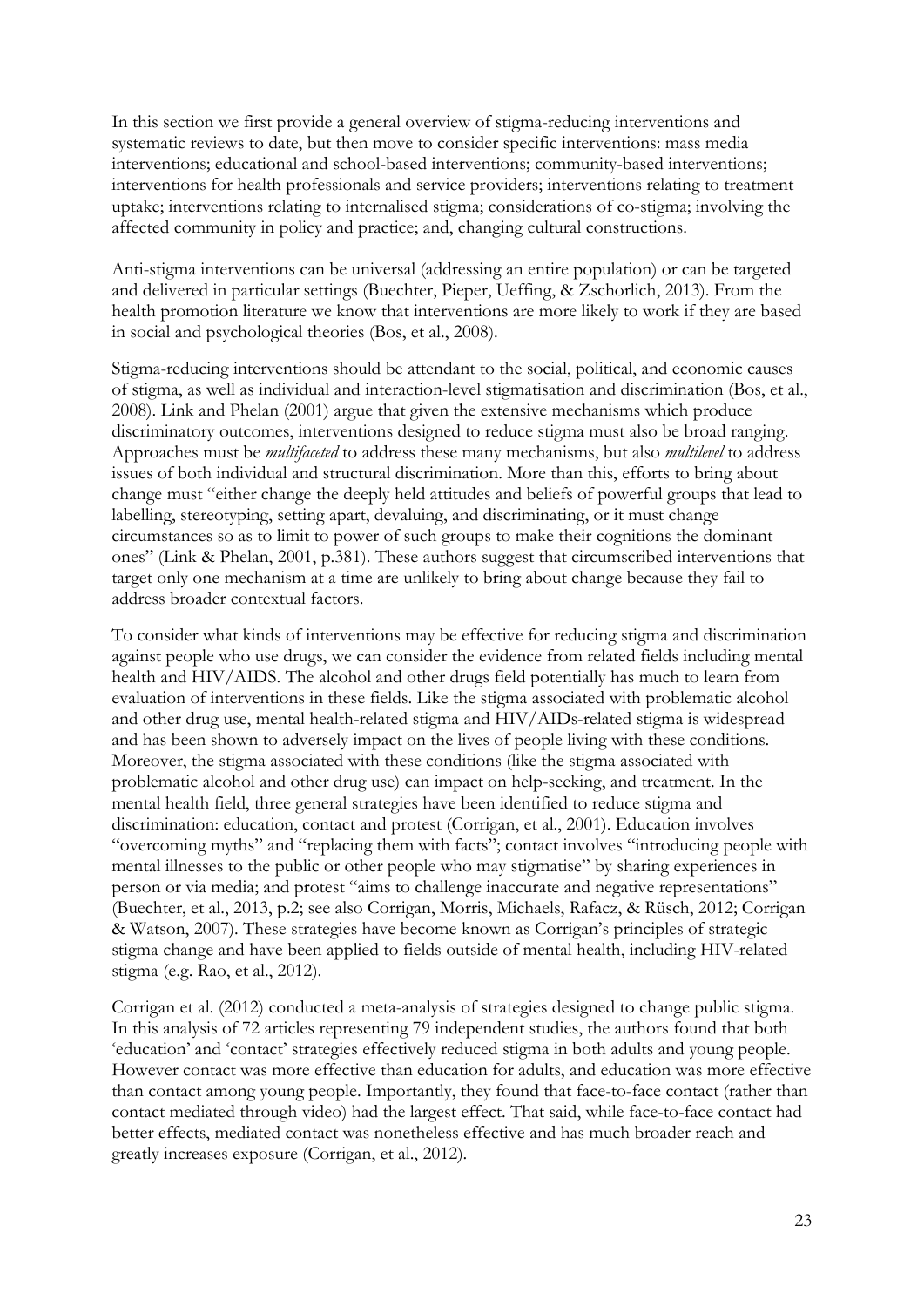In the HIV/AIDS field, there have been a variety of strategies employed to address "actionable causes of stigma and discrimination" [\(Wariki, Nomura, Ota, Mori, & Shibuya, 2013\)](#page-121-11) including behavioural, educational and social interventions which create awareness of what stigma is, how it is produced and its implications. Brown et al. [\(2003\)](#page-115-2) conducted a review of 22 studies which tested the effectiveness of interventions to reduce HIV-related stigma among the general population, among health care workers, and within at-risk groups. These studies tested a range of interventions including information-based approaches, skills building, counselling approaches, and contact with the affected groups (many studies employed multi-intervention approaches across these four categories, based on the assumption that no one approach is sufficient). The authors found that most of the studies showed that information along with skills building is more effective for increasing knowledge and reducing stigmatising attitudes, as compared to information alone. Similarly, contact with people living with HIV was found to be a promising strategy for reducing stigma, but it is not sufficient without information approaches [\(Brown, et](#page-115-2)  [al., 2003\)](#page-115-2). However, the authors concluded that while some interventions work to some extent in the short term, the long term impacts of many interventions are still unknown [\(Brown, et al.,](#page-115-2)  [2003\)](#page-115-2). A more recent systematic review conducted to determine the effectiveness of HIV-related stigma-reducing interventions analysed the results of 19 studies [\(Sengupta, Banks, Jonas, Miles,](#page-121-12)  [& Smith, 2011\)](#page-121-12). Of these 19 studies, 14 demonstrated statistically-significant effectiveness in reducing HIV-related stigma. However, only 2 of these 14 studies met an overall quality rating of 'good.' This highlights the ongoing need for good quality, methodologically rigorous evaluation of stigma-reducing interventions.

In both the HIV/AIDS and mental health fields, intervention designs have mainly been based on cognitive-behavioural and social-cognitive models, with a particular focus on education and contact strategies [\(Paterson, et al., 2007\)](#page-119-7). Much of this research assumes that increased knowledge will reduce stigma. However, this individualistic focus has been critiqued by researchers who argue that more attention should be paid to the interplay of social and structural factors [\(Paterson, et al., 2007;](#page-119-7) [Rhodes, Singer, Bourgois, Friedman, & Strathdee, 2005\)](#page-120-11). It has been suggested that continuing to focus on the behaviour and attitudes of individuals "functions as a substitute for sustained organisational attention to the stigmatisation that is embedded in everyday institutional practices" [\(Paterson, et al., 2007, p.371\)](#page-119-7). Moreover, the focus of much of the research to date has been on how stigma manifests and can be addressed in health care settings. Examination of how stigma might be addressed in other institutional settings (for example, education and criminal justice) is also required [\(Paterson, et al., 2007\)](#page-119-7).

Mindful of this critique and with an awareness of the limitations of the extant literature, in the following sections we outline the literature on stigma-reducing interventions from the AOD field as well as the HIV and mental health fields.

### *Mass media interventions*

Mass media interventions are communications designed to reach large numbers of people via print media, radio, cinema, mobile devices and Internet technologies, without being reliant on one-to-one personal contact. Government or community groups and other organisations may use such interventions. They can vary in their intensity, and may be targeted at a specific time or run over a longer period [\(Clement, et al., 2013\)](#page-116-2). Such mass media or social marketing campaigns can potentially influence not only individuals but also communities and policy makers [\(Clement,](#page-116-2)  [et al., 2013\)](#page-116-2). It is important to note that our discussion here focuses on mass media campaigns designed to reduce stigma and discrimination, and not mass media campaigns aimed at preventing drug use per se. A systematic review of the effectiveness of drug prevention mass media campaigns (in this review termed 'anti-illicit drug public service announcements') by Werb et al. [\(2011\)](#page-122-1) concluded that there was limited evidence to support the use of mass media campaigns for illicit drug prevention and that such campaigns were ineffective. A recent study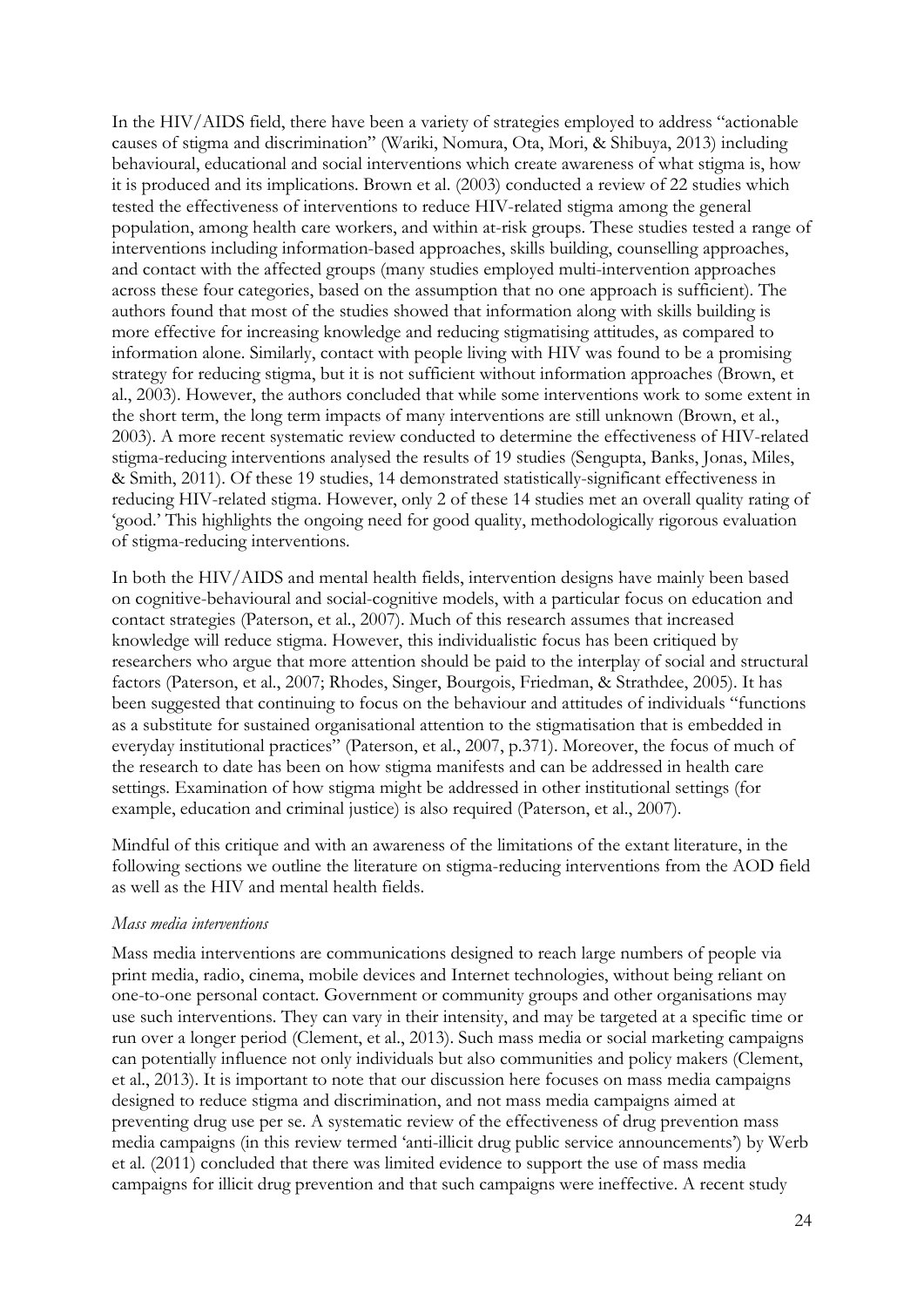examined what people who had used methamphetamine themselves thought about two wellknown anti-methamphetamine campaigns: *Faces of Meth* and *The Meth Project*. Participants said they could not relate to the depictions of physical and behavioural change in the campaign, and that they had not had a deterrent effect [\(Marsh, Copes, & Linnemann, 2017\)](#page-119-12). Such campaigns aim to stigmatise drug use and create fear so as to deter drug use, and yet they are ineffective and lead to further separation and stigmatisation of people who use drugs. Extreme and stigmatising depictions in such campaigns may prevent people from seeking help because they do not identify with the depictions of "real' addicts" [\(Marsh, et al., 2017, p.60\)](#page-119-12).

There is a separate body of literature examining the effectiveness of stigma-reducing mass media campaigns, however. There has been one comprehensive systematic review of the effectiveness of mass media interventions for reducing mental-health related stigma [\(Clement, et al., 2013\)](#page-116-2). This review of 22 randomised controlled trials (RCTs), cluster RCTs and interrupted time series studies of mass media interventions examined the findings of these studies in relation to discrimination outcomes and prejudice outcomes. The findings of these studies were mixed, and the quality of the evidence was low. The authors concluded that mass media interventions "may reduce prejudice, but there is insufficient evidence to determine their effects on discrimination" [\(Clement, et al., 2013, p.2\)](#page-116-2). (None of the studies addressed the question of the cost-effectiveness of these interventions). The authors suggested that particular kinds of messaging in mass media campaigns may be more effective than others. For example 'first-person narratives' and social inclusion/human rights messages show some promise, however messages depicting acute symptoms may increase prejudice and therefore should be avoided.

Mass media interventions can also have diverse effects. For example, in the HIV field it has been found that mass media interventions aimed at reducing HIV-related risk behaviours had the dual effect of also reducing stigma by increasing knowledge [\(Kerr, et al., 2015\)](#page-118-11). This is because knowledge is an "antecedent to stigma reduction" [\(Kerr, et al., 2015, p.154\)](#page-118-11). This same study indicated that education programs delivered in the regions where mass media interventions were also being broadcast were more effective, suggesting that mass media interventions can augment the effectiveness of other educational interventions when delivered concurrently [\(Kerr, et al.,](#page-118-11)  [2015\)](#page-118-11).

Another mode of intervention within mass media is through the implementation and monitoring of journalistic and broadcast Codes of Practice, ensuring that any clauses relating to discrimination within these codes relate to alcohol and drugs [\(UKDPC, 2010\)](#page-121-3). We could not locate any evidence of the impact or effectiveness of these Codes of practice for stigmareduction.

### *Educational and school-based interventions*

Schachter et al. [\(2008\)](#page-120-12) conducted a systematic review of the effects of school-based interventions on mental health-related stigma. Their analysis of 40 evaluation studies was limited by the overall poor quality of the studies and the lack of RCTs which meant that they were unable draw conclusions about which interventions were more effective. However, they suggested that interventions "should likely involve experiential activities, which in facilitating students' interaction with other human beings, engage students' feelings and behaviour, not just cognitionbased points of view" and noted that "given how early in life discriminatory viewpoints and behaviours can appear, early intervention is a reasonable aim" [\(Schachter, et al., 2008\)](#page-120-12).

Focussing on educational interventions aimed at young people, Yamaguchi et al. [\(2011\)](#page-122-2) analysed 40 studies involving three types of educational interventions (educational condition, video-based contact condition, and contact condition). They found some positive effect on knowledge, changes in attitude, and young people's awareness of mental illness, however the majority of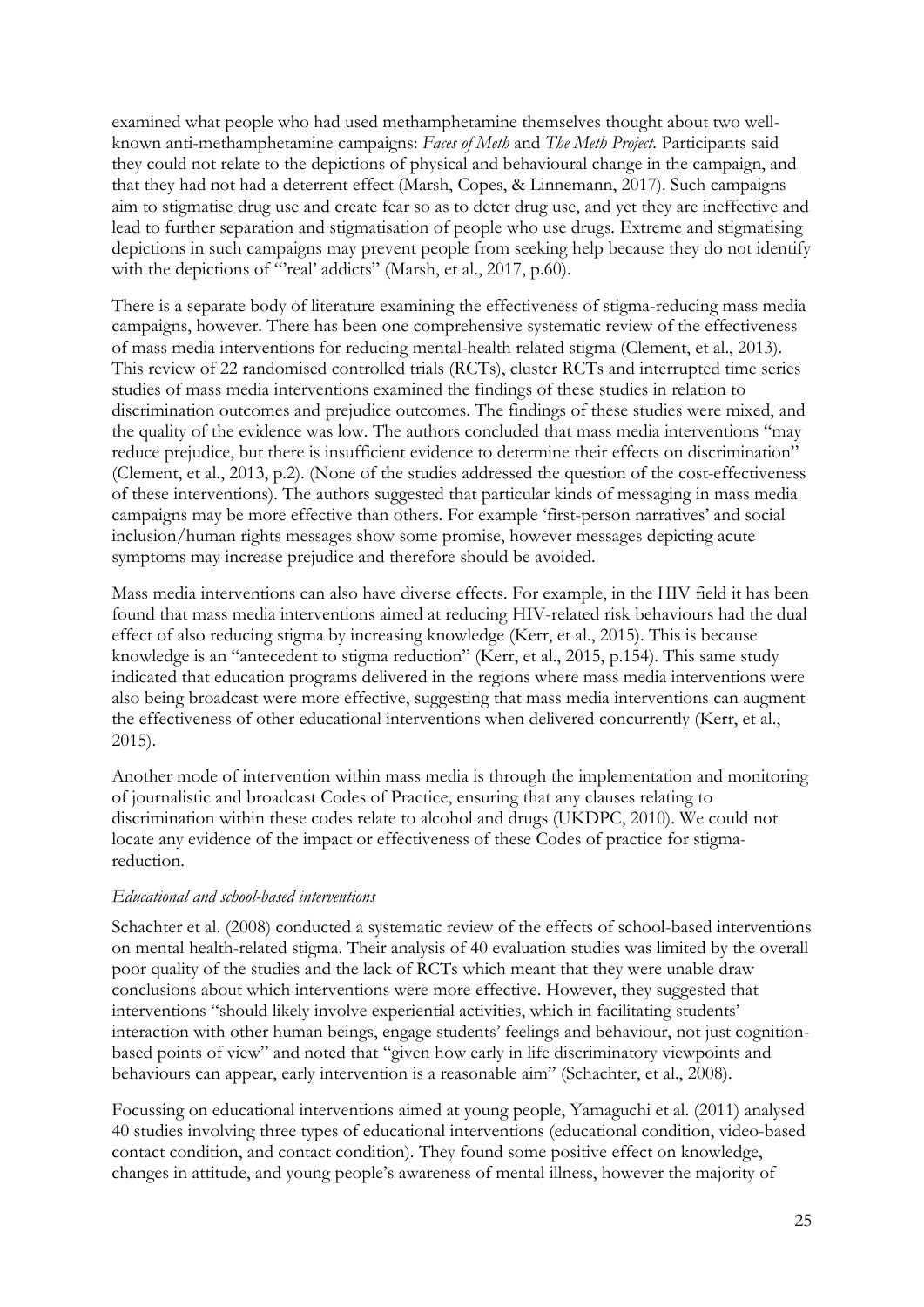studies did not measure behaviour change. These authors concluded that educational programs should have information that can address beliefs about the dangerousness of people with mental health problems, and include components which balance information about both psychological and biological causes of mental illness. However the long term effects of interventions on discriminative behaviour and help-seeking is unknown.

In another field, there has also been examination of how interventions may reduce ethnic prejudice and promote diversity among young people [\(Keenan, Connolly, & Stevenson, 2016\)](#page-118-12). Keenan et al. [\(2016\)](#page-118-12) describe types of approaches: cognitive development approaches; socioemotional development approaches; social-learning approaches; awareness-raising approaches; and anti-bias approaches. These different types of approaches emphasise different explanations for patterns of stigma and prejudice in young people: internal processes (cognitive); external factors through inter-personal interactions (social learning); and locating the acquisition of prejudice within broader structural and sociological factors (ecological) [\(Keenan, et al., 2016\)](#page-118-12).

One key point, which can be taken from the literature on ethnic prejudice, is that challenging existing stereotypes and discriminatory behaviour is only one aspect of reducing stigma. It is also important to understand and work to address wider, ingrained institutional processes and practices that reinforce inequalities [\(Keenan, et al., 2016\)](#page-118-12).

#### *Community-based interventions*

Community-based interventions have been designed to reduce stigma amongst the community closest to people affected by stigma and discrimination, for example amongst close family members. In the HIV field, one such intervention involved a two-day workshop firstly with people living with HIV, followed by a three-day workshop involving both people living with HIV and their family members together [\(Pretorius, Greeff, Freeks, & Kruger, 2016\)](#page-120-13). The aim was to increase knowledge, and equalise the relationship between people living with HIV and their families so as to reduce stigma and discrimination. This intervention assessed the outcomes using qualitative measures, and found that people living with HIV reported feeling accepted and respected following the intervention, and family members reported being aware of stigmatising behaviour and showed more compassion [\(Pretorius, et al., 2016\)](#page-120-13). Another similar communitybased stigma-reduction and wellness-enhancement intervention consisted of a two-day workshop initially only with people living with HIV, followed by six 3-day workshops involving both people living with HIV as well as people living close to them, in the form of small group activities and presentations (French, [Greeff, Watson, & Doak, 2015\)](#page-117-11). The workshops aimed to share information about HIV, balance relationships between people living with HIV and other people in their community through contact and interactions, and empower participants to become community leaders who challenged HIV-related stigma and implemented programs in their communities. Again, this intervention was assessed qualitatively, and the authors found that this kind of intervention succeeded in reducing experiences of stigma for people living with HIV and changed the attitudes of people living close to them [\(French, et al., 2015\)](#page-117-11).

#### *Interventions for health professionals and service providers*

Educational interventions can also be targeted at particular groups or professionals likely to come into contact with people who use alcohol or other drugs. Studies have noted that the lack of education about alcohol and other drug use in professional education and training courses for health care workers is a concern [\(Harling & Turner, 2012\)](#page-117-12). It has been suggested that deficits in knowledge may contribute to stigmatising attitudes and reluctance to engage with people who use drugs. However, studies examining the effects of curriculum based interventions with health care students find moderate effects. In one study students continued to hold stigmatising attitudes towards people with substance use disorders, and also reported that they thought that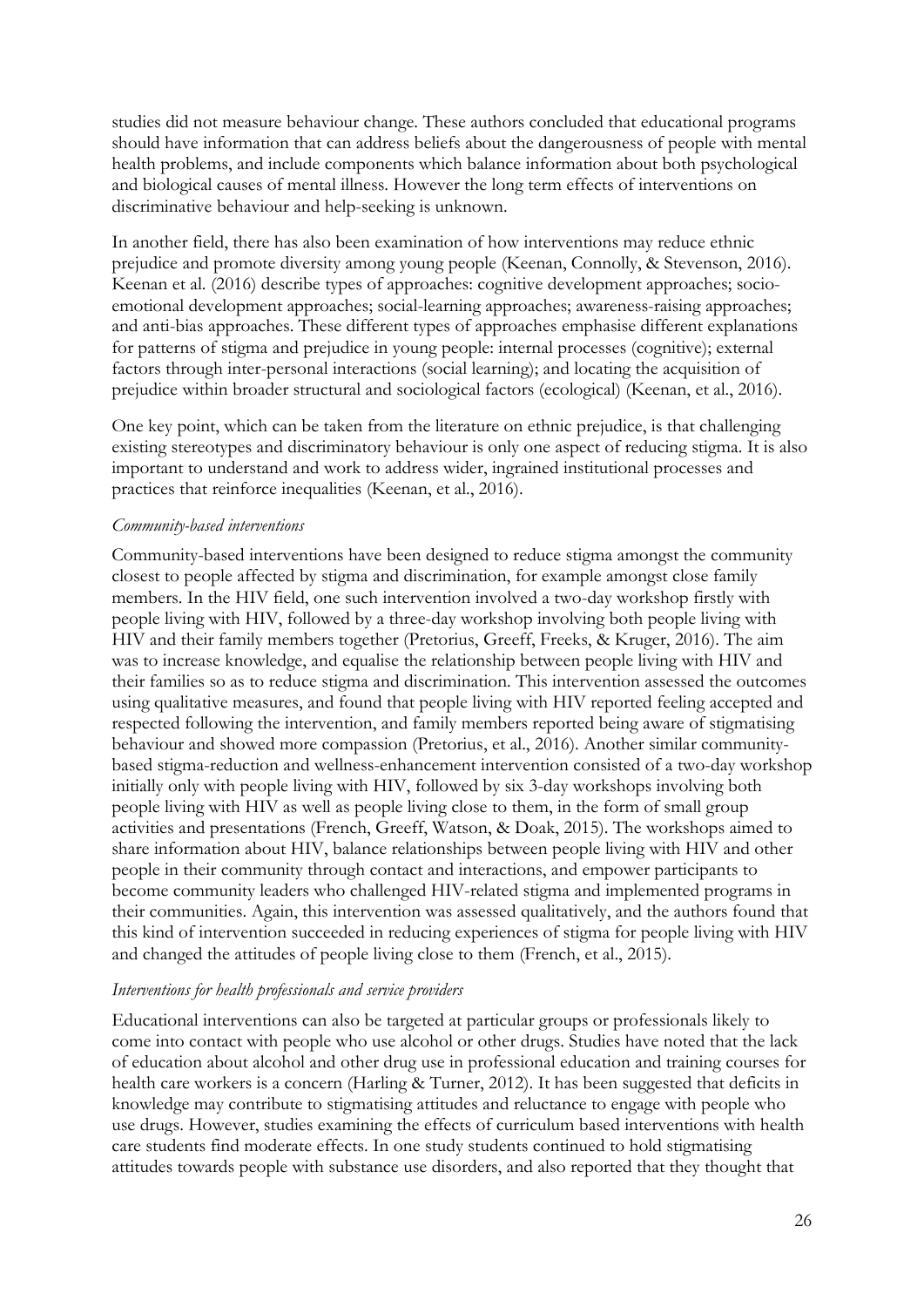these attitudes were commonly held by other health care workers and would not influence the quality of care they could offer [\(Crapanzano, Vath, & Fisher, 2014\)](#page-116-14). Thus, it has been found that workplace education without organisational support is ineffective for improving the attitudes of qualified nurses [\(Harling & Turner, 2012\)](#page-117-12). Indeed, identifying the structural factors behind stigmatisation in health care settings is essential. One study in the AOD field sought to identify the structural factors specific to hospitals which contribute to the stigmatisation of people who use drugs and are HCV positive [\(Paterson, Hirsch, & Andres, 2013\)](#page-119-13). Paterson et al. [\(2013, p.471\)](#page-119-13) describe structural stigmatisation as "the structures (e.g. policies, practices, rules, norms) of institutions or departments that intentionally restrict the access of care of particular people." Paterson et al. [\(2013\)](#page-119-13) found that communication structures, departmental and institutional structures (including triage systems and lack of privacy in physical spaces within emergency departments), as well as external structures in the hospital settings and emergency departments studied, contributed to the stigmatisation of people who use drugs. In terms of interventions, this research indicates that traditional educational strategies to reduce stigma in health care settings are unlikely to be effective when implemented alone, without an awareness of these structural issues and attempts to review commonly accepted practices [\(Paterson, et al., 2013\)](#page-119-13).

Acceptance and Commitment Training (ACT) and multicultural training have also been trialled with alcohol and other drug counsellors [\(Hayes, et al., 2004\)](#page-117-13). This approach addresses not so much a lack of knowledge or contact, but rather more ingrained and culturally conditioned biases. Hayes et al. [\(2004\)](#page-117-13) compared the effectiveness of ACT and multicultural training with a biologically-oriented educational program and found that ACT and multicultural training changed stigmatising attitudes.

In the HIV field, it has been noted that the consequences of stigma are more severe when stigma emanates from people who are important in the lives of people living with HIV, and particularly the health care professionals tasked with their care and treatment [\(Varas-Díaz, et al., 2013\)](#page-121-7). Stigma reduction interventions have been developed and trialled to improve service providers' knowledge about HIV/AIDS and willingness to treat people living with HIV/AIDS. Moving beyond passive forms of formal training and didactic formats, small group behavioural interventions have also been used which encourage participation, role-plays, group discussion and interaction [\(Wu, et al., 2008\)](#page-122-3). When trialled in health care settings in China, Wu et al. [\(2008\)](#page-122-3) found that participants engaged in this kind of participatory intervention reported stronger beliefs in protecting patient confidentiality and right to testing, reduced fear of people living with HIV, and better knowledge, as compared to the control group. A similar workshop-style intervention ('the SPACES intervention') was developed and trialled with medical students in Puerto Rico [\(Varas-Díaz, et al., 2013\)](#page-121-7). This workshop intervention addressed knowledge of HIV stigma and its consequences, the role of negative emotions in HIV stigma, and behavioural skills for stigma-free interaction with people living with HIV. The results of the randomised controlled trial showed significantly lower stigma levels among students at follow-up, and the authors suggested that such an intervention should be incorporated into medical schools and training policies [\(Varas-Díaz, et al., 2013\)](#page-121-7). In subsequent research, Varas-Díaz, et al.[\(2016\)](#page-121-13) demonstrated the provision of information alone was insufficient and that the emotional dimension of this stigma-reduction intervention was a significant underlying mechanism of change.

The acceptability and feasibility of introducing a brief stigma-reducing intervention into nursing students' curriculum was trialled at a nursing college in India [\(Shah, Heylen, Srinivasan,](#page-121-14)  [Perumpil, & Ekstrand, 2014\)](#page-121-14). This intervention was delivered in two sessions, one targeting instrumental stigma by building knowledge and the second targeting symbolic stigma and was co-facilitated by a person with lived experience of HIV. Shah et al. [\(2014\)](#page-121-14) found that participants in the intervention group reported an increase in HIV-related knowledge and a reduction in misconceptions and stigmatising attitudes towards people living with HIV (however the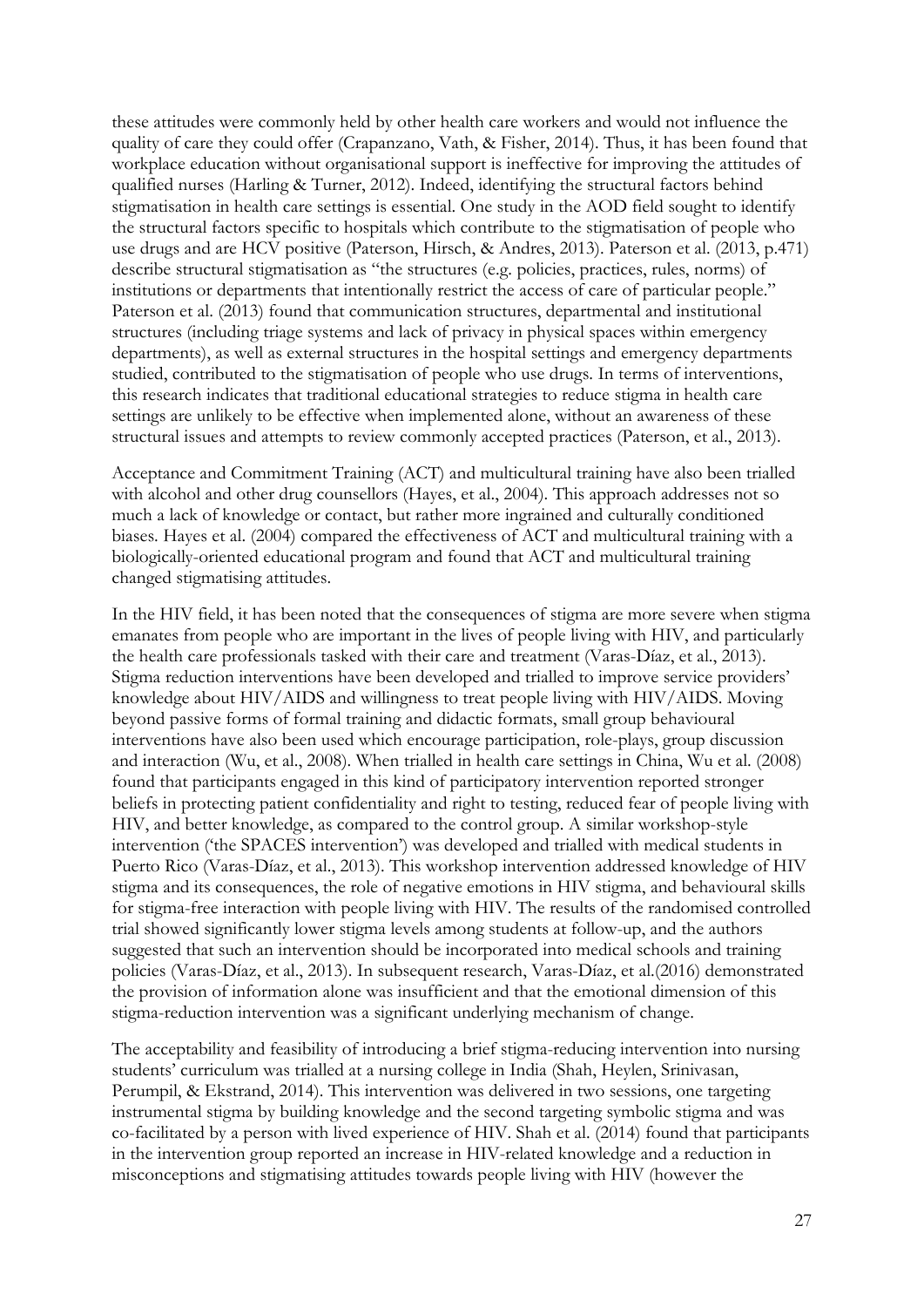intervention had a greater effect on nursing students' willingness to perform low risk activities than those involving higher risk of infection, and it is not known what effect such an intervention would have over time). Interventions focussing on reducing HIV-related stigma amongst health professionals have also been successfully trialled in low-HIV prevalence settings [\(Lohiniva, et al., 2016\)](#page-118-13).

While many stigma-reducing interventions have focussed on changing the attitudes and behaviour of health care workers at an individual level, others have also tried to address stigma and discrimination in health care settings at both interpersonal and structural levels [\(Li, Liang,](#page-118-14)  [Wu, Lin, & Guan, 2014\)](#page-118-14). One such intervention did so by training respected service providers within hospital settings, with the aim that these individuals would then be influential among other health care workers. The authors found that this approach was effective, but also identified regional differences which means that attention should be paid to variation across sites when implementing interventions [\(Li, et al., 2014\)](#page-118-14).

In the mental health field, attention has only recently turned to the attitudes of mental health professionals because the focus on stigma-reducing interventions has been more firmly focussed on changing attitudes of the public. However, mental health professionals can be perpetrators of stigma [\(Schulze, 2007\)](#page-121-0). Schulze [\(2007\)](#page-121-0) suggests that changing stigmatising professional behaviours that may stigmatise people with mental health issues can be accomplished by (1) increasing awareness of stigmatising aspects of clinical practice (e.g. being conscious of the power of diagnosis and labelling processes, rejecting negative outcome beliefs, and enhancing communication with clients), (2) meaningfully involving service users and family members, (3) taking on a public advocacy role in challenging stigma (and seeing this as part of the profession), (4) campaigning at a policy level for adequate clinical resources and research in the field, and (5) synthesising stigma-reducing interventions.

Given that stigma has been shown to occur widely in medical settings and given that it is a barrier to help-seeking and appropriate medical care for people who use drugs, it has been suggested that this group's health needs might be better addressed outside of medical settings. Research has shown that people who use drugs seek advice and help through informal and lay networks [\(Regen, et al., 2002\)](#page-120-8). As such, it has been suggested that health workers should infiltrate peer networks and provide information and referrals [\(Regen, et al., 2002\)](#page-120-8).

We are aware of one program currently running in Queensland which provides training with the aim of reducing stigma among health care workers, professionals and students. The 'Putting together the Puzzle' program was developed by the Australian Injecting and Illicit Drug Users League (AIVL) and is delivered in Queensland by QuIHN (Queensland's peer-based drug user organisation). Since 2014, this program has been delivered in a variety of settings including Australian Winter School Conference, different pharmacy groups, Probation and Parole, Department of Child Safety, as well as youth workers, nurses, GP's, community workers and with staff and volunteers at QuIHN and QuIVAA. An abridged version of the program has also been delivered to the Queensland Police Force as part of a more generalist AOD training session. There are also plans underway to deliver the training to the Pharmacy Guild and for NSP/OST pharmacists and pharmacy staff early next year. This program is designed to be delivered by people with lived experience of drug use [\(see AIVL, 2016\)](#page-115-13). We are not aware of any plans to evaluate the effectiveness of the program in Queensland.

### *Interventions relating to treatment uptake*

In the HIV field, barriers to HIV testing and HIV treatment have been studied, especially as they pertain to stigma. There may be useful lessons for AOD treatment uptake here, especially in relation to early intervention and the settings in which treatment takes place. In the HIV field,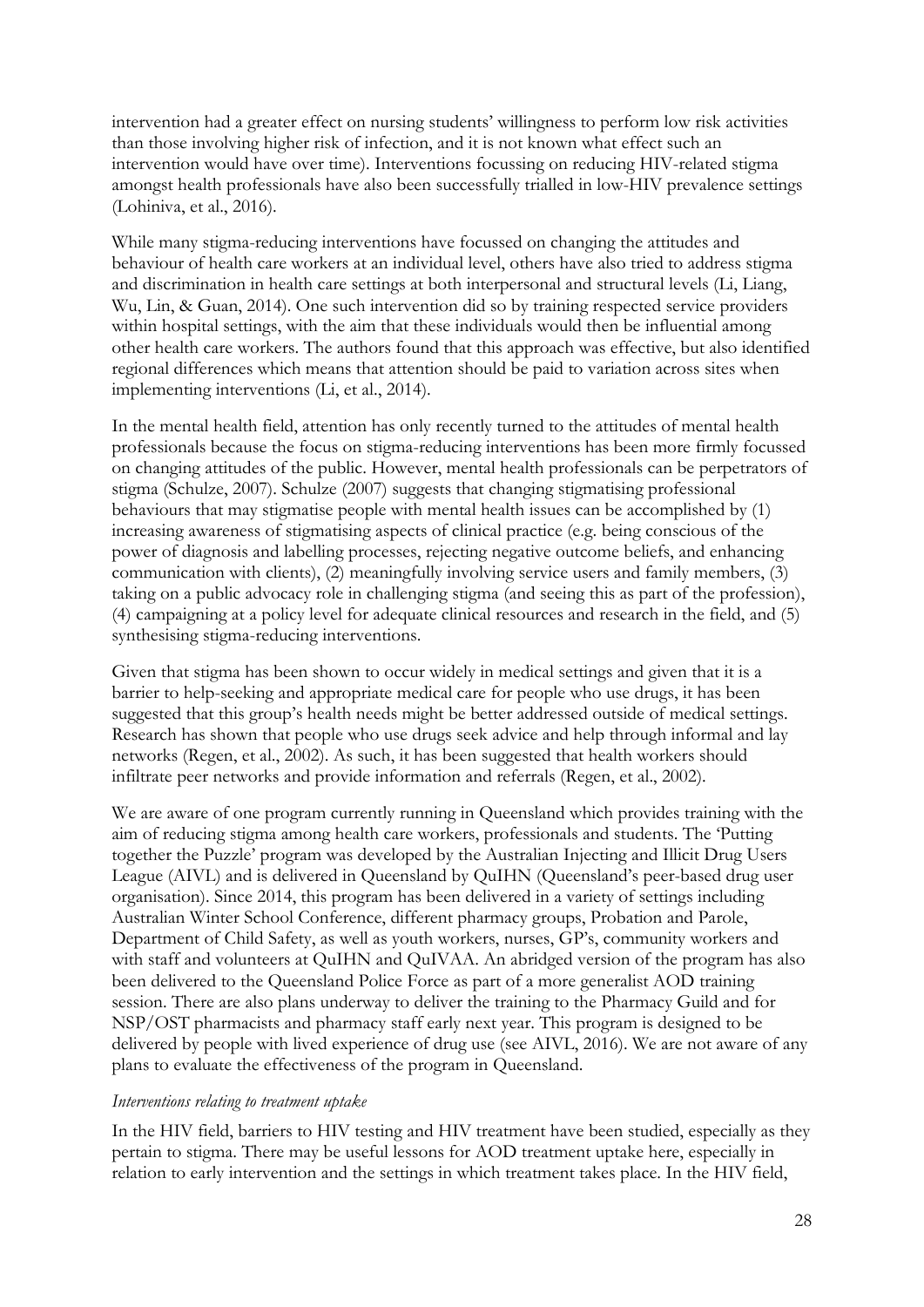there have been concerns that HIV-related stigma may be a barrier to testing, despite the increasing availability of testing and improvements in technologies [\(Crawford, et al., 2016\)](#page-116-15). In order to remove barriers to HIV testing, pharmacy-based interventions using a comprehensive health framework that promoted testing of a range of chronic diseases as well as HIV were trialled. The intervention evaluated by Crawford et al. [\(2016\)](#page-116-15) involved a computer-based video in which fictional and real-life HIV and chronic disease advocates were portrayed to (1) normalize HIV and HIV testing, (2) increase educational awareness about drug use, (3) destigmatize drug use by providing information on how HIV affects the entire community, not just the drug-using population, and (4) promote HIV testing and awareness of one's HIV status as part of general health awareness that also encompasses being aware of hypertensive, diabetic, and hypercholesterolemic status. Overall, Crawford et al. found that there was an increase in HIV testing among participants who viewed the computer-based intervention and were offered HIV testing packaged with other health screening tests, as opposed to being offered HIV testing alone. The authors suggested that combining testing for HIV with testing for other less stigmatised diseases may have normalised testing. For alcohol and other drugs, this suggests that interventions which holistically address health issues (rather than just screening for alcohol and other drug problems) and the use of a social cognitive model of intervention may be promising for reducing stigma.

Interventions have also been introduced which aim to reshape clients' experience of the clinic environment. While these interventions have been trialled in HIV clinics, such approaches may be of relevance to alcohol and other drug services as well given some of the similarities in settings and issues to be overcome. For example, Neema et al. [\(2012\)](#page-119-11) describe sombre and busy services, with stressed staff and sometimes long waiting periods which mirrors the experiences documented in some Australian alcohol and other drug services as clients queue and wait to be seen (e.g. [Crawford, 2013;](#page-117-3) [Fraser, 2006\)](#page-117-14). Neema et al. [\(2012\)](#page-119-11) evaluated a 'Creativity Initiative' intervention which provided activities in the clinic while clients waited, with the aim of reducing the stigma felt by clients. This intervention was found to effectively reduce the fear and stigma experienced by clients, especially to fear of being 'seen' at the service, and improved communication at the service.

### *Interventions relating to internalised stigma*

While many stigma-reducing interventions (including those described above) are largely targeted at public stigma, or reducing stigma and discrimination perpetrated by specific people such as health care workers, there have been fewer interventions developed which are aimed at addressing internalised stigma (that is, when individuals take on and endorse public stigma within themselves) [\(Rao, et al., 2012\)](#page-120-10). Interventions which aim to address internalised stigma are important as internalised stigma can impact long term by increasing psychological distress and hinder help-seeking or medical care [\(Harper, Lemos, & Hosek, 2014\)](#page-117-15). Moreover, it has been suggested that internalised stigma may be a more appropriate target for stigma-related intervention because it is associated with measures of functioning and quality of life [\(Luoma, et](#page-119-4)  [al., 2007\)](#page-119-4).

Rao et al. [\(2012\)](#page-120-10) adapted the HIV Stigma Toolkit (a participatory group format workshop program which has primarily used to reduce public stigma) to target internalised stigma for African American women living with HIV. Rao et al. [\(2012\)](#page-120-10) found that the intervention was feasible and acceptable to the target group, helped the women to foster social support, and was effective for reducing internalised stigma. Another intervention was aimed at decreasing the impact of stigma on individuals and enabling coping by restructuring erroneous beliefs about perceptions of enacted stigma and increasing self-esteem [\(Fuster-Ruizdeapodaca, Molero, &](#page-117-16)  [Ubillos, 2016\)](#page-117-16). The program combined educational information with cognitive-behavioural techniques over four 4-hour sessions. The intervention was found to increase perceptions of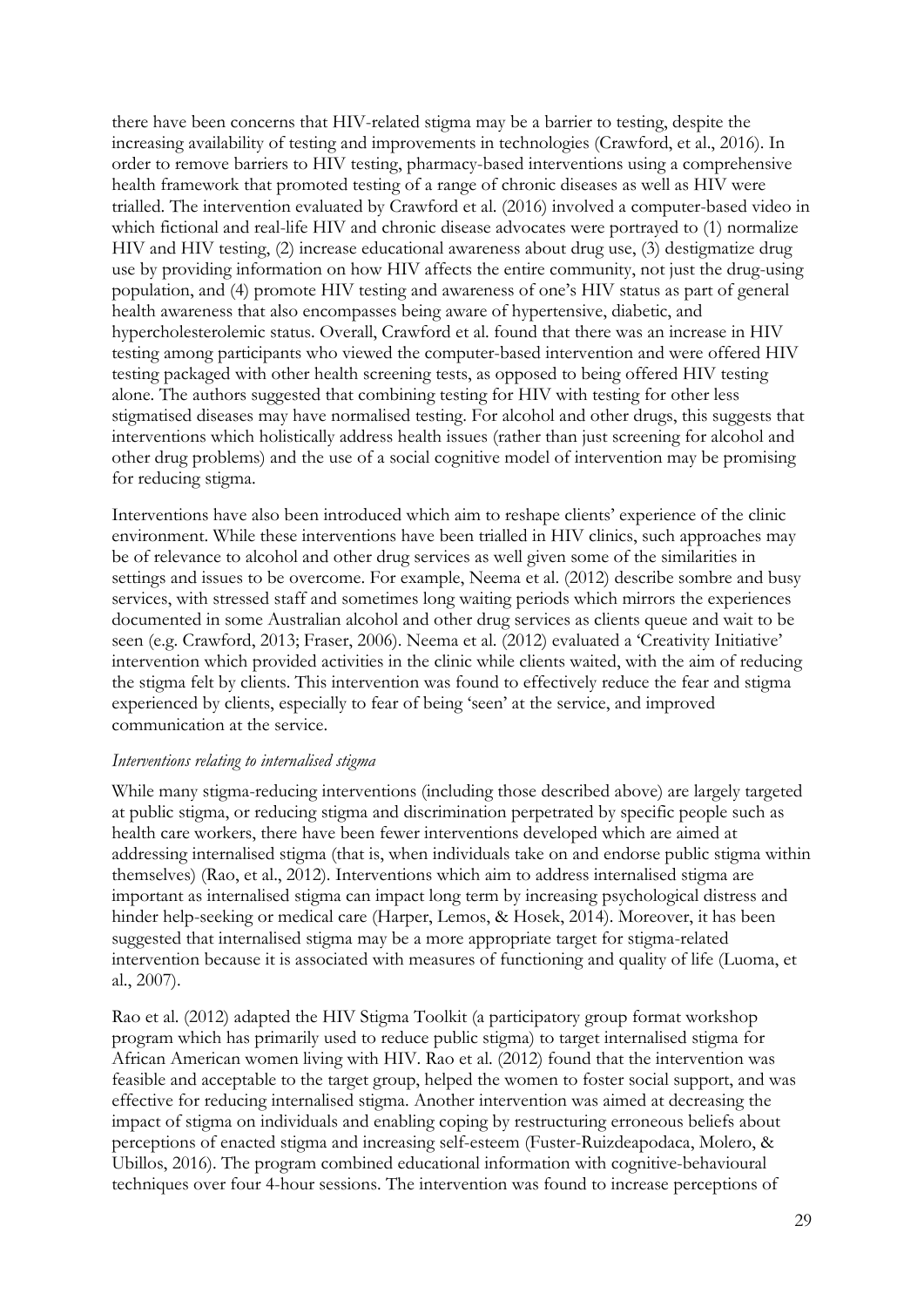self-efficacy to cope with stigma, decrease avoidance strategies and improve self-esteem and quality of life [\(Fuster-Ruizdeapodaca, et al., 2016\)](#page-117-16). Harper et al. [\(2014\)](#page-117-15) evaluated the impact of a group-based intervention which was aimed at young people newly diagnosed with HIV, which aimed to address personalised stigma, disclosure concerns, negative self-image, and concern with public attitudes. This intervention was based on a model developed in the disability field which incorporated skills-building activities guided by social cognitive theory. The program was found to produce small overall reductions in personalised stigma, disclosure concerns and negative selfimage (however these reductions were not maintained at 3 month follow up for personalised stigma or disclosure concerns) [\(Harper, et al., 2014\)](#page-117-15).

### *Considerations of co-stigma*

As noted above, particular health conditions (such as HCV and HIV/AIDS) come to be inextricably associated with (and as such bear the stigma of) illicit drug use. This suggests that interventions which seek to reduce the stigma associated with drug use ought to not only be directed towards drug and alcohol workers but also other health care providers in other fields [\(Chan, et al., 2008\)](#page-116-9). As Chan et al. [\(2008\)](#page-116-9) argue "since the stigmatisation of [people living with HIV/AIDS] can largely be traced back to the stigmatisation of high risk behaviours including drug use, it seems logical that reducing the stigma of those behaviours would be crucial to lowering the stigma of [people living with HIV/AIDS]."

While most interventions aimed at reducing stigma have focussed on individual factors which contribute to stigma, an increased awareness of intersectionality [\("the ways in which social](#page-119-14)  [identities \(e.g. ethnoracial identity, gender, sexuality\) converge to produce unique forms of](#page-119-14)  [marginalisation": Loutfy, et al., 2015, p.2\)](#page-119-14) means that interventions ought to be designed to address these intersecting forms of marginalisation and intersectional stigma.

### *Involving the affected community in policy and practice*

Another aspect to be considered is how people who use alcohol and other drugs may be meaningfully included in policy and practice. In other areas of public health it has been argued that including marginalised individuals in the policy-making process is one way of seeking to alleviate or minimise stigma and discrimination [\(Gollust, Apse, Fuller, Miller, & Biesecker, 2005\)](#page-117-17). Including the voices of the affected community in decision-making is regarded as an important ethical consideration in other policy domains [\(Childress, et al., 2002\)](#page-116-16). Meaningfully involving the community most directly affected by particular policies and practices can help challenge discriminatory or uninformed opinions [\(Childress, et al., 2002;](#page-116-16) [Gollust, et al., 2005;](#page-117-17) [Lancaster,](#page-118-15)  [Ritter, & Stafford, 2013;](#page-118-15) [Lancaster, Sutherland, & Ritter, 2014\)](#page-118-16).

The notion of consumer participation at the service level in the Australian drug treatment sector has been explored within the Australian drug sector, and barriers to meaningful involvement are continually documented [\(AIVL, 2008,](#page-115-14) [2011a;](#page-115-15) [Rance & Treloar, 2015;](#page-120-14) [Treloar, Fraser, &](#page-121-15)  [valentine, 2007;](#page-121-15) [Treloar, Rance, Madden, & Liebelt, 2011\)](#page-121-16). The Treatment Service Users Project developed and evaluated practical models for consumer participation in different drug treatment contexts (including pharmacotherapy, residential rehabilitation and inpatient detoxification settings), and provided education and training to build consumer participation capacity and skills [\(AIVL, 2011a\)](#page-115-15). The final report identified increasing awareness and understanding of consumer participation, making consumer participation 'core business' for treatment services, developing a stronger theoretical basis for consumer participation in drug treatment services, understanding power and empowerment in the drug treatment context, and engaging drug user organisations in consumer participation, as the key priority areas in all Australian treatment services [\(AIVL,](#page-115-15)  [2011a\)](#page-115-15). Analysis of another NSW-based consumer participation project introduced within drug treatment services found that both clients and staff described decreases in adversarial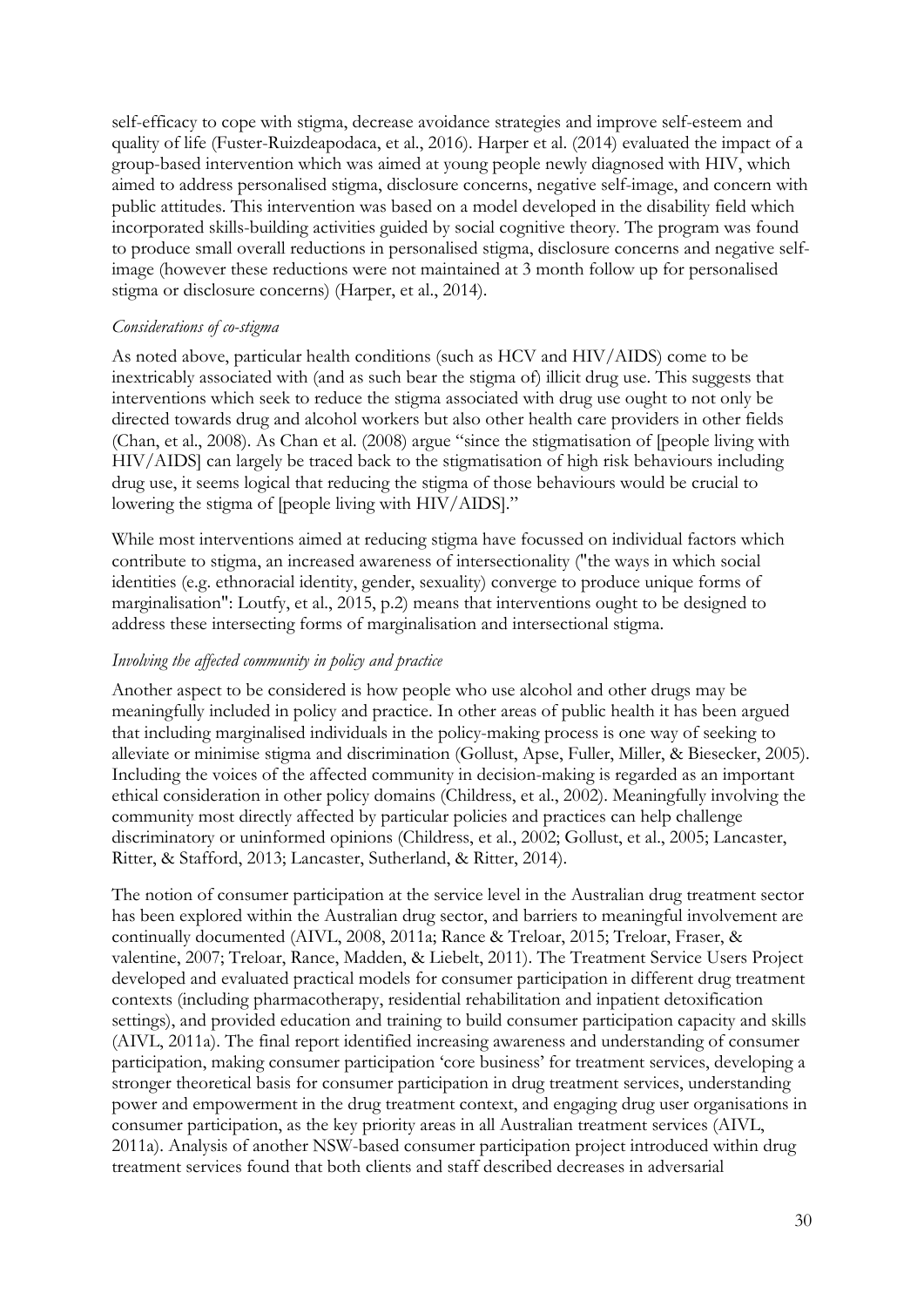relationships through the program. Significantly, service users said that the opportunity to 'have a voice' and be heard disrupted the routine dehumanisation that consistently characterised their usual experience in treatment spaces [\(Rance & Treloar, 2015\)](#page-120-0).

## *Changing cultural constructions*

In the long term, changing cultural constructions of stigmatised groups is essential for reducing the political and structural stigmas that have negative health consequences [\(Clair, Daniel, &](#page-116-0)  [Lamont, 2016\)](#page-116-0). Stigmatising cultural constructions also serve to legitimate laws and policies which exclude and discriminate against particular groups (either intentionally or unintentionally). Redefining stigmatised groups can improve beliefs and attitudes, increase positive interactions which lead to increases in resources and opportunities, and convey norms which in turn structure behaviours [\(Clair, et al., 2016\)](#page-116-0). While much intervention research has focussed on how to reduce stigma at the individual level, developing interventions which reshape cultural constructions that manifest in institutions and norms is an important endeavour [\(Clair, et al.,](#page-116-0)  [2016\)](#page-116-0). For governments, this might include systematically evaluating how policies can be changed to produce equivalence and contribute to destigmatisation. Other central institutional actors (such as legal experts, social scientists and the media) could also be enjoined to foster social conditions which contribute to the making of new cultural constructions of stigmatised groups [\(Clair, et al., 2016\)](#page-116-0).

Another aspect related to changing cultural constructions is challenging, or reshaping, how the problem of alcohol and other drugs is understood within society. Research has examined whether portraying stigmatised conditions like alcohol and other drug problems as *treatable* health conditions might improve public attitudes towards people living with these stigmatised conditions. One study found that portrayals of untreated and symptomatic conditions increased negative public attitudes, whereas portrayals of successfully treated conditions led to less desire for social distance, greater belief in the effectiveness of treatment and less willingness to discriminate against people living with these conditions, suggesting that this is a promising strategy to reduce stigma and discrimination and improve public perceptions [\(McGinty,](#page-119-0)  [Goldman, Pescosolido, & Barry, 2015\)](#page-119-0). In recent years, an Australian website 'Lives of Substance' [\(http://www.livesofsubstance.org/\)](http://www.livesofsubstance.org/) has been developed by researchers with the aim of informing the public by sharing personal stories of people who consider themselves to be alcohol or drug dependent. The aim of this website is to challenge media stereotypes, open up public discussion of AOD problems, and counter stigmatising misconceptions.

The use of person-centred language is another way that communication about drug use can be destigmatised. Research shows that language can shape how the public thinks about substance use and recovery, and perpetuate stigma [\(Broyles, et al., 2014\)](#page-115-0). The US Office of National Drug Control Policy [\(2017\)](#page-119-1) under the Obama Administration issued a memorandum to all government departments and agencies about changing the use of terminology regarding substance use and substance use disorders in all government communication. According to this memorandum, all internal and public government communication about drug issues should conform with current medical terminology (rather than using terms like 'drug habit' or 'abuse' which research shows negatively shape public perceptions about drug use, and construct the person as being to blame for their problems), and similarly, use person-first or person-centred language when discussing people experiencing AOD problems (as we have also done throughout this report) to respect the dignity and worth of all people, rather than using stigmatising terms such as 'addict' or 'alcoholic' which depersonalise and disgrace individuals [\(Broyles, et al., 2014;](#page-115-0) [Office of National Drug Control Policy, 2017\)](#page-119-1).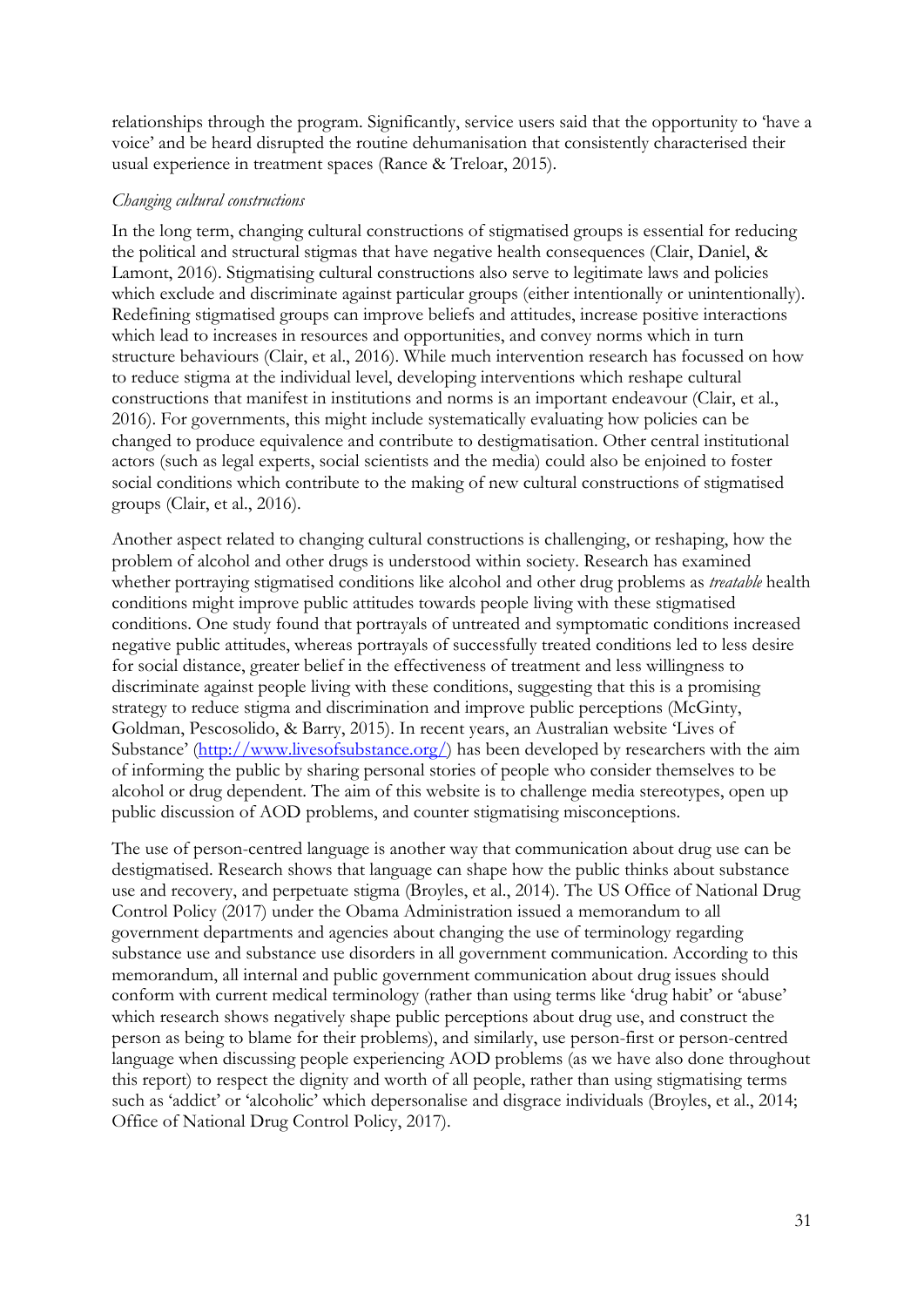### *Conclusion*

While much of the intervention literature has focussed on changing the attitudes and behaviours of individuals, the literature also shows that in order to bring about meaningful change structural factors must also be understood and addressed [\(Paterson, et al., 2013\)](#page-119-2). Link and Phelan's [\(2001\)](#page-118-0) definition of stigma (discussed at the opening of this literature review) is important to keep in mind. By bringing together both sociocognitive and structural elements, this framework emphasises the need for interventions to incorporate both sociocognitive and structural approaches recognising that social, political and economic power inequalities perpetuate stigma [\(Misir, 2015\)](#page-119-3).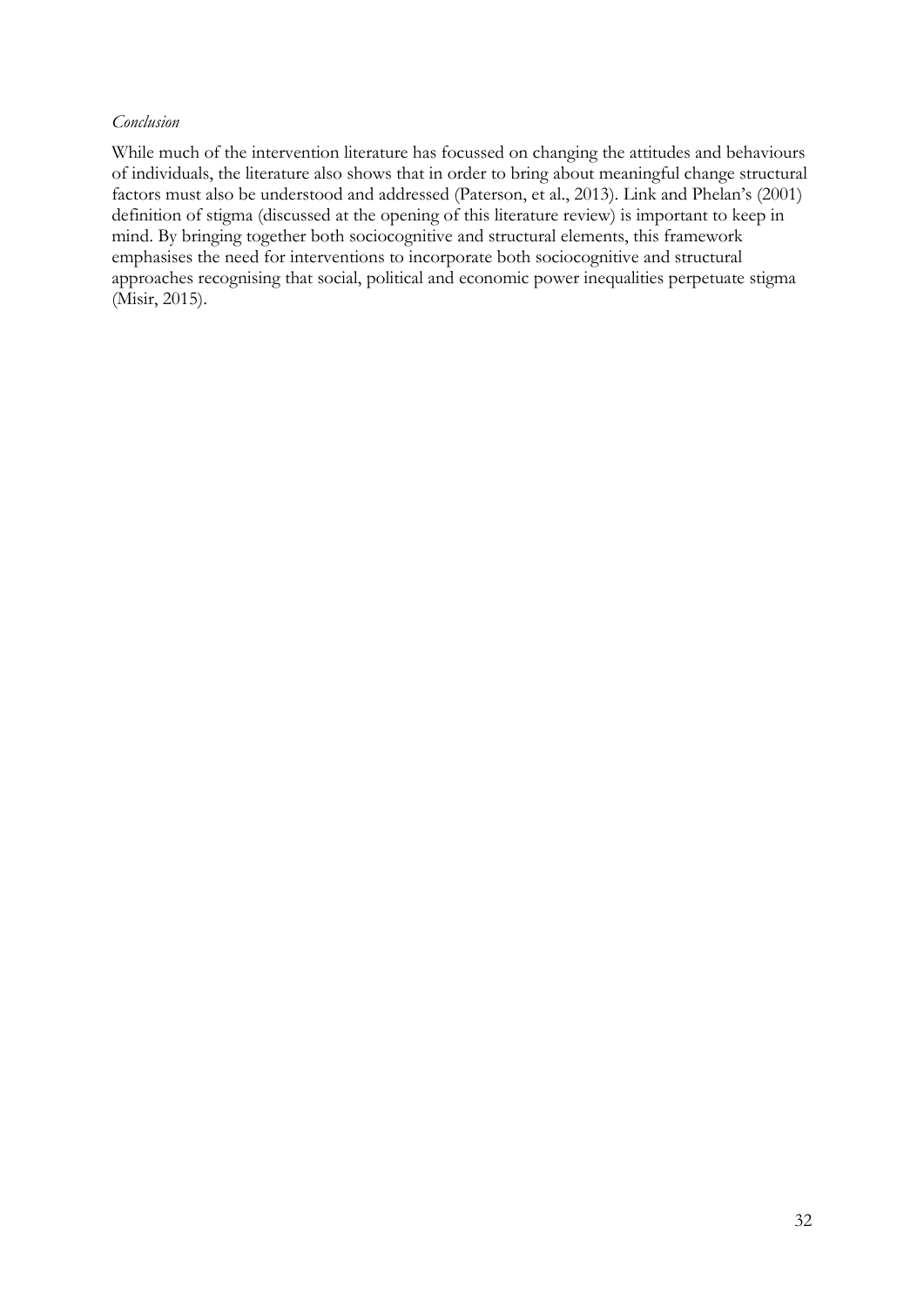## **4. LEGISLATION REVIEW**

There are an extremely broad range of possible laws that may impact on experiences of stigma and discrimination. This includes but is not limited to international and interstate legislation directly relating to drug laws (such as laws that prohibit the possession of specific substances), but also a plethora of other intersecting domains which affect people's lives including health, employment, family law, housing etc. In earlier work we (KS) comprehensively mapped all statutes in Australia that incorporate reference to alcohol and other drug (AOD) 'intoxication' (see: [Quilter, McNamara, Seear, & Room, 2016a;](#page-115-1) [Quilter, McNamara, Seear, & Room, 2016b\)](#page-115-2). That earlier research identified over 500 provisions across Australia which deal with 'intoxication' either directly or indirectly [\(Quilter, et al., 2016a\)](#page-120-1). Even this vast body of law only relates to 'intoxication' and does not capture the many other ways in which AOD use might feature in legislation; nor other (perhaps seemingly unrelated) laws that potentially contribute to stigma and discrimination for people with AOD dependence or problematic use. Moreover, it is not enough to merely identify legislation that pertains to AOD. Legislation needs to be operationalised and it is in this process of moving from 'law on the books' to the *law as interpreted and implemented in practice* that stigma and discrimination can occur in both anticipated and unanticipated ways, impacting either directly or indirectly in people's lives. Our previous work (KS) has demonstrated the way that the minutiae of legal practices, rules and processes, definitions and language can enable the production and entrenchment of certain stereotypes about people who use drugs, and how these processes may be linked to both stigma and discrimination [\(Seear, 2015\)](#page-121-0).

The approach we used was designed to capture, first, the full range of provisions that deal with AOD in Queensland; and second, to explore how these provisions might be linked to people's experiences of stigma and/or discrimination, through a focus on what we call the 'stigmatising and/or discriminatory potential' of law. This was established through a three-step methodology (see the methods section of this report).

## **4.1 Mapping AOD under Queensland law**

In Step 1 of the research (the mapping exercise), we located a total of 222 provisions that we determined were in some way relevant to AOD in Queensland. These provisions were then sorted into two categories: 'principal' provisions (which had substantive content pertaining to AOD) and 'auxiliary' provisions (linked provisions that contained only procedural content or other protections). An example of each appears in Table 1, below. In this instance, as we can see section 68 of the *Health Ombudsman Act 2013* provides the health ombudsman with the ability to make an order prohibiting a practitioner from practising in certain circumstances (an example of a 'principal' provision). On the other hand, section 69 allows the practitioner to make a submission in their defence (an 'auxiliary' provision).

| Table 1: Sample of 'auxiliary' and 'principal' provisions coded under coding schedule in |  |  |
|------------------------------------------------------------------------------------------|--|--|
| Appendix A                                                                               |  |  |

| Principal | s68 | Provides for the health ombudsman to issue an initial      |
|-----------|-----|------------------------------------------------------------|
| provision |     | prohibition order if a practitioner is practising their    |
|           |     | profession unsafely, incompetently or while intoxicated by |
|           |     | alcohol or drugs                                           |
| Auxiliary | s69 | Provides that a practitioner can make submission in their  |
| provision |     | defence as outlined above.                                 |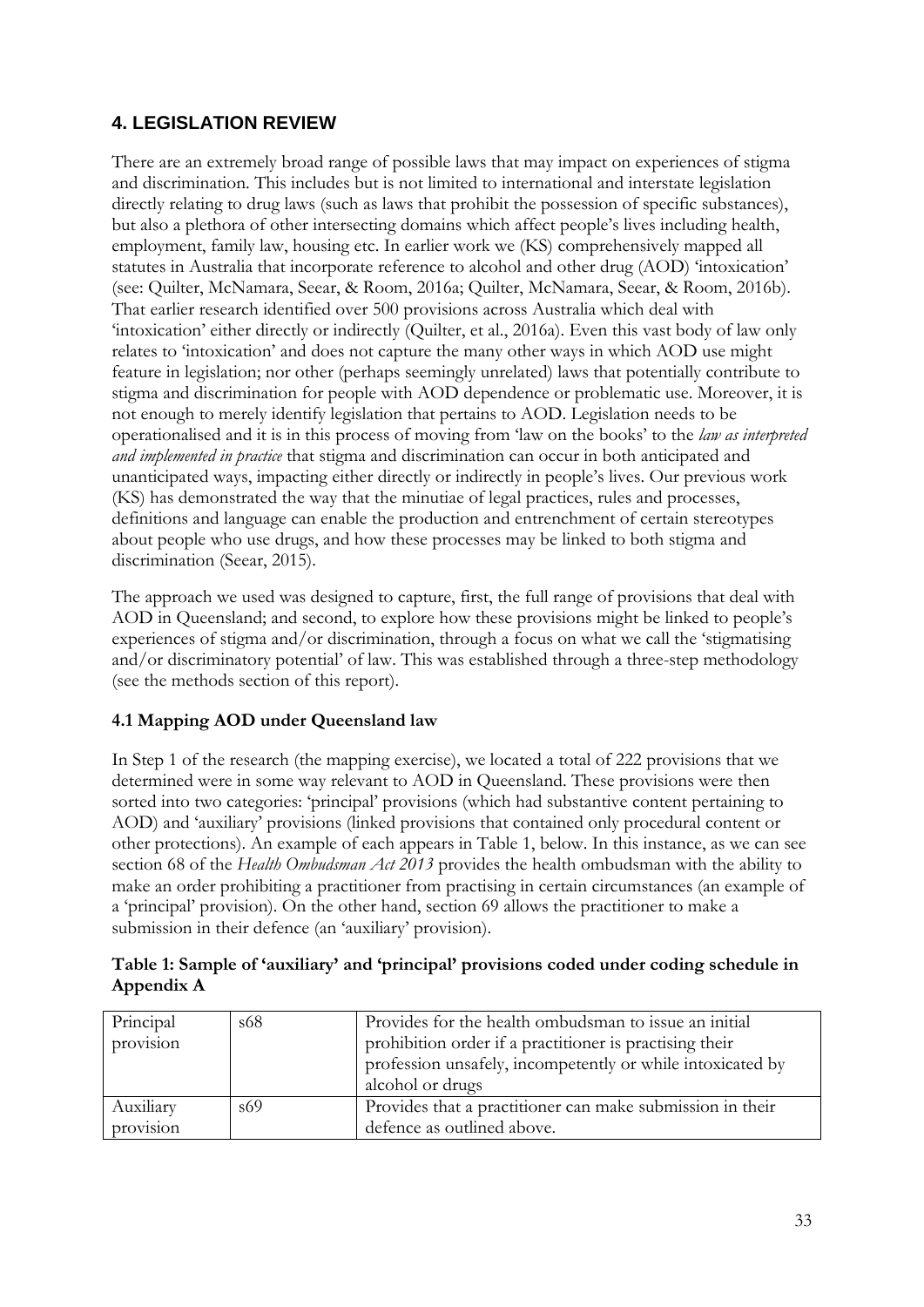## **4.2 Establishing the different areas of law in which AOD is relevant**

Each provision was assigned a general focus area (in accordance with Step 2, see method section), which identified 11 relevant areas of law:

- Child protection;
- Civil Liability;
- Corrections;
- Criminal Procedure<sup>[2](#page-39-0)</sup>;
- Substantive criminal law;
- Employment law/professional regulation;
- Public health:
- Public order;
- Purchase and sale of goods;
- Residential tenancy; and
- Wills and estates.

Table 2 contains an example of a provision for each of these 11 areas of law.

**Table 2: Sample provisions for each area of law** 

| Area/s of<br>law    | Section and<br>Law                                   | <b>Example provision</b>                                                                                                                                                                                                                                                                                                                                                                                                                                                                                                                                                                                                                |
|---------------------|------------------------------------------------------|-----------------------------------------------------------------------------------------------------------------------------------------------------------------------------------------------------------------------------------------------------------------------------------------------------------------------------------------------------------------------------------------------------------------------------------------------------------------------------------------------------------------------------------------------------------------------------------------------------------------------------------------|
|                     |                                                      |                                                                                                                                                                                                                                                                                                                                                                                                                                                                                                                                                                                                                                         |
| Child<br>Protection | Section 95 of<br>the Child<br>Protection Act<br>1999 | (For the purposes of child protection):<br>(8) Also, the police commissioner may give the chief executive<br>a copy of, or extract from, the police commissioner's records<br>in relation to-<br>(a) the commission or alleged commission of the following<br>offences by the person-<br>(i) a personal offence against anyone;<br>(ii) an offence against the Drugs Misuse Act 1986;<br>(iii) an offence against section 162, 164, 166, 167 or 168; or<br>(b) an application for a protection order under the Domestic<br>and Family Violence Protection Act 2012 in which the person<br>is an aggrieved or respondent under that Act. |
| Civil liability     | Section 41 of<br>the Civil                           | The protection from personal liability conferred on a<br>volunteer by this subdivision in connection with any                                                                                                                                                                                                                                                                                                                                                                                                                                                                                                                           |
|                     |                                                      |                                                                                                                                                                                                                                                                                                                                                                                                                                                                                                                                                                                                                                         |

<span id="page-39-0"></span><sup>&</sup>lt;sup>2</sup> Criminal procedure relates to the conduct of criminal proceedings in court (e.g. processes relating to complaints, summonses, and warrants; evidence, witnesses, remands/adjournments etc.) and is distinguished from substantive criminal law.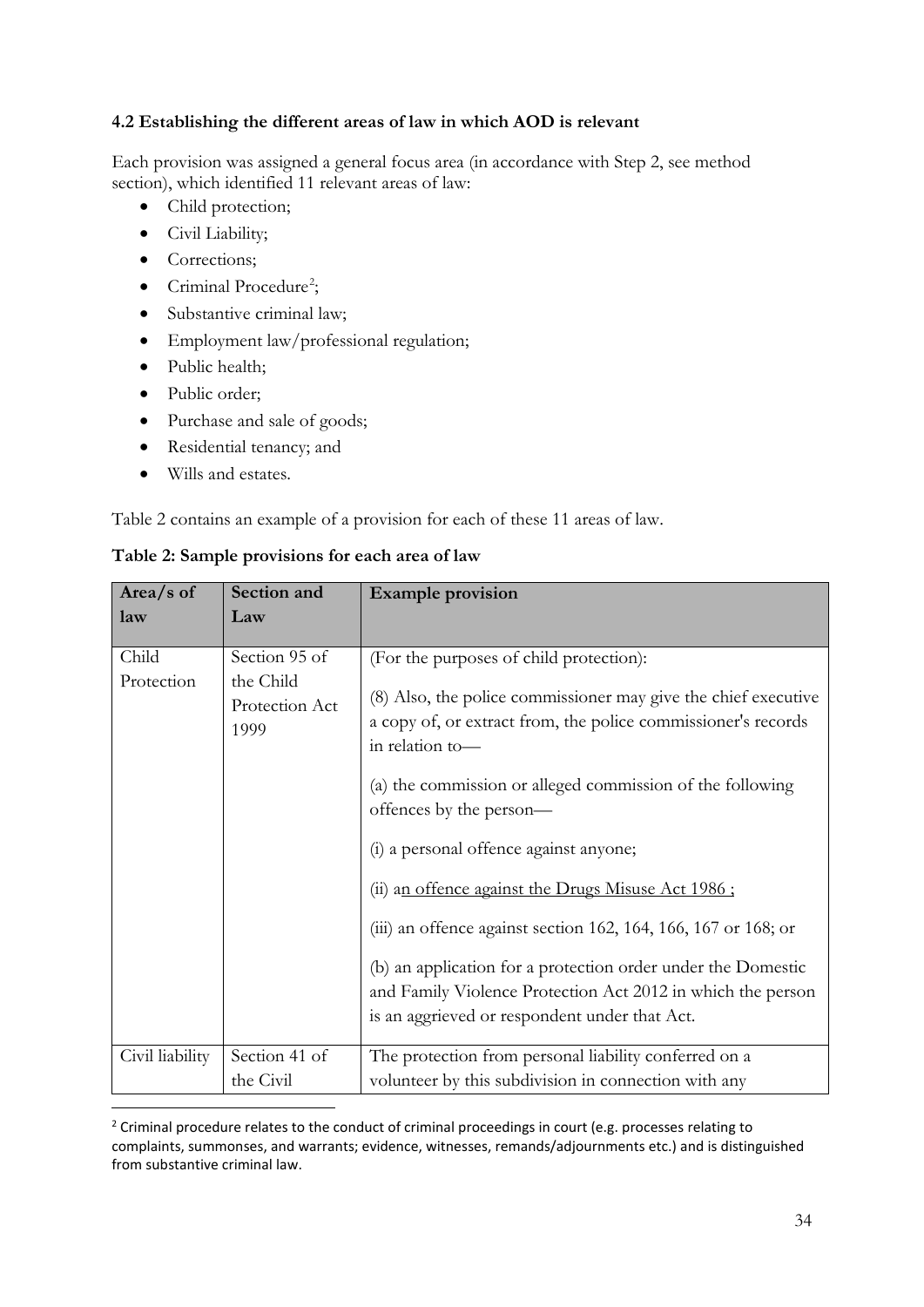| Area/s of                   | Section and                                                   | <b>Example provision</b>                                                                                                                                                                                                                                                                      |
|-----------------------------|---------------------------------------------------------------|-----------------------------------------------------------------------------------------------------------------------------------------------------------------------------------------------------------------------------------------------------------------------------------------------|
| law                         | Law                                                           |                                                                                                                                                                                                                                                                                               |
|                             | Liability Act                                                 | community work does not apply if the volunteer-                                                                                                                                                                                                                                               |
|                             | 2003                                                          | (a) was intoxicated when doing the work; and                                                                                                                                                                                                                                                  |
|                             |                                                               | (b) failed to exercise due care and skill when doing the work.                                                                                                                                                                                                                                |
| Corrections                 | Section 6 of the<br>Corrective<br>Services<br>Regulation 2006 | Each of the following acts or omissions if committed by a<br>prisoner is a breach of discipline-[] wilfully consuming or<br>inhaling something likely to induce an intoxicated state, other<br>than medication taken as prescribed by a doctor.                                               |
| Criminal<br>procedure       | Section 423 of<br>the<br>Police Powers                        | (1) This section applies if a police officer wants to question or<br>to continue to question a relevant person who is apparently<br>under the influence of liquor or a drug.                                                                                                                  |
|                             | And<br>Responsibilities<br>Act 2000                           | (2) The police officer must delay the questioning until the<br>police officer is reasonably satisfied the influence of the liquor<br>or drug no longer affects the person's ability to understand his<br>or her rights and to decide whether or not to answer<br>questions.                   |
| Substantive<br>Criminal law | Section 9A of<br>the Drugs                                    | (1) A person who unlawfully possesses a relevant substance or<br>thing commits a crime.                                                                                                                                                                                                       |
|                             | Misuse Act 1986                                               | Maximum penalty-15 years imprisonment.                                                                                                                                                                                                                                                        |
|                             |                                                               | (1A) It is a defence to a charge of an offence against<br>subsection (1) for a person to prove that the person has a<br>reasonable excuse for possessing the relevant substance or<br>thing.                                                                                                  |
|                             |                                                               | $(2)$ In this section-                                                                                                                                                                                                                                                                        |
|                             |                                                               | relevant substance or thing means-                                                                                                                                                                                                                                                            |
|                             |                                                               | (a) a substance that is, or contains, a controlled substance and<br>the gross weight of the relevant substance is of, or exceeds,<br>the gross weight specified in the Drugs Misuse Regulation<br>1987, schedule 8A in respect of the relevant substance; or                                  |
|                             |                                                               | (b) substances that together are, or contain, a controlled<br>substance and the total gross weight of the relevant<br>substances is of, or exceeds, the total of the gross weights<br>specified in the Drugs Misuse Regulation 1987, schedule 8A in<br>respect of the relevant substances; or |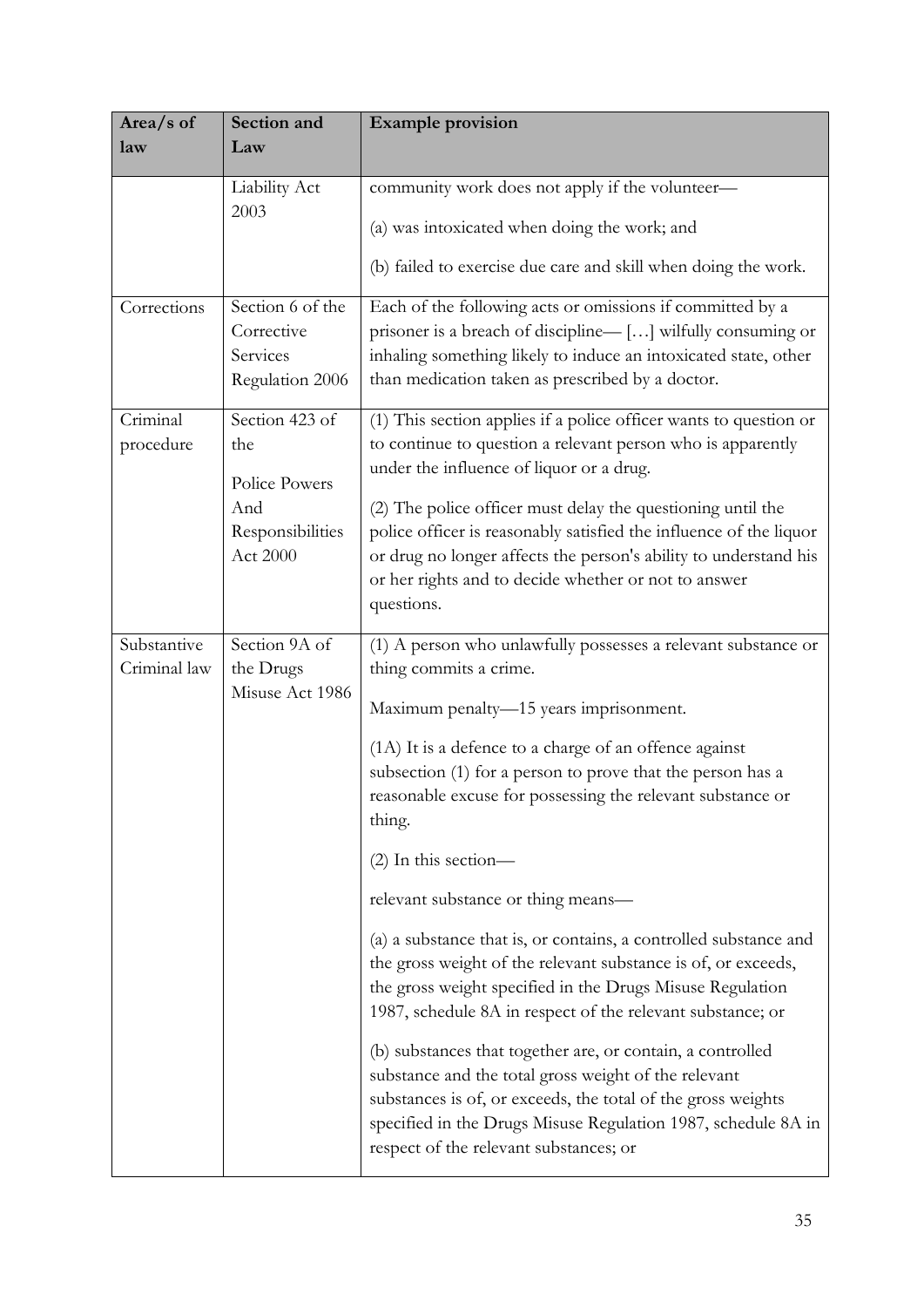| Area/s of                                           | Section and                                                                     | <b>Example provision</b>                                                                                                                                                                                                                                                                                                                                                                                                                                                                                                                                                                     |
|-----------------------------------------------------|---------------------------------------------------------------------------------|----------------------------------------------------------------------------------------------------------------------------------------------------------------------------------------------------------------------------------------------------------------------------------------------------------------------------------------------------------------------------------------------------------------------------------------------------------------------------------------------------------------------------------------------------------------------------------------------|
| law                                                 | Law                                                                             |                                                                                                                                                                                                                                                                                                                                                                                                                                                                                                                                                                                              |
|                                                     |                                                                                 | (c) a thing specified in the Drugs Misuse Regulation 1987,<br>schedule 8B.                                                                                                                                                                                                                                                                                                                                                                                                                                                                                                                   |
| Employment<br>law and<br>professional<br>regulation | Section 84 of<br>the<br>Mining and<br>Quarrying Safety<br>Regulation 2001       | (1) A person must not carry out operations at a mine, or enter<br>an operating part of a mine, if the person is under the<br>influence of alcohol, or is impaired by a drug, to the extent the<br>alcohol or drug impairs, or could impair, the person's ability to<br>safely carry out the person's duties at the mine.<br>(2) A person must not consume alcohol at a mine other than<br>$in-$<br>(a) an accommodation facility; or<br>(b) a recreation area designated, in writing, by the site senior<br>executive for the purpose under a written procedure for<br>designating the area. |
| Public health                                       | Section 70 of<br>the Public<br>Health Act                                       | (1) A doctor must, under subsection (2), notify the chief<br>executive if an examination of a person by the doctor<br>indicates that the person-<br>(a) has or had a clinical diagnosis notifiable condition; or<br>(b) has or had a provisional diagnosis notifiable condition.<br>Maximum penalty—20 penalty units.<br>$(2)$ The notice must—<br>(a) comply with the requirements prescribed under a<br>regulation; and<br>(b) be in the approved form.<br>(3) Subsection (1) does not apply if the examination was<br>carried out in a hospital.                                          |
| Public order                                        | Section 188 of<br>the<br>Transport<br>Operations<br>(Marine Safety)<br>Act 1994 | $(1)$ In this section—<br><i>master</i> includes a person authorised by the master.<br>(2) A ship's master may refuse to allow a person to board a<br>ship if the master is of the opinion, on reasonable<br>grounds, that the person may annoy or injure other<br>persons on the ship because of the person's intoxicated<br>condition or disorderly or violent behaviour.<br>(3) A ship's master may refuse to allow a person to board a                                                                                                                                                   |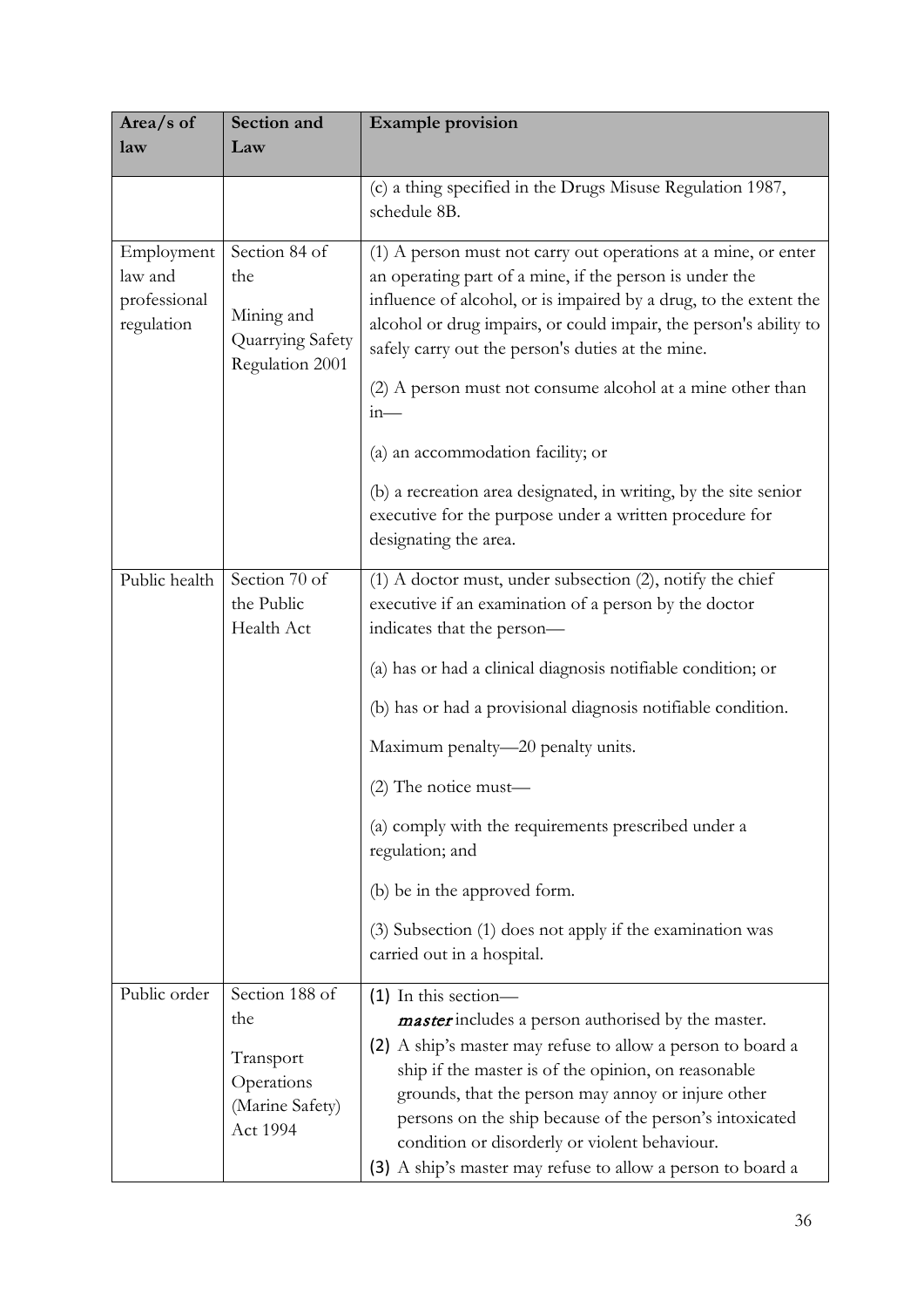| Area/s of<br>law                 | Section and<br>Law                       | <b>Example provision</b>                                                                                                                                                                                                                                                                                                                                                                                                                                                                                                                                                                                                                                                                                                                                                                                                                                                                                                                                                    |
|----------------------------------|------------------------------------------|-----------------------------------------------------------------------------------------------------------------------------------------------------------------------------------------------------------------------------------------------------------------------------------------------------------------------------------------------------------------------------------------------------------------------------------------------------------------------------------------------------------------------------------------------------------------------------------------------------------------------------------------------------------------------------------------------------------------------------------------------------------------------------------------------------------------------------------------------------------------------------------------------------------------------------------------------------------------------------|
|                                  |                                          |                                                                                                                                                                                                                                                                                                                                                                                                                                                                                                                                                                                                                                                                                                                                                                                                                                                                                                                                                                             |
|                                  |                                          | ship for another reasonable reason (including, for<br>example, that the ship was full).<br>(4) A ship's master may ask a person to leave the ship at a<br>convenient port if the master is of the opinion, on<br>reasonable grounds, that the person is likely to annoy or<br>injure, or further annoy or injure, persons on the ship<br>because of the person's intoxicated condition or disorderly<br>or violent behaviour.                                                                                                                                                                                                                                                                                                                                                                                                                                                                                                                                               |
| Purchase of<br>sale and<br>goods | Section 156 of<br>the Liquor Act<br>1992 | (1) A person must not, on premises to which a licence or<br>permit relates-<br>(a) supply liquor to; or<br>(b) permit or allow liquor to be supplied to; or<br>(c) allow liquor to be consumed by;<br>a person who-<br>$(d)$ is a minor; or<br>(e) is unduly intoxicated or disorderly.<br>(2) A person must not, on a street or place adjacent to<br>premises to which a licence or permit relates, or in a public<br>place supply liquor, or cause or permit liquor to be supplied,<br>to a minor.<br>(3) A person must not send, or cause or permit to be sent, to<br>premises to which a licence or permit relates a minor with a<br>view to the minor or another person being supplied with<br>liquor.<br>Maximum penalty for subsections $(1)$ to $(3)$ —<br>(a) for an offence committed by the licensee or permittee of,<br>or an approved manager working at, the premises-<br>$(i)$ if the person to whom the offence relates is a minor-250<br>penalty units; or |
|                                  |                                          | (ii) if the person to whom the offence relates is unduly<br>intoxicated or disorderly—500 penalty units; or<br>(b) for an offence committed other than by the licensee or<br>permittee of, or an approved manager working at, the<br>premises—<br>(i) if the person to whom the offence relates is a minor— $80$<br>penalty units; or                                                                                                                                                                                                                                                                                                                                                                                                                                                                                                                                                                                                                                       |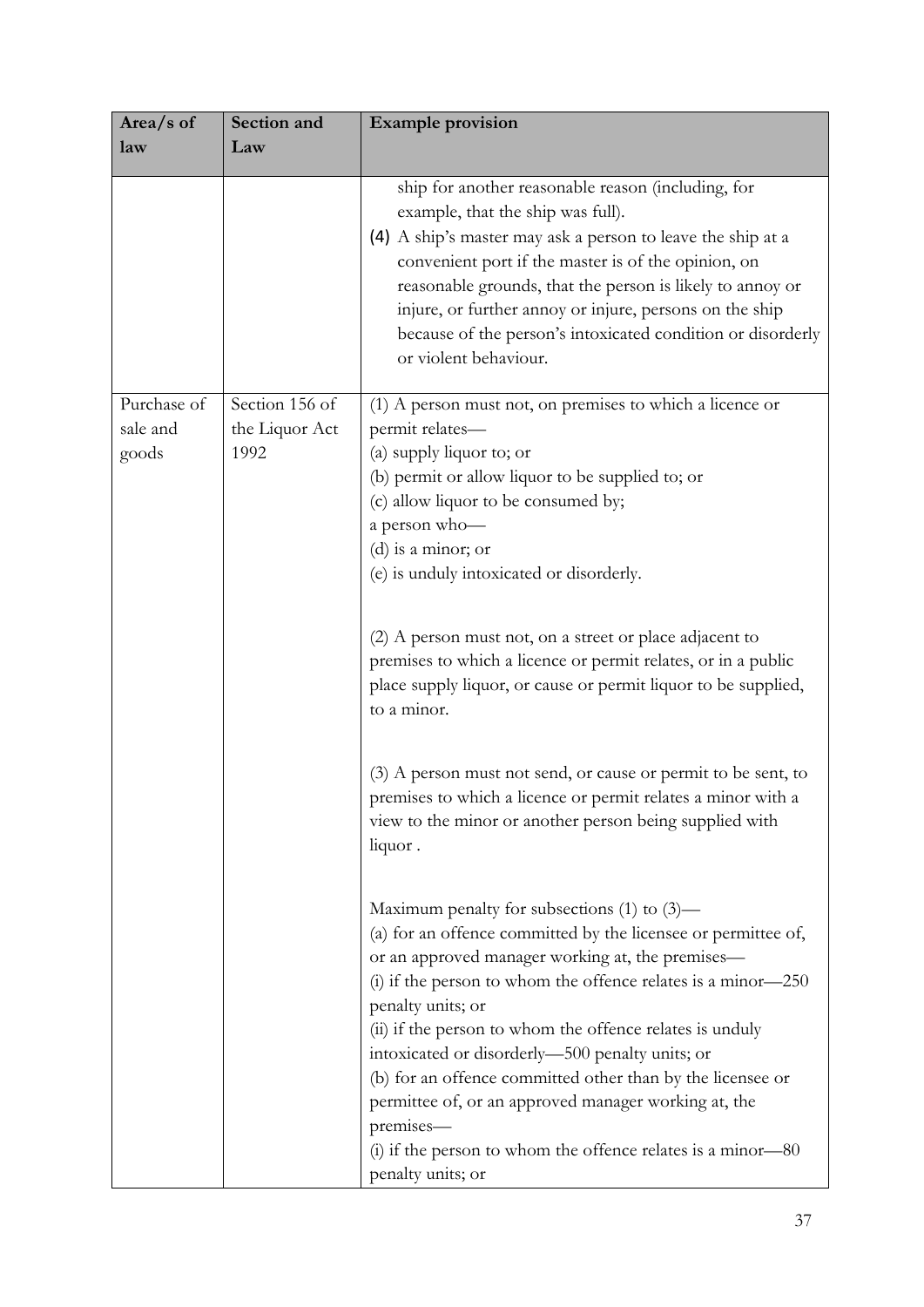| Area/s of              | Section and                                           | <b>Example provision</b>                                                                                                                                                                                                                                                                                                                                                                                                                                                                                                                                                                                                                                                                                                                                                                                                                        |
|------------------------|-------------------------------------------------------|-------------------------------------------------------------------------------------------------------------------------------------------------------------------------------------------------------------------------------------------------------------------------------------------------------------------------------------------------------------------------------------------------------------------------------------------------------------------------------------------------------------------------------------------------------------------------------------------------------------------------------------------------------------------------------------------------------------------------------------------------------------------------------------------------------------------------------------------------|
| law                    | Law                                                   |                                                                                                                                                                                                                                                                                                                                                                                                                                                                                                                                                                                                                                                                                                                                                                                                                                                 |
| Residential<br>tenancy | Section 268 of<br>the Residential                     | (ii) if the person to whom the offence relates is unduly<br>intoxicated or disorderly-80 penalty units.<br>(4) Subsection (2) does not apply to the supply of liquor to a<br>minor in a public place, designated under section 173C, if the<br>minor is accompanied by a responsible adult who is<br>responsibly supervising the minor.<br>(1) A provider may make house rules for rental premises<br>about any of the following matters-                                                                                                                                                                                                                                                                                                                                                                                                       |
|                        | Tenancies and<br>Rooming<br>Accommodation<br>Act 2008 | (a) using shared facilities;<br>(b) parking motor vehicles;<br>(c) drinking alcohol or illegally consuming other drugs;<br>(d) smoking;<br>(e) making noise;<br>(f) keeping pets;<br>$(g)$ guests;<br>(h) another matter prescribed under a regulation.<br>(2) A rule made under subsection (1) has effect as a house rule<br>for the rental premises only if—<br>(a) it is consistent with-<br>(i) the prescribed rules; and<br>(ii) the provider's obligations and the resident's rights under<br>this Act; and<br>(b) the rule is made under division 2.<br>$(3)$ Subsection $(2)(b)$ does not apply to the making of a rule<br>when there are no residents for the rental premises.<br>(4) A provider must not make a rule about a matter not<br>provided for under subsection (1).<br>Maximum penalty for subsection (4)—20 penalty units. |
| Wills and<br>Estates   | Section 65 of<br>the Public<br>Trustee Act<br>1978    | (1) Where, upon the application of the public trustee, the<br>court is satisfied that a person who is under 18 years—<br>(a) by reason of age, disease, illness, or physical or mental<br>infirmity or of the person's taking or using in excess alcoholic<br>liquors, or any intoxicating, stimulating, narcotic, sedative or<br>other drug is, either continuously or intermittently-<br>(i) unable, wholly or partially, to manage the person's affairs;<br>or                                                                                                                                                                                                                                                                                                                                                                               |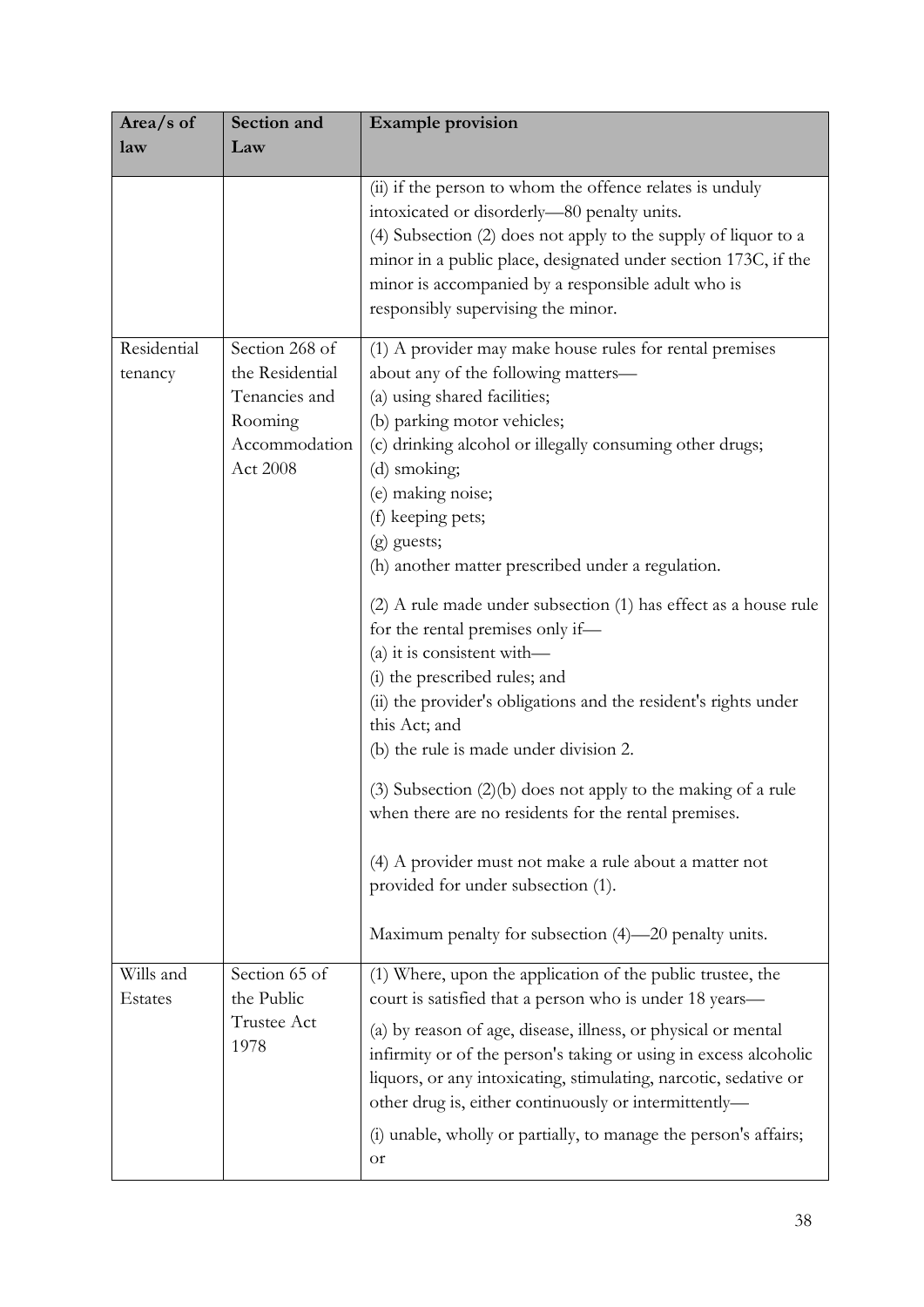| Area/s of | Section and | <b>Example provision</b>                                                                                                                                                                                                   |
|-----------|-------------|----------------------------------------------------------------------------------------------------------------------------------------------------------------------------------------------------------------------------|
| law       | Law         |                                                                                                                                                                                                                            |
|           |             | (ii) subject to, or liable to be subjected to, undue influence in<br>respect of the person's estate, or any part thereof, or the<br>disposition thereof; or                                                                |
|           |             | (b) is otherwise in a position which in the opinion of the court<br>renders it necessary in the interest of that person or of those<br>dependent upon the person that the person's property should<br>be protected;        |
|           |             | the court may make a protection order appointing the public<br>trustee manager to take possession of and to control and<br>manage all or such part or parts as the court directs of the<br>estate of that person.          |
|           |             | (2) Notice of every application under this section shall be<br>served upon the person whose property is sought to be<br>protected, unless the court in any special case otherwise<br>directs.                              |
|           |             | (3) Upon such an application the court may receive in<br>evidence a report by the public trustee and may have regard to<br>the matters contained therein (including any medical or other<br>reports incorporated therein). |

We then undertook a basic analysis of the frequency for area of law. Table 3 contains a summary of these data. Our analysis suggests that the most common areas of law are: substantive criminal law (33.78%), employment law and professional regulation (20.72%) and public health (17.12%).

Importantly, a number of provisions could have been coded in more than one area of law. A number of provisions that were substantive criminal offences (i.e. substantive criminal law) pertained to the maintenance of public order. Although public order is the fifth most frequent category, when these overlaps are taken into account, it becomes the fourth most frequent category, above criminal procedure.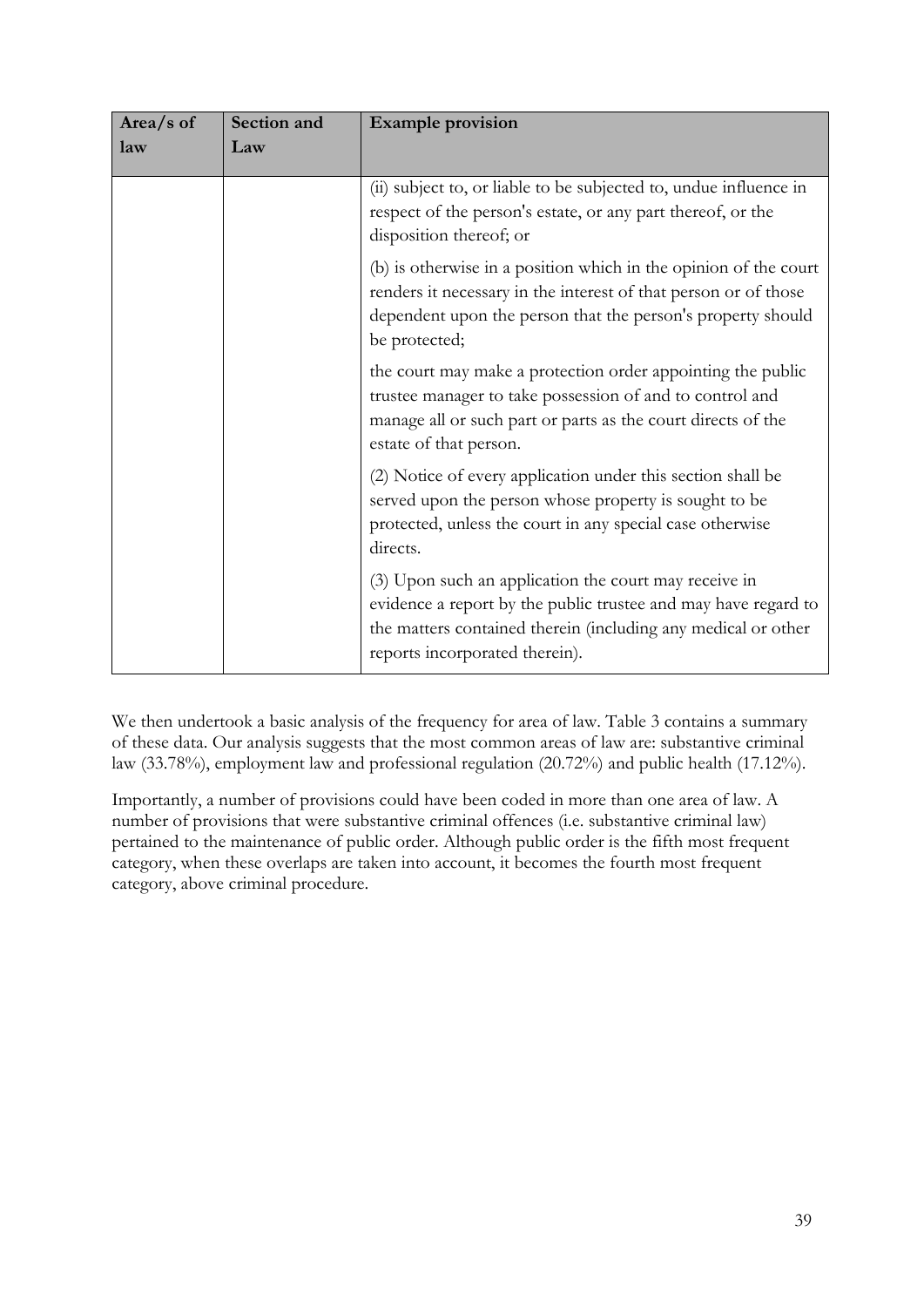| Area of law                                | Total<br>Number of<br>provisions | Total as % |
|--------------------------------------------|----------------------------------|------------|
| Child Protection                           | 1                                | 0.45       |
| Civil liability                            | 6                                | 2.70       |
| Corrections                                | $\overline{2}$                   | 0.90       |
| Criminal procedure                         | 22                               | 9.91       |
| Employment law and professional regulation | 46                               | 20.72      |
| Public health                              | 38                               | 17.12      |
| Public order                               | 14                               | 6.31       |
| Purchase of sale and goods                 | 6                                | 2.70       |
| Residential tenancy                        | 5                                | 2.25       |
| Substantive criminal law                   | 75                               | 33.78      |
| Wills and Estates                          | 7                                | 3.15       |

NB: total may not add to 100%.

## **4.3 Analysing the relationship between law and stigma**

We then undertook a further analysis using the coding schedule we developed (see methods section Step 3, and Appendix A), to examine the *stigmatising potential* of each provision. As noted in the methods section earlier, the approach we developed and used here requires some more detailed explanation.

In a paper on mental health law in the United States, Corrigan et al. [\(2005\)](#page-116-1) sought to explore the relationship between legislation pertaining to people experiencing mental illness and structural stigma or discrimination. They define structural discrimination as 'formed by sociopolitical forces and represents the policies of private and governmental institutions that restrict the opportunities of stigmatized groups' [\(Corrigan, et al., 2005, p.557\)](#page-116-1). Their research aimed to isolate, in the first instance, all 'legislative activities' (a slightly wider category of interest which included bills introduced into parliament) related to mental illness in the United States in the year 2002 (a process similar to our mapping exercise, described above). In the second instance, using a comprehensive coding schedule designed to assess the extent to which those legislative activities were stigmatising, they analysed and coded all legislative activities. They then drew a set of conclusions about the relationship between law and stigma. Their research used a combination of methods (collection and analysis of laws and focus group interviews) through which they devised an approach in which bills were characterised in one of three ways:

[...] those that expand or contract liberties (the intent or goal of a bill is to deal with procedural or substantive rights of persons with mental illness with respect to refusing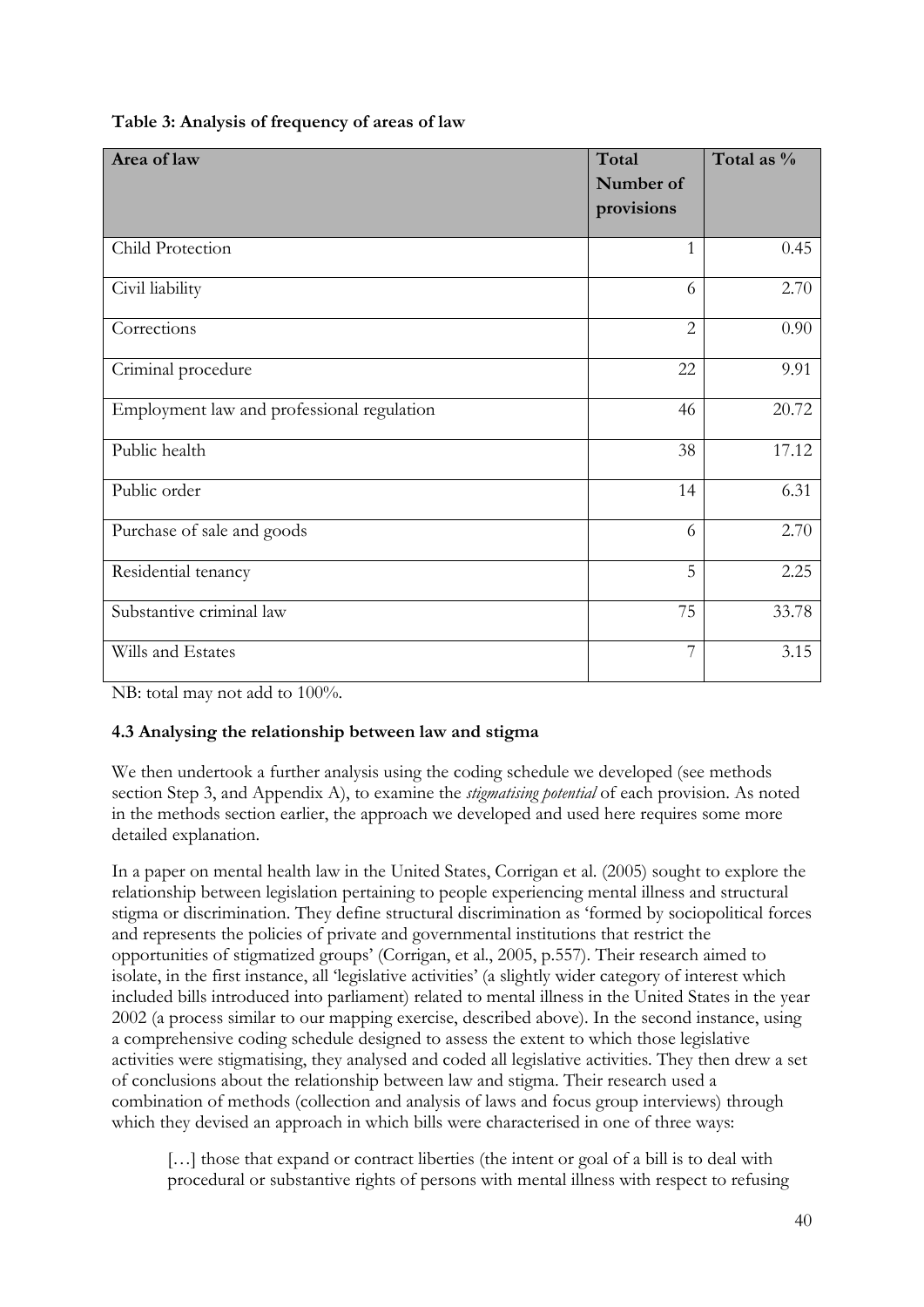treatment or restrictions on physical liberty), those that expand or contract protections against discrimination (the bill deals with protections for people with mental illness in terms of housing, employment, or other benefits or services), and those that expand or contract privacy (bills that deal with privacy or confidentiality for persons with mental illness). (Corrigan, et [al., 2005, p.558\)](#page-116-1)

Importantly, 'the target of bills related to liberties or discrimination protections was [also] coded in terms of whether the bill referred to people with a diagnosis of a mental illness or to people who were disabled or incompetent' (2005: 558). In this study, Corrigan et al. [\(2005, p.558\)](#page-116-1) note that their intention was not to establish what 'the actual or practical effect of the legislation once implemented' was. Instead, the focus was on the 'intended effect' of legislation. We suggest this is an important and complementary approach to those of Burris [\(2006\)](#page-116-2) and Bacchi [\(2009\)](#page-115-3), in that it encourages a focus on the subjects (e.g. 'the mentally ill') of legislation, thus revealing, in the process, potential assumptions regarding the nature of problems and problem cohorts and the ways to solve those problems.

Corrigan et al. assume that law should offer protections to people who experience mental illness wheresoever they are targeted. In the context of laws that target varied aspects of AOD use, this might seem controversial. It might be argued, for instance, that it is not the *targets* of those laws who require protection, but the many others who may be impacted by AOD use and AODrelated harms. How governments approach these issues depends in part on the extent to which they subscribe to Burris' (2006) view, on the merits of stigmatising individuals, activities, behaviours and practices through law, and also how governments approach the task of balancing these competing considerations. Quite often, in any event, legislative systems provide overarching protections for both targeted populations/ individuals and for others. There are many ways that laws offer such protections. In both the United States (where Corrigan et al. 2005 were working) and Australia, there are overarching legislative protections provided to individuals in the form of anti-discrimination laws. In a simple sense, anti-discrimination legislation is designed to provide a form of 'check and balance' against the potential exercise of power over individuals on the basis of identified attributes (e.g. sexuality and race). There are also two Australian jurisdictions (the Australian Capital Territory and Victoria), in which human rights acts have been implemented.<sup>[3](#page-46-0)</sup> These acts seek to provide broad, overarching human rights protections to individuals in certain circumstances, including, in particular, where so-called 'public authorities' (such as the police) make decisions that impact upon them. In this sense, human rights laws are intended to act as a 'backstop' – or a check and balance – against infringements of certain basic rights and the use of excessive power by public authorities.

Of course, the provision of legal rights and protections is often a balancing act (between different rights or perceived rights, for example). In general terms, and wherever possible, however, the potential for law to stigmatise and/or discriminate against people who use AOD will be reduced where such law offers protections to those whose practices, activities and behaviours are the targets of that law and where there are clear principles and guidelines pertaining to the enforcement of those laws.

We take as valuable Corrigan et al.'s focus on targeted populations and protections. As outlined in the methods section earlier, we thus adopted aspects of the Corrigan et al. approach and combined them with aspects of a methodology designed to map and analyse Australian laws dealing with intoxication [\(Quilter, et al., 2016a,](#page-120-1) [2016b\)](#page-120-2). Quilter et al.'s work examined how

-

<span id="page-46-0"></span><sup>3</sup> These are the *Human Rights Act 2004* (ACT) and the *Charter of Human Rights and Responsibilities Act 2006* (VIC), respectively.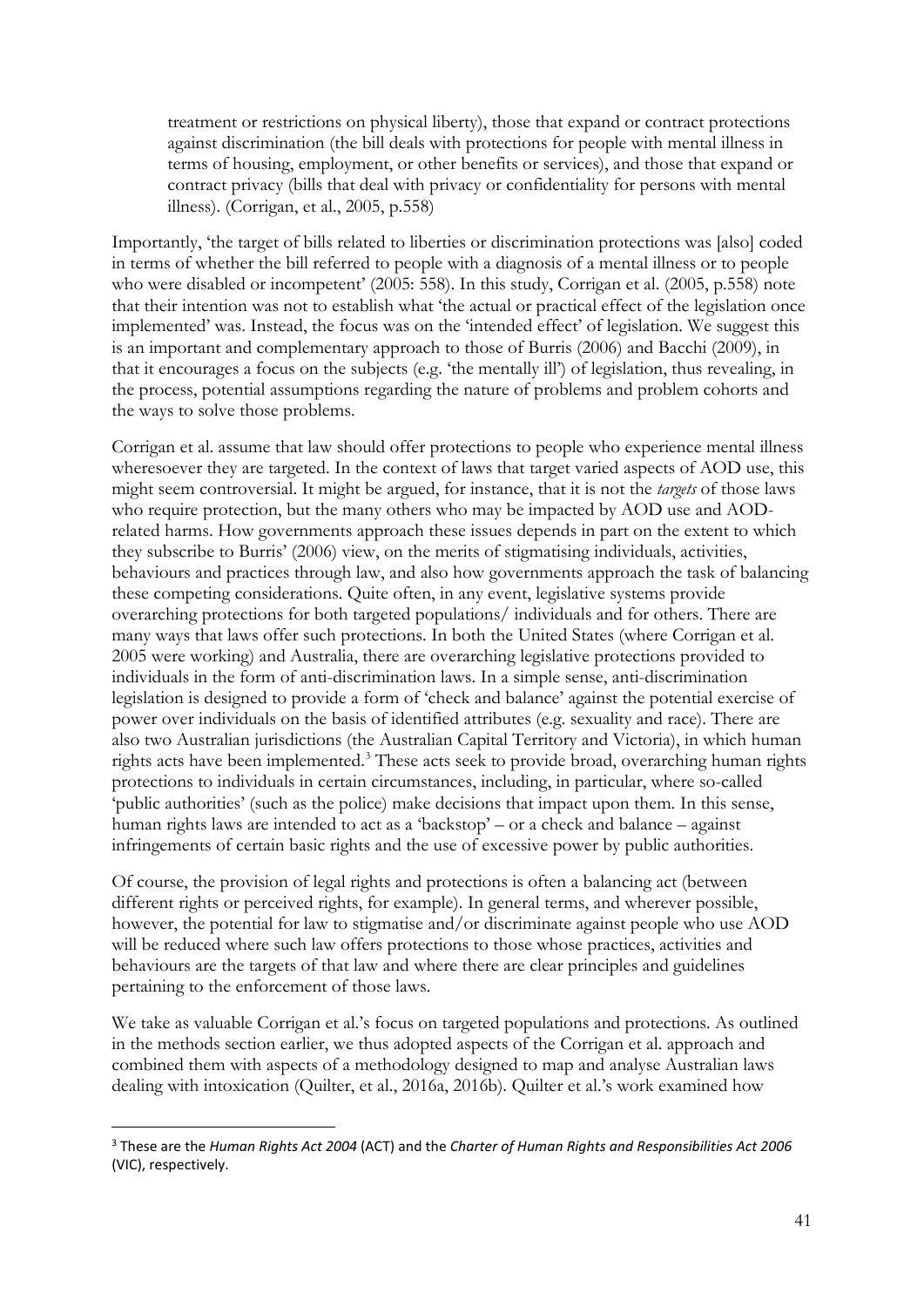Australian criminal law attached significance to the fact of 'intoxication'. As we noted earlier, their research identified more than 500 provisions across Australia which deal with 'intoxication' either directly or indirectly [\(Quilter, et al., 2016a\)](#page-120-1). Although the nature and meaning of 'intoxication' might be thought to be self-evident, [\(Quilter, et al., 2016a\)](#page-120-1) argued the use and significance of 'intoxication' in the criminal law changed over time, becoming wider and more complex, and extending to a range of different drugs. It was important, in this sense, to consider not only how and why the criminal law attached significance to 'intoxication', but whether the law defined 'intoxication', how it defined it, what approaches were used to its definition (i.e. was a biological detection test required, or something else?), and what the implications of defining and not defining intoxication might be. They found that 41 per cent of provisions examined contain no definition or a limited definition of intoxication, that statutory language lacked precision and was often inconsistent. They concluded that:

[...] where criminal punishment or the deployment of coercive state powers is a consequence of the label 'intoxicated' being applied, it is reasonable to expect that the line of demarcation should be drawn with clarity. Indeed, it might be expected that the proliferation of statutes that attach significance to intoxication might be associated with a trend towards greater specificity as to the *meaning* of intoxication. To the contrary, our analysis shows that: under-definition is widespread; there is considerable variation both within jurisdictions and nationally as to how intoxication is defined; and the language used to define and describe intoxication is frequently ambiguous, leaving considerable scope for subjective assessments to be made by persons in authority. [\(Quilter, et al.,](#page-120-1)  [2016a\)](#page-120-1).

Importantly, [Quilter, et al., 2016a](#page-120-2) acknowledged that ambiguity and flexibility might on occasion be appropriate (where the appearance of 'intoxication' in legislation is designed to protect intoxicated persons – as with provisions that prevent police from questioning intoxicated persons, for instance). Before such conclusions can be drawn, however, it is important to assess what the targeted activity or behaviour is (e.g. intoxication), whether it is defined (and how), and the purpose of the provision (e.g. to protect intoxicated persons from the exercise of a coercive power). We took the view that this method aligned with and built upon that of Corrigan et al., noted earlier, and added it to the methodology we ultimately utilised.

The coding schedule we developed sought to establish: (1) what kinds of practices, activities or behaviours were targeted in Queensland law; (2) whether and in what ways those targeted practices, activities or behaviours were defined; (3) who had the capacity to make determinations or exercise powers pertaining to the targeted practices, activities or behaviours; (4) what the decision-maker or authority identified at step 3 is able to do; (5) whether the law offers protections to those individuals whose practices, activities or behaviours are the targets of law; and (6) whether those laws offer protections to others. This approach allows for a rich and thick description of each provision and allows for an analysis, among other things, of whether targeted behaviours are arbitrarily or ill-defined in law, whether there are clear requirements for the exercise of power in relation to AOD, and whether the law provides (or is intended to provide) protections to the targets of the law. Read together, these results can tell us a great deal about the *stigmatising and/or discriminatory potential* of law, by which we mean: the enabling conditions for the manifestation of stigma and/or discriminatory practices. We suggest that the stigmatising potential of law is increased wherever the law isolates certain individuals, practices, activities and behaviours associated with AOD, enabling key stakeholders to exercise power and authority over them (including in ways that are potentially arbitrary or insufficiently defined), without sufficient protections for the target. Importantly, even where law has stigmatising potential, it may be that that potential can be justified on public policy grounds (e.g. because of significant risk to the public).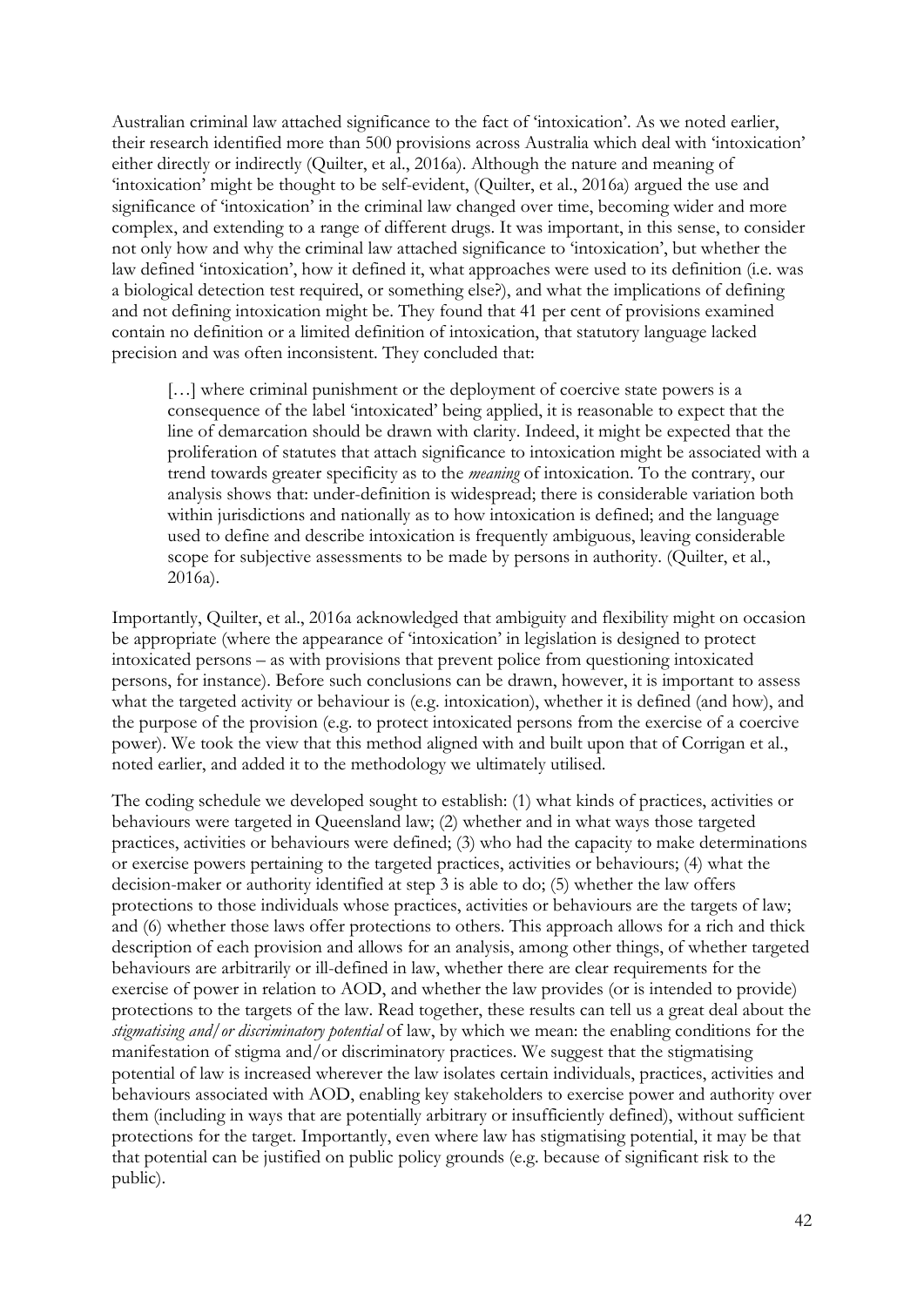The coding schedule in Appendix A was applied to all provisions we identified. Table 4 contains an example of how the coding schedule was applied against a provision from each of the 11 focus areas detailed in Table 2, above. For ease of reference, we use the same provisions that were listed in Table 2.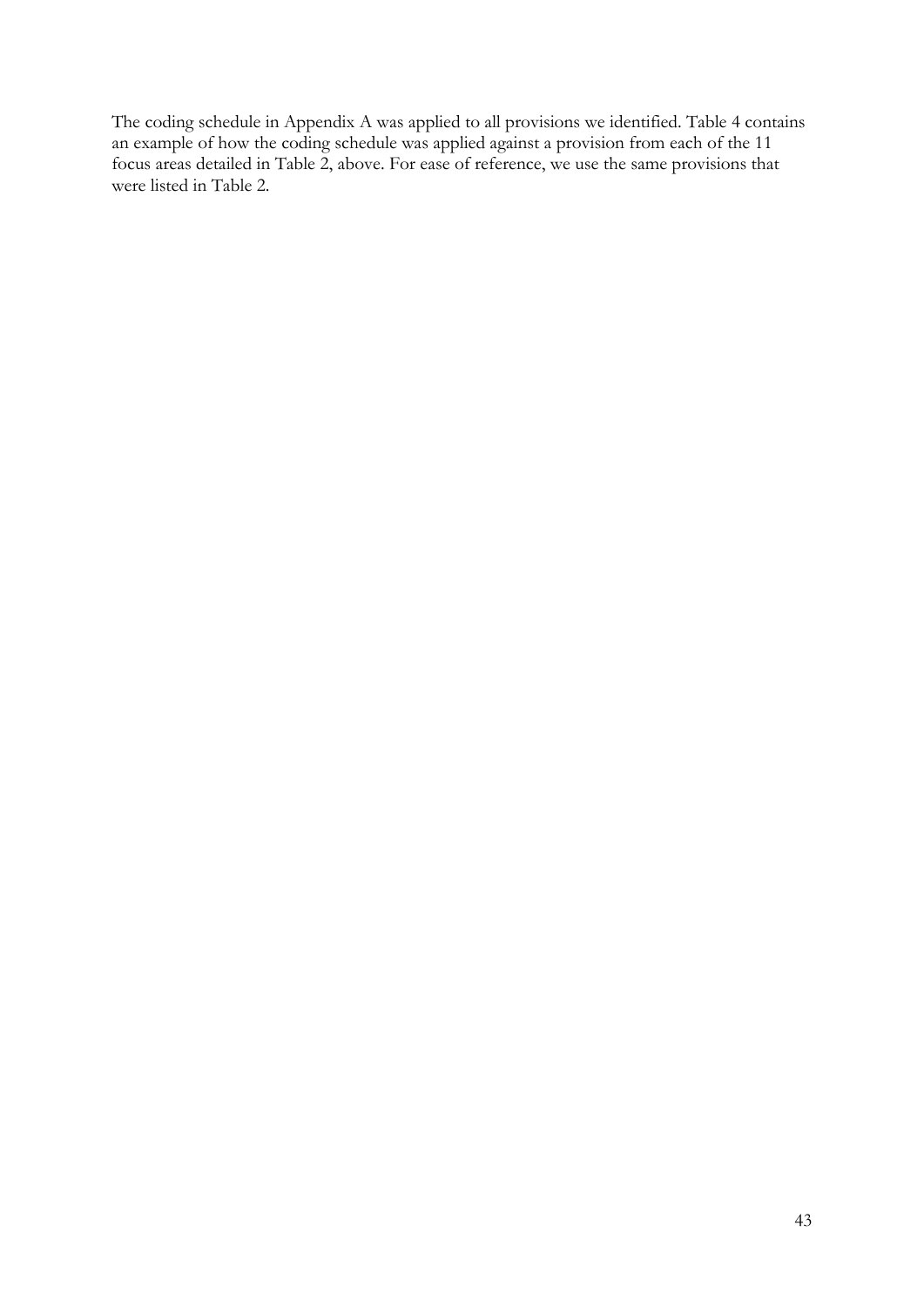| Area of law     | Section and    | Summary of the       | What (or              | Is the target | How is the target         | Who is the          | What can the         | <b>Protections</b> | <b>Protections</b> |
|-----------------|----------------|----------------------|-----------------------|---------------|---------------------------|---------------------|----------------------|--------------------|--------------------|
|                 | Law            | provision            | who) is the           | defined?      | defined?                  | decision-<br>maker/ | decision<br>maker or | for target?        | for others?        |
|                 |                |                      | target of the<br>law? |               |                           | authority?          | authority do?        |                    |                    |
|                 |                |                      |                       |               |                           |                     |                      |                    |                    |
| Child           | Section 95 of  | Allows the police    | Parent who has        | Yes,          | Parent is defined in s11  | Chief               | Decides              | It is up to the    | Designed to        |
| Protection      | the Child      | commissioner to      | a child which         | somewhat      | as encompassing many      | executive or        | whether it           | discretion of      | protect the        |
|                 | Protection Act | disclose criminal    | authorities           |               | kinds of relationships.   | Court               | require the          | the chief          | child at risk.     |
|                 | 1999           | history to the chief | believe is in         |               | Section 11 defines "child |                     | information          | executive and      |                    |
|                 |                | executive of CPS     | need of               |               | in need of protection" as |                     | and the              | the court as to    |                    |
|                 |                | for a report or      | protection            |               | one who (a) has suffered  |                     | significance of      | whether the        |                    |
|                 |                | recommendation       |                       |               | significant harm, is      |                     | the information      | information is     |                    |
|                 |                | made to the          |                       |               | suffering significant     |                     | on any order.        | required.          |                    |
|                 |                | Children's Court.    |                       |               | harm, or is at            |                     |                      |                    |                    |
|                 |                | In particular allows |                       |               | unacceptable risk of      |                     |                      |                    |                    |
|                 |                | disclosure for any   |                       |               | suffering significant     |                     |                      |                    |                    |
|                 |                | offence made         |                       |               | harm; and (b) does not    |                     |                      |                    |                    |
|                 |                | under the Drugs      |                       |               | have a parent able and    |                     |                      |                    |                    |
|                 |                | Misuse Act 1986      |                       |               | willing to protect the    |                     |                      |                    |                    |
|                 |                | (QLD)                |                       |               | child from the harm.      |                     |                      |                    |                    |
| Civil liability | Section 41 of  | Provides against     | An intoxicated        | Yes           | Dictionary - intoxicated, | Judiciary           | Decides              | s41(b) states      | Protects the       |
|                 | the Civil      | excluding civil      | volunteer             |               | in relation to a person,  |                     | whether the          | that the mere      | general            |
|                 | Liability Act  | liability of an      |                       |               | means that the person is  |                     | elements of          | fact that a        | public from        |
|                 | 2003           | intoxicated          |                       |               | under the influence of    |                     | negligence are       | person is          | intoxicated        |
|                 |                | volunteer            |                       |               | alcohol or a drug to the  |                     | met and the          | intoxicated isn't  | volunteers.        |
|                 |                |                      |                       |               | extent that the person's  |                     | quantum of           | enough to          |                    |
|                 |                |                      |                       |               | capacity to exercise      |                     | damages.             | expose them to     |                    |
|                 |                |                      |                       |               | proper care and skill is  |                     |                      | personal           |                    |
|                 |                |                      |                       |               | impaired.                 |                     |                      | liability; they    |                    |
|                 |                |                      |                       |               |                           |                     |                      | need to have       |                    |

# **Table 4: Sample provisions coded using coding schedule in Appendix A**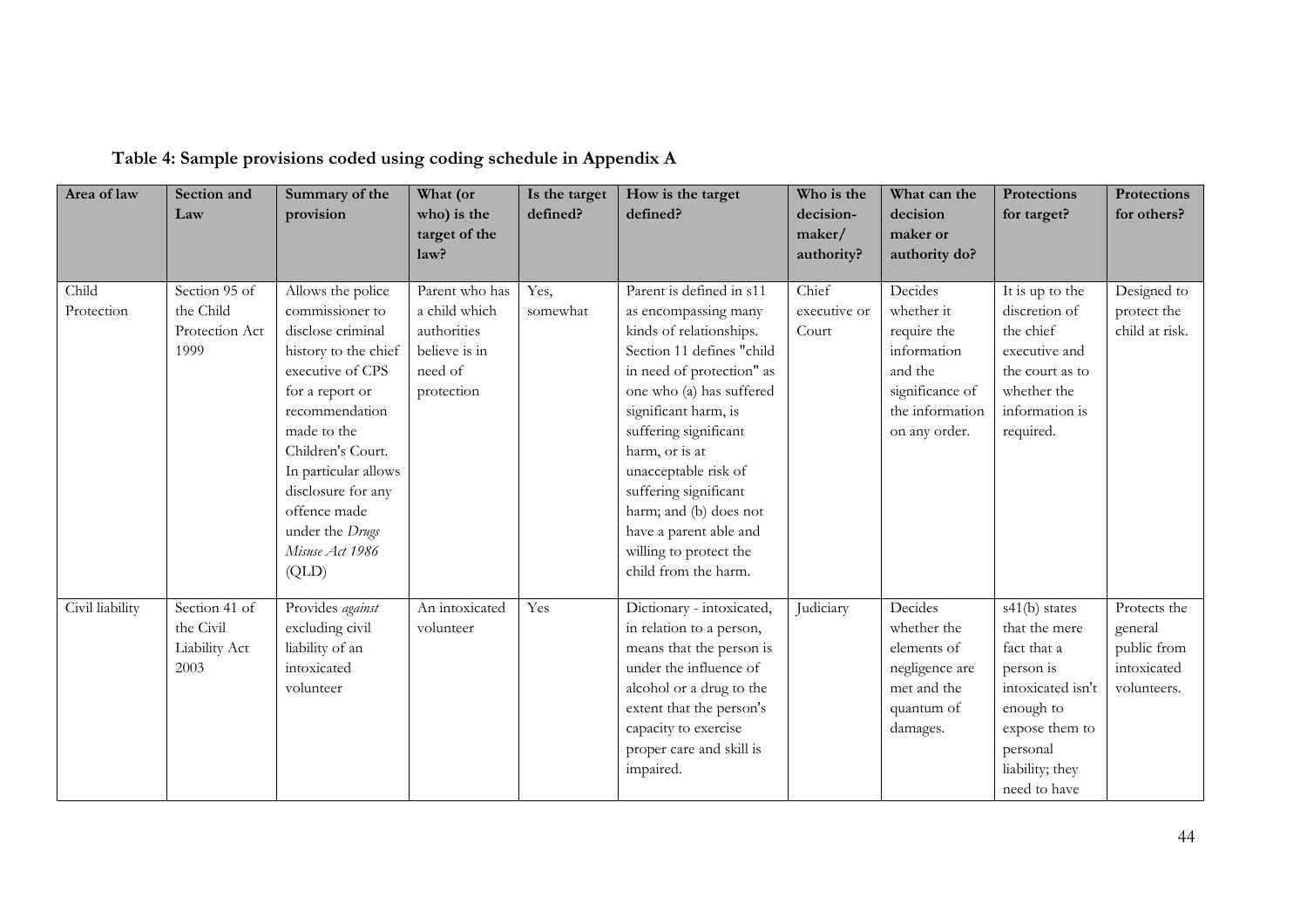| Area of law | Section and<br>Law                                               | Summary of the<br>provision                                                                                                                                                                                                 | What (or<br>who) is the<br>target of the<br>law?                                                                                                                                                                                                                                 | Is the target<br>defined? | How is the target<br>defined? | Who is the<br>decision-<br>maker/<br>authority? | What can the<br>decision<br>maker or<br>authority do?                                                                | <b>Protections</b><br>for target?                                                                                                                                                                                                                                                                                                                                      | <b>Protections</b><br>for others?                                                                                                   |
|-------------|------------------------------------------------------------------|-----------------------------------------------------------------------------------------------------------------------------------------------------------------------------------------------------------------------------|----------------------------------------------------------------------------------------------------------------------------------------------------------------------------------------------------------------------------------------------------------------------------------|---------------------------|-------------------------------|-------------------------------------------------|----------------------------------------------------------------------------------------------------------------------|------------------------------------------------------------------------------------------------------------------------------------------------------------------------------------------------------------------------------------------------------------------------------------------------------------------------------------------------------------------------|-------------------------------------------------------------------------------------------------------------------------------------|
|             |                                                                  |                                                                                                                                                                                                                             |                                                                                                                                                                                                                                                                                  |                           |                               |                                                 |                                                                                                                      | failed to<br>exercise due<br>care and skill<br>when doing the<br>work.                                                                                                                                                                                                                                                                                                 |                                                                                                                                     |
| Corrections | Section 6 of<br>the Corrective<br>Services<br>Regulation<br>2006 | Details what<br>constitutes a<br>breach of<br>discipline under<br>the Correction<br>Services Act. A list<br>of prohibited<br>items is listed in<br>s20 and includes<br>drug, medicine,<br>syringe or drug<br>taking device. | A prisoner<br>who possesses<br>or conceals<br>anything not<br>allowed. The<br>wilful<br>consuming or<br>inhaling some<br>likely to cause<br>intoxication.<br>As well as<br>possessing,<br>taking, giving<br><sub>or</sub><br>administering<br>medication<br>without<br>approval. | $\rm No$                  | N/A                           | Corrections                                     | Take<br>disciplinary<br>action against<br>the prisoner /<br>separate<br>criminal<br>offence /<br>seizing<br>property | Yes.<br>Section 113 of<br>the Corrective<br>Services Act<br>2006 allows a<br>discretion in<br>applying<br>discipline<br>noting at<br>s113(2) that:<br>A corrective<br>services officer<br>need not start<br>proceedings<br>against a<br>prisoner for a<br>breach of<br>discipline if the<br>officer<br>considers the<br>proceedings<br>should not be<br>started having | Protects<br>corrections<br>from civil<br>liability.<br>Protects<br>fellow<br>prisoners<br>from<br>intoxicated<br>fellow<br>inmates. |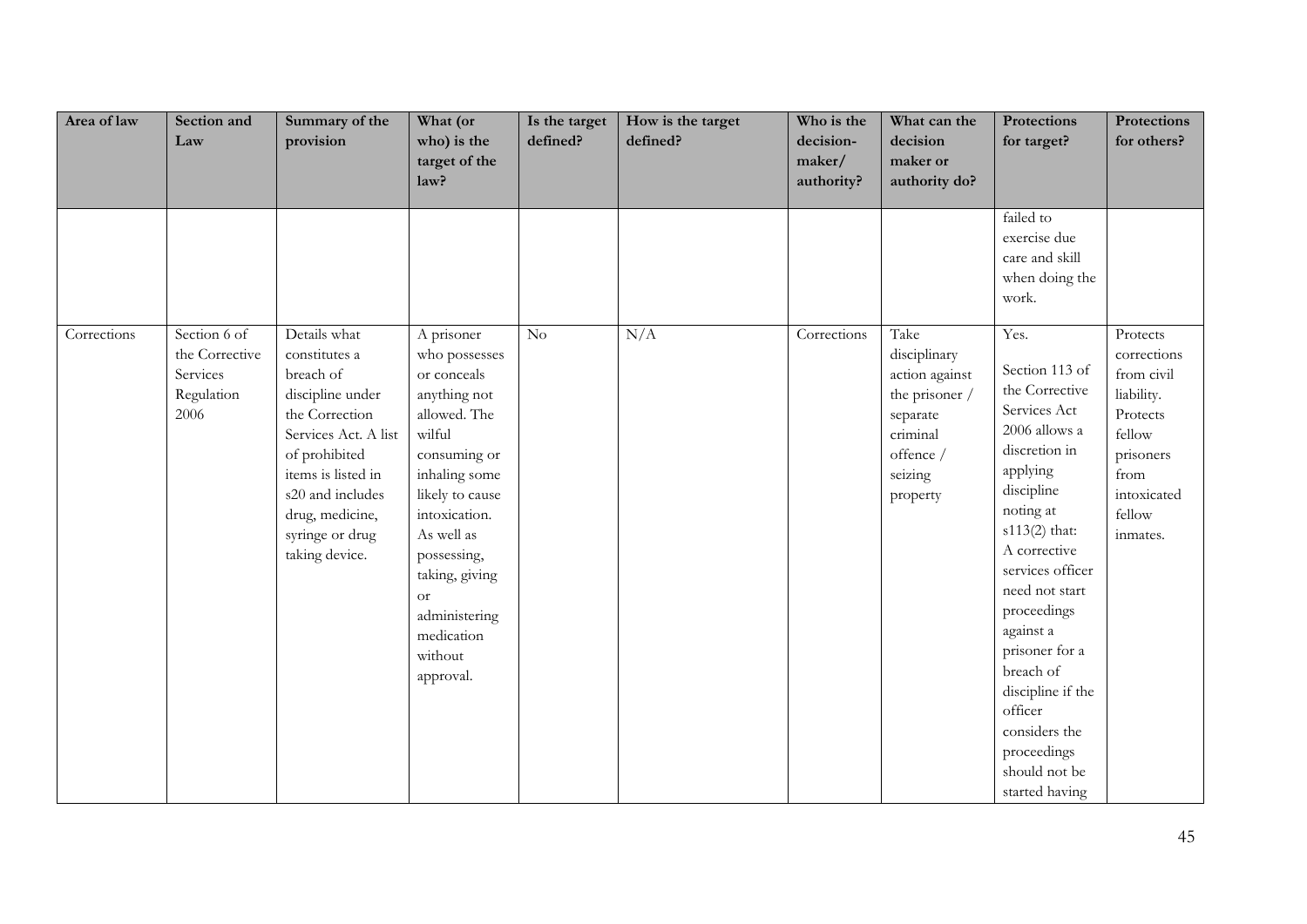| Area of law                 | Section and<br>Law         | Summary of the<br>provision                    | What (or<br>who) is the<br>target of the         | Is the target<br>defined? | How is the target<br>defined?                                                                                                                                                                                                                                                                                                                                                 | Who is the<br>decision-<br>maker/ | What can the<br>decision<br>maker or            | Protections<br>for target?                                                                                                                                                                                              | Protections<br>for others? |
|-----------------------------|----------------------------|------------------------------------------------|--------------------------------------------------|---------------------------|-------------------------------------------------------------------------------------------------------------------------------------------------------------------------------------------------------------------------------------------------------------------------------------------------------------------------------------------------------------------------------|-----------------------------------|-------------------------------------------------|-------------------------------------------------------------------------------------------------------------------------------------------------------------------------------------------------------------------------|----------------------------|
| Substantive<br>Criminal law | Section 9A of<br>the Drugs | Provides an<br>offence for                     | law?<br>A person who<br>unlawfully               | No, but drug<br>quantity  | s9A(2) relevant substance<br>or thing means— (a) a                                                                                                                                                                                                                                                                                                                            | authority?<br>Law<br>Enforcemen   | authority do?<br>Offence with<br>up to 15 years | regard to-<br>(a) the trivial<br>nature of the<br>breach; or (b)<br>the<br>circumstances<br>surrounding<br>the commission<br>of the breach;<br>or (c) the<br>prisoner's<br>previous<br>conduct.<br>Standard<br>criminal | Protect the<br>public from |
|                             | Misuse Act<br>1986         | possessing relevant<br>substances or<br>things | possesses a<br>relevant<br>substance or<br>thing | defined                   | substance that is, or<br>contains, a controlled<br>substance and the gross<br>weight of the relevant<br>substance is of, or<br>exceeds, the gross weight<br>specified in the Drugs<br>Misuse Regulation 1987,<br>schedule 8A in respect of<br>the relevant substance; or<br>(b) substances that<br>together are, or contain,<br>a controlled substance<br>and the total gross | t / Judiciary                     | imprisonment<br>as penalty.                     | protections<br>apply.                                                                                                                                                                                                   | drug-related<br>harm.      |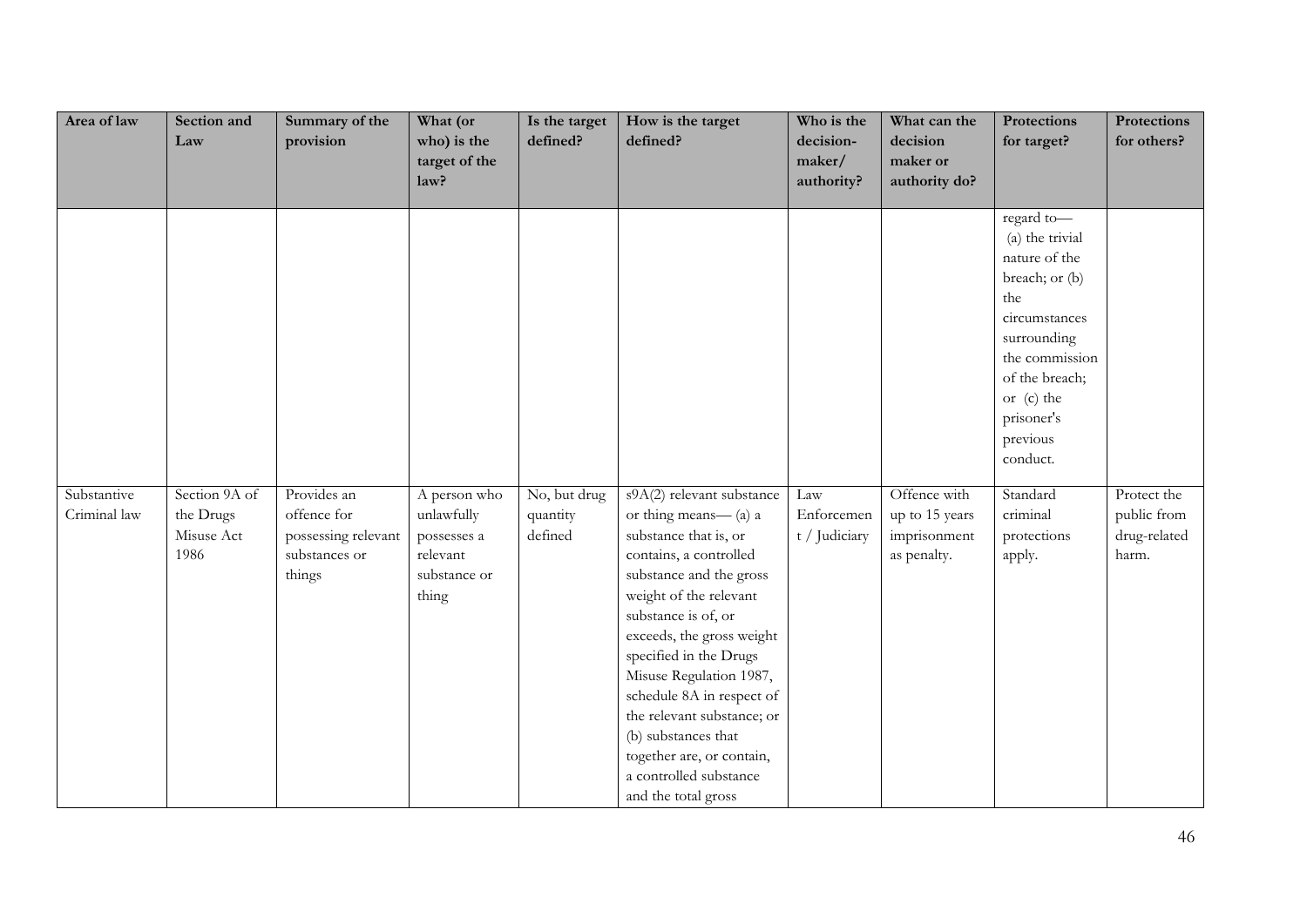| Area of law                                         | Section and<br>Law                                                              | Summary of the<br>provision                                                                                                                                                                                                                                                                                                          | What (or<br>who) is the<br>target of the                                                                                                                                                                                                                  | Is the target<br>defined? | How is the target<br>defined?                                                                                                                                                                                                                                                                     | Who is the<br>decision-<br>maker/ | What can the<br>decision<br>maker or | Protections<br>for target?            | Protections<br>for others?                   |
|-----------------------------------------------------|---------------------------------------------------------------------------------|--------------------------------------------------------------------------------------------------------------------------------------------------------------------------------------------------------------------------------------------------------------------------------------------------------------------------------------|-----------------------------------------------------------------------------------------------------------------------------------------------------------------------------------------------------------------------------------------------------------|---------------------------|---------------------------------------------------------------------------------------------------------------------------------------------------------------------------------------------------------------------------------------------------------------------------------------------------|-----------------------------------|--------------------------------------|---------------------------------------|----------------------------------------------|
|                                                     |                                                                                 |                                                                                                                                                                                                                                                                                                                                      | law?                                                                                                                                                                                                                                                      |                           |                                                                                                                                                                                                                                                                                                   | authority?                        | authority do?                        |                                       |                                              |
|                                                     |                                                                                 |                                                                                                                                                                                                                                                                                                                                      |                                                                                                                                                                                                                                                           |                           | weight of the relevant<br>substances is of, or<br>exceeds, the total of the<br>gross weights specified in<br>the Drugs Misuse<br>Regulation 1987,<br>schedule 8A in respect of<br>the relevant substances;<br>or (c) a thing specified in<br>the Drugs Misuse<br>Regulation 1987,<br>schedule 8B. |                                   |                                      |                                       |                                              |
| Employment<br>law and<br>professional<br>regulation | Section 84 of<br>the<br>Mining and<br>Quarrying<br>Safety<br>Regulation<br>2001 | Prohibits<br>somebody from<br>carrying out<br>operations at a<br>mine, or enter an<br>operating part of a<br>mine, if the person<br>is under the<br>influence of<br>alcohol, or is<br>impaired by a<br>drug, to the extent<br>the alcohol or drug<br>impairs, or could<br>impair, the<br>person's ability to<br>safely carry out the | A person who<br>is under the<br>influence of<br>alcohol, or is<br>impaired by a<br>drug, to the<br>extent the<br>alcohol or drug<br>impairs, or<br>could impair,<br>the person's<br>ability to safely<br>carry out the<br>person's duties<br>at the mine. | No                        | N/A                                                                                                                                                                                                                                                                                               | Mining<br>Operators               | Prohibit<br>someone from<br>working  | Standard<br>employment<br>protections | Protect<br>workplace<br>health and<br>safety |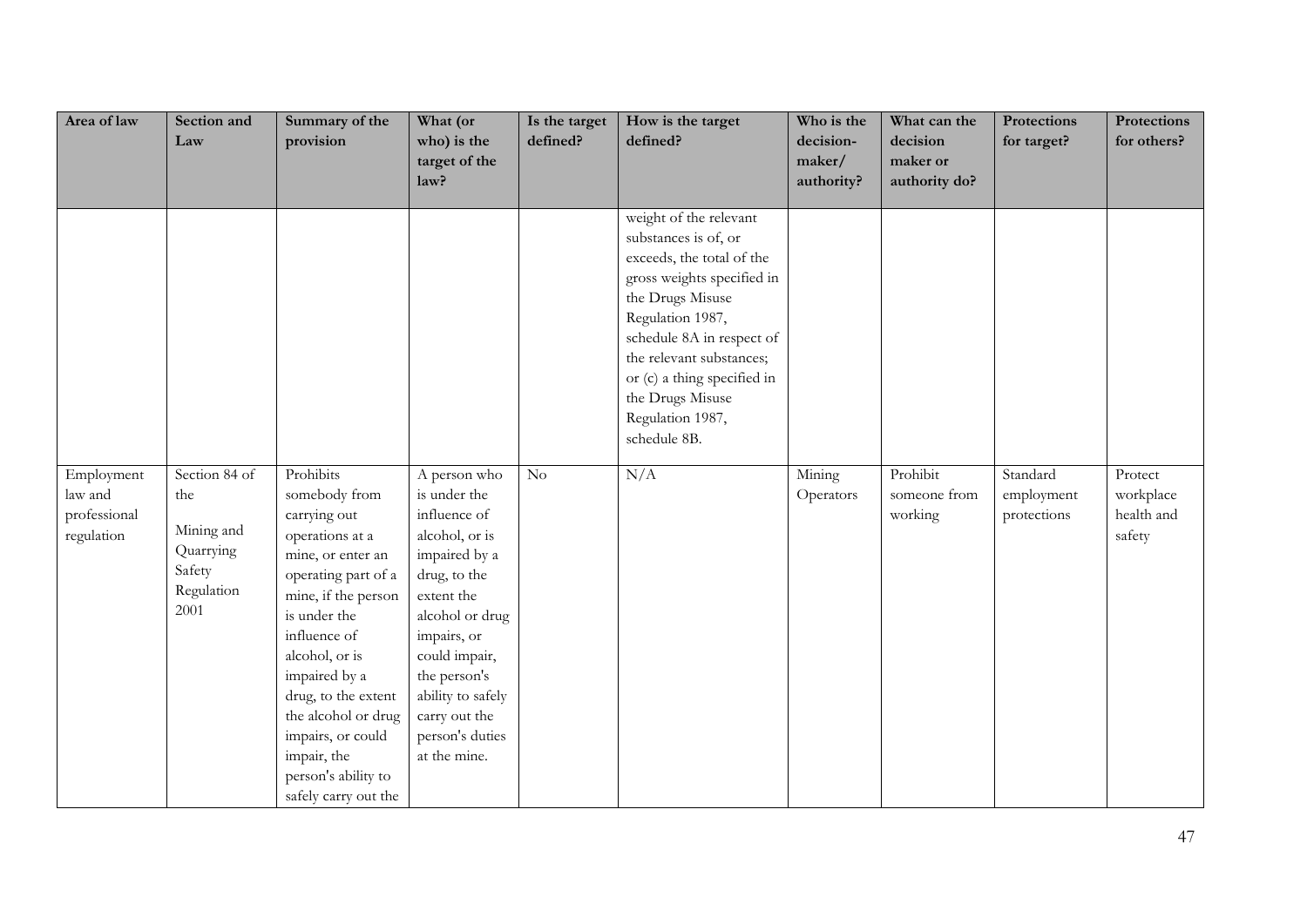| Area of law   | Section and<br>Law                                                              | Summary of the<br>provision                                                                                                                                                                                                                   | What (or<br>who) is the<br>target of the<br>law?                        | Is the target<br>defined? | How is the target<br>defined?                                                                                                                                       | Who is the<br>decision-<br>maker/<br>authority? | What can the<br>decision<br>maker or<br>authority do?                                  | Protections<br>for target?                                                                                                        | Protections<br>for others?                                          |
|---------------|---------------------------------------------------------------------------------|-----------------------------------------------------------------------------------------------------------------------------------------------------------------------------------------------------------------------------------------------|-------------------------------------------------------------------------|---------------------------|---------------------------------------------------------------------------------------------------------------------------------------------------------------------|-------------------------------------------------|----------------------------------------------------------------------------------------|-----------------------------------------------------------------------------------------------------------------------------------|---------------------------------------------------------------------|
|               |                                                                                 | person's duties at<br>the mine.                                                                                                                                                                                                               |                                                                         |                           |                                                                                                                                                                     |                                                 |                                                                                        |                                                                                                                                   |                                                                     |
| Public health | s70                                                                             | Provides that a<br>doctor must notify<br>the chief executive<br>if after examining<br>a person reaches a<br>clinical diagnosis<br>or a provisional<br>diagnosis of a<br>notifiable<br>condition.<br>Penalises non-<br>compliance.             | A person with<br>a notifiable<br>condition                              | Yes                       | Section 64 notes that a<br>notifiable condition is<br>one prescribed by<br>Schedule 1 of Public<br>Health Regulation 2005.<br>See<br>http://tinyurl.com/jxbp<br>8y8 | Doctor                                          | Requires<br>disclosure<br>when reaching<br>a diagnosis of a<br>notifiable<br>condition | Section 77 of<br>the Act<br>penalises the<br>disclosure of<br>confidential<br>information<br>except as<br>provided by the<br>Act. | Protect the<br>public from<br>transmissible<br>disease.             |
| Public order  | Section 188 of<br>the<br>Transport<br>Operations<br>(Marine Safety)<br>Act 1994 | Provides that a<br>ship's master can<br>refuse entry of a<br>person onto a ship<br>or ask someone to<br>leave if the person<br>may annoy or<br>injure other<br>persons on the<br>ship because of<br>the person's<br>intoxicated<br>condition. | A person<br>entering or on<br>a ship in an<br>intoxicated<br>condition. | $\rm No$                  | N/A                                                                                                                                                                 | Ship master                                     | Eject or refuse<br>entry onto ship                                                     | $\rm No$                                                                                                                          | Protect ship<br>passenger<br>from alcohol<br>related<br>disturbance |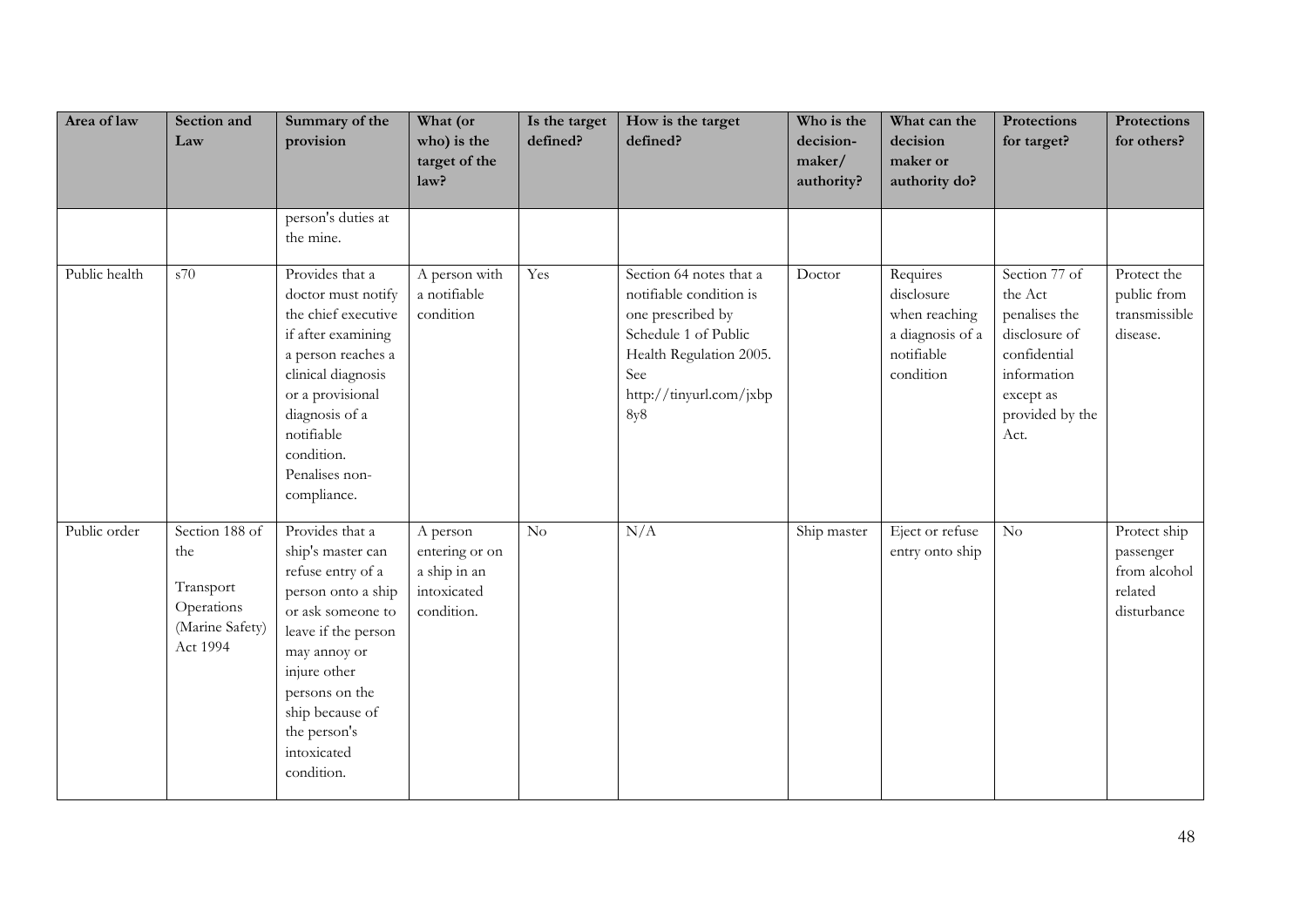| Area of law                   | Section and<br>Law                                                             | Summary of the<br>provision                                                                                                              | What (or<br>who) is the<br>target of the<br>law?                                   | Is the target<br>defined? | How is the target<br>defined?                                                                                                                                                                                                                                                                                                                                       | Who is the<br>decision-<br>maker/<br>authority? | What can the<br>decision<br>maker or<br>authority do?   | Protections<br>for target?                   | Protections<br>for others?                                    |
|-------------------------------|--------------------------------------------------------------------------------|------------------------------------------------------------------------------------------------------------------------------------------|------------------------------------------------------------------------------------|---------------------------|---------------------------------------------------------------------------------------------------------------------------------------------------------------------------------------------------------------------------------------------------------------------------------------------------------------------------------------------------------------------|-------------------------------------------------|---------------------------------------------------------|----------------------------------------------|---------------------------------------------------------------|
| Purchase of<br>sale and goods | Section 156 of<br>the Liquor Act<br>1992                                       | Penalises a licensee<br>for supply /<br>allowing liquor to<br>be consumed by<br>somebody who is<br>unduly intoxicated<br>or disorderly.  | A person who<br>is unduly<br>intoxicated or<br>disorderly.                         | Yes                       | Section 9A defined<br>unduly intoxicated if (a)<br>the person's speech,<br>balance, coordination or<br>behaviour is noticeably<br>affected; and (b) there<br>are reasonable grounds<br>for believing the affected<br>speech, balance,<br>coordination or<br>behaviour is the result of<br>the consumption of<br>liquor, drugs or another<br>intoxicating substance. | Proprietor<br>of Licensed<br>Premises           | Allows refusal<br>of liquor to<br>certain people        | $\overline{No}$                              | Minimise<br>alcohol<br>related harm<br>and public<br>disorder |
| Criminal<br>procedure         | Section 423 of<br>the<br>Police Powers<br>And<br>Responsibilitie<br>s Act 2000 | Provides that the<br>police must delay<br>questioning of a<br>person who is<br>apparently under<br>the influence of<br>liquor or a drug. | A person who<br>is apparently<br>under the<br>influence of<br>liquor or a<br>drug. | $\rm No$                  | N/A                                                                                                                                                                                                                                                                                                                                                                 | Police                                          | Regulates<br>whether police<br>can question a<br>person | Protect the<br>person under<br>the influence | Protects the<br>integrity of<br>due process                   |
| Residential<br>tenancy        | Section 268 of<br>the Residential<br>Tenancies and                             | Provides for<br>providers of<br>rooming                                                                                                  | A resident of a<br>rooming house                                                   | No                        | N/A                                                                                                                                                                                                                                                                                                                                                                 | Rooming<br>House<br>Provider                    | Breaching of a<br>rooming house<br>rule will            | Section 272<br>allows a<br>resident to       | Protects<br>fellow<br>residents                               |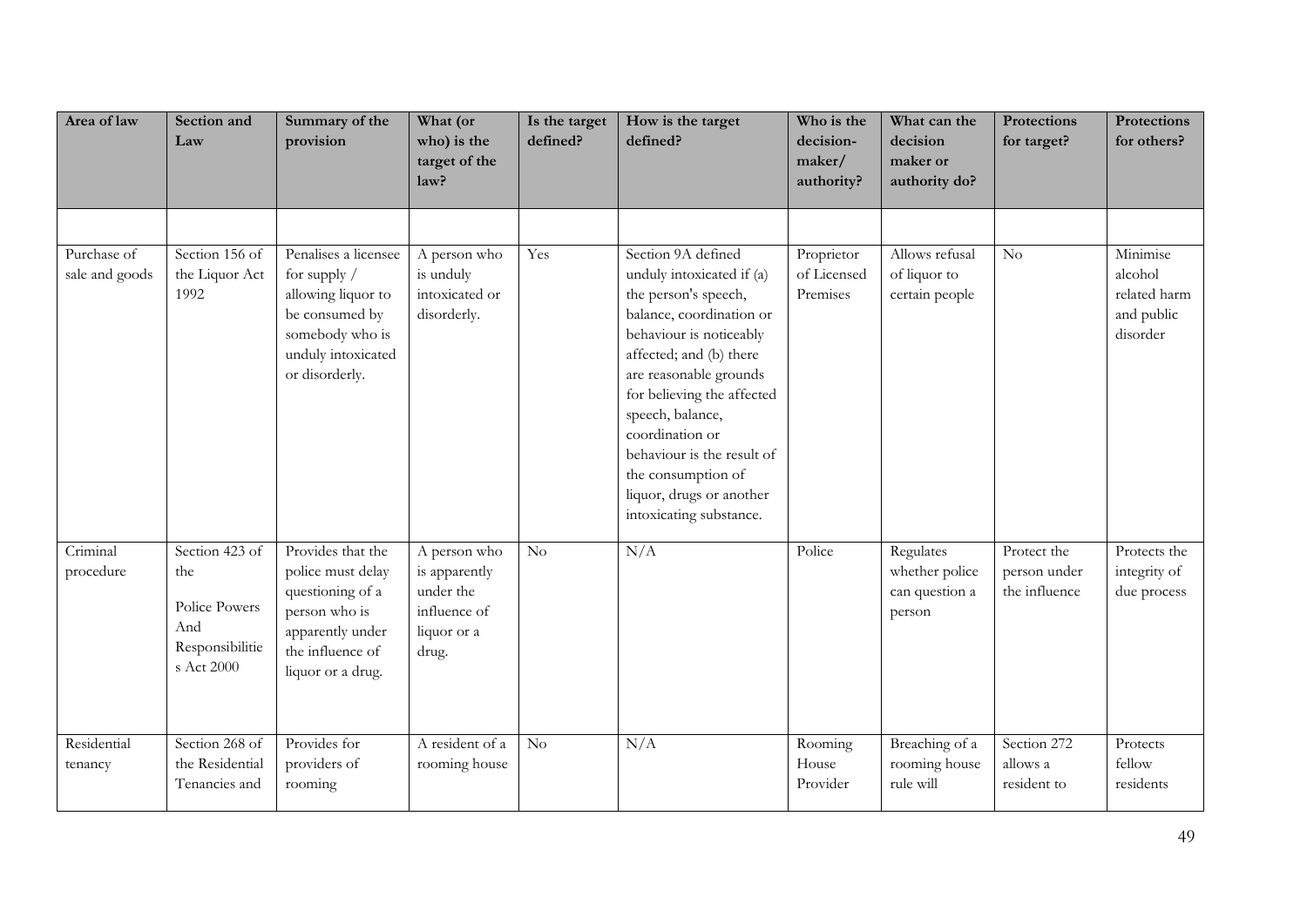| Area of law | Section and  | Summary of the       | What (or        | Is the target | How is the target | Who is the | What can the     | Protections       | <b>Protections</b> |
|-------------|--------------|----------------------|-----------------|---------------|-------------------|------------|------------------|-------------------|--------------------|
|             | Law          | provision            | who) is the     | defined?      | defined?          | decision-  | decision         | for target?       | for others?        |
|             |              |                      | target of the   |               |                   | maker/     | maker or         |                   |                    |
|             |              |                      | law?            |               |                   | authority? | authority do?    |                   |                    |
|             | Rooming      | accommodation to     |                 |               |                   |            | constitute a     | object to a       | from drug          |
|             | Accommodatio | make house rules     |                 |               |                   |            | breach of the    | proposed rule     | and alcohol        |
|             | n Act 2008   | on smoking,          |                 |               |                   |            | rooming          | change at a       | related harm.      |
|             |              | drinking alcohol or  |                 |               |                   |            | accommodatio     | rooming house     |                    |
|             |              | illegally consuming  |                 |               |                   |            | n agreement.     | if                |                    |
|             |              | other drugs          |                 |               |                   |            | Section 368      | "unreasonable".   |                    |
|             |              |                      |                 |               |                   |            | provides that    | Section 274       |                    |
|             |              |                      |                 |               |                   |            | notice will be   | allows a          |                    |
|             |              |                      |                 |               |                   |            | given to the     | resident to       |                    |
|             |              |                      |                 |               |                   |            | resident to      | challenge an      |                    |
|             |              |                      |                 |               |                   |            | remedy the       | existing rule for |                    |
|             |              |                      |                 |               |                   |            | breach, and if   | being             |                    |
|             |              |                      |                 |               |                   |            | not remedied     | unreasonable      |                    |
|             |              |                      |                 |               |                   |            | Section 369      | via an            |                    |
|             |              |                      |                 |               |                   |            | allows for a     | application to    |                    |
|             |              |                      |                 |               |                   |            | notice to leave  | the tribunal.     |                    |
|             |              |                      |                 |               |                   |            | to be served.    |                   |                    |
| Wills and   | s65          | Provides for a       | A person        | $\rm No$      | N/A               | Judiciary  | Can appoint a    | Section 69        | Appears            |
| Estates     |              | court to make a      | unable, wholly  |               |                   |            | public trustee   | allows for the    | solely             |
|             |              | protection order     | or partially to |               |                   |            | manager to       | protection        | designed to        |
|             |              | for a person under   | manage their    |               |                   |            | take possession  | order to be       | protect the        |
|             |              | 18 years if they are | affairs or are  |               |                   |            | of and to        | amended or        | incapacitated      |
|             |              | unable to manage     | liable to be    |               |                   |            | control and      | varied on         | person.            |
|             |              | their affairs or are | subject to      |               |                   |            | manage all or    | application of    |                    |
|             |              | liable to undue      | undue           |               |                   |            | such part or     | the protected     |                    |
|             |              | influence "by        | influence due   |               |                   |            | parts as the     | person or the     |                    |
|             |              | reason of age,       | to "taking or   |               |                   |            | court directs of | public trustee.   |                    |
|             |              | disease, illness, or | using in excess |               |                   |            | the estate of    |                   |                    |
|             |              | physical or mental   | alcoholic       |               |                   |            |                  |                   |                    |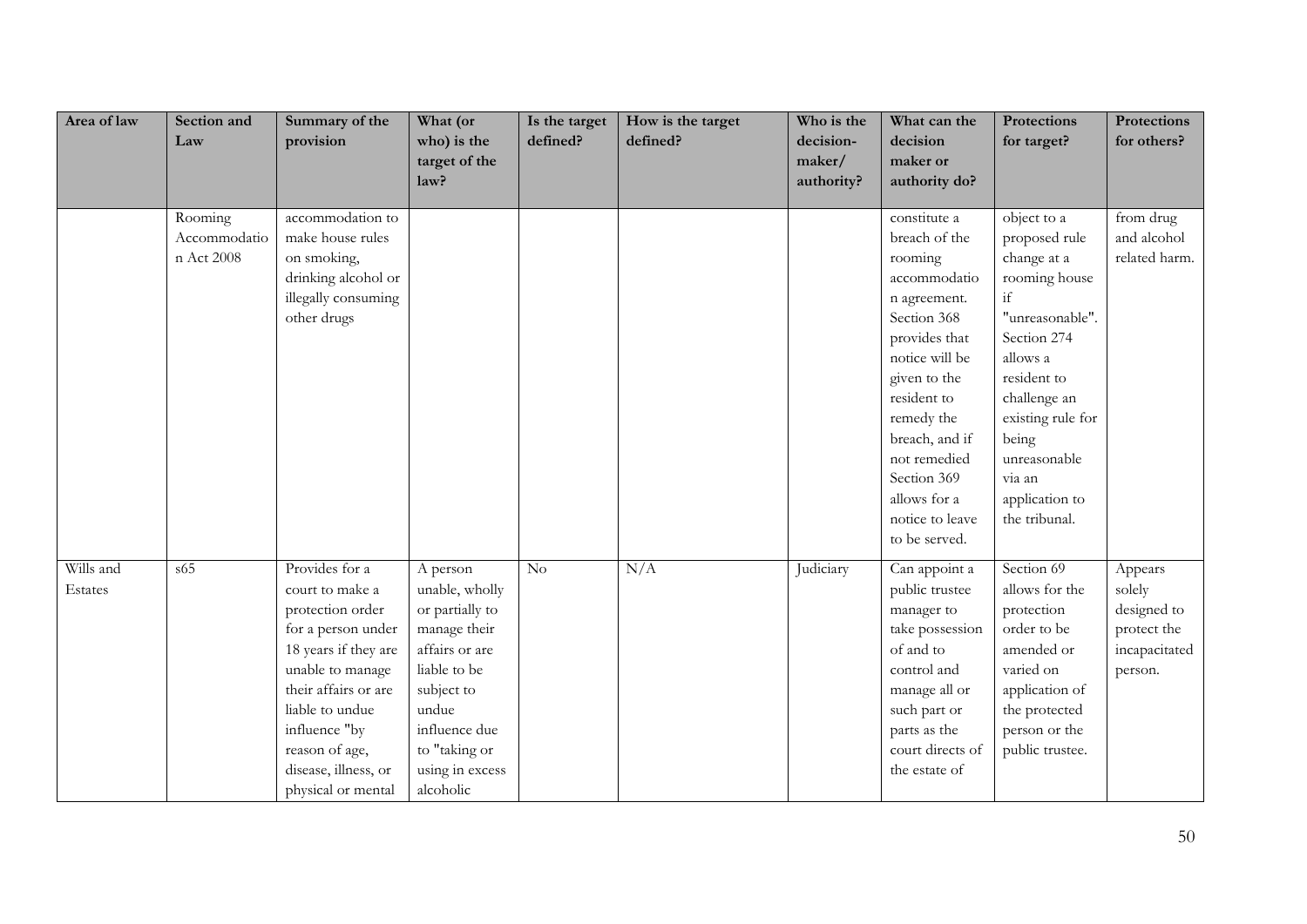| Area of law | Section and<br>Law | Summary of the<br>provision                                                                                                                                                                                           | What (or<br>who) is the                                                                                                                                  | Is the target<br>defined? | How is the target<br>defined? | Who is the<br>decision- | What can the<br>decision  | Protections<br>for target? | Protections<br>for others? |
|-------------|--------------------|-----------------------------------------------------------------------------------------------------------------------------------------------------------------------------------------------------------------------|----------------------------------------------------------------------------------------------------------------------------------------------------------|---------------------------|-------------------------------|-------------------------|---------------------------|----------------------------|----------------------------|
|             |                    |                                                                                                                                                                                                                       | target of the<br>law?                                                                                                                                    |                           |                               | maker/<br>authority?    | maker or<br>authority do? |                            |                            |
|             |                    | infirmity or of the<br>person's taking or<br>using in excess<br>alcoholic liquors,<br>or any<br>intoxicating,<br>stimulating,<br>narcotic, sedative<br>or other drug is,<br>either continuously<br>or intermittently" | liquors, or any<br>intoxicating,<br>stimulating,<br>narcotic,<br>sedative or<br>other drug is,<br>either<br>continuously<br><b>or</b><br>intermittently" |                           |                               |                         | that person.              |                            |                            |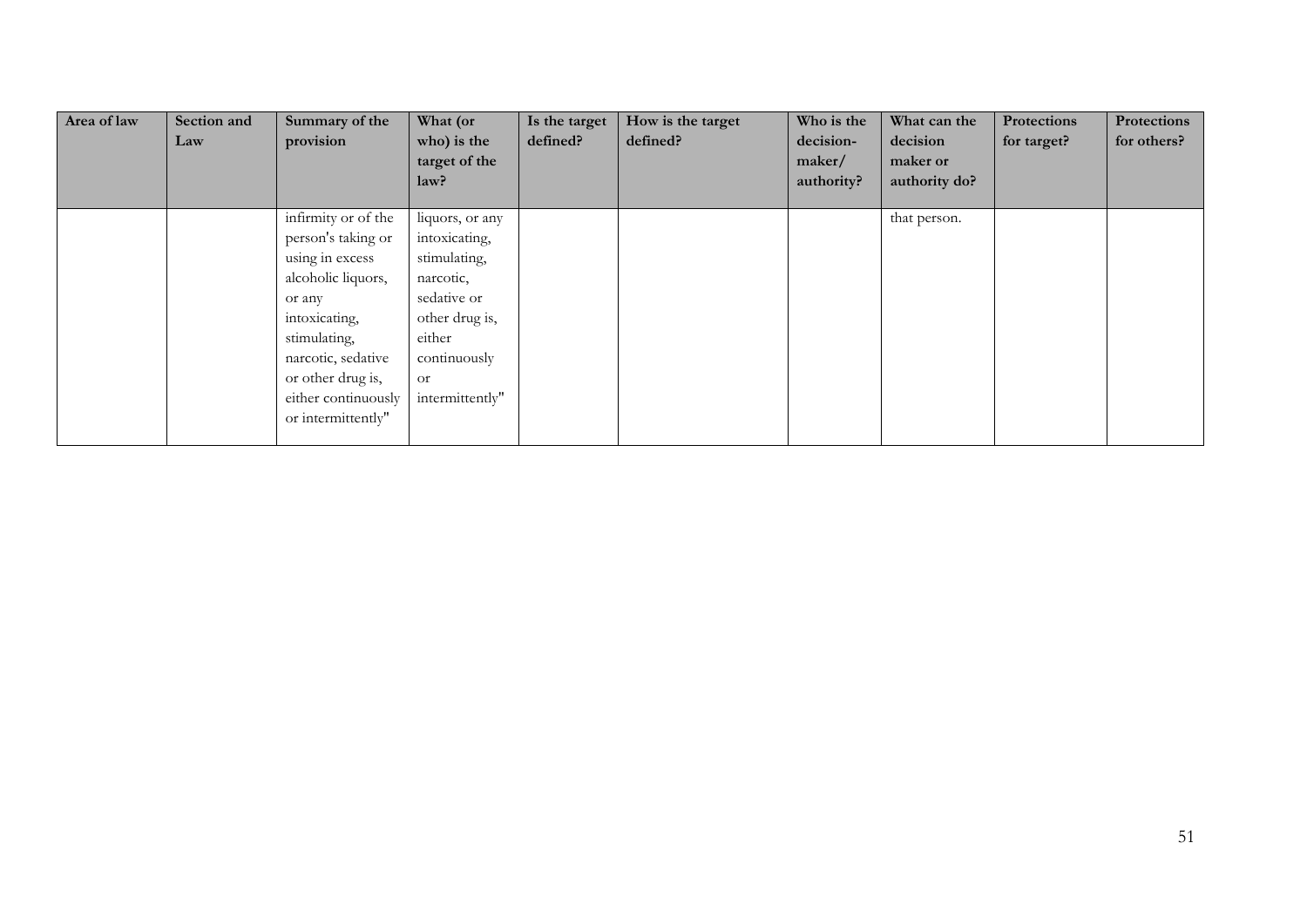In the next section we present a summary of the findings across all laws, detailing results from our analysis using the coding schedule at Appendix A. We outline who the targets of the laws are; whether the targeted practices, activities or behaviours are defined; who is empowered to make decisions or exercise powers; what kinds of decisions or powers can be exercised; and what kinds of protections are offered.

## *Targets of law*

The analysis revealed a wide range of terminology to describe targeted practices, activities and behaviours relevant to AOD. These included:

- Persons who *consume* alcohol;
- Persons who *possess* alcohol;
- People *possessing or consuming* alcohol within a residence in a community area;
- People who are *unduly intoxicated* or *disorderly*;
- *Intoxicated* volunteers;
- People who are *adversely affected by an intoxicating substance;*
- People who are *drug dependent*;
- People who *unlawfully produce* a relevant substance or thing;
- Persons who have in their *possession* anything (not being a hypodermic syringe or needle) – for use in connection with the administration, consumption or smoking of a dangerous drug;
- People *affected by* alcohol or drugs, including prescription medications, in ways that *impair their capacity* to undertake certain activities;
- People *consuming* liquor;
- People who *appear to be* drunk or adversely affected by a drug;
- People who are *under the influence of alcohol*, or *impaired by a drug*, *to the extent the alcohol or drug impairs, or could impair* their ability to undertake certain activities;
- People *apparently under the influence* of liquor or a drug;
- Persons with a *notifiable condition*;
- Persons who are unable to manage their affairs or are liable to be subject to undue influence due to *taking or using in excess alcoholic liquors, or any intoxicating, stimulating, narcotic, sedative or other drug*;
- Persons *incompetent due to drunkenness* or incapacity;
- Persons *purchasing liquor* while in uniform;
- Persons *wishing to purchase* drug paraphernalia;
- Persons *smoking*;
- Persons *over the prescribed limit* of alcohol;
- Persons who are *habitually drunk*;
- Persons who are *addicted* to deleterious drugs; and
- Persons who *unlawfully traffic* in drugs.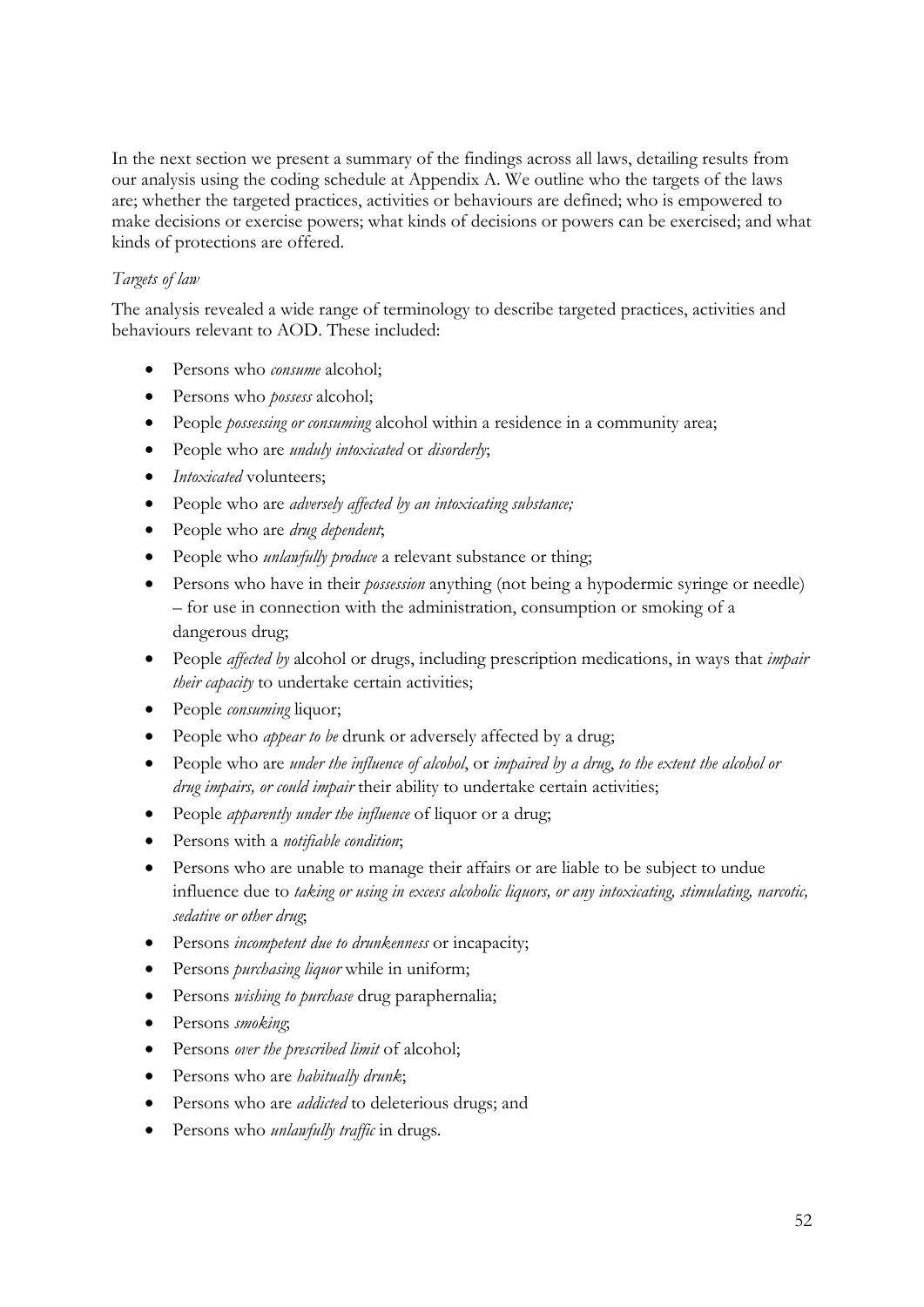These findings overlap with findings by Quilter et al. (2016a, 2016b), where legislation that attaches significance to the fact of intoxication was found to use a wide array of variable language to describe intoxication (as in: intoxicated, unduly intoxicated, apparently intoxicated, affected by and under the influence). As the above list reveals, however, Queensland law not only targets the use, consumption, possession and trafficking of both AOD and AOD 'paraphernalia', but other activities, including smoking, habitual drunkenness, addiction, purchasing AOD (or paraphernalia) and wishing to purchase AOD (or paraphernalia).

## *Definitions of the targeted practices, activities and behaviours*

Of the 222 provisions we identified, a proportion was ancillary and thus not coded for definitions. Of the remaining 181 coded for definitions, most (67%) had no definition, while 33% had a definition or partial definition of the targeted practice, activity or behaviour. An example of a provision that targets a practice, activity or behaviour that is defined in the legislation is section 328A of the *Criminal Code 1989*. That section provides an offence for someone who dangerously operates a vehicle whilst adversely affected by an intoxicating substance. In this instance, the targeted behaviour undertaken 'while adversely affected by an intoxicating substance' is defined in the Act, at section 365C. That section provides that:

(1) A person is taken to be adversely affected by an intoxicating substance if—

(a) the concentration of alcohol in the person's blood is at least 150mg of alcohol in 100mL of blood; or

(b) the concentration of alcohol in the person's breath is at least 0.150g of alcohol in 210L of breath; or

(c) any amount of a drug prescribed by regulation is present in the person's saliva; or

(d) the person fails to provide a specimen as required under the Transport Operations (Road Use Management) Act 1995, section 80 as applied under the Police Powers and Responsibilities Act 2000, chapter 18A.

In this first example, the targeted practice, behaviour or activity is one that attracts a criminal penalty. By way of contrast, another example relates to a practice, activity or behaviour that attracts a penalty, but in a way that reduces (mitigates) a person's culpability and their eventual sentence. Section 8 of the *Drugs Misuse Act 1986* makes it an offence to unlawfully produce a dangerous drug. However, section 8(b) of the Act provides that a person found guilty of that offence can be imprisoned for up to 25 years, or – if they are a 'drug dependent person' – up to 20 years. The meaning of 'drug dependent person' is defined in section 4 of the Act, as follows:

drug dependent person means a person—

- (a) who, as a result of repeated administration to the person of dangerous drugs—
	- (i) demonstrates impaired control; or
	- (ii) exhibits drug-seeking behaviour that suggests impaired control;

over the person's continued use of dangerous drugs; and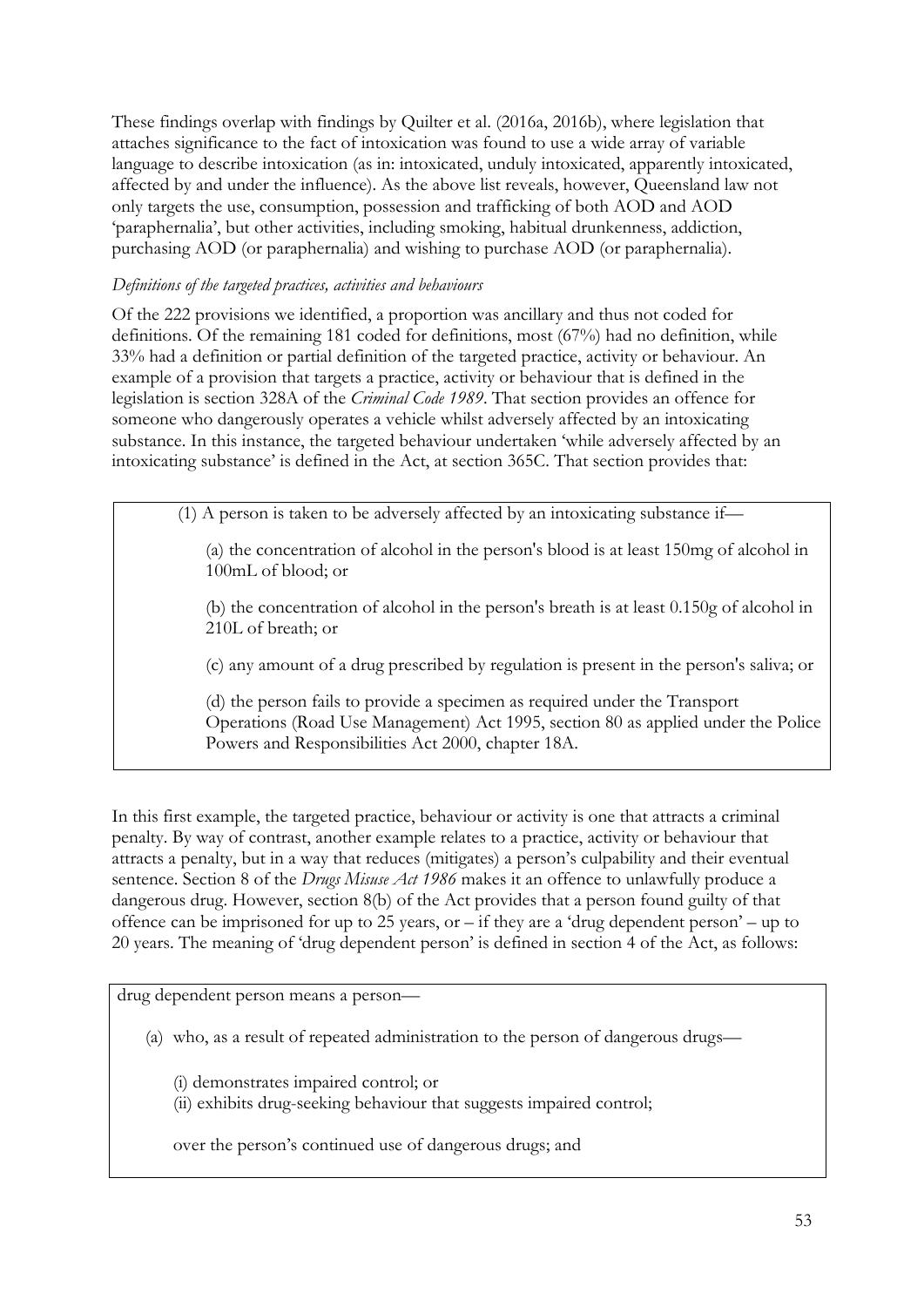(b) who, when the administration to the person of dangerous drugs ceases, suffers or is likely to suffer mental or physical distress or disorder.

In this example, we note two things of interest. First, each example adopts a different approach to defining the targeted practice, activity or behaviour (in the first example the definition uses a form of *biological detection*, whereas the second uses *observation of behaviours in accordance with established criteria*, see Quilter et al. 2016a).

An example of a provision that targets a practice, activity or behaviour that is not defined in the legislation is section 173B of the Liquor Act 1992. That section provides that:

(1) A person must not consume liquor in— (a) a public place that is—

(i) a road; or

(ii) land owned by, or under the control of, a local government (other than a regional park (general) under the Nature Conservation Act 1992); or

(iii) relevant land prescribed under a regulation; or

(b) a doorway, entrance or vestibule that gives access to premises from a public place mentioned in paragraph (a).

Maximum penalty—1 penalty unit.

In this example, the meaning of 'consuming liquor' in a public place is not defined. In some instances where targeted practices, activities or behaviours are not defined in law (as with offences relating to possession or consumption) this may be because there is case law establishing the parameters of, for instance, possession, or because the meaning of each element of the offence appears to be identifiable as a matter of 'common sense'. In other cases, however, the undefined targeted practice, activity or behaviour may be significantly less precise, or require an evaluation as to the degree or extent to which a person's behaviour can be said to fit the requirements of the Act.

So, for example, section 18(3) of the *Major Events Act 2014* provides that:

A person who appears to be drunk or adversely affected by a drug must not enter a major event area.

Maximum penalty—20 penalty units.

In this example, the targeted behaviour (the appearance of being drunk or adversely affected by a drug) is not defined. The addition of two qualifying factors – *appearing* to be drunk, *adversely affected* – necessitates the need for a judgment call to be made by the relevant decision-maker or authority tasked with determining whether a person has fallen foul of the law.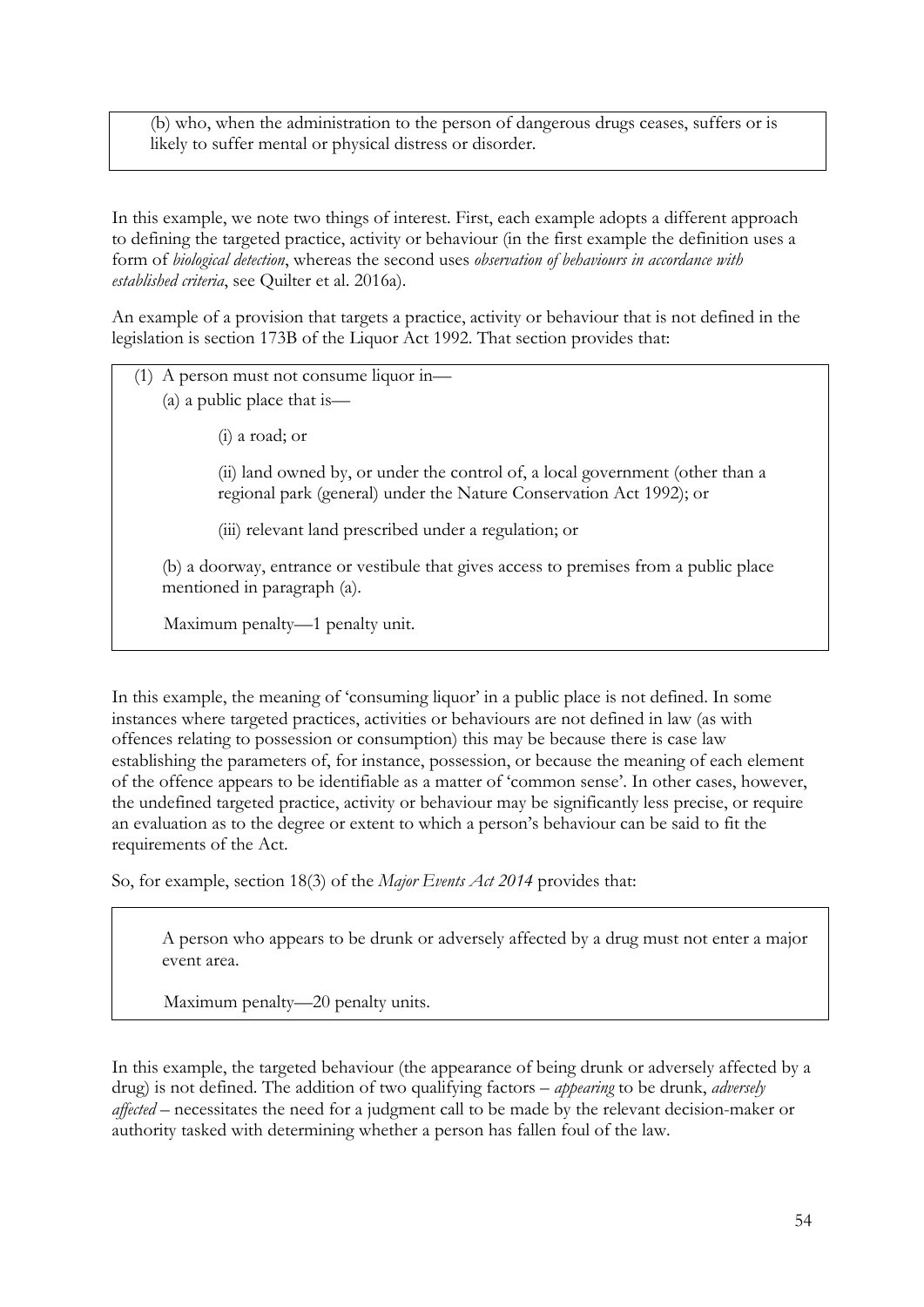## *Who makes decisions and what kinds of decisions can be made?*

Our analysis suggests that a wide range of decision-makers, authorities and bodies can make decisions or exercise powers in relation to targeted practices, activities and behaviours, and that the kinds of decisions that can be made are extraordinarily broad. Relevant decision-makers or authorities include:

- Law enforcement officials;
- Judiciary;
- Corrections staff;
- Education providers;
- Certain regulatory boards (e.g. Veterinary Surgeons Board);
- Staff from the Department of Health;
- Health practitioners;
- The Health Ombudsman;
- Proprietors of licensed premises;
- Venue operators;
- Mining operators;
- Employers;
- Sellers of goods;
- Second-hand brokers;
- Rail safety officers;
- Environmental health officers;
- Licensees; and
- Firing range operators.

As this list reveals, a wide range of figures are implicated in decision-making processes that might affect the lives of people who use, consume, possess (etc.) AOD. The range of decisions that might be made is also broad. These include:

- The ability to impose a condition on a person's bail;
- The ability to mitigate (reduce) an offender's sentence;
- The ability to determine whether a person is criminally responsible;
- The ability to refuse access to certain medications;
- The ability to refuse access to medical treatments;
- The ability to prevent a person from engaging in certain forms of employment;
- The ability to limit where and how liquor is consumed;
- The power to stop and search people;
- The power to prevent someone from working;
- The power to seize liquor;
- The power to search someone without a warrant;
- The power to search a vehicle without a warrant;
- The power to use drug detection dogs on people;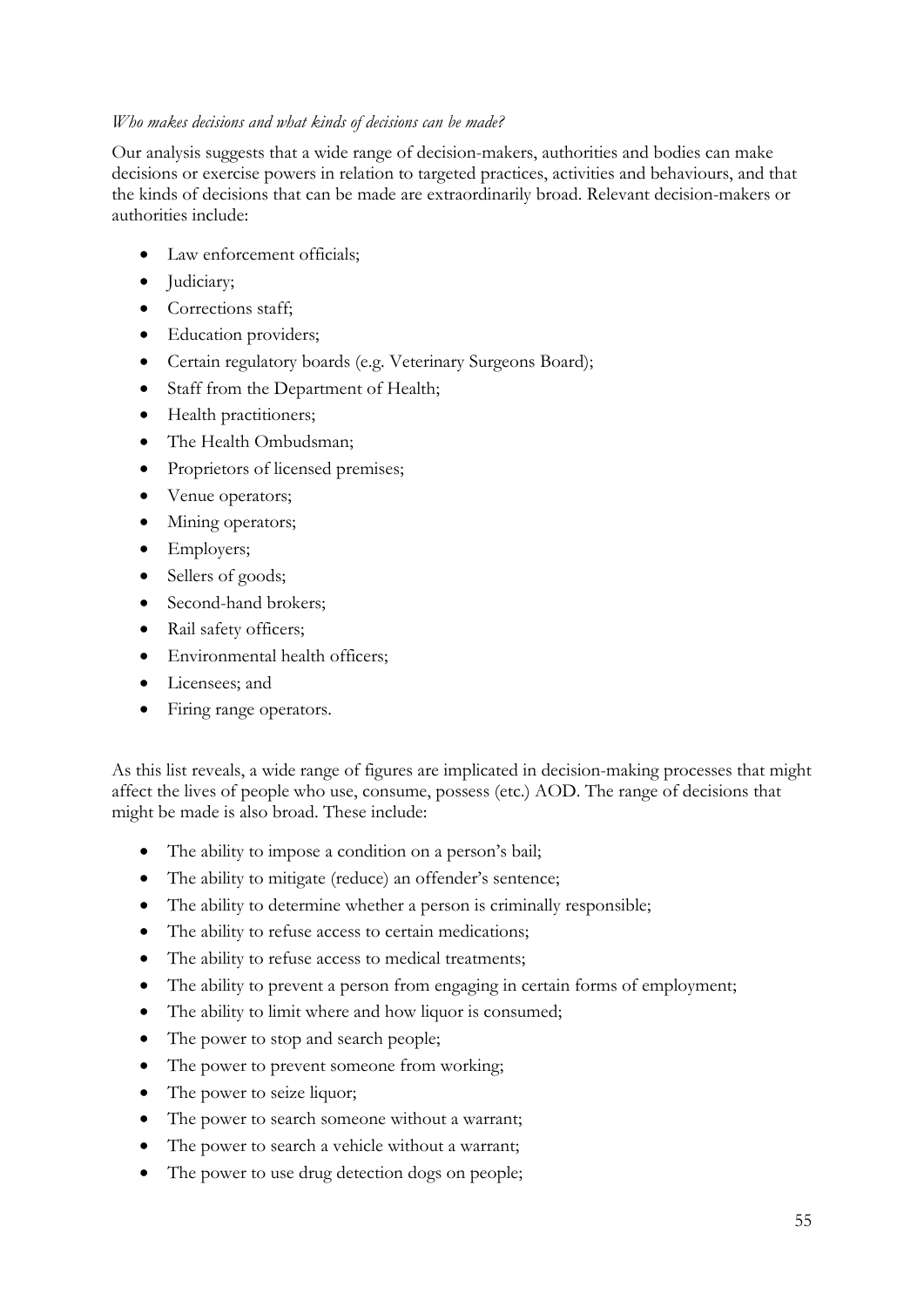- The power to give a move-on direction;
- The power to question (or not) a person;
- The power to detain a person;
- The power to take control of someone's affairs or someone's estate;
- The power to take disciplinary action;
- The power to issue a penalty in the form of a fine;
- The power to limit access to certain goods (e.g. weapons);
- The power to prevent entry to or access of certain spaces.

As this list reveals, powers are not just confined to those we might consider to be more obvious or highly visible, such as the power to arrest and jail offenders or 'move on powers'. As we shall explain in the next section, these decisions sometimes confer rights and protections, and sometimes inhibit rights.

## *What kinds of protections are offered?*

As Corrigan et al. (2005) note, one way of establishing whether legislation is stigmatising and/or discriminatory (or, as we prefer, whether it has *stigmatising or discriminatory potential*), is to examine whether it affords protections to targeted individuals, practices, activities and behaviours. There are a range of ways in which laws may offer protections to targeted individuals, including via the use of review and appeal mechanisms. Where we speak about protections in this report, we mean (following Corrigan et al. 2005) specific initiatives or measures designed to prevent stigma or discrimination. Although most provisions (69.06%) offer protections of some kind to the target, a large proportion (30.94%) offer no protection to the target. Although there may be sound public policy grounds for this, provisions that offer no protection to target groups have a greater potential to be stigmatising and/or discriminatory.

It is also important to acknowledge that laws may not always offer protections to the targets of those laws, and that they may instead offer or seek to offer protections to others. Examples of the latter are laws that seek to protect public spaces and public amenity, to minimise the risks that might be associated with AOD consumption (including, for example, risks to oneself, to fellow workers, to children, users of public transport and to members of the public more broadly). As we noted earlier, protections for others might be deemed necessary and appropriate where the targeted activity or behaviour is of a kind that might pose a risk to the community or public safety. The question in part is how competing rights might be balanced in ways that minimise the potential for stigma or discrimination.

In some instances, laws might confer rights on targeted populations (and thus extend protections to targeted practices, activities or behaviours), while other laws may inhibit the rights of individuals who are targeted, while conferring rights and protections to others. An example of a provision that confers rights and protections can be found in section 423 of the *Police Powers and Responsibilities Act 2000*. That provision provides that the police must delay questioning of a person who is apparently under the influence of liquor or a drug. Here, at least one purpose of the legislation is to protect a person who is under the influence of AOD from speaking to police and potentially incriminating themselves. Importantly, this law simultaneously affords protections to others by protecting the integrity of the criminal justice system, ensuring due process and preventing miscarriages of justice. An example of a provision that confers rights and protections to others while inhibiting or reducing the rights or the targeted populations is section 34 of the *Aboriginal and Torres Strait Islander Communities (Justice, Land and Other Matters) Act 1984*. That provision makes it an offence to possess or consume alcohol in a designated 'dry place'.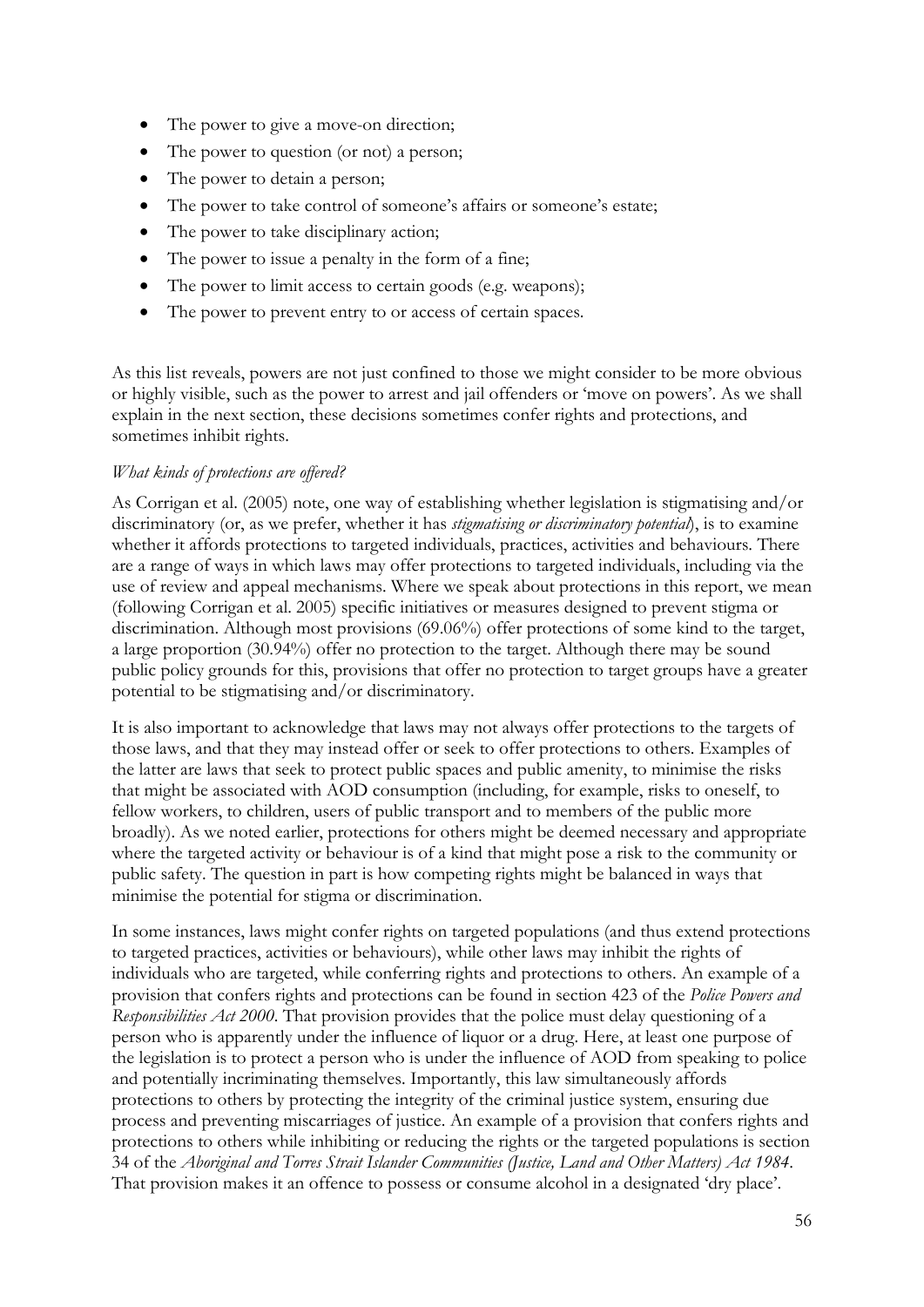This provision appears to be designed to provide protection to the wider community, by minimising the potential for alcohol-related harms, by impeding the right of community members to possess or consume alcohol.

#### *Summary*

In this section, we summarised findings from the legislative component of the study. We located a total of 222 provisions in Queensland that were relevant in some way to people who experience problematic AOD use. We analysed all 222 provisions with a view to assessing their stigmatising and/or discriminatory potential, which we defined for the purposes of this study as: the enabling conditions for the manifestation of stigma and/or discriminatory practices. We suggested that the stigmatising potential of law is increased wherever the law isolates certain individuals, practices, activities and behaviours associated with AOD, enabling key stakeholders to exercise power and authority over them (including in ways that are potentially arbitrary or insufficiently defined), without sufficient protections for the target. It is important to note that the stigmatising and/or discriminatory potential of each individual provision can only be established through a comprehensive/holistic reading of that provision using the aforementioned coding schedule. After undertaking such an analysis, we conclude that a proportion of provisions in Queensland law have the potential to stigmatise and/or discriminate against people experiencing problematic AOD use. Our analysis revealed that: relevant provisions appeared across 11 different areas of law, with provisions most often being found in the domains of: substantive criminal law, employment law and professional regulation, public health and public order. We also found that Queensland law targets a very wide range of practices, activities and behaviours, and uses a wide array of terms to describe the practices, activities and behaviours that are targeted. Only 33% of provisions define the targeted practice, activity or behaviour, with the remainder of provisions targeting practices, activities or behaviours that are not defined. The lack of definitional precision and clarity is a problem, because it may allow for highly subjective and variable assessments to be made. In other words, problems such as disproportionate, arbitrary or discriminatory policing may stem from insufficiently precise legislation, and these problems might be able to be alleviated or minimised through specific reforms that more precisely define targeted practices, activities and behaviours. We also found that the provisions convey decision-making powers and/or authority to a wide range of decision-makers, bodies and authorities. In some instances these decision-makers are familiar, highly trained and regulated (e.g. the police) but in others, powers are conferred upon private citizens and organisations who may be less familiar, well trained or well versed in the exercise of power (e.g. mining operators, employers, sellers of goods). We noted that the stigmatising and/or discriminatory potential of law was reduced when targets were offered protections in law. While most provisions provide some protections for the target, 30.94% do not. The stigmatising and/or discriminatory potential of law might be alleviated or reduced where the protections in individual provisions are included and strengthened, or where the strengthening of overarching legal protections for people who use AOD is embedded in other laws (e.g. anti-discrimination protections).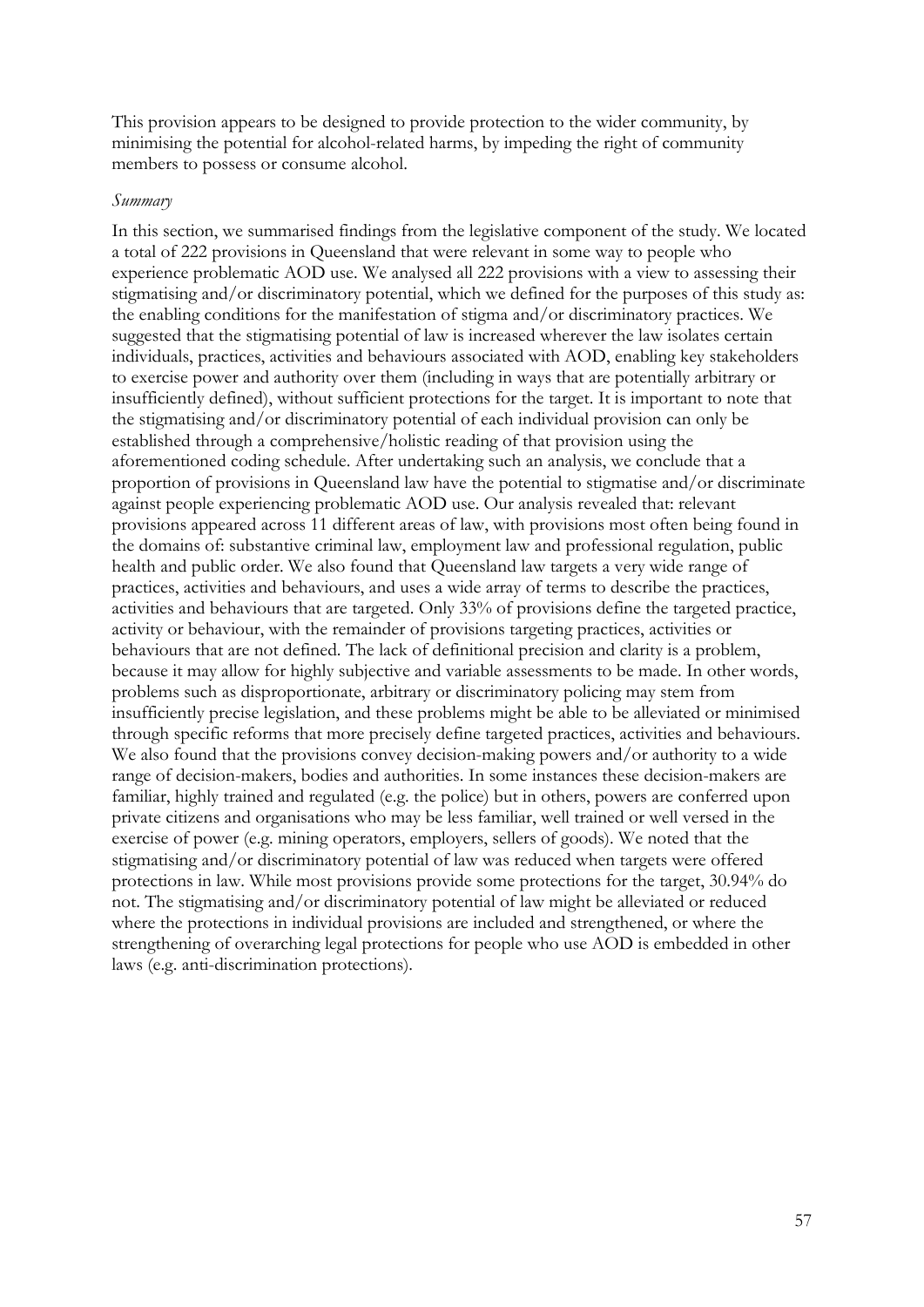## **5. INTERVIEWS AND ANALYTICAL CASE STUDIES BASED ON INTERVIEWS**

In total, 21 interviews were conducted at three sites in Queensland during September and October 2016. Interviews were conducted at a residential rehabilitation treatment service located in outer Brisbane (n=6), a residential rehabilitation treatment service located in northern regional Queensland (n=9), and a needle and syringe program and primary care clinic in inner city Brisbane  $(n=6)$ .<sup>[4](#page-63-0)</sup>

Fifteen men and six women were interviewed across the three sites. Participants were aged between 25 and 59 years (with a mean age of 38 years across the sample).

For the majority of participants, poly-drug use was common. Most participants reported having used alcohol, cannabis and methamphetamine, and five participants had also used heroin at some point in their lives. Three participants also mentioned non-medical use of pharmaceutical drugs including dexamphetamine, benzodiazepines and oxycodone, and two reported morphine use. Two participants primarily used alcohol. Fourteen participants had injected drugs in their lifetime.

The majority of participants had engaged with multiple drug and alcohol treatment services, at various times, including residential rehabilitation services, detoxification services, AA and NA, workplace employee assistance programs, counselling, psychologists, psychiatrists, opioid treatment programs (including methadone and suboxone), as well as seeking help through general practice and primary care.

Many participants had been employed in industries including hospitality, hairdressing, finance, fishing and trawling, building and construction, nursing, truck driving, and public service. None of the participants were working fulltime at the time of interview due to engagement in a residential treatment program, homelessness, issues related to their drug use, health or criminal history (some participants were planning to return to work after treatment, and had jobs held for them). Eleven participants said that they had children (at the time of interview, the majority of these participants did not have their children in their care).

Six participants said they were originally from Brisbane, and seven participants were originally from regional Queensland (including Mackay, Townsville and Charters Towers). Seven participants were born interstate (NSW, Victoria and Western Australia) and one participant was born overseas. All participants had been living in Queensland for a significant period prior to the time of interview. While we did not specifically ask about Aboriginal and Torres Strait Islander status, two participants identified as Aboriginal when introducing themselves to the interviewer.

Analysis of the interviews is presented in two sections. In this first section, we present a thematic analysis exploring experiences across the interview sample as a whole. In the second section, we build a series of illustrative analytic case examples.

-

<span id="page-63-0"></span><sup>4</sup> The names of these services have been anonymised to protect the confidentiality and anonymity of the interview participants. We are grateful to QNADA for facilitating collaboration with the participating interview sites, and we thank the services for their assistance.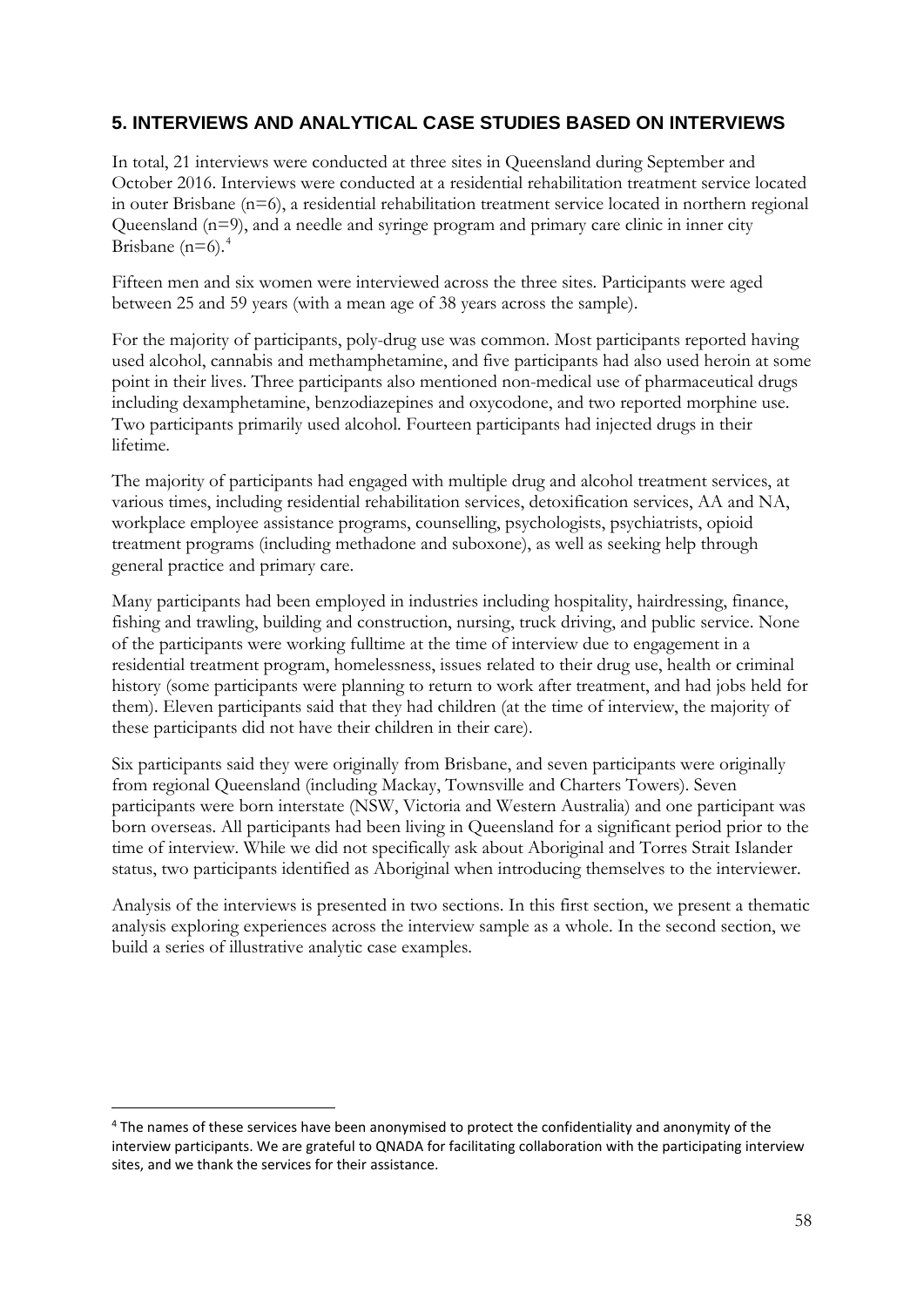## **5.1 Experiences and effects of stigma**

Experiences of stigma and discrimination were ubiquitous as participants told their stories. Every participant said that they had been stigmatised, judged, treated differently or discriminated against because of their alcohol or other drug use at multiple times in their lives, and could describe specific instances when this had occurred.

Participants experienced stigma across a range of settings including health care, policing, employment, child services, courts, welfare services, as well as in relationships with family and friends, and in the general community. Experiences ranged from social isolation and family exclusion, to verbal abuse, denigration and being called names, to looks of disgust, violence and being spat on in the street, as well as denial of service or dismissive or abusive treatment from professionals in positions of care, power or responsibility. These experiences created inequitable barriers in the most fundamental aspects of people's lives including health care, justice, family connection, employment opportunities, welfare, housing, and community belonging. Every participant could account for such experiences across multiple settings in their own lives, and described these experiences as being the norm.

First, we describe participants' experiences in broad terms, including participants' own descriptions of the impact of stigma in their lives. We then turn to examine participants' descriptions of how stigma and discrimination manifests in particular settings and sectors, and contrast these experiences with (comparatively rare) positive examples of instances where participants had not felt judged in these settings.

## *Stereotypes and assumptions*

Participants described the ways in which they were labelled, stereotyped and had assumptions made about them because of their problematic AOD use:

"Society has painted a certain picture that they see us to be. Unfortunately, it's not a nice picture. […] They assume that we're all low lives, dole bludgers, pretty much want everything given to us on a silver plate. We don't want to work for it, we'd rather sit at home and do drugs than actually work and make a living. That's not the case. Yes, there are a small group of people out there that do fit that lifestyle, but there's a large portion of us that don't do it for that particular reason. […] A lot of people in here, including myself, we're very switched on. We've done apprenticeships, we've got certificates and degrees and all that sort of stuff. It's just that we've been stuck at a certain point in our life that we've got nothing to look forward to. But we're not all street bums, and that's how I think we're looked at. But it's hard. Society has just blanketed a certain picture and everyone just goes with it, because they don't know any different." (Interview 6, Female 32 years)

The pervasiveness of this stereotypical "picture" of people with a lived experience of problematic AOD use meant that participants were treated differently in many aspects of their lives. Such assumptions and stereotypes led to status loss, discrimination and unfair treatment:

"I've been treated differently now because I'm using drugs." (Interview 17, Female 42 years)

These experiences of stigma and discrimination had profound effects on participants' selfesteem, alcohol and other drug use, and produced barriers to seeking help, as detailed below.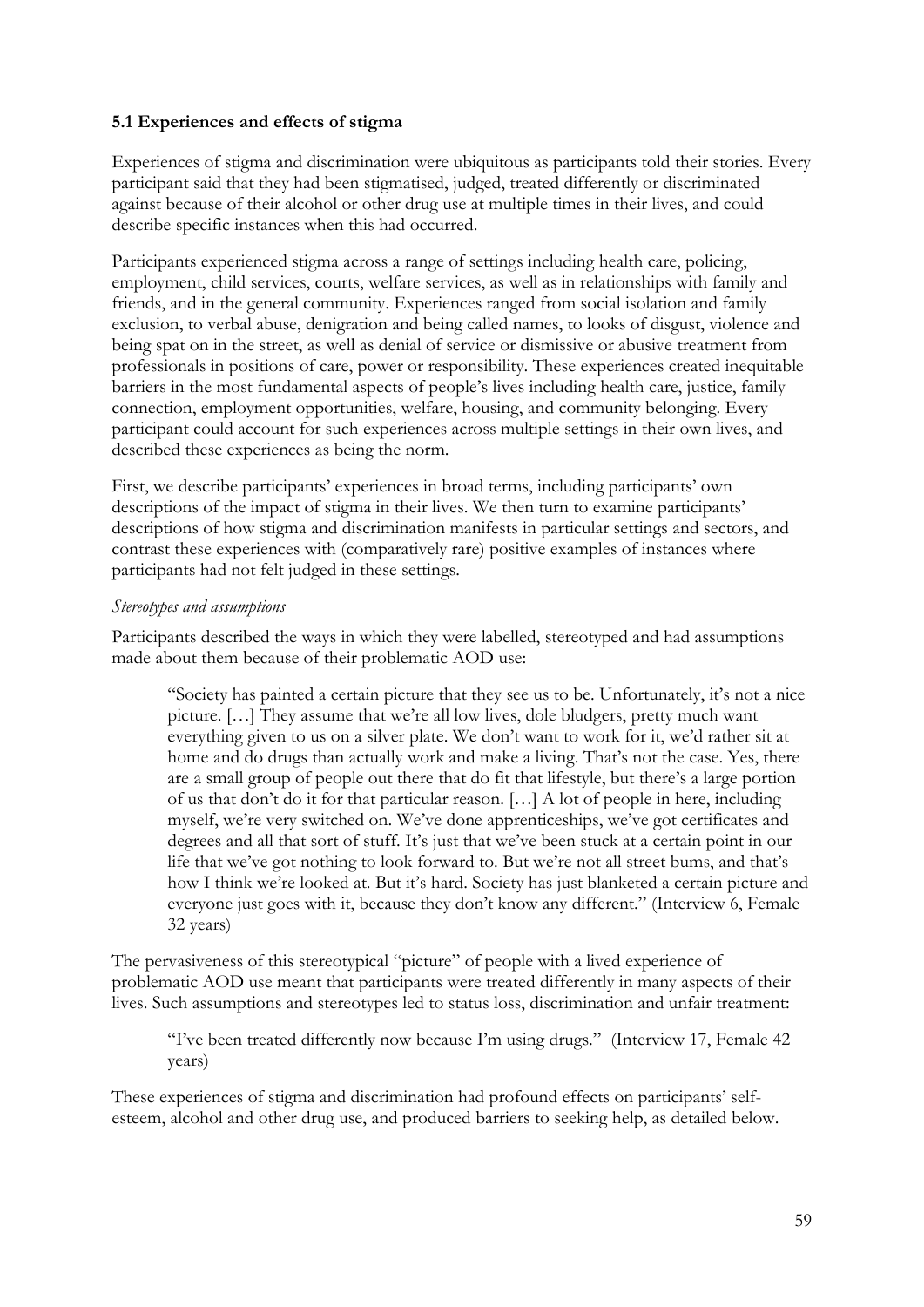### *Subjectivity, self-esteem and self-worth*

When participants were asked how experiences of stigma and discrimination made them feel, they described feelings of degradation, shame and anger:

"It made me feel like a piece of s\*\*t, really. It made me feel like I was nothing better than the thing on the bottom of your shoe." (Interview 6, Female 32 years)

"It doesn't do anything for my self-esteem or my confidence, that's for sure, and it gets me really angry." (Interview 10, Male 38 years)

Such experiences had adverse impacts on individuals' feelings of self-worth, mental health and sense of connection to community:

"Puts you into a spiral, I suppose - it affects your mental health, your self-esteem and your self-worth, who you are as a person. If you're not - if you're being stigmatised as that and - you know, one thing that people in the world strive for is connection, and if no one wants to connect with you then you have nothing, and you're just going to a mental health spiral of darkness in the end. It leads down the roads to suicide and selfharm and things like that. I mean, we put ourselves there but that's where that stigma takes you, because no one wants to be around you so you're only with you and yourself and your mind." (Interview 3, Male 30 years)

Repeated experiences of stigma and discrimination shaped how participants saw themselves and their place in the world. Where certain stereotypical "junkie" attributes were assumed or expected, some participants talked about how they would end up performing that role out of sheer frustration:

"Yeah, it's got a way of bringing out the worst in you. And the more you get pushed in the corner, the more you hate, because you're not fitting in, these people are doing this to you, so you're, in a roundabout way, giving them the ammunition that they need." (Interview 13, Male 38 years)

"Having that put on you by people that don't even know you, don't know your story, if they don't know you from a bar of soap, they only know you through someone else, for them to judge you and class you as something that is worthless, it's hard to deal with. That just spins you into a further addiction because you're like, people already think less of me. I'm not a Class A citizen. I might as well just be a junkie. So it is hard." (Interview 6, female 32 years)

"By the end of it, I suppose you're worse because you get that idea of, I don't give a  $f^{\ast\ast}k$ what you think. It's - I'm like, you want to portray me as a junkie? I'll show you what a junkie acts like. That's the way my mind - yeah. Not - just bung it on, I suppose, you know what I mean? Play up like a junkie."(Interview 1, Male 32 years)

As we discussed in the literature review, theorists have also described the notion of 'self-stigma' or 'internalised stigma'. In these interviews, it was evident that participants had internalised the shame associated with the "picture" of problematic AOD use presented by society. Given the frequent experiences of stigma and discrimination in their lives, some participants found it difficult to believe in their own worth or hold onto an identity outside of this stigmatised image:

"When you've heard it for long enough, after a while people who treat you differently and say this, that and the other, you start to almost feel like that. You start to think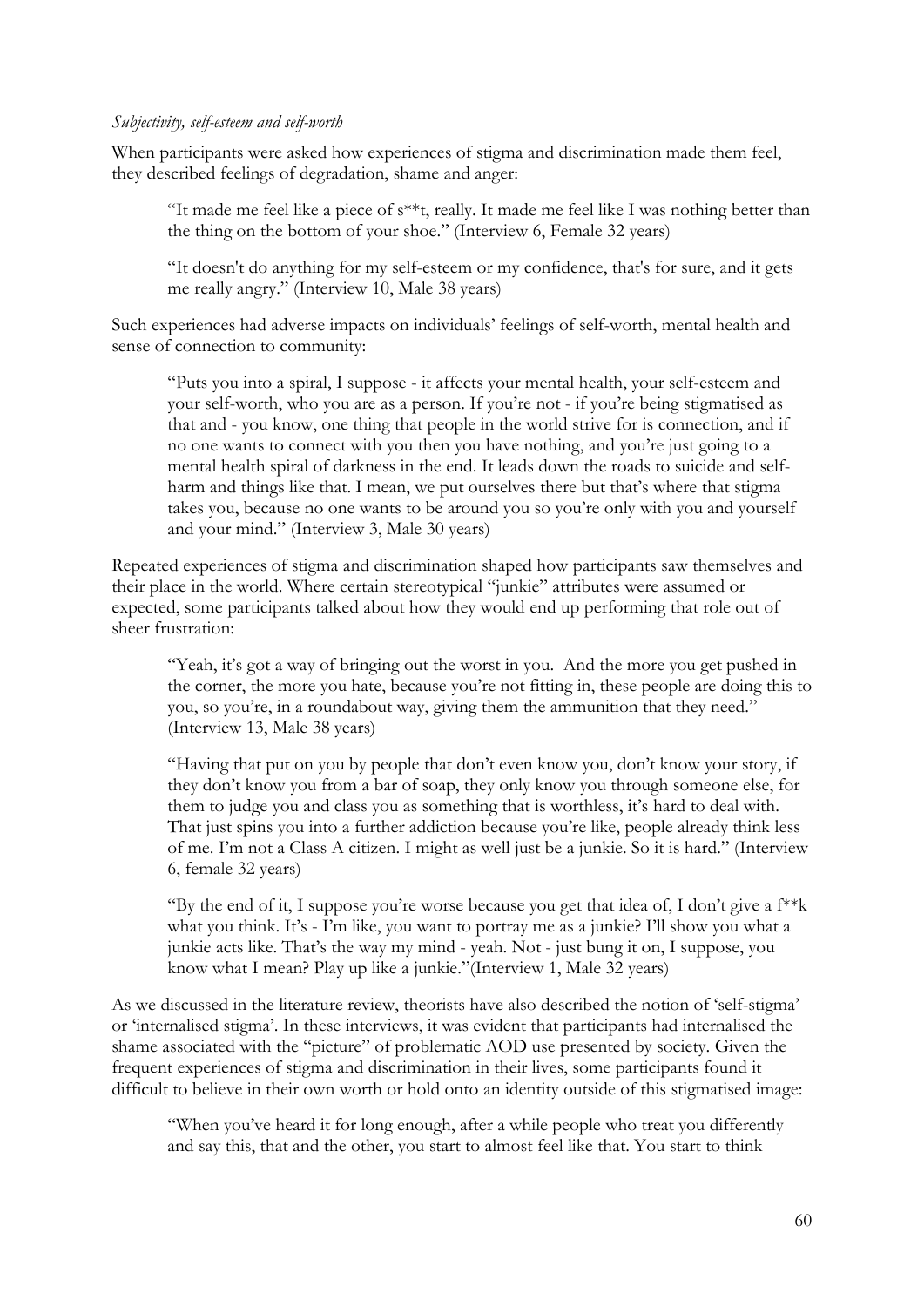whether or not what they're saying is true. Sometimes I've second guessed myself." (Interview 19, Male 47 years)

"You feel a little bit of shame and guilt because of where - you know that you made your own bed. You feel a little bit untrustworthy, you feel dirty and you feel like you have to climb up a mountain to say, 'Hey, I'm actually a decent person when I'm straight'." (Interview 4, Male 27 years)

### *Effects on drug use*

Stigma did not provide a discouragement to problematic AOD use and was not a motivator for getting help. Many participants talked about how stigma and discrimination made them feel worthless and hopeless, which in turn triggered them to use alcohol or other drugs or give up on seeking change in their lives:

"Being told that you're worthless, you're good for nothing, you're a low life, you'll never accomplish anything, makes you feel if I'm not good enough, why should I even bother? So for me personally, it made me want to go harder in my addiction, because I was always - I was already classified as nothing, a no-hoper, so why should I even bother trying?" (Interview 6, Female 32 years)

"Yeah it's like that's why you take drugs is to forget that s\*\*t." (Interview 11, Male 44 years)

"Quite often it triggers me to just give up and go back to using drugs." (Interview 7, Male 51 years)

### *Stigma as a barrier to help-seeking*

As such, experiences of stigma and discrimination created barriers to seeking help or getting treatment, even at times when participants had felt they really needed it. Experiences of stigma and discrimination at the moment of help-seeking (for example, from health care workers, doctors, psychologists, welfare services, or even AOD treatment providers) discouraged participants from seeking help again or finding other pathways into treatment:

"There's no good feeling from it, so as an addict, you take the bad from every - you take the worst from anything. F\*\*k it, I'll just go and use. They don't help me, no one wants to help me. You'd think a doctor would if anyone's going to. And you go and use." (Interview 1, Male 32 years)

"The judgment does come in, when you really need that help. So you get knocked back a few times, and that's what makes you go back out using. Well, that's for me anyway. It makes me want to go back out and use and go to the black market to buy it. So it's a lot harder in so many ways." (Interview 15, Female 27 years)

#### *Within group stigma*

While experiences of stigma and discrimination were ubiquitous across the sample, participants also noted that different stigma attached to different kinds of drug use. Not all problematic AOD use was stigmatised in the same way. Some individuals felt that particular groups of people and behaviours were more stigmatised and marginalised than others, even amongst those with experience of problematic AOD use. This accords with what has been described as 'within group' stigma (as we noted earlier in the literature review). As one participant said: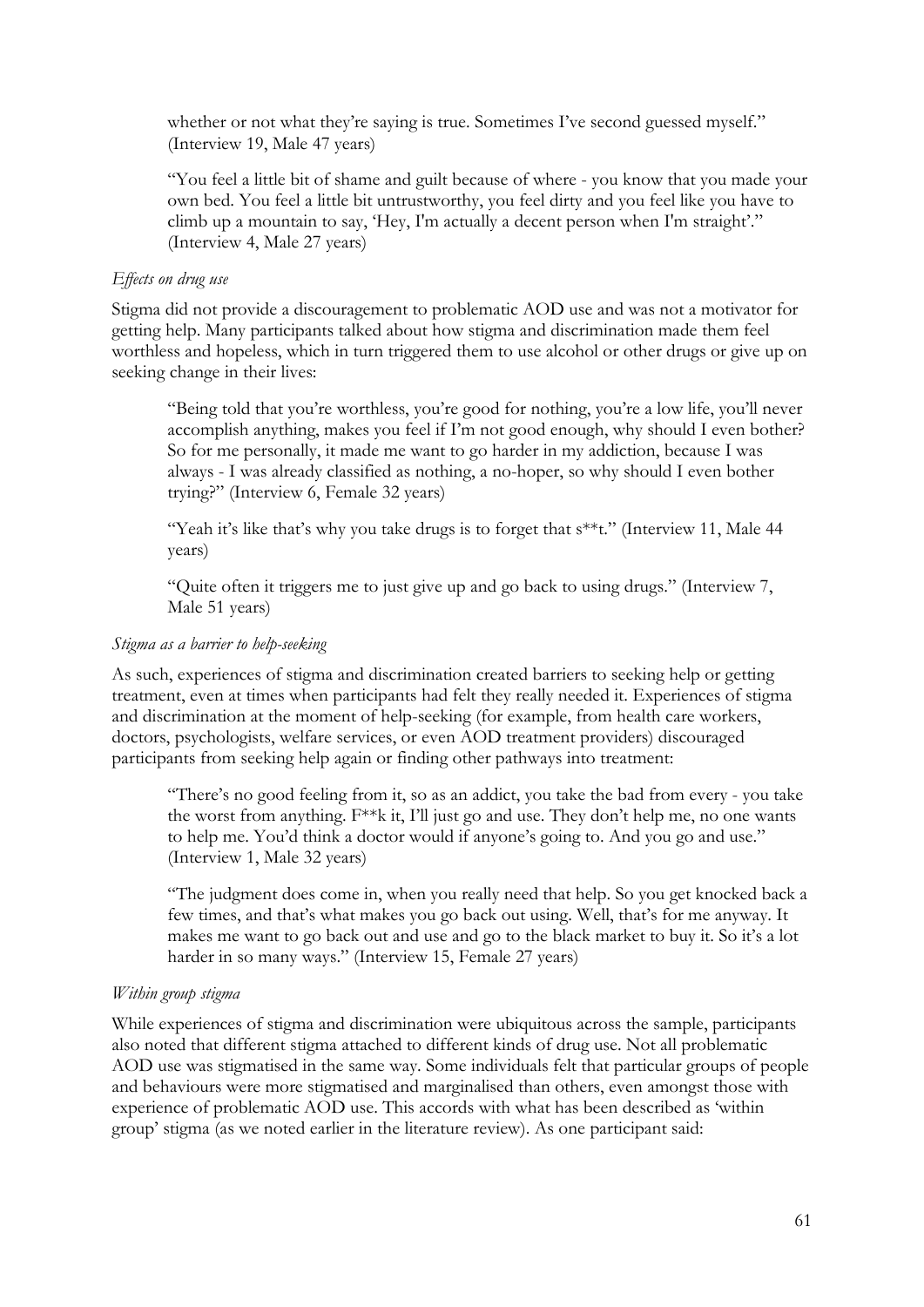"The heroin addicts all look down on the speed addicts, and the speed addicts look down on the alcoholics and all three all look down on the petrol sniffers. There's always going to be judgement, even within the drug world." (Interview 8, Male 45 years)

Given the heightened public attention given to methamphetamine in recent years, participants felt that methamphetamine use carried a particular stigma, over and above the stigma associated with other kinds of drug use. Whereas some participants could be quite open about their cannabis use for example, they described hiding their methamphetamine use and being pushed away by family and friends due to the stigma associated with this particular drug:

"When I say treated differently, it's almost like - with the ice, it was - ice was more of a hidden addiction. It's not something you run around and tell everyone that you're doing, whereas dope's quite a social and a commonly used drug, I find in Australia. You have a few cones or you have a joint. You find that there's a few people around that - yeah, I'll have a puff on that. It's like the next day, no one talks about it. It's a common thing." (Interview 3, Male 30 years)

"My brothers they didn't talk to me. They pushed me away actually in the ice usage. Not because of the pot. Like they were cool for it because they both smoke it." (Interview 5, Female 31 years)

Many participants also described the particular shame and judgement associated with injecting drug use. The stigma of injecting was compounded by the co-stigma associated with blood borne viruses such as hepatitis C and HIV:

"'You're a filthy disease-spreading' - I feel that's come into play a lot, there's an undercurrent of almost, 'Ice smoking is fine, but let's hotshot the IV users, because they're the real maggots who spread disease and cause all the trouble'." (Interview 8, Male 45 years)

## **5.2 Settings**

As participants talked about their experiences of stigma and discrimination, they were encouraged to give accounts of specific times when stigma had occurred in particular settings. Participants were also asked to describe times when they had not felt stigmatised in particular settings, and talk about what had been different in those instances. In this next section of the thematic analysis, we present participants' accounts and experiences in each of these settings:

- Family/social;
- Health care;
- Employment;
- Police/public order;
- Child services/Legal issues/Courts;
- Other services;
- Society at large.

## *Family/social*

Participants described the ways in which family, friends and others in their social worlds had distanced themselves because of the participant's problematic AOD use. Participants felt that the stigma associated with problematic AOD use led to separation and status loss. Many participants had suffered social exclusion, or had been treated as though they were an embarrassment to their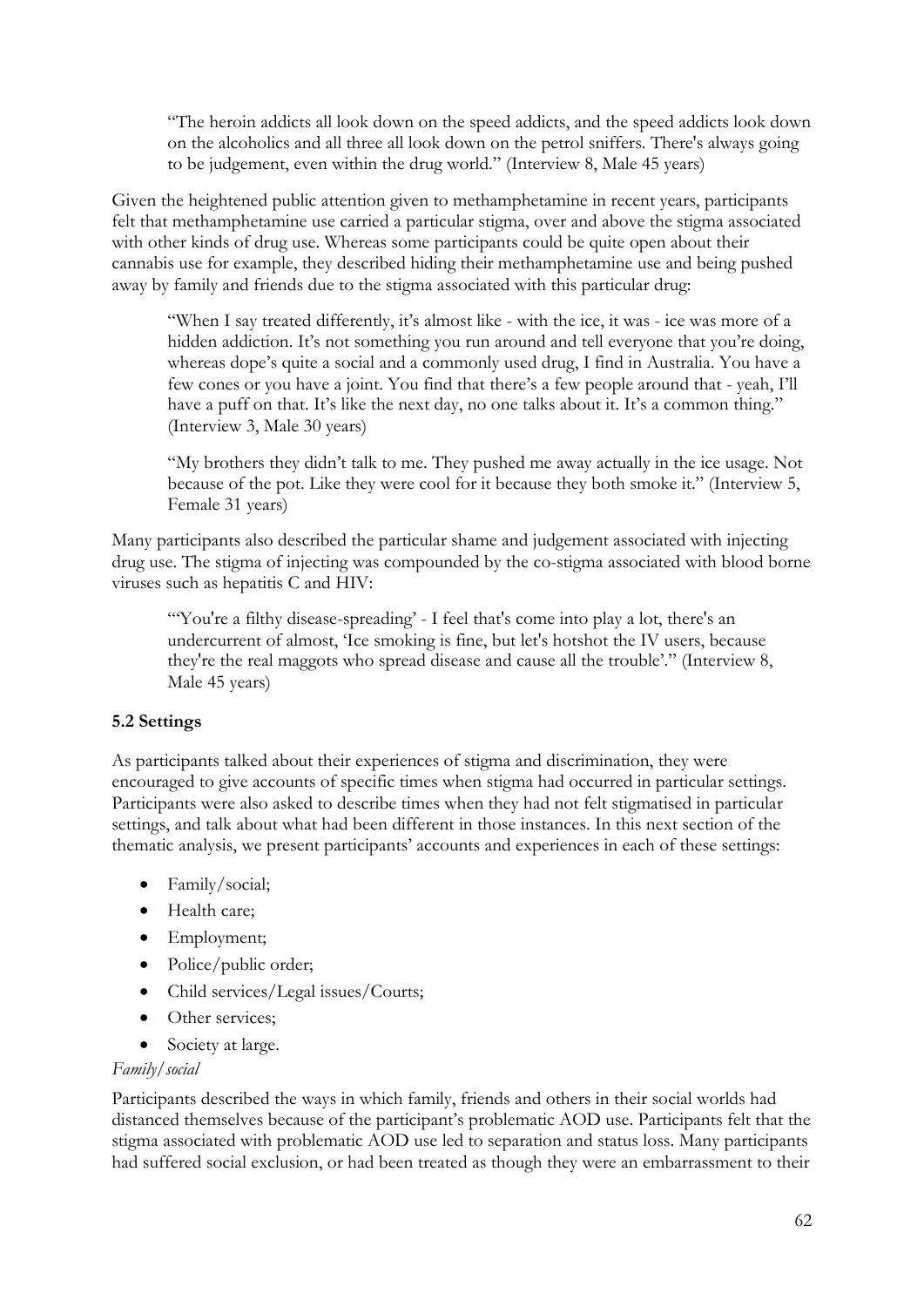family and friends. This manifested in multiple ways, often by being excluded from important social gatherings (such as birthday celebrations or weddings):

"I would not get invited to certain things because they didn't want their children or their friends to be around me. Even though I wasn't using at that point, I was still classed as a junkie and they still saw me to me that dirty person. If I did go to an event, there would always be talking or whispering behind your back, or pinpointing, and you could feel it, and you heard it. It made me feel like a piece of s\*\*t, really." (Interview 6, Female 32 years)

"Birthdays, gatherings, weddings, dinners and not - no invites being handed out, because you're an embarrassment. That's what it comes down to." (Interview 3, Male 30 years)

The stigma and discrimination associated with problematic AOD use led to many participants being estranged from their families, friends and communities:

"Not very long ago my sister and my brother stopped talking to me because they found out that I used to inject. Well, they asked me about it because someone else told them and so I was honest with them and I told them and they just stopped talking to me, so they judged me pretty harshly on that." (Interview 18, Male 25 years)

Underlying these experiences of social exclusion, were stereotypical assumptions about drug use and the people who use them. Endorsement of the stereotypical 'junkie' image pervaded many interactions, leading to separation and isolation. Participants spoke about how friends and family members assumed that they were untrustworthy, violent, and erratic because they had a history of drug use, and would distance themselves often without discussion:

"With one of my best mates, and he still doesn't talk to me now. Same thing. He has two kids. One's the same age as my daughter and because he knew what I was doing, using ice and that, he still hasn't talked to me since February this year. If that's not a little bit of - he doesn't know anything about drugs so he would've just researched and seen what's on TV, and gone, 'He's like that? He's not coming near my family.' I've tried to reach out just recently and I still haven't - I haven't heard anything back." (Interview 3, Male 30 years)

"They look at me as I'm a junkie and I can't control or budget money, like they wanted to give me vouchers for my birthday instead of like I used to always get money to buy something. And I said, 'Look mum, like I'm a big boy, I can control what I spend my money on' and like even my kid's presents, she puts her money into a bank account now because my ex said one time when we were on the phone that I was spending all the money. My kids always got their birthday money and their present, like it's there. Like I can be a piece of s\*\*t sometimes but I've never lowered myself that bad." (Interview 11, Male 44 years)

"I'm more judged than anything. People are more worried about stuff being laying around because they think it's going to be stolen […] So that makes it a lot harder to build a friendship or have a friendship while you're on drugs." (Interview 15, Female 27 years)

Many participants talked about a lack of understanding about problematic AOD use, which meant that negative stereotypes dominated interactions with family and friends and led to social exclusion: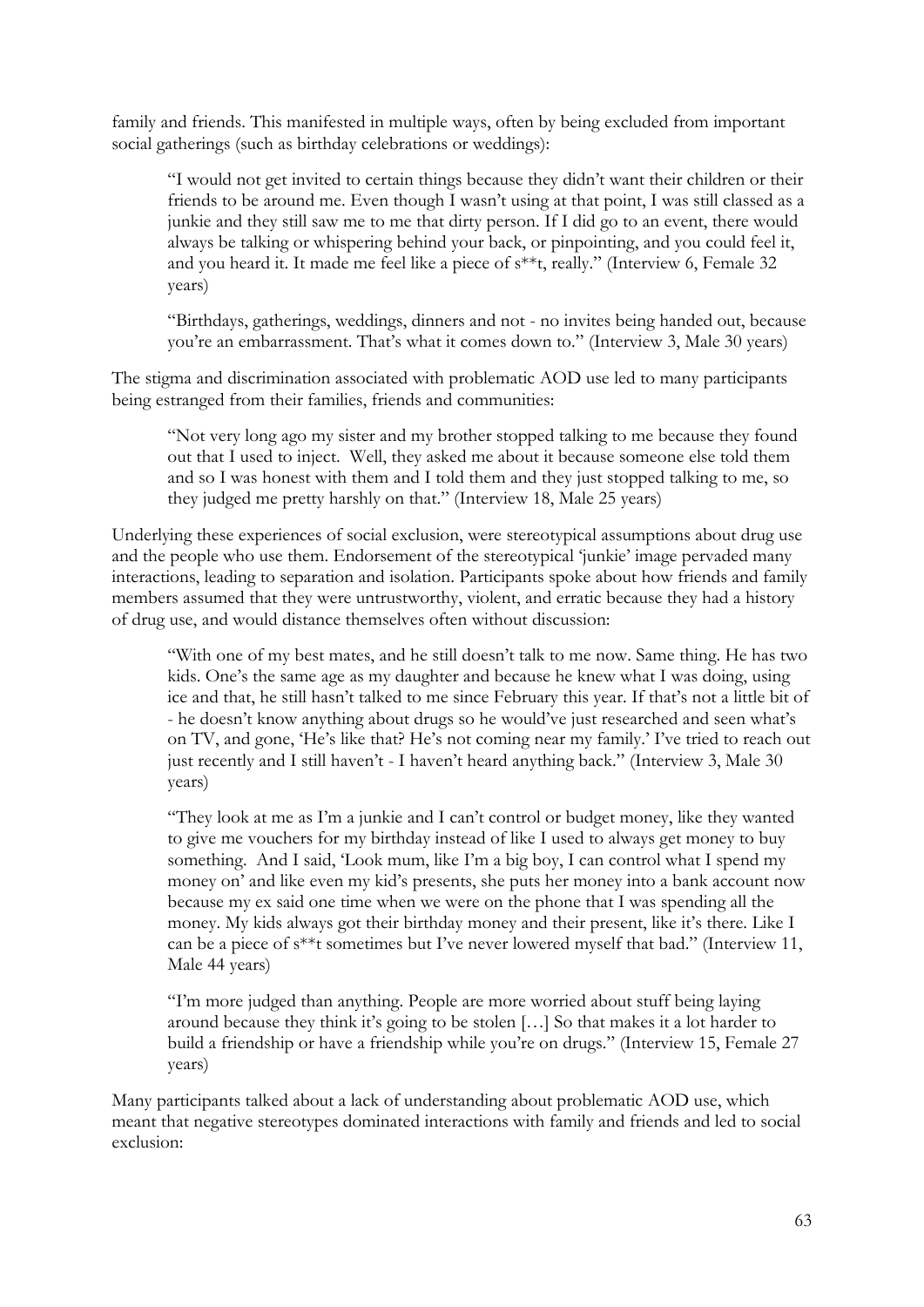"instead of trying to understand why, they just put me in one big - you know, put me in that category and like don't want to know you sort of thing. Yeah. Same with my brother. We don't talk because of it. No one ever asked me, 'Why are you doing it?' They were just like, 'Oh, you're nothing but scum.' Put you in that one category." (Interview 16, Female 38 years)

Few participants could describe positive situations where they had not felt stigmatised or discriminated against by family or friends. Of those who did have positive experiences, two factors were important: (1) understanding; and (2) inclusion:

"Mum's particularly good. She's known about my problems for years and she still stands by me, you know. […] She used to do a bit of counselling so she understands, which is good, and, you know, I rarely see that really." (Interview 18, Male 25 years)

"They've tried to understand. They've tried to understand what was going on through their daughter's mind, but at least they tried." (Interview 16, Female 38 years)

"My immediate family don't judge me; my Mum and my Dad. So they're really good, they're really supportive.

Interviewer: What's different about that support?

Well, it's unconditional for starters. What's different is that it makes you feel included." (Interview 19, Male 47 years)

### *Health care*

Participants described experiences of stigma and discrimination in a range of health care settings including hospitals, GPs, psychologists, pharmacies, and dentists. Across the interviews, most participants could describe stigmatising experiences in these settings.

Of the many accounts, the most distressing instances were those when stigma and discrimination produced barriers to participants accessing appropriate treatment for health conditions. Many participants spoke about such experiences, especially in relation to hospital and emergency department settings:

"One time I went into hospital for something. One of the doctors said, 'She's a bloody drug user. No use keeping her in hospital for the night. May as well just treat her and let her go, because she won't stay in hospital.' I said, 'What?! Sorry?!' I said, 'I love hospital, I'll stay in here for the night if you want me to.' But saying that about me? I felt a little bit down." (Interview 9, Female 46 years)

Due to these kinds of experiences, some participants even reported using self-harm as a strategy to ensure they would be looked at and taken seriously when seeking medical attention in emergency departments:

"If I really need to get help, I will honestly do some real damage to actually get looked at." (Interview 14, Male 35 years)

For people experiencing homelessness, there were particular challenges. The co-stigmas of problematic AOD use and homelessness produced multiple barriers to accessing medical care:

"Well, if an ambulance comes and picks me up after I feel like I'm having a heart attack, because I've got a swag, I'm homeless, and I be honest, I tell them that I drink a lot, and I just had two cans of bourbon, so it's not withdrawal. And the first thing ambulance driver did was tell the doctors it's just alcohol withdrawal and I got told to leave. I had a temperature of 41.9 and they said there was nothing wrong with me. Now, there is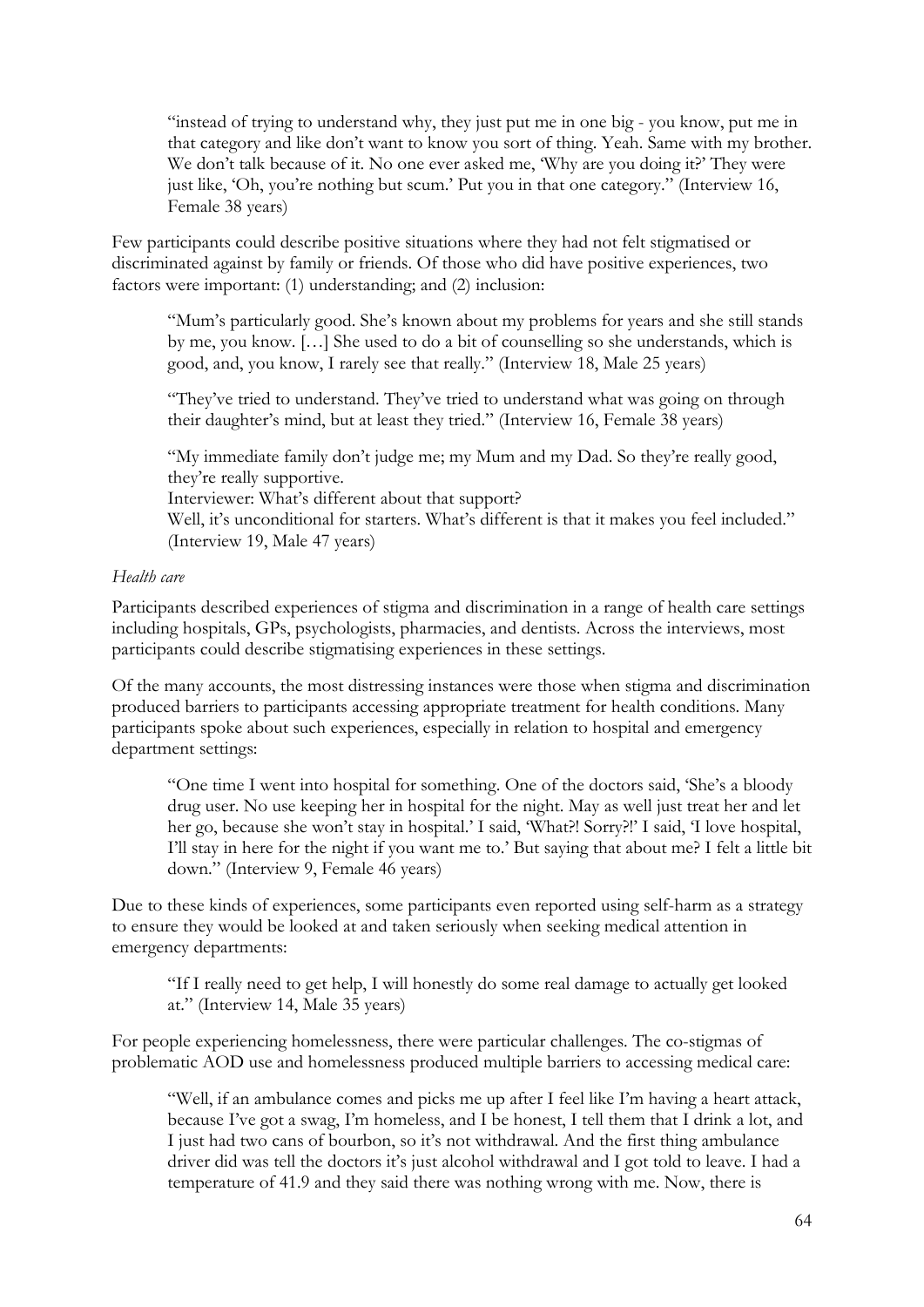something wrong with you when you've got a temperature that high. Because I'm homeless and alcoholic, 'No thank you. We don't need you. We don't need to help you'." (Interview 7, Male 51 years)

"When it comes to a homeless person they just write them off as you're either on drugs or you're trying to get out of sleeping outside as well, because they're trying to get out of sleeping outside, but if they've got a problem, they've got a problem. Like last time I went to hospital, they were about to let me go and then they found out that I had a broken ankle and I had cellulitis on one of my legs and septicaemia on my arm and all the rest of it. No one really walked me out because they thought I was faking my limp and all the rest of it." (Interview 14, Male 35 years)

One particular source of stigma and discrimination was the assumption that participants were merely 'drug seeking' when they were seeking treatment for medical conditions:

"They just assumed that I was there for something, a big hit of bloody morphine or a big hit of Fentanyl or something" (Interview 12, Male 59 years)

"Look, I've always thought every time I go to a doctor, because it's on my record of being a drug user - like I go to a hospital and I've got a toothache, right? I go there and I'm like, I really need some painkillers. And I'm sure when they put in my name, it comes up colourful and says red flag, don't give him anything. So then I don't get anything for my pain that I'm having. So there has been times like that, where it's just like wow, because of the past, it alters where I'm at, you know what I mean?" (Interview 4, Male 27 years)

"There's been a couple of situations where I've been at the hospital because I've been really sick with a bad migraine, and what-not, and because it's on my file that I used to use, they won't treat me up there, they just put me down that I'm an ice junkie, you know, and I don't even use the stuff." (Interview 10, Male 38 years)

Such discriminatory treatment was not only a barrier to seeking diagnosis or appropriate pain management, but also in relation to psychiatric conditions. Even where participants had been assessed and diagnosed, continuity of treatment was often difficult when faced with new doctors or health workers:

"My shrink took off, he went to Tasmania and didn't tell any of his patients, took all their files, everything. And with dexamphetamines you can't really stop taking them, you've got to keep taking them. And the only way to get them is through a psychiatrist. So I've gone down to [a mental health service] and told them my situation and basically the security guard there has thought I'm a f<sup>\*\*\*ing</sup> junkie, 'Oh you just want to get on to med – on dexamphetamines' and I'm like, 'Mate, I'm f\*\*\*ing on them, I need to be on them, I've been told not to stop them because it can really f\*\*\*ing affect me and you're putting me on a f\*\*\*ing junkie you piece of s\*\*t, come out here, I'll f\*\*\*ing show you what junkies are all about  $c^{**}t$ .' And anyway eventually I did get some help. But why did I have to be treated like that and why did I have to react like that for me to get help? Like I just wanted to know how I could get my medication." (Interview 11, Male 44 years)

These assumptions about drug-seeking behaviour also created barriers when participants had sought help with AOD problems and mental health. The assumption that as a 'drug user' all that they were interested in was a prescription often meant that other pathways and treatment options were not offered by health workers, at times when participants were seeking advice: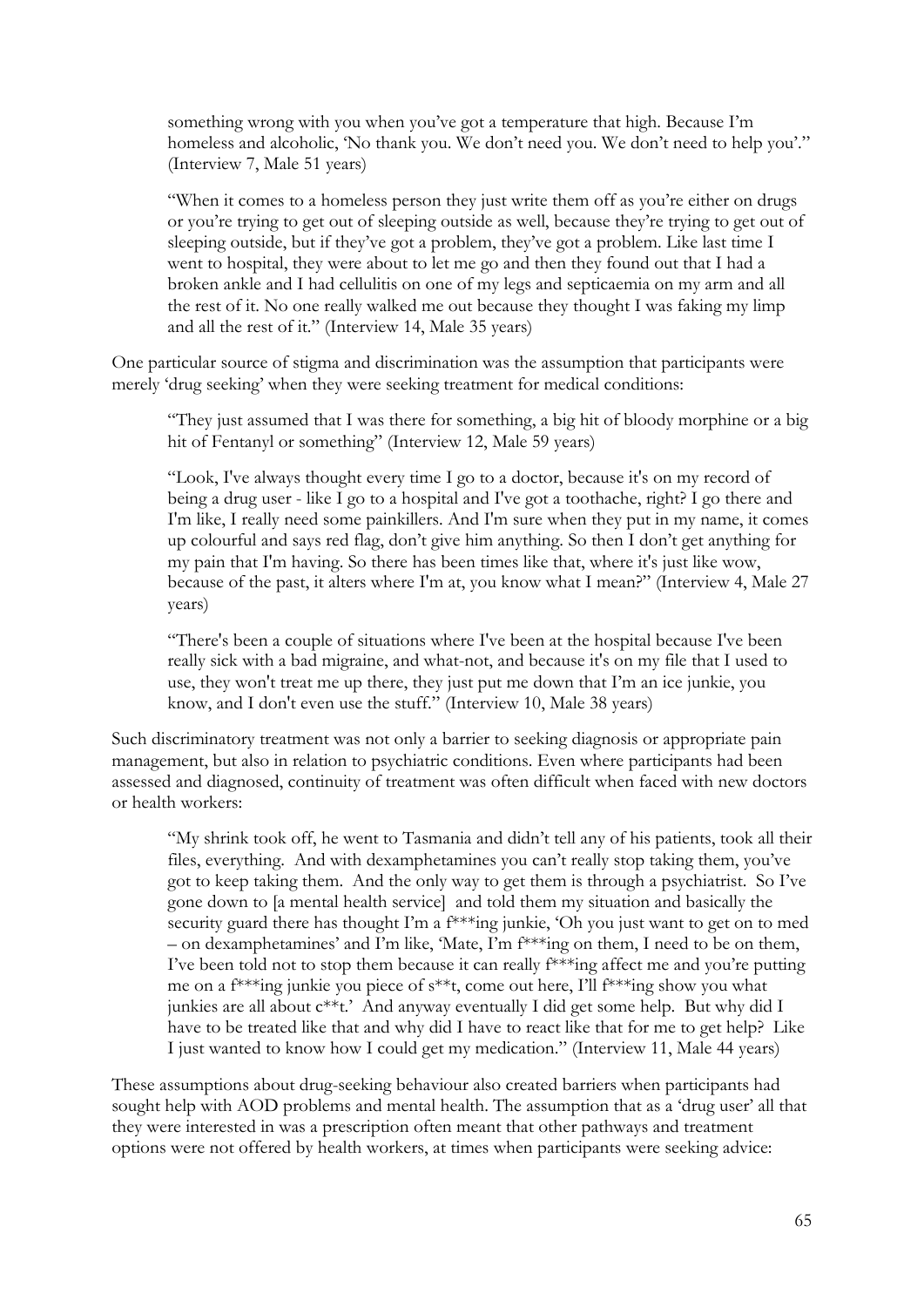"I'm not here to get a prescription, I'm actually here to get some help or some counselling or some ideas on how the f\*\*k can I get off this merry-go-round?" (Interview 11, Male 44 years)

While it might be assumed that doctors (particularly GPs) might be a first point of contact for many people needing help or advice about their problematic AOD use, the stigma associated with problematic AOD use meant that many participants said they had been reluctant to talk about alcohol and other drug issues with doctors. Participants were fearful of enacted stigma, were worried about disclosure and confidentiality (especially with local services or family doctors), and anticipated a lack of understanding:

"I went to my family - my always family doctor, from - which was a hard thing to do, because I didn't want to tell anyone I was an addict. Interviewer: Why didn't you want to tell him that?

Just - it was still a hard thing. Mum's house had been raided and stuff before. She had she knew, but your parents don't want to 'know'. She knew I was an addict, but she didn't - they don't want to think you're still using, you know what I mean? They just yeah. So I didn't want to tell the family doctor, and I know he wouldn't have told her directly but it still would've - yeah." (Interview 1, Male 32 years)

"It's just like that with the doctors. Because they've never been a drug user or anything of the sort to know what you go through, they have no reason to sit there and judge you for the person you are or what life you've been through, what steps you've taken to try and help yourself. You're doing the right thing coming to a doctor, and then that happens, well, it doesn't make you want to go to the doctor and seek help, or go seek help anywhere because you think you're going to get judged everywhere else because of that one thing. So it makes it a lot harder." (Interview 15, Female 27 years)

"It was difficult going - because the local doctor looks at you like, "Well, just get off it." They don't understand. Well, from my experience, they don't understand that it is a disease. They just think, just stop using it. Well, it's not that easy." (Interview 1, Male 32 years)

Many participants also described times they had been discriminated against in pharmacy settings. These experiences often occurred when participants were taking care of their health by accessing methadone treatment or buying sterile injecting equipment to help prevent blood borne virus transmission. Such purchases in these settings were not looked upon positively, but rather 'marked' them as people who used drugs and therefore not worthy of the same service as other customers:

"The pharmacy assistants you could tell just thought of us as second class because, you know, you can just tell by people's body language and the way they served us and just spoke to us and stuff. They weren't willing, there was just like that sense of disgust, you know what I mean. You know when you can just tell, because people, they snatch things from you and they - it's hard to explain, like body language, you know, and they'd sort of talk in a different tone of voice. They weren't in any hurry to serve you when you were clearly the next one in line, they'd call other people, stuff like that. […] it was like we were second class, just because we were on that [methadone] program, you could just tell that they knew, you know, they thought of us as junkies. Well that's how I felt anyway." (Interview 19, Male 47 years)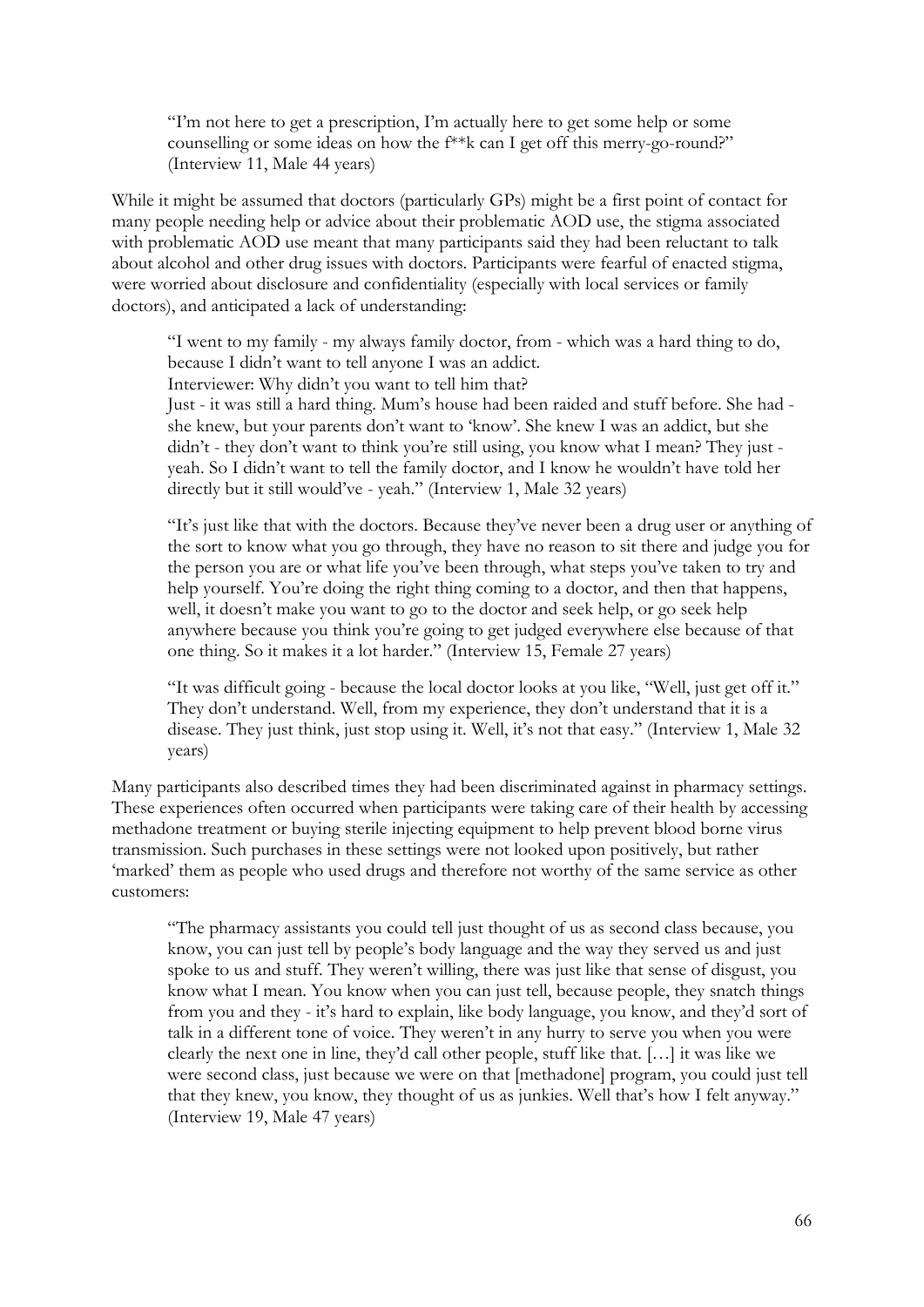"I remember there was a guy behind me in line at the counter and I said, 'Can I get a 1ml sharps kit, please?' And they're there on standby. When I said that, I noticed the man behind me kind of stood away a bit." (Interview 17, Female 42 years)

Some participants spoke positively about times when they had not felt stigmatised or discriminated against in health care settings. While the negative experiences certainly outweighed the positive experiences, some could describe occasional instances where they had received good care and had not felt judged. When participants spoke about these positive experiences in health care settings, they spoke of a sense of understanding and the provision of a different kind of 'care.' For people who so often experience marginalisation and exclusion, having health workers who understood their problems and engaged with them in a different way was important:

"They're more sympathetic, more understanding. They know people have problems, and what-not."(Interview 10, Male 38 years)

"She actually listened to what I had to say, she had positive things to say. Made me feel good about myself and said, 'Look, like you're just dealing with it the only way you know how, don't, stop kicking yourself." (Interview 11, Male 44 years)

"He was giving me a kick in the arse without putting me down." (Interview 11, Male 44 years)

"She actually cared and she looked into alternative things like relaxation and even reiki, and just not that she did it, but she gave me the option, the opportunity to look into that sort of stuff. And she researched stuff for me whereas I was too lazy to do it and made an effort, you know what I mean? Like went past what she was supposed to do." (Interview 11, Male 44 years)

"They were beautiful; both of them were beautiful, they had my best intentions at heart. [...] They didn't see what the society saw, they had understanding, they could see me for me." (Interview 13, Male 38 years)

Being seen as a 'normal' patient in clinical settings, not as a 'just a drug user' or 'just an alcoholic' was particularly important. This sense of being seen as an individual often manifested in very simple, yet effective and powerful ways, through conversational style and listening:

"They just want to talk to you like a normal person." (Interview 14, Male 35 years)

"It was a nurse or a mental health worker in the detox, and he was going out of his way just to help me. Like he'd take me down to the little reading corner, the reading nook and we'd talk" (Interview 5, Female 31 years)

"He actually sits there and has a conversation and doesn't judge you, has a yarn and, you know, asks how your days going and how can he help you. He's like, you know, there's other alternatives and this and that, this might work better. He just supports more in a way than tells you what you should and what you shouldn't. And that's what I think you need more when you're in a drug problem. You need that support behind you and it's hard to find because you're so judged by a lot of people, that they don't have no time for you because they see you as somebody else and rarely the person you are inside." (Interview 15, Female 27 years)

"It's the little ways about how you speak to someone or what you say. And I would have gone into a rehab a long time ago if I was asked to, not told to." (Interview 7, Male 51 years)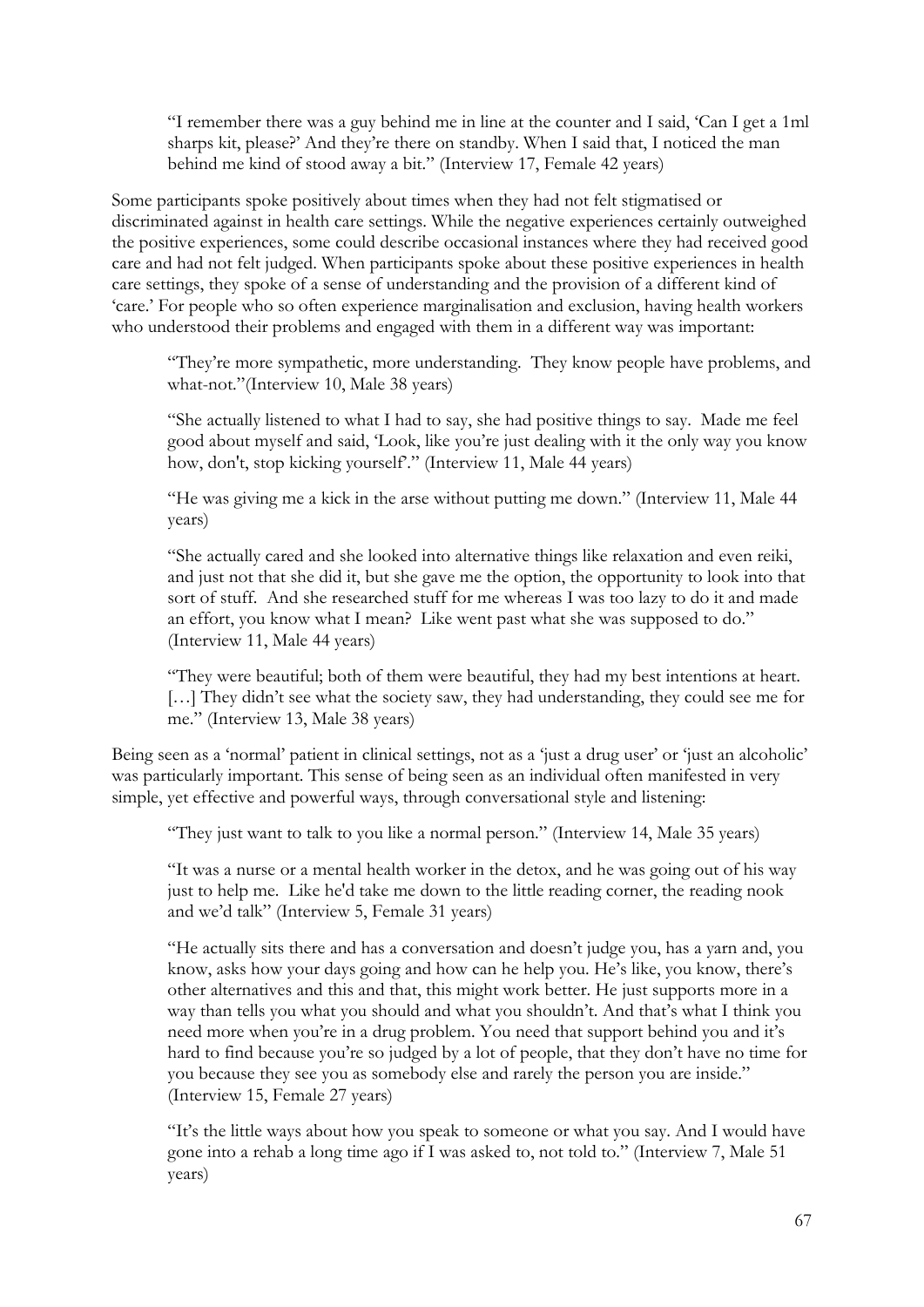"His demeanour, his attitude, I think. He asks questions, he just doesn't wait for you to talk, he asks questions, how we are, how we're going, how this is going, what's going on in your life, that sort of thing. He's a sympathetic ear. He'll listen to you. Everything, everything about him is different." (Interview 12, Male 59 years)

#### *Employment*

Most of the participants had worked throughout their lives, and were qualified and experienced in a range of different employment sectors including hospitality, hairdressing, finance, fishing and trawling, building and construction, nursing, truck driving, and public service. In some industries, alcohol and other drug use was common and acceptable (and sometimes even seen to be 'part of the job' when participants were required to work long hours or do extra shifts, or take part in work lunches):

"I've been in the trucking industry where sometimes you need to use drugs just to get through the day, like we were doing 24 hour days at some stages and it's just ridiculous. And people don't care about you, they just want the job done. When my truck broke down I sat on the side of the road for eight hours until another truck come along, I had to load that and then go and do all the drops anyway. And that ended up being like a 22 hour day. Which is against the law for one and two, they didn't care about my safety or anyone else's safety, they just wanted the job done." (Interview 11, Male 44 years)

"They used to take me to lunch, the bosses.

Interviewer: They used to take you to lunch?

Yeah, big Chinese banquet and a Crown lager. And then about seven Crown lagers and a meal later I'm back at my desk curled up sleeping. I get woken up and told to drive across Canberra, but because it's a red Z plate, I couldn't be done for drink driving. And it was just expected of you." (Interview 7, Male 51 years)

"Hospitality in pubs. So for my industry, it was always common. Management used and stuff. I've been in that - did that for about ten years. It was almost like if you did it, you were part of the crew, because that was a common thing working in that industry, is drugs. Even ice too. See, I wasn't - because I've always done that industry, it wasn't like I was pushed away because of it." (Interview 3, Male 30 years)

"[It is] kind of known for hairdressers to be involved with the drug scene." (Interview 6, Female 32 years)

Stigma and discrimination manifested in different ways in participants' work lives. For some participants, AOD-related stigma was a barrier to employment. In particular, stigma made it difficult for some participants to return to work after they had been in treatment. Sometimes this resulted in participants being held back from promotion, or being forced to take lower pay rates because their alcohol and other drug use history had become 'known' in their industry (this was particularly problematic for people living in smaller towns or regional centres, where job markets were tighter). While participants said they had come to expect stigma and discrimination in many areas of their lives, the ways in which it stymied their careers or prevented them from getting work was particularly distressing:

"You get stigma in society, you know what I mean, he's a f\*\*\*ing nutter or he's a junky f\*\*\*ing nutter, but they're just the haters. It's when it affects your career, that's the problem, you know what I mean?" (Interview 13, Male 38 years)

The intersection of past drug use with criminal histories was a particularly difficult barrier to overcome for some participants: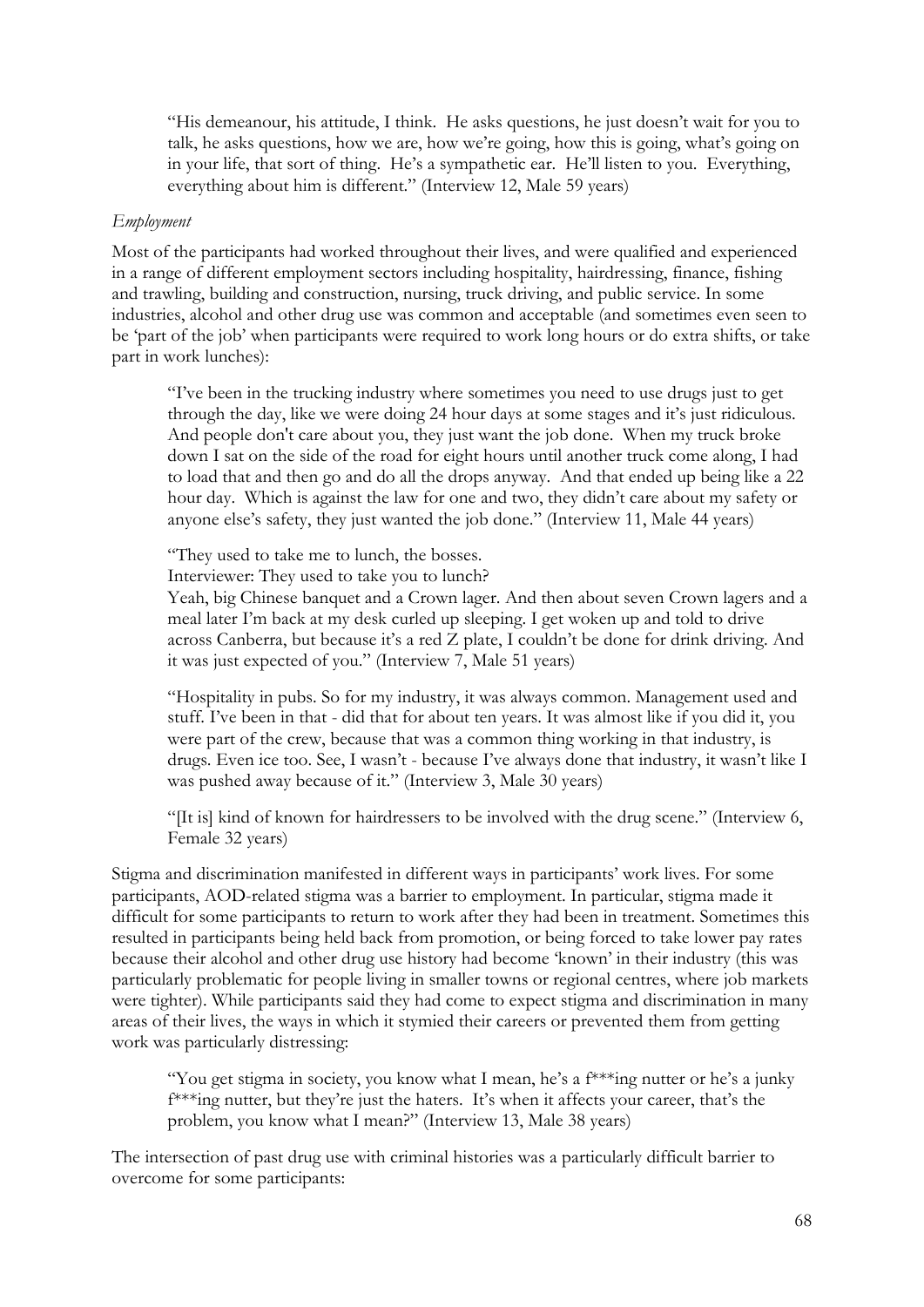"It's stopped me from getting jobs, certain jobs in the past - Interviewer: Tell me a bit about that?

Actually, not just my drug use, but my criminal history. They both go hand in hand because I wouldn't have had one without the other. I wouldn't have a criminal history if it wasn't for drugs, so I just use those terms interchangeably. But yeah, I've applied for jobs and I've been knocked back because of security purposes. I've applied for a job and gone through all of the other steps, you know, and then at the last hurdle when they've done a security check, I've been found not suitable." (Interview 19, Male 47 years)

When participants were repeatedly discriminated against by employers or unable to find work, this had profound effects. Where AOD-related stigma produced barriers to employment, participants felt discouraged from making change in their lives and felt worthless:

"I didn't feel worthy. I didn't feel as worthy because three people knocked me back because I had a criminal history. I almost thought - well, I did think, I should just chuck this in and just go back to - because I'd battled for a few years to get my clean time up to get into a routine of not being an addict and trying to work and stuff like that. So I'd put in the hard yards, only just to be kicked in the teeth three times. And then I sort of thought, well, stuff it. I'll just go back to stealing and robbing places. Because you start to think is it all worth it, you know. And when people treat you like this, it's not, or if employers treat you like this, what's the point. What am I doing all this for anyway when it doesn't make any difference? It's not making any difference - people are still marginalising me at work." (Interview 19, Male 47 years)

A few participants spoke about positive experiences in the workplace, where they felt they had been supported. These experiences and work environments were characterised by employers being supportive of participants' requests to take a leave of absence to seek help, pathways into support such as access to confidential counselling through employee assistance programs, and a sense that employers had their best interests at heart. Support, understanding and flexibility from employers while participants were engaged in treatment were particularly important, and helped to validate the choice to be in treatment:

"When I was on the methadone program - it was out there at this one place I worked, because I used to have to go and pick up my methadone after work had started. And I used to get support from them. They used to ask me about my story and how I came to be the way I was and stuff like that. They were all supportive, and if they could do anything for me, you know, they'd ask me, 'If we can help you in any way, let us know'." (Interview 19, Male 47 years)

### *Police/Public order*

Contact with police was one setting in which many participants said they had experienced stigma and discrimination (and in some cases, even violence and degradation). Many participants felt they experienced stigma and discrimination by being 'targeted' as people who were known to have a history of problematic alcohol and other drug use. Being the constant subject of police attention was particularly difficult for people experiencing homelessness, as they did not have a private space to go to. Being 'known' to police due to past alcohol and other drug use history often resulted in being singled-out, regularly searched and questioned in the street:

"The police are always, they're just public enemy number one. They'll just harass you for any reason at all, like they'll just, they want to pat you down and strip you off. If you've got anything like of a criminal record or anything to do with a criminal record and say you had a drug conviction for a possession of a joint 20 years ago, they'll still want to pat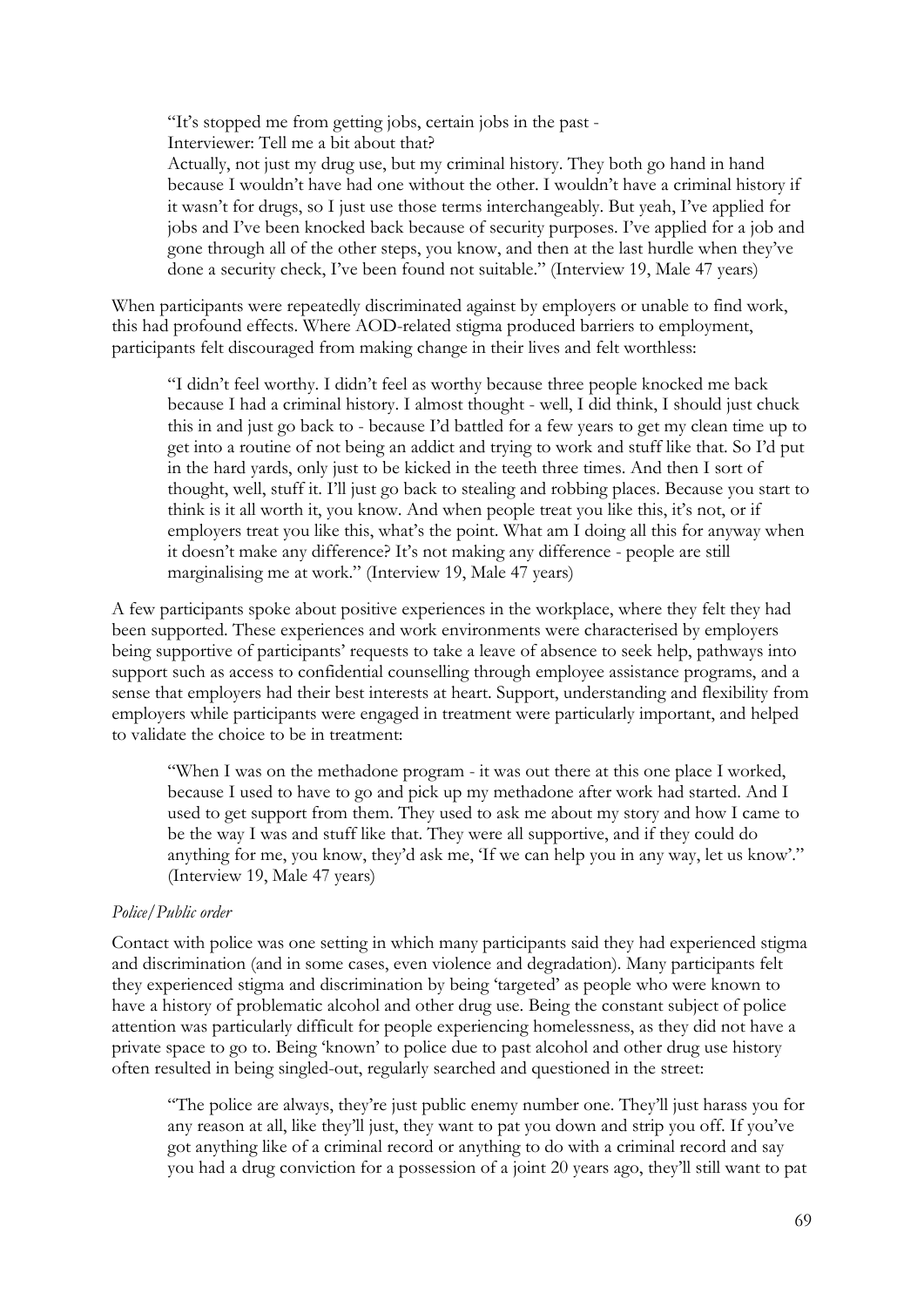you down, they'll still want to do something, see what you, who you know, and they'll want to look at your phone and they'll want to say, 'Who's this?' and, 'Who's that?' Yeah that's discrimination I suppose." (Interview 12, Male 59 years)

Once 'known to police', participants felt they were targeted even when they were not using or when they were engaged in treatment. Such experiences were constant reminders to participants that shedding the stigmatised drug-using identity was incredibly difficult:

"I have had organisations like Queensland Police, even though they know that I've been rehabilitated, that I'm trying to change my life, they're still down on me like I'm a piece of scum. […] Well, I got spoken to a few months ago, and I hadn't had any drugs in my system, but they just spoke down to me just like I was scum, even when I'm trying to make an effort." (Interview 10, Male 38 years)

There were very few positive examples of non-discriminatory interactions with police across all of the participants' accounts. Only a few participants could describe a time they had not felt stigmatised in an interaction with police, and these all occurred after participants had engaged in treatment:

"We were in rehab in a car, but we got pulled over. And the police officer was like, 'How's your night been? Have you had anything to drink?' We're like, 'No, we're recovering addicts.' And they still went about their business and did the breathalyser, which is protocol. And it all came up fine. But his reaction to us was completely different. […] Previously in the past when I've been pulled up for drink driving, whether I'm high or coming down, either way, I was an addict, my reaction has been short and a little bit dismissive, with their reaction being very to the T, to the line, showing no respect back. But in this case, we were open about the fact that we were recovering addicts and it was like the response was good. He was smiling, saying 'That's really awesome, you guys are doing really well, good on you.' (Interview 4, Male 27 years)

When asked how this positive interaction with police made him feel, the participant said:

"Just encourages you to keep doing what you're doing. Encourages and reaffirms to you that you are the person who you were in the beginning. Reaffirms to you that you aren't your choices and you aren't your behaviours, that you are who you are. You have worth." (Interview 4, Male 27 years)

#### *Child services/Legal issues/Courts*

A number of participants in the sample had been involved in various legal processes, not necessarily related to alcohol or other drug offences. Sometimes these legal processes had been related to family court business and child custody battles, and in other cases participants had been involved in various criminal proceedings (ranging from small fines and charges of drinking in public, to driving under the influence and domestic violence). Participants said that previous history of drug use would come up in court proceedings, even long after participants had accessed treatment. In these settings, particular use of language devalued and discredited those individuals. Rather than being seen as a person who had successfully made change in their lives, recovery was sometimes referred to as an 'inactive period,' reinscribing the 'junkie' identity:

"I've shown 18 months of clean drug-testing and all the rest of it, but because I've had previous history on police records, and mental health records, it was all brought up that I'd suffered from induced psychosis and all the rest of it, it was basically dismissed as yeah, you're just having an inactive period.

Interviewer: Okay, so that was the terminology they used?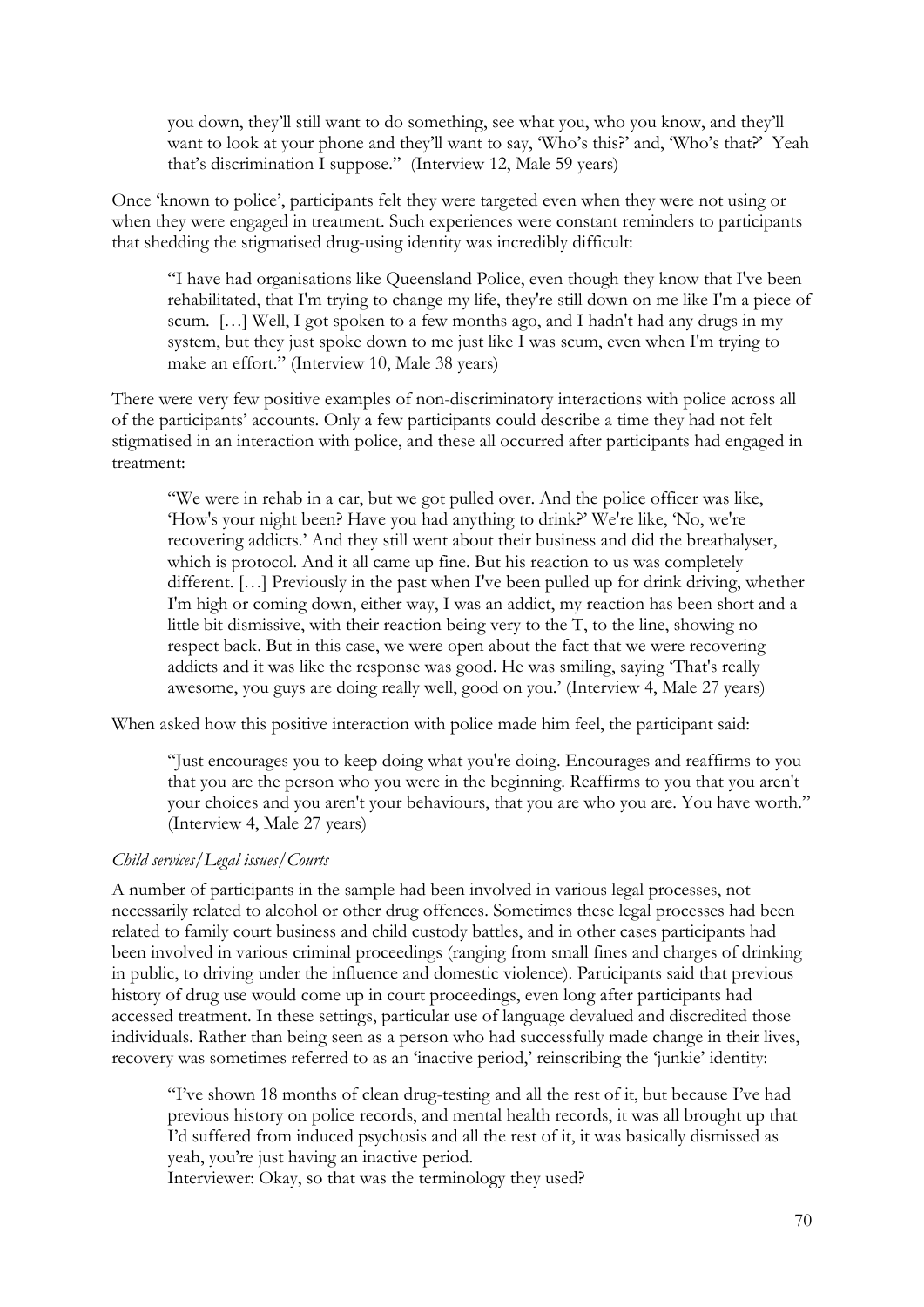Yeah, it's kind of all you're being told is that you're still a junkie, you're just inactive." (Interview 14, Male 35 years)

These stereotypes meant that participants felt like they were often treated as a 'lost cause' during legal proceedings, given the assumptions being made about their likelihood of recidivism:

""A lost cause,' you know, 'He's just going to reoffend anyway. He'll either end up in jail or dead like most junkies do.' Or alcoholics." (Interview 8, Male 45 years)

Several participants with children did not currently have their children in their care at the time of interview. These participants had engaged with a variety of legal processes around child services and access. Participants spoke about how stigma and discrimination were often present in these settings and interactions:

"Like every time, we'd be there for an hour and then your kids are ripped apart from you again. So that's more f\*\*\*ing trauma you've got to go through on a weekly basis and your kids are asking you, 'Why can't I come home with you?' Oh because I smoke  $f^{***}$ ing dope. That's the only thing they had on me. And then they wanted me to do urines in front of women to prove that I smoke f\*\*\*ing dope when I told them straight out and then they say, 'Oh amphetamines are coming up,' I said, 'Look I'm f\*\*\*ing prescribed this s\*\*t, it's got my name on it. It comes from a psychiatrist who's diagnosed me with an illness for me to take this medication.' And then they want to do separate tests, I said, 'Well you go for it.' I said, 'But that's going to cost you thousands of dollars extra just to find out that he's actually on medication.' Because I did stop using drugs when I was around my kids, except dope, I refused to, I've smoked the s\*\*t for 20 years, it doesn't stop me from being a good dad. You know what I mean? Like it never stopped me from functioning and I went to work, I've done everything on the s\*\*t." (Interview 11, Male 44 years)

Given that evidence of any kind of drug use often triggered processes with child services, participants who had children were reluctant to disclose their need for help. Seeking support at difficult times created major barriers to having access to their children, even after successfully seeking treatment. One participant recounted a time when he had been struggling with problematic drug use, so he had sought support from services to help him take care of his children. By admitting that he needed help and support, he had thought that he was doing the right thing. However, this past admission had become an ongoing issue which constantly placed him at a disadvantage in current proceedings. He felt that his admission that he needed support was now being held as a 'blanket' charge against him; a comprehensive and unmitigated indication that he could never be a responsible parent, even though he had successfully sought treatment and was now in a position to take care of his family:

"I'd put my hand up and said, 'Hey, I've got a drug problem, that I can't look after - keep up myself, let alone look after my children.' Since that, for the last six years, now it's a nightmare because I've admitted that I have a problem.

Interviewer: Can you tell me more about that?

[...] They use that as a blanket [...] as in 'Oh he openly admits he has a drug problem, they can't go there.' It just automatically put me 10 steps backwards when I was trying to go and do the right thing." (Interview 4, Male 27 years)

A few participants spoke positively about times they had felt supported and not discriminated against during legal processes. These experiences were the exception not the norm, and were characterised by lawyers providing assistance when it was needed, and recognition of an individual's circumstances: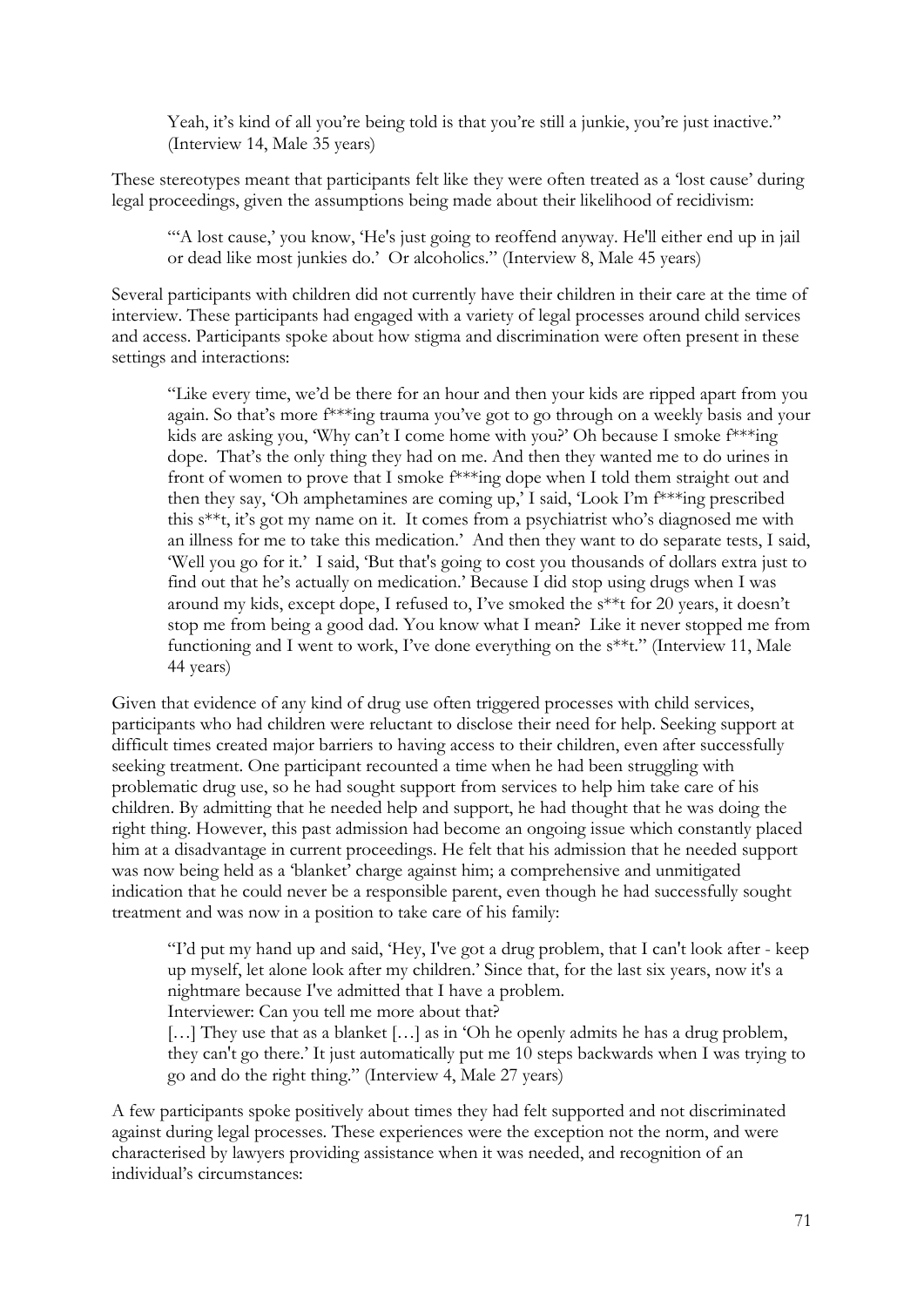"It was very good, it was very good, yeah. Like I have been seeking assistance to reduce my drinking and I have been doing it myself, so I explained that, I'm actually getting better, and this was just a mistake, I had just woke up and forgot where I was. To me it's my lounge room, not the street. So I only got an \$80.00 fine. Even the prosecutor sort of helped me through it. [...] Yeah, it was strange but they don't usually try to help you." (Interview 7, Male 51 years)

#### *Other services*

In addition to health care, police and courts, many participants also had contact with a range of other welfare services such as charities and NGOs, housing services and Centrelink. While these services have a mission to provide support to marginalised and low-income members of the community, and would often have contact with people who had experienced problems with alcohol and other drugs, these settings were often equally discriminatory and judgemental environments. Participants spoke of the way alcohol and other drug use was looked down upon and how they were made to feel like they were not worthy of the same kind of help or assistance as might be offered to others. Again, this judgement was often borne from stereotypical assumptions about problematic AOD use:

"The Salvation Army and some of the places you get food vouchers from.[…] Well you start to tell them about your bills and things like that and you can see in their face that they're like you're full of f\*\*\*ing s\*\*t you junkie dog f\*\*\*ing piece of s\*\*t. Like you can just see. I've been around a lot of people and I've read body language and you can tell when someone just despises you or doesn't even want to give you eye contact. You know what I mean? Like you're not worthy." (Interview 11, Male 44 years)

"In homeless shelters a lot, straight off the bat they just assume, well, especially when you talk to the HOT team, the homeless outreach team, and then they find out that you've also been on drugs and all the rest of it, they just assume that you're a piece of s\*\*t and you're going to knock everything off, and so you get put in dodgier places. Like I've had a room in a place where there was just broken crack pipes on the ground, needles lying around, and I'm a relatively clean junkie when I'm using. Not being able to access a lot of homeless places, it sounds bad, but just because of the assumptions and all the rest of it, I just used to sleep under a bridge." (Interview 14, Male 35 years)

#### *Society at large*

Stigma and discrimination impacted on participants in different ways, as they went about their daily lives. Outside of the particular institutions and settings described above, participants' experiences of stigma were perhaps less concretely attached to particular people, circumstances and interactions, but nonetheless permeated their lives with real effects.

Many participants spoke of the ways in which they felt that media portrayals, and in particular government-funded advertising campaigns, shaped society's perception of problematic AOD use, and contributed to stigmatising stereotypes. Participants felt that such campaigns and portrayals were not reflective of their own experiences. The ice campaigns especially were seen to be stigmatising and produce harm in terms of how people who use drugs were seen by society:

"When you see the ads of some guy on meth in a hospital, smashing up stuff and punching - I don't think it's a good thing. No, people just go, 'Oh, rehabs going to be full of those people.' When I took it, I just went out dancing and played ping pong all night. [...] I had a great time. I know it sounds - I shouldn't say that. No, no, but I didn't do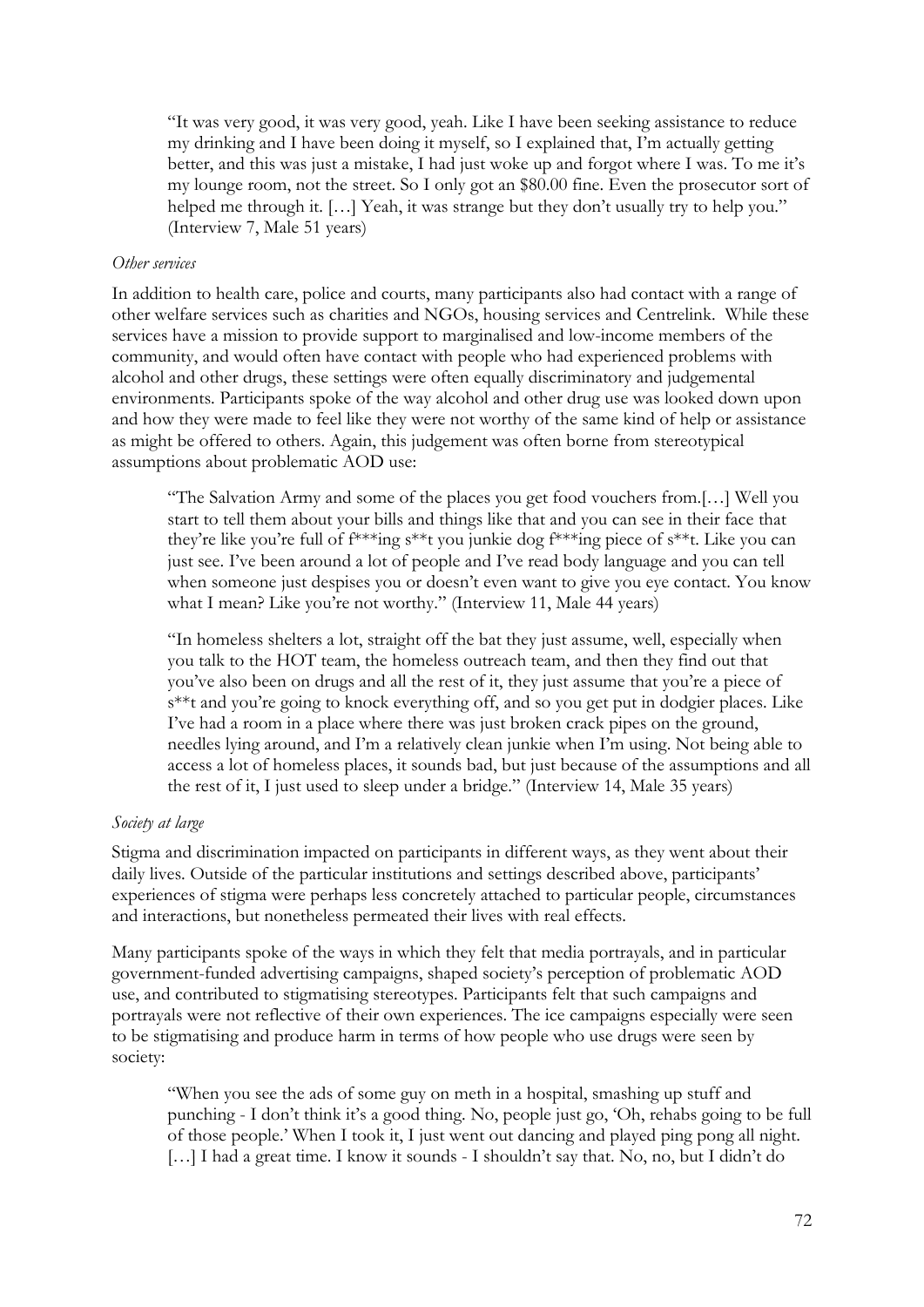anything absolutely crazy. […] So, when you put ads out there saying that we're horrible people, yeah it's weird." (Interview 2, Male 38 years)

"If you look in the papers and social media, and you relate those sort of drugs, they've already created this image of a person that uses that; that you've never seen before in your life, you have no idea what they're like. You hear the word and they're using this drug, you've already got an image of what they're going to look like. A skeleton, frail. That's what I mean." (Interview 3, Male 30 years)

One participant spoke about the imbalance in these media portrayals and how he thought that different kinds of media portrayals (for example, positive stories of change) could potentially reduce stigma and discrimination and increase understanding in the community:

"I think that with the way that, say, things are portrayed on TV, that's putting a stigma on behaviours, but also what about the reverse side of it; the outcomes for those that have succeeded and changed their life. It's all about the negatives and this is what ice users do, this is what heroin - but we don't get to see any of the other opposite end of the scale; of people that are suffering and copping stigma from their friends and family and that. There's nothing out there that shows hey, this guy was in addiction for ten years and look at him now, look what he has. He's got everything, family back. He's got a job, a car. So it's good to - for stigma, it puts a big downer on things, but we need something more about both ends, not always the negative." (Interview 3, Male 30 years)

The most common issue participants identified when speaking about experiences of stigma and discrimination in the community at large was the pervasive impact of the stereotyped 'junkie' image:

"Say if I come to grab needles, or something, and I'm walking down the street, people just automatically judge. Like, too bad if I was getting them for medical reason, like if I'm diabetic or something. People just assume that you're coming out of there that you're automatically a junkie." (Interview 10, Male 38 years)

"They automatically stereotype you because they're unaware of what addiction is. They're very stereotypical to - you know, you're an addict, you're a junkie. They pin it to people that live on the street or that - it's like, we're not all like that. We're not all - we don't all fit into that one category. There's such a wide range of people, even in here [in rehab]. Everyone's story's different." (Interview 6, Female 32 years)

"They thought we're disease-spreading junkies." (Interview 8, Male 45 years)

For some participants, experiences of stigma and discrimination in public (in the street) was exacerbated by gentrification of inner city suburbs and the tensions this had created alongside issues of homelessness and access to existing services which had historically been set up in these locations:

"I'm experiencing a lot more outwardly, sort of - my eyes caught a father carrying a daughter down the street and they were both just, like, staring at me, and it's happened to me numerous times. And I try to be thinking, "I hope that man gets better" in their heads, but my head will go, "We've got to get rid of that filthy junkie out of our suburbs." It's the gentrification of Bowen Hills." (Interview 8, Male 45 years)

Experiences of stigma and discrimination in public places ranged from 'looks' to physical violence: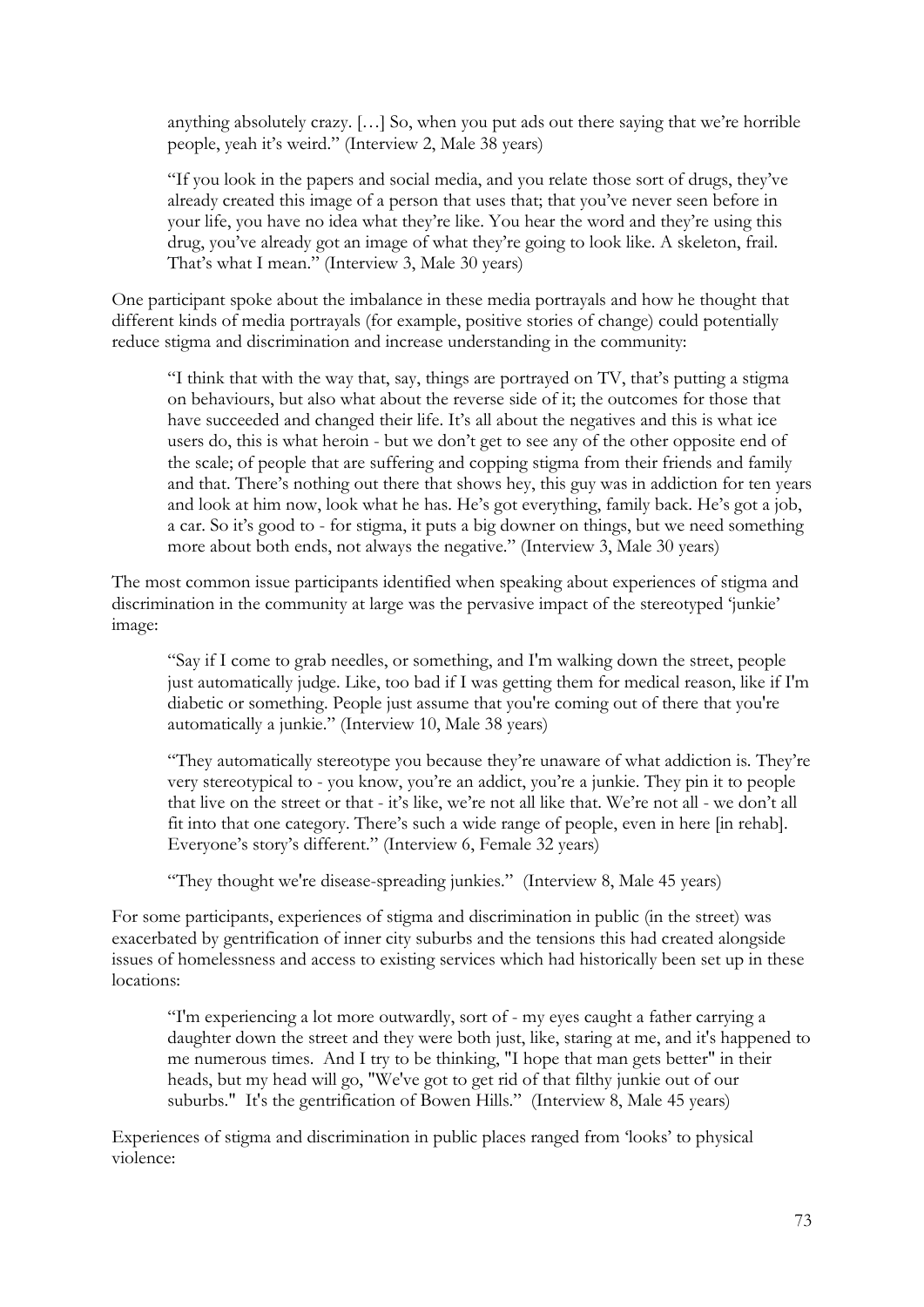"I've been spat on in the street. Sitting down and sitting on a swag, nothing to do so I'm sitting opposite a pub where there's a band playing. And I was sitting down, I'm just smoking a few cigarettes, sneaky little bit of pot, and listening to the music, I like my live music. And I'm just sitting there minding my own business and then people have spat on me because I'm homeless." (Interview 7, Male 51 years)

"Outside the train station, a lot of drug users, they all stand around The Valley train station. I think a lot of people knows that. A lot of the drug users stand around and they sort of look - give us dirty looks, because they know we're on drugs." (Interview 9, Female 46 years)

For some participants, these experiences of public judgement and exclusion were a part of everyday life. Often this was based on how participants looked:

"Oh day-to-day like just meeting people, they judge you on the way you look or the way you talk and won't have nothing to do with you." (Interview 11, Male 44 years)

As a result, participants would engage in strategies to avoid being identified as a person with a drug use history:

"Yeah, I've got a scar on my arm from it. If you don't hide it, I've got concealer down in my room, if I don't hide it when I go out, it's a big problem. Interviewer: So you put concealer on your track marks? Yep. It sounds silly, but it's the only way you can hide it. People see it and sort of go [makes disgusted sound]." (Interview 14, Male 35 years)

#### *Summary*

Experiences of stigma and discrimination were a common occurrence in the everyday lives of participants. Every participant could describe, in detail, multiple specific times that they had been judged, treated badly, looked down upon or excluded because of their experience of problematic AOD use. The frequency and commonplace nature of these experiences did not make them any less distressing for participants. As can be seen from the interview data above (and as will be explored in the case examples below) these experiences had profound effects in participants' lives. These effects were not superficial and cannot be dismissed as insignificant. Constant experiences of exclusion, marginalisation, and discrimination impacted on participants' access to health care (including treatment) and other services, fair treatment in the justice system, employment opportunities, and impeded connection to family, friends and community. Importantly, these experiences shaped participants' sense of self-worth, and how they saw their place in the world.

However, participants could also identify interactions and experiences which were different to their usual experiences of stigma and discrimination; where stigma had not been present. We suggest that there is much to learn from these descriptions: what does a non-stigmatising encounter look like? And how can we foster conditions so as to ameliorate the stigma experienced in so many different settings? In the following section, we draw on the interview data and examine particular case examples so as to consider these questions, before moving to discuss recommendations arising from the project as a whole.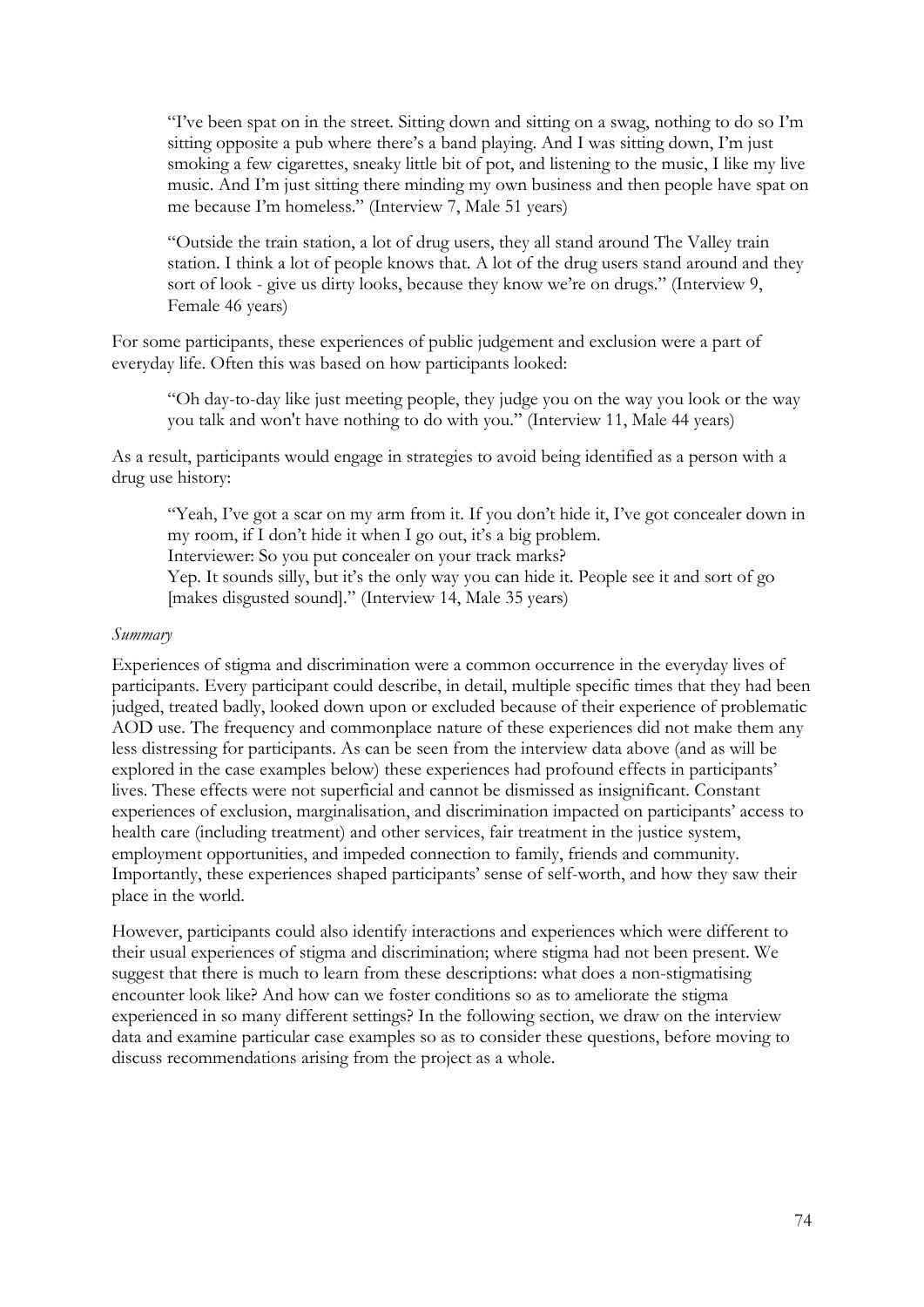# **5.3 Analytic case examples**

### *Case example – Accessing medical care*

Belinda is in her late fifties and lives in Brisbane, having grown up in regional Queensland. Belinda's life-long partner died recently, and she's now living alone. When Belinda was younger she used to have a drink after work and use cannabis, but not to any great excess. She still enjoys a few drinks when she's watching TV sometimes. Belinda has also injected heroin throughout her life, and has been on the opioid substitution treatment program on and off. Belinda contracted hepatitis C when she was very young. She says this is because the pharmacists in her home town refused to sell sterile injecting equipment. At the moment, Belinda is in treatment and is prescribed Suboxone by a psychiatrist. Belinda has a great relationship with her psychiatrist who is "a lovely, caring individual." Belinda feels that he "honestly cares" and she's "never struck that in a doctor" before now.

A few weeks ago, Belinda was woken up at 10:30pm by a pain in her hip. She paced around the house for 2 hours, trying to relieve the pain with hot and cold packs. At almost 1am, Belinda became concerned that there might some something seriously wrong, so she decided to go to hospital. Assuming that she might need to be admitted, Belinda packed an overnight bag, including a photo of her partner. Belinda lives not far from the hospital, so decided to walk there. Belinda arrived at the emergency department and described her symptoms to the nurse at the front desk (by now she felt like someone was stabbing her in the hip with a hot iron, and was also numb in places). The nurse began the usual intake procedure, and asked if Belinda was on any medication. Belinda said she was on Nurolax, Spiriva and Symbicort, and then told the nurse that she was also on 14 mls of Suboxone. At this point, the nurse stopped, looked at Belinda, changed her tone and said "Oh, you're on Suboxone are you? Well you're a bit clammy." Belinda had just walked some distance from her home with a big jacket and a hat on. Belinda was passed over to another nurse, and again described her symptoms: "I've got this pain in here, it's burning me, it's hurting me and I don't know what's going on." The second nurse asked her if she was on any medication. Again, Belinda was given a "real hangdog look" when she mentioned Suboxone. The nurse said "Oh, you're on that are you? Okay, all right then, say no more" and alluded to pain relief, assuming that Belinda was just drug seeking and wanted opioids. Belinda had her week's supply of Suboxone with her in a locked box, packed along with her clothes and partner's photo in her overnight bag. She wasn't seeking pain relief or drugs; she wanted to see a doctor to find out what was wrong with her. Feeling judged, Belinda said "Don't worry, I'll be fine" and turned and walked out of the emergency department. Belinda walked away, in pain, feeling angry and wondering what it would take to see a doctor and get treated like a 'normal' patient. "Just that one look" was enough for Belinda to walk away because she could see that it was a waste of time, and that she wasn't going to be taken seriously.

Belinda was still in severe pain the next morning, and arrived at her local primary care clinic at opening time. Belinda had been to the clinic before, and knew many of the staff. After talking to the nurse at the clinic, she was able to see her GP straight away, who diagnosed her with shingles. Belinda's GP wrote her a prescription. Before she left, Belinda asked her GP whether this new shingles medication was compatible with Suboxone. It was a conversation she didn't want to have with her local pharmacist, even though she knew the pharmacist would ask her if she was on other medication when dispensing this prescription. Given the looks she gets when she tells people that she's on Suboxone, Belinda often avoids telling pharmacists that she's on Suboxone. She's sick of the stigma and the judgment.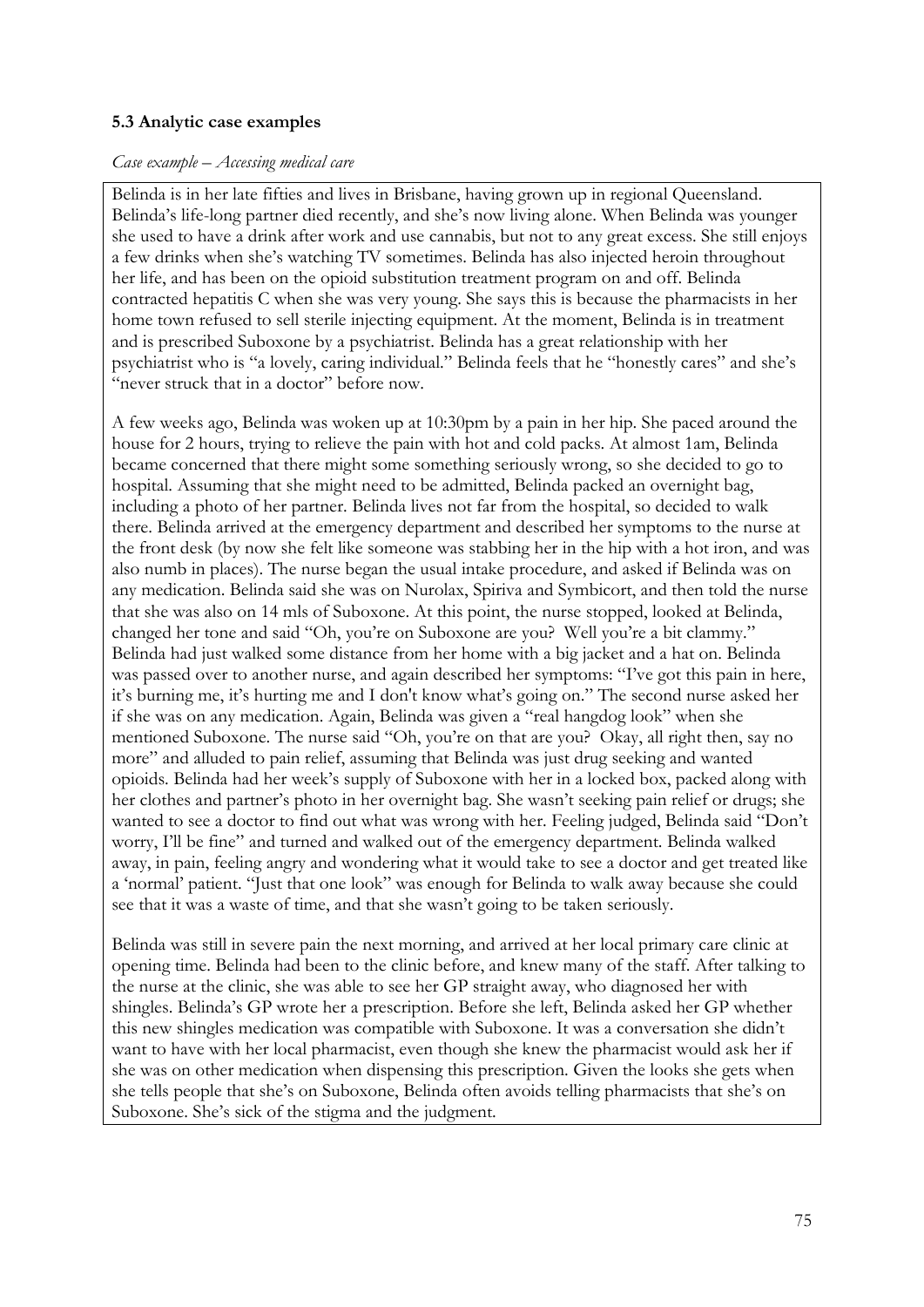- Stigmatising experiences are a barrier to people who use drugs accessing appropriate care not only for their drug use but for all medical conditions;
- In particular, assumptions about 'drug seeking' behaviour form a significant barrier to health care for this stigmatised population. How can structures in medical environments make sure that doctors are protecting against drug seeking behaviour whilst also ensuring that people are getting the care/treatment/pain management they need?;
- Whether or not a patient is known to staff, or a regular client of a service should not determine the quality of care received. All patients should be able to access nonstigmatising and non-discriminatory health care at all services;
- Discriminatory attitudes are borne from not only the stigma associated with drug use per se, but also medications and conditions associated with drug use e.g. methadone/buprenorphine, hepatitis C, HIV etc. In trying to find ways to ameliorate drug-related stigma, we must also be aware of the impact of these layered co-stigmas;
- Experiences of stigma can make people reluctant to see doctors, or indeed be honest with medical professionals/pharmacists. Obfuscation and avoidance are used by people experiencing problematic alcohol and other drug use as strategies to avoid being stigmatised and judged, but these protective strategies could lead to harm (e.g. if a client does not disclose that she is taking Suboxone to a pharmacist, it is possible that other medications may not being compatible or she may not receive the appropriate dosing advice);
- Care and empathy and being listened to are important (and often rare experiences for people with experience of problematic AOD use);
- For many people with experience of problematic AOD use, experiences of stigma and discrimination build up over a lifetime. The stigmatising "hound dog look" or discriminatory treatment experienced in one setting is unlikely to be a standalone experience. For changes to have an impact, they need to be implemented across systems, not only at the individual level.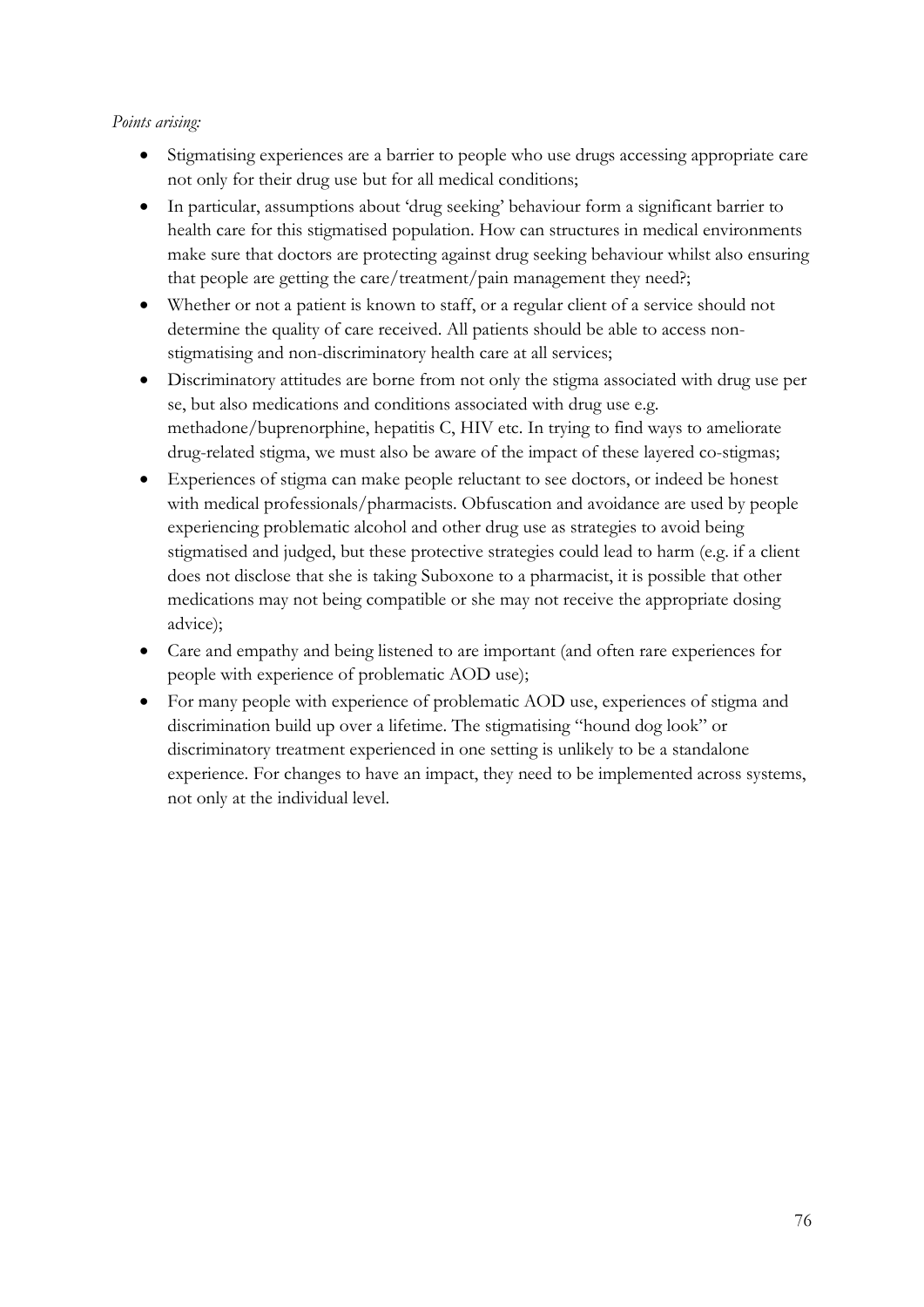# *Case example – Fear of blood borne viruses*

Paul was diagnosed with hepatitis C in the 1990s. Soon after being diagnosed he went to the Dental Hospital for a routine dental appointment. Paul flagged his diagnosis with the staff at the hospital, so that they knew.

After some time waiting, Paul was taken through to the surgery area. All the objects and furniture in the surgery area had been crudely and hastily wrapped in glad-wrap, and the dental nurses were all wearing "blood spatter space suits."

Paul went ahead with the dental procedure but made a complaint afterwards. He called the dentist aside to have a conversation about the glad-wrap and how he had been treated by the dental staff. The dentist cut him down straight away and rudely said "We're protecting ourselves." Paul felt like he was being told to "Cop it sweet, mate" and "Stop being so sensitive."

Paul felt like *he* was the contagion; that he was the one contaminated and that they were very reluctantly treating him. While Paul's experience at the dentist was over twenty years ago, he thinks that attitudes towards people who inject drugs haven't changed in the community. He thinks that people who inject drugs are thought of as "the real maggots who spread disease and cause all the trouble" and a "scourge to be eradicated."

- Educating health professionals about blood borne virus prevention and precaution is important to avoid extreme behaviour where people are made to feel like they are a 'contagion'. Blood borne virus prevention procedures should apply to every patient, and should never been applied in a stigmatising or discriminatory way. Such procedures should follow best practice, not be driven by fear;
- There need to be clear and accessible information about the avenues for people to make complaints and be taken seriously. Such complaints mechanisms should take into account people's experiences of stigma (and often internalised stigma). Peer liaison officers in health care settings may assist individuals to navigate such systems;
- People should not be made to feel like second-rate patients being reluctantly treated. Everyone deserves quality health care;
- There is a consensus building that the criminal law is not the most appropriate avenue for dealing with issues around blood borne virus transmission, and that alternatives to prosecution such as public health management are preferable. We note that in other jurisdictions this area of law is being reformed (NSW). How Queensland might reform these laws is worthy of consideration, given their stigmatising effects.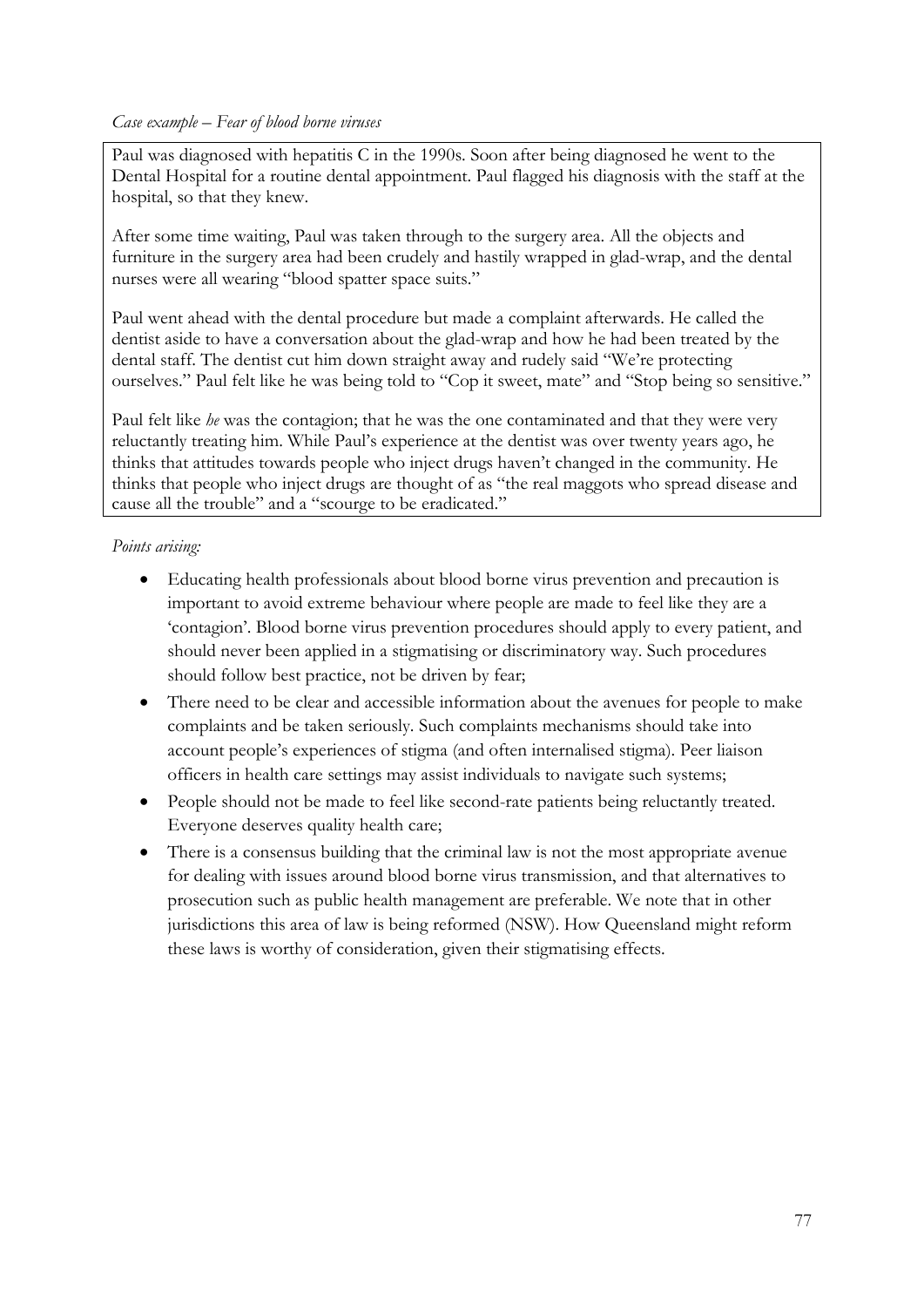# *Case example – Employment dismissal without warning or support*

Steve grew up in Brisbane and is now in his thirties. He was a good student at school and his first job was in his parents' small business. Steve's not really sure why he started taking drugs, but he started smoking cannabis when he was a teenager and found that dealing a bit made him very popular at school. He was engaged to a "beautiful" woman when he was 22 years old, and stopped selling cannabis when that relationship broke up. It was around this time that he started using speed. It was easy to do; Steve's best friend dealt speed and had the "ultimate life" partying every night.

Steve was trying to "get clean" but was still using a bit. He was working in property management cleaning properties, and looking after gardens. While the other guys he worked with would knock off at 3pm or so, Steve would just keep working. He wanted the money and because he was still using, he was highly productive. He'd often offer to stay back and take extra jobs. Steve's supervisor loved his work ethic and that Steve was prepared to work 15 or 16 hour days.

Steve would sometimes ask his supervisor whether he could get some of his pay in advance, rather than waiting for pay day. This made Steve's supervisor a bit suspicious and he pulled Steve aside one day to ask if he was ok. Steve told him he was alright, and sensing there was some kind of an issue, asked straight out if there'd been any complaints about his work. Steve's supervisor said "No, no, you do great work" but then said "I'm going to have to let you go, mate." Steve asked why, and his supervisor was a bit cagey. Without being direct he said: "I can't have what you promote around my business." Steve was a bit confused and offended by this because he was a hard worker, there hadn't been any complaints, and he worked longer hours than anyone. Steve asked "What is it that I promote?" and was just told "You know what I'm talking about, mate. We can't have this around."

Steve was taken aback by this. He had been using, but he'd never used around his work colleagues. As far as he knew, no one knew he was using drugs. The only issue was that Steve had asked for his pay in advance a few times, often only a few days after he'd been paid. A few weeks earlier he'd tried to explain his requests for advance pay by pretending that he had a gambling problem. At that stage his supervisor had been very understanding and asked if he needed help with his gambling. When it was about gambling, his supervisor was asking if there was anything they could do at work to help Steve out. But now, the tone was very different. Steve was pretty sure that his supervisor had worked it out, and that the gambling excuse was no longer convincing. Once Steve's supervisor worked out that Steve's money problems were drug related, there was no offer of help. He was fired from his job, without any discussion. It was "See you later. We can't have your type here."

Steve just walked away. Losing this job was hard because Steve had been trying to reduce his drug use and had been working to avoid dealing drugs. Losing the job at this time just made his situation worse.

- The stigma of problematic AOD use means it sometimes cannot be talked about openly. Employers should be provided with training and resources to have conversations with employees. The workplace should be an avenue for support and help;
- Where AOD problems are affecting an employee's work and issues have arisen, employers should be equipped to help provide employees with pathways into help and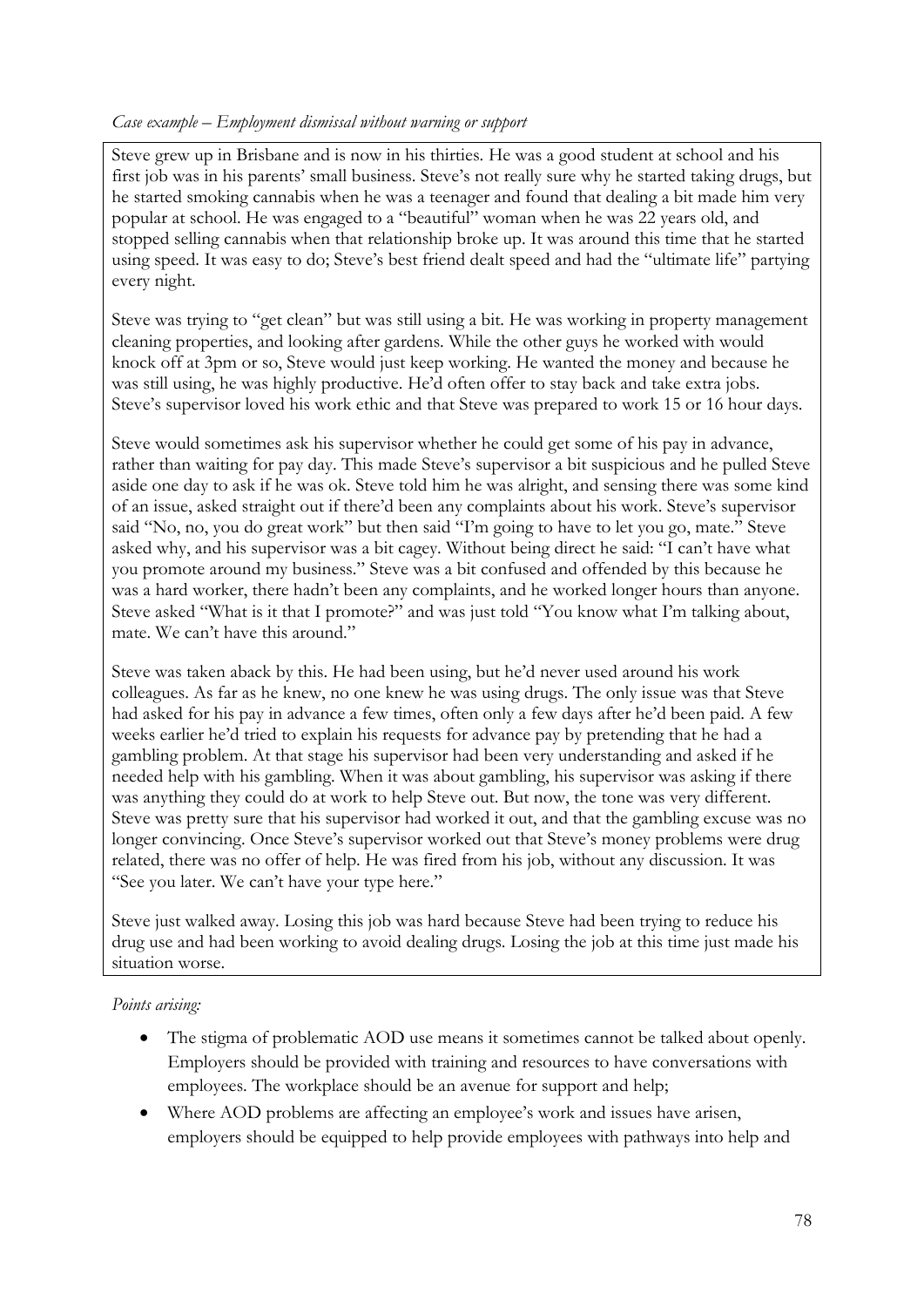support. There should be mechanisms for returning to work, or adjusting work hours to accommodate the employee's needs;

- Assumptions that alcohol and other drug use is always associated with poorer performance at work is not always the case (we found many examples across the interviews where drug use was compatible in the workplace due to workplace culture, or just the need to stay awake for long periods). Such case examples challenge assumptions that people experiencing problematic AOD use are unemployed 'junkies'. People experiencing problematic AOD use could be in any workplace and need access to support;
- It is important to note that many workplaces are not large organisations with access to employee assistance programs and enterprise agreements which allow for periods of leave etc. Many people work as casuals, or as contractors or in small businesses. These workplaces need government initiatives to ensure that staff members have equal access to support and help. Equally, employers need access to information and education to support their staff and contractors.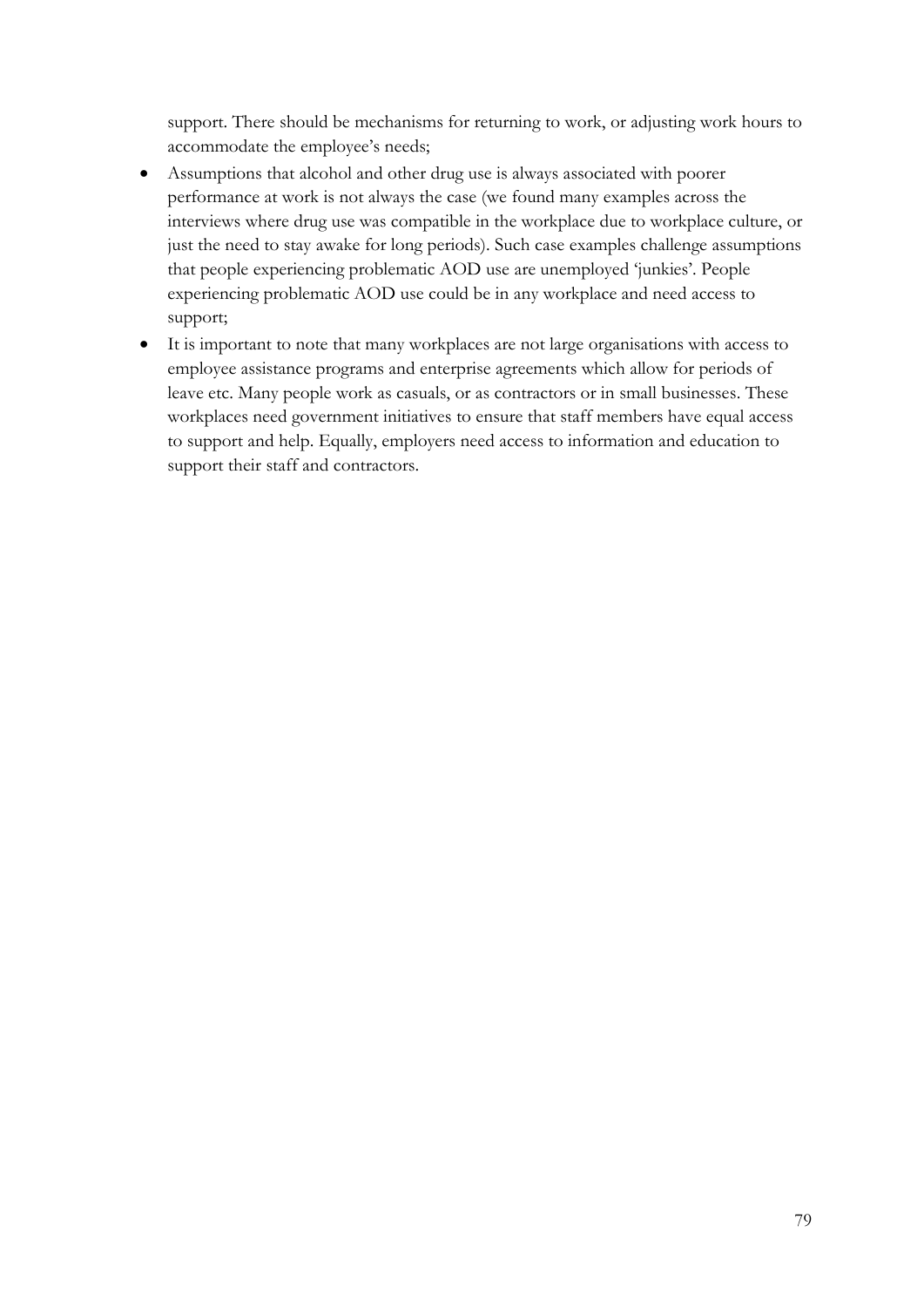# *Case example – Supportive employers*

Debbie moved to Queensland a few years ago. She has a son, and a young grandson. Debbie is currently seeking help for her methamphetamine use and has committed to a three-month residential rehab program. Debbie knew it was time to get some help when she nearly lost her job this year.

Debbie works as a carer in nursing home. Debbie was beginning to have trouble turning up for work, and had been giving her supervisor excuse after excuse. After a while, Debbie told her supervisor that she was struggling with depression and she referred Debbie to a psychologist through the workplace employee assistance program. Debbie found it easier to tell her supervisor that she was struggling with depression than mention drug use. She was worried about what the response would be if she mentioned drugs, and didn't want to lose her job. Debbie had already experienced judgement from her family about her drug use, and felt as though she was an embarrassment to them. Debbie didn't have a good experience with the psychologist she was referred to through the employee assistance program, and didn't feel comfortable with her. Debbie felt like the psychologist didn't really care because Debbie wasn't paying for the session, and she felt judged and shamed when she mentioned her drug use problems.

Things did not improve and a month later matters came to a head at work. Debbie had a meeting with her supervisor but took a support person into the meeting with her. The support person was a really good friend at work. Debbie had been honest with this friend recently about her drug problems. Before the meeting, Debbie's friend had researched drug treatment and had looked into rehab service options. When the meeting began, Debbie could sense that her supervisor was building up to saying "We're going to have to let you go." At that point, Debbie was honest and said "Look, I've got an addiction." Her supervisor asked her "What kind?" and Debbie talked about her methamphetamine use. Debbie's supervisor "was really good about." When Debbie felt like she didn't know what to say her support person was there to jump in and say that she'd done some research, and looked into treatment options.

Within 24 hours, Debbie's supervisor at the nursing home had organised an interview for her at a local rehab service. Debbie knows that sometimes people wait for ages to get into treatment, but thinks that her supervisor must have made special arrangements or done some work behind the scenes to make sure she got help straight away. Debbie was in the rehab program within 4 days.

Debbie's workplace has given her extended leave and is holding her job for her for as long as she needs. Knowing that her job is being held for her gives Debbie an incentive "keep going." Debbie has a few people from work saying hi and sending her supportive messages via Facebook.

Had she known that this would be her workplace's response, Debbie thinks she would have talked about her drug problems a month earlier, when she'd talked to her supervisor about her depression.

# *Points arising:*

• Debbie's story is a good news example, and there is much to learn from these processes for other workplaces. From this case example, we can see the ways in which workplaces can provide pathways for employees to seek treatment and help as part of workplace policies and procedures;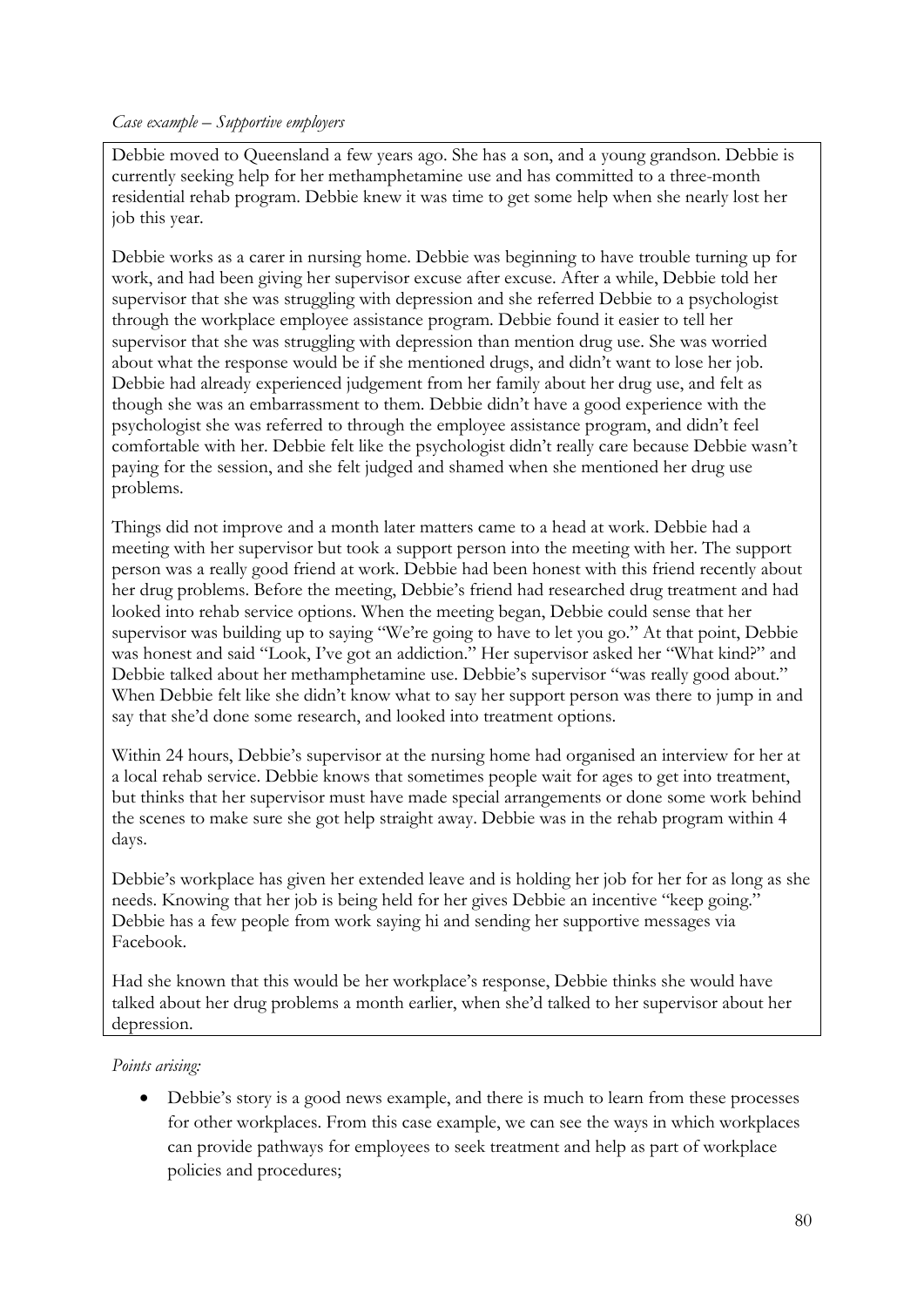- The stigma of drug use is greater than the stigma associated with mental health problems. As such, seeking help with mental health can be a doorway into confidentially accessing help for drug problems, and may be easier to talk about with employers. Emphasising that support services provided through the workplace are confidential may increase employees' willingness to access them. Employee Assistance Programs should be equipped to manage both mental health and AOD issues;
- Employees should be told that help is available so they seek help early. If policies and procedures are made clear to all employees then individuals may be less worried about what the response might be, knowing that systems of support are in place. Friends and colleagues can also play a supporting role, if they too are aware of what support structures are in place. Policies should be transparent and employees should be aware that pathways are available should they need help (in ways that won't jeopardise their employment);
- Quick and easy access to treatment is important, so that people can get help when and where they need it;
- There is a need to review Queensland protocols for AOD in the workplace to ensure that the competing policy priorities of workplace safety, employee privacy and also avenues for help and treatment (not mere dismissal) are balanced effectively.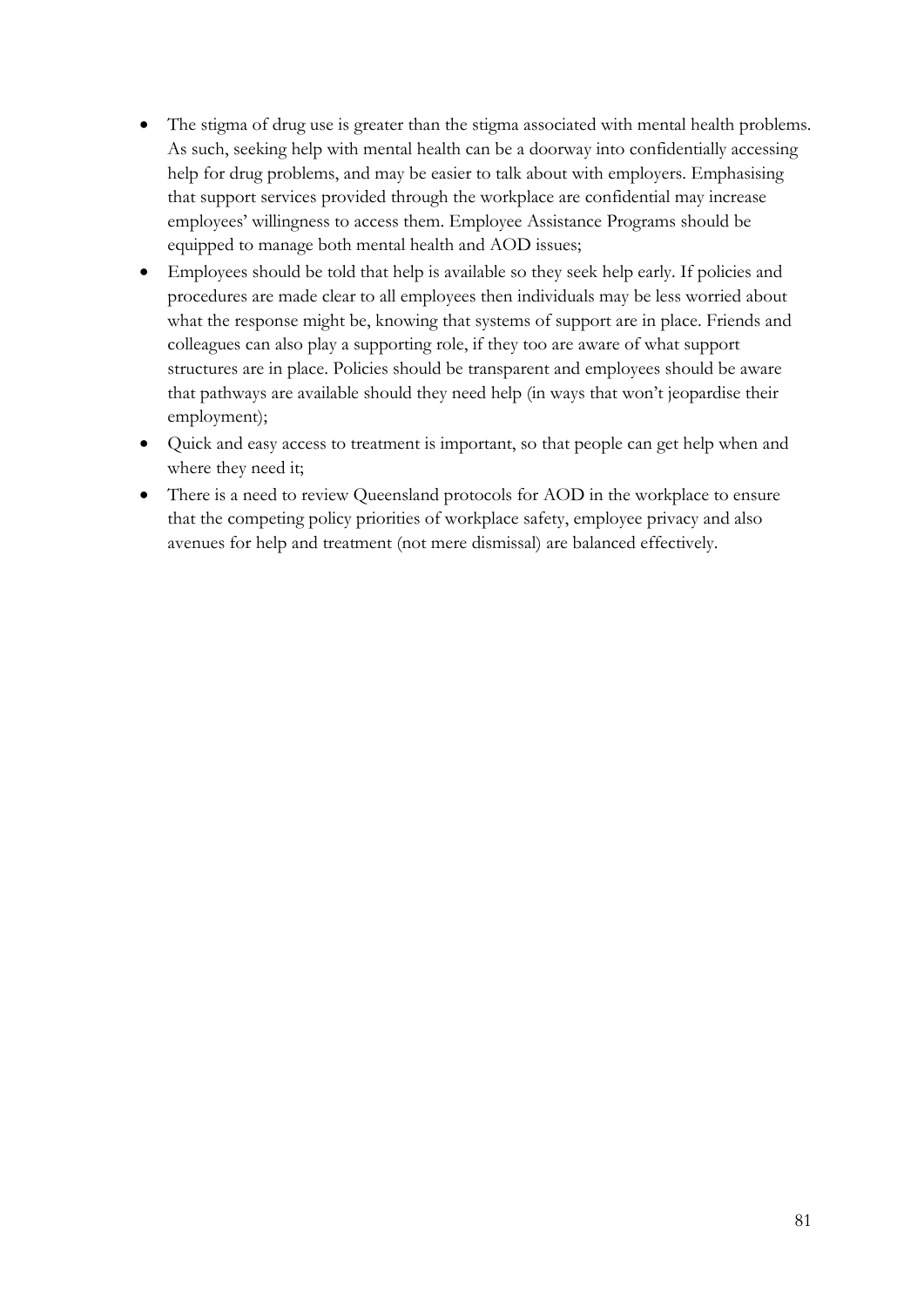### *Case example – Centrelink and social services*

Joel is 44 years old. Joel moved to Queensland in the late 1990s when his ex-partner decided to move north with their daughter. Joel has two other children with his current partner, but the relationship has been a bit of a rollercoaster. Joel feels like he struggles to fit into the "normal world" and was diagnosed with adult ADHD when he was in his thirties. Joel uses cannabis regularly and methamphetamine occasionally. Joel will use for a few days and then go for weeks at a time without using, and feels that he has control over his use. Lately, Joel has had some good support from a GP who made him feel that he wasn't a hopeless case, and took the time to listen. It is rare for Joel to feel like someone is willing to help him.

Joel was very close to his grandfather who had brought him up for nine years when his Dad wasn't around. Joel's grandfather was dying, so Joel went to Centrelink to make an application to access a bereavement payment so he could travel to see him before he died. Joel's application was refused on the basis that his grandfather wasn't his immediate family. Joel was very distressed and felt like Centrelink wasn't taking his application seriously even though he was providing proof of his grandfather's illness. While the application was being discussed, the worker at Centrelink said "Where do you spend your money? You're putting it up your arm." Joel was already feeling very low and upset, knowing that his grandfather was so ill. He was angered by the worker's insinuation that he wanted the money for drugs and refused to leave the Centrelink office. Eventually they let Joel use the phone to call his grandfather at the hospital. They only spoke for a few minutes. That was the last time Joel got to speak to his grandfather, who died soon after.

Joel never made a formal complaint about the worker's comments. He was too distressed. He never went back to that particular Centrelink office, though.

Joel is angry about how he is treated at services that are meant to be providing support for people who need it: "They're supposed to be *helping* poor people that are in those circumstances. You know what I mean?"

- Stigma manifests in a range of settings, including welfare and support services. Anyone who works in a service capacity with people who may be experiencing problematic AOD use should be educated about non-stigmatising practices. Comments like "you're putting it up your arm" are completely unacceptable for any service provider, in any setting;
- Often people experiencing problematic AOD use will not make formal complaints, precisely because they feel judged and shamed. There need to be clear and accessible information about the avenues for people to make complaints and be taken seriously. Peer liaison officers may be helpful to provide assistance in welfare services;
- It is important to recognise that not everyone's drug use is 'out of control.' There is research in the AOD literature demonstrating controlled drug use. Even where people understand their drug use to be out of control or problematic in their lives, stigmatising and discriminatory behaviour (of the kind experienced in Joel's case) is never justified;
- Feeling listened to and supported is the exception not the norm for many people who use drugs.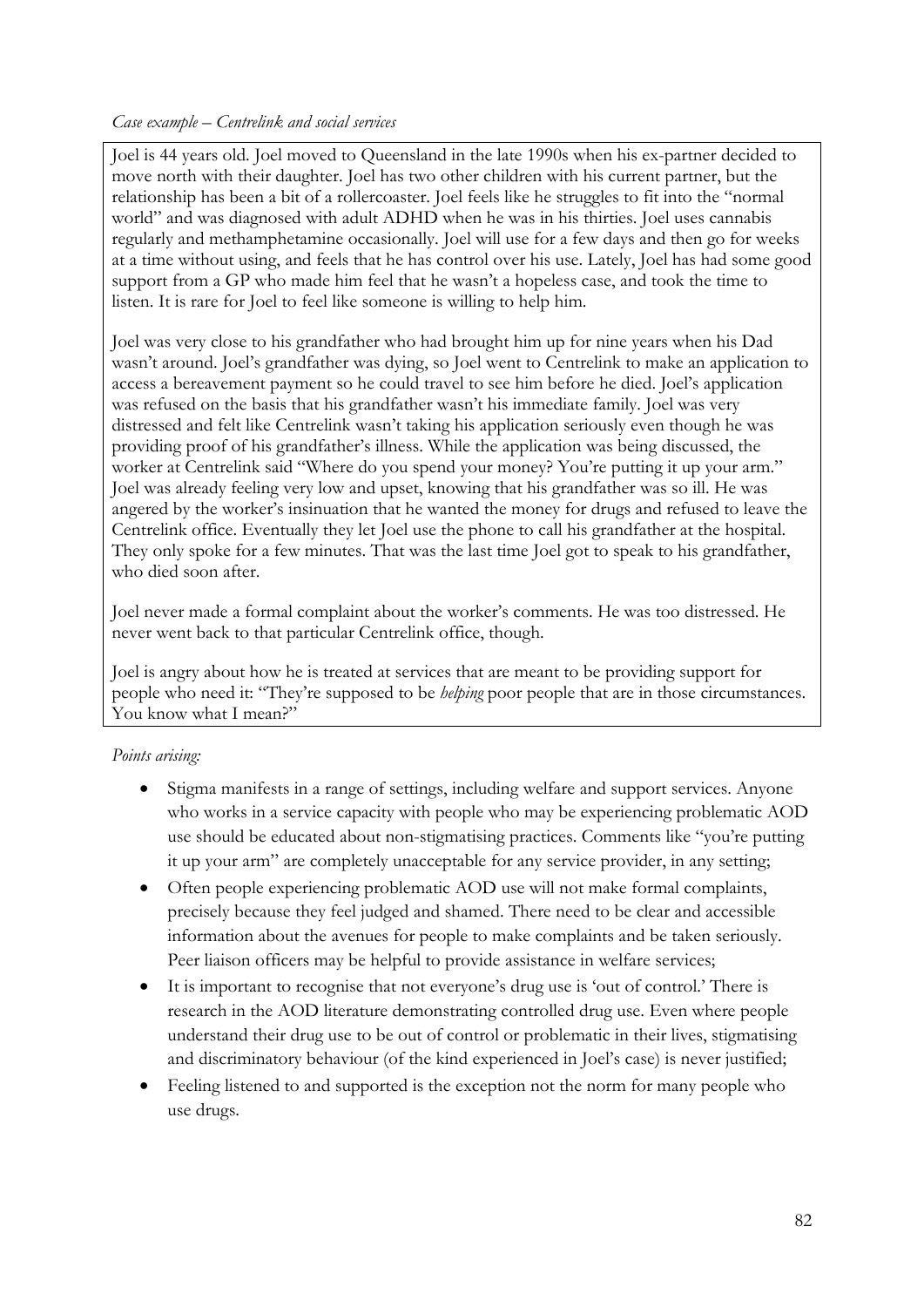# *Case example – Being heard*

Paul is 45 years old. He was born in Brisbane but spent 5 years living in Melbourne in the late 1990s. Paul has been in and out of rehab a few times, and has a history of methamphetamine and heroin use. Paul has experienced homelessness at a few points in his life and constantly feels like housing services are dragging their feet.

While Paul was in rehab, the new Housing Minister came to visit the service. He gave a presentation and mentioned a new approach to housing policy, which planned to combine private and public housing options. Given Paul's experiences of homelessness, drug dependence and seeking help with housing, he spoke up and shared what he thought about this proposal. Paul spoke to him "straight up" about what he thought was the failure of a similar scheme in Brisbane, which had become "centres for drug addiction, drug addicts and criminality." Paul really enjoyed being able to share his thoughts and speak authoritatively on a topic he cared about, to a person in a position to make decisions and implement change.

After the presentation, Paul sat down and spoke to the Minister more over lunch. The Housing Minister was "really cool" and Paul felt like he was "non-judgmental" and wasn't treating him "like an addict." Paul respected that the Housing Minister had to "stick to the party line" and thought that some of his arguments were "fair enough". He was genuine.

Paul is concerned about how the gentrification of inner city suburbs of Brisbane impacts on people like him.

- People who use drugs should have their voices heard in policy discussions about issues that directly affect their lives;
- Being heard can reduce experiences of stigma. Research in the public health domain about consumer participation in health policy and practice has demonstrated that participation can be destigmatising;
- It is important to recognise that people who use alcohol and other drugs have knowledge to share;
- Urban development and gentrification is an issue for accessing services which have historically been in these areas and has a day to day impact in people's lives. Services should be included in planning processes and partnerships developed to ensure that people accessing services are not increasingly marginalised;
- AOD-related stigma is not isolated in one particular setting. Stigma manifests in multiple ways in people's lives. Consideration must be given to the intersection of stigma across health, housing, social services, policing etc.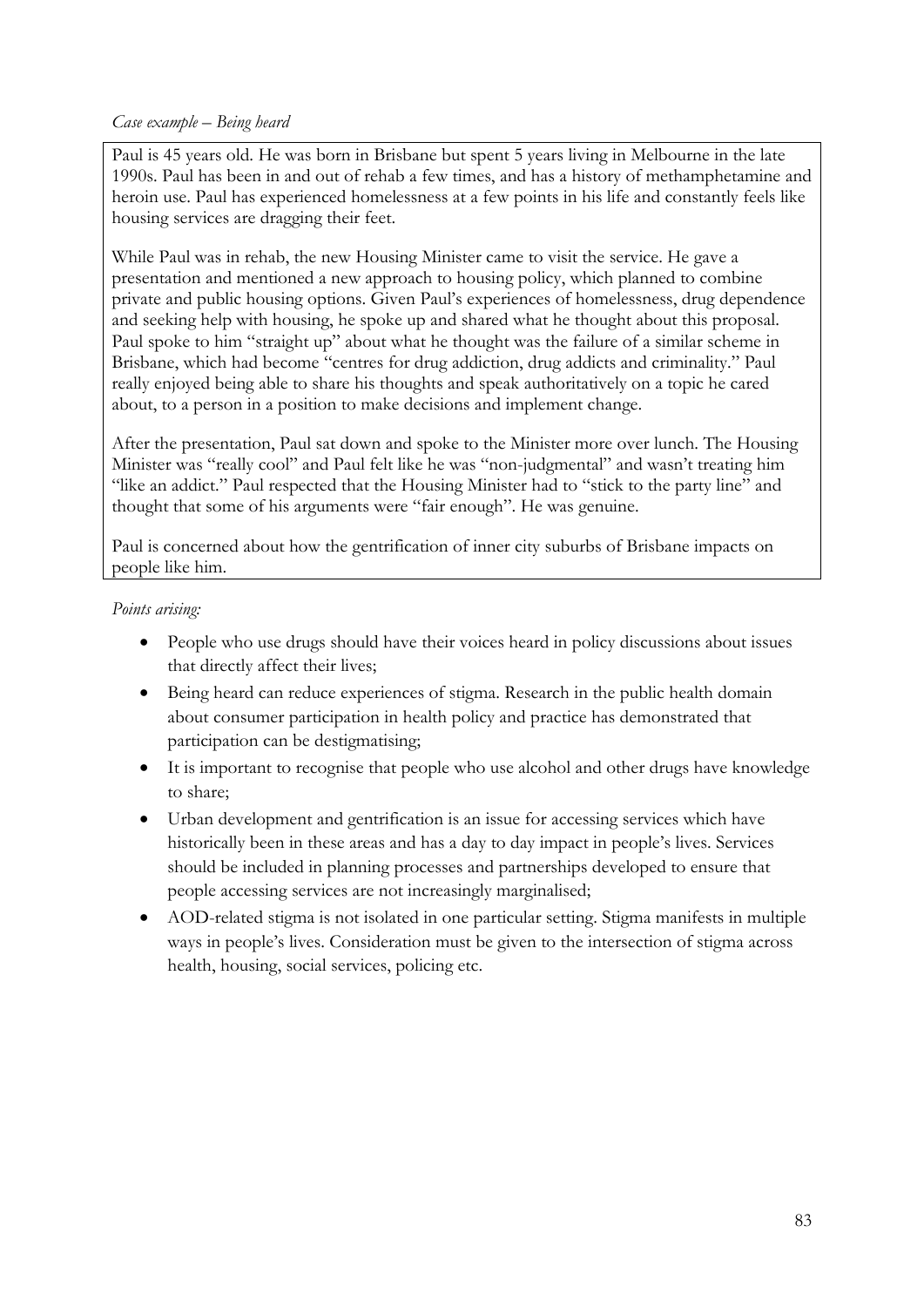### *Case example – Police attention*

Steve went fishing every night for a while. It was something he could do which meant he wasn't at home bothering his parents or annoying anyone. He found it also calmed him down when he felt paranoid. Often he'd go fishing by himself, sometimes with a friend. He would never drive under the influence if he'd taken any drugs (Steve used cannabis and methamphetamine) and he would usually ride his pushbike or walk to a local fishing spot.

Steve has never been charged with any drug offences but felt like he was becoming a 'police target' at that time. For a while, the Police were pulling Steve up every single night and would search him. The Police would constantly stop him to ask what he was up to. Steve never had drugs on him and he never used drugs in public (it wasn't his thing to do that). Steve felt he was being targeted because he "looked like a junkie."

Constantly being pulled up and searched made Steve feel like a fugitive. Every night for six months he'd have to talk to the Police, sometimes for up to an hour. He was never charged with anything. But more than this, he was never offered any help. Things were hard for Steve, and he was using fishing to get away from the feelings of paranoia he'd often experience. Night after night the Police officers would establish that Steve didn't have any drugs on him, and he wasn't doing anything wrong. Steve thought that instead of repeatedly strip searching him on the side of the road at night, if they were concerned about him or his behaviour, perhaps they could have offered some other help or advice. Steve felt degraded by these experiences.

- Police are often the 'front line' workers in the community who come into contact with people experiencing problematic AOD use, but their role as 'law enforcers' is sometimes problematic if people are subject to constant police attention;
- For some people experiencing problematic AOD use, this level of police attention can become a form of harassment (this is especially problematic if people are experiencing psychological distress). It is important that clear and accessible systems be put in place to help people make complaints when this occurs, without retribution. Peer liaison officers may assist here, given that individuals may feel reluctant to make complaints;
- In any police encounter, individuals should be treated with dignity and not be made to feel degraded by police questioning;
- Consideration should be given to whether police might be an avenue for offers of help rather than just punitive actions, especially for people 'known' to police. How could such pathways we built into police protocols and operating procedures? Within particular local communities are there untapped opportunities for partnerships between police and other services better equipped to assist? This could take the form of a Memorandum of Agreement, for example. Police should be provided with resources to make referrals and direct people to appropriate services.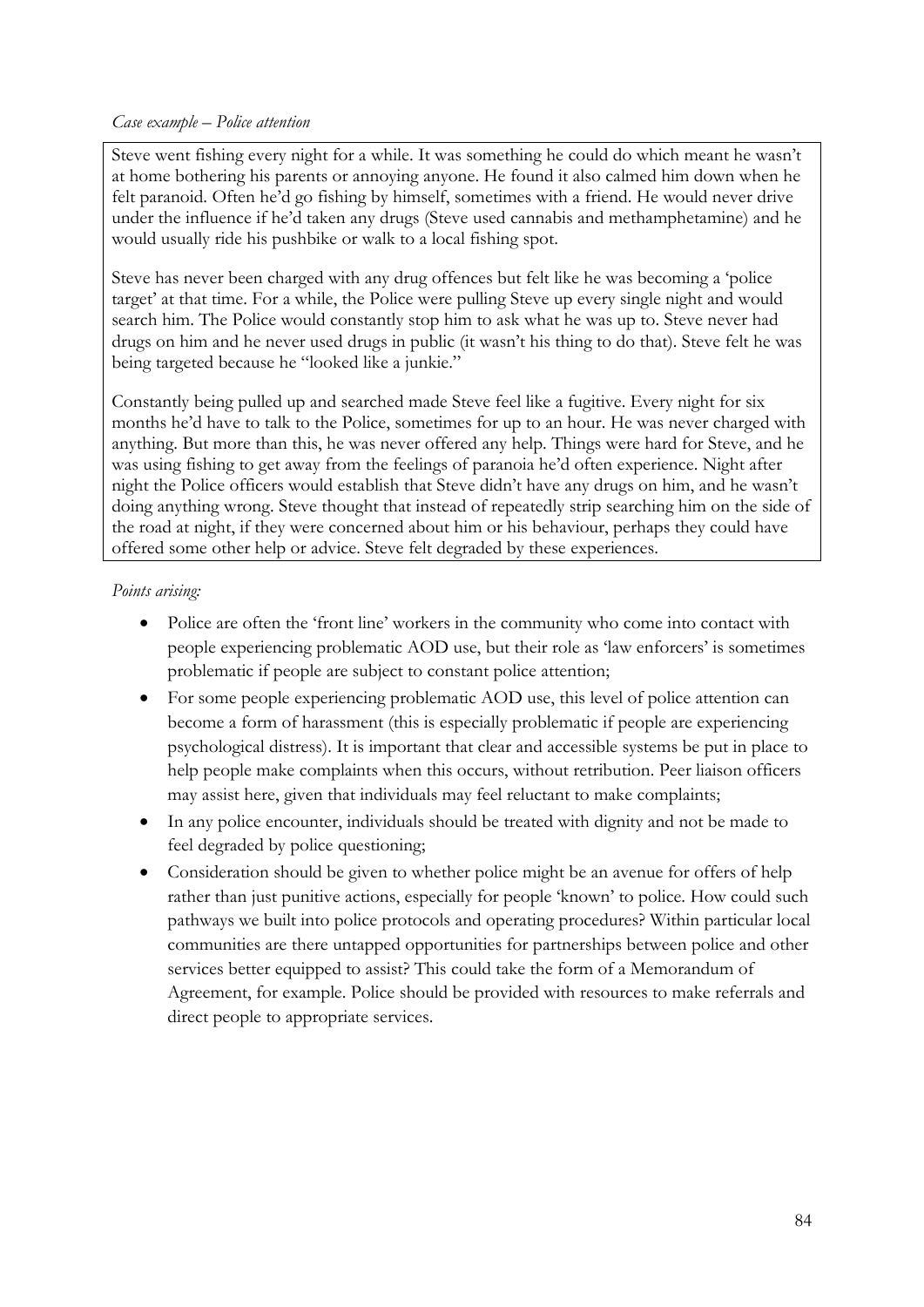# *Case example – Homelessness and public order*

Gary doesn't like to admit that he's over the age of 50. Gary has been a binge drinker since he was a teenager but has only recently become alcohol dependent. Living on the streets for the last three years and a battle through the family courts became the triggers for Gary's alcohol problems. Drinking numbs the anger. But he's been doing well lately and has reduced his drinking substantially and he's not drinking at all two days a week.

Since Gary has been homeless, it has been too easy to drink because he doesn't have anything else to do. He tells people that 'he's in the park because he's drinking and he's drinking because he's in the park.' He feels that every time anyone sees the swag they decide that he's not worth helping; that there's no use in helping a 'homeless alcoholic.' Gary says his biggest problem is getting help.

The Police regularly harass Gary about his drinking. On the weekends, Gary will often find somewhere to sit outside a pub or a music venue, and will listen to the music and watch the world go by. He says, "It's like my television." If the Police saw him, they'd check if he had a bottle on him. Because they knew Gary had been caught for drinking in public before, and they saw him regularly in parks and public spaces, they'd look for a bottle and tip it out or slash the cask.

One time, Gary had just woken up. Gary had a bottle tucked in behind his swag while he slept. There was a Police officer sitting across the road, watching and waiting for Gary to take a swig after he woke up. Gary was charged with drinking in public. He admits he was doing the wrong thing, and knows it's against the law to drink in public. But when you're homeless, as he says, "Hey, I'm drinking in my lounge room. But that doesn't mean a thing to them."

The court date coincided with Gary's birthday that year. Gary represented himself in court and explained to the Magistrate that he'd been reducing his alcohol use and had been getting better, and this incident had been a mistake. He thought of the park as his lounge room, not the street. The Prosecutor helped him through the legal process too, offering to guide him through and get it over and done with so he didn't have to come back. Even though she was helpful, Gary assumes she was thinking that he wanted it over with just so that he could "piss off and get drunk." On this occasion, Gary got an \$80 fine. He felt like it was all very petty.

- As noted earlier, police are often the 'front line' workers in the community who come into contact with people experiencing problematic AOD use;
- Increased police attention is a particularly significant issue for people experiencing homelessness, as they do not have access to private spaces and are often in the eye of the public and the police;
- Homelessness is another issue where police (as 'front line workers') could be a vehicle for offers of help rather than just enforcement actions, especially in cases where individuals are 'known' to police;
- It is important to consider how people experiencing problematic AOD use, or other vulnerable people, might be better supported in legal processes and court environments. Peer liaison officers in courts could be appointed to work with this population, to ease the process and reduce stigma and discrimination in legal settings.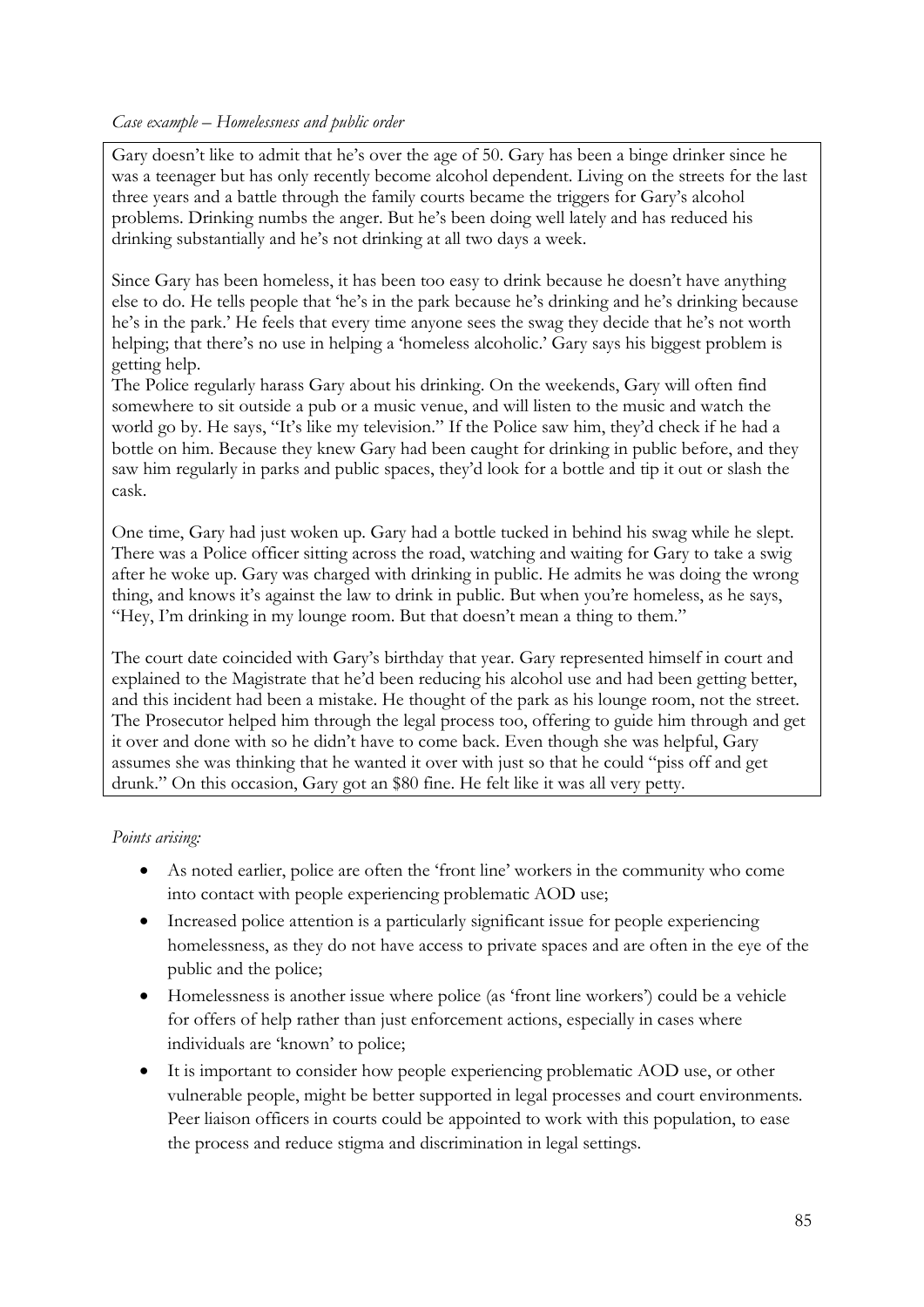# **6. RECOMMENDATIONS**

We have developed these recommendations from a synthesis across the three primary data sources: the literature review, the legislation review and the participant interviews. Given the extensive mechanisms which produce discriminatory outcomes, approaches put in place to reduce stigma must also be broad ranging [\(Link & Phelan, 2001\)](#page-118-0). In making these recommendations, we are mindful that approaches must be *multifaceted* to address these many mechanisms, but also *multilevel* to address issues of both individual and structural discrimination. Circumscribed interventions that target only one mechanism at a time are unlikely to bring about change because they fail to address broader contextual factors [\(Link & Phelan, 2001\)](#page-118-0).

There are 34 recommendations in total, as listed in the below table.

# **Table 5: List of all Recommendations**

Overarching recommendations:

| Recommendation 01: Implement a Queensland Human Rights Charter                                                                                                                           |
|------------------------------------------------------------------------------------------------------------------------------------------------------------------------------------------|
| Recommendation 02: Conduct anti-stigma awareness training across all relevant workforces                                                                                                 |
| Recommendation 03: Ensure consumer participation in policy and actions designed to reduce<br>stigma and discrimination                                                                   |
| Recommendation 04: Increase the access and availability of AOD treatment                                                                                                                 |
| Recommendation 05: Improve the marketing of AOD treatment                                                                                                                                |
| Recommendation 06: Better support family members of those in AOD treatment, through<br>education and information resources                                                               |
| Recommendation 07: Invest in improvements in the physical facilities within AOD treatment<br>services                                                                                    |
| Recommendation 08: Employ peer workers/liaison officers in health care settings                                                                                                          |
| Recommendation 09: Audit complaints mechanisms in health care settings                                                                                                                   |
| Recommendation 10: Conduct consumer rights 'training'                                                                                                                                    |
| Recommendation 11: Develop and disseminate clear clinical advice about pain management in<br>people with opioid dependence for emergency departments and primary<br>health care settings |
| Recommendation 12: Develop and disseminate clear clinical advice about access to medications<br>for those with concurrent physical and mental health disorders and AOD<br>use            |
| Recommendation 13: Ensure consumer participation mechanisms are not just part of health care                                                                                             |

service provider's accreditation, but are implemented

Recommendation 14: Review reporting and monitoring systems to ensure anti-stigma actions are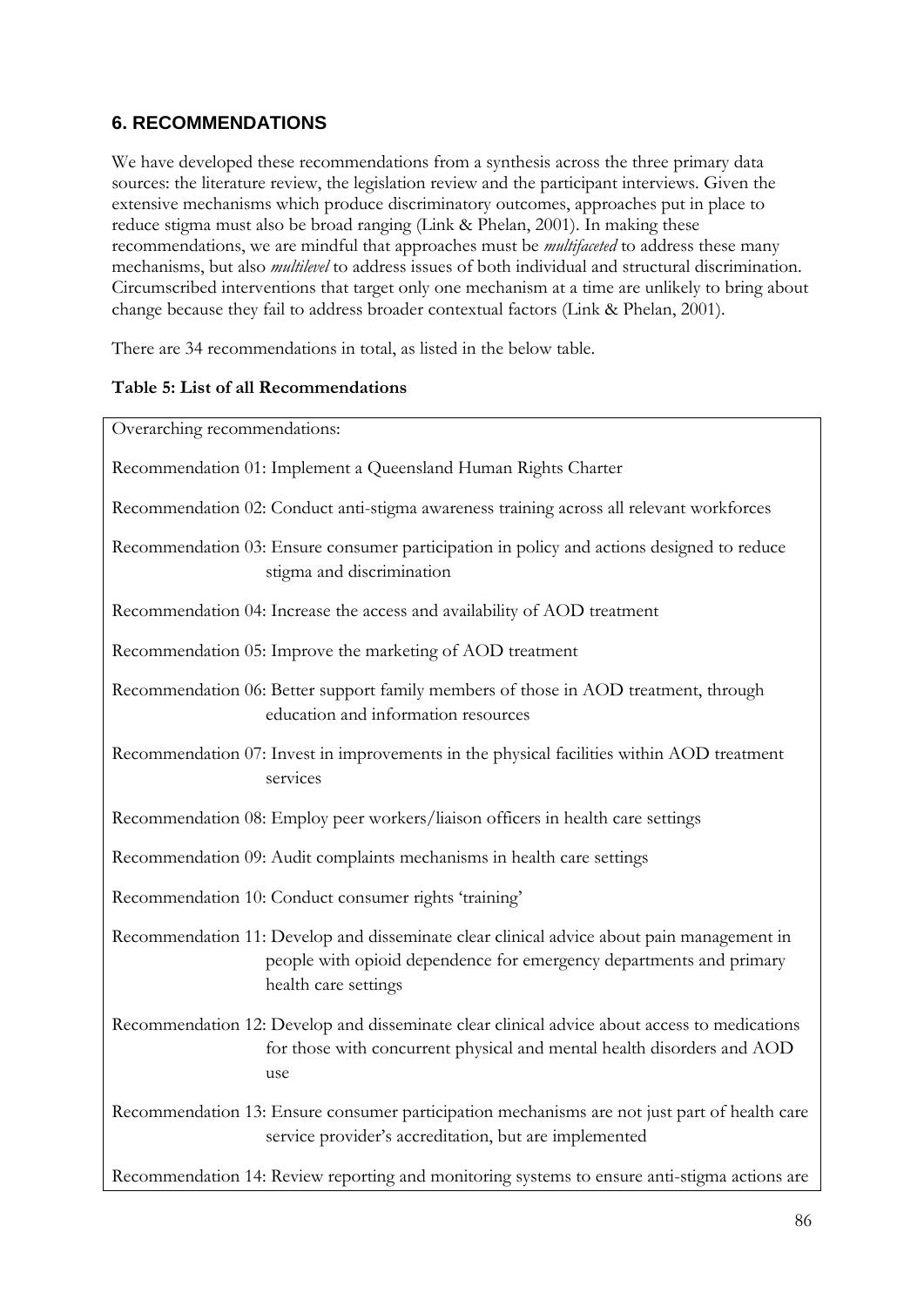part of organisational Key Performance Indicators

Recommendation 15: Develop and implement programs aimed at resilience to internalised stigma for people experiencing problematic AOD use and AOD treatment clients

Recommendation 16: Consider introducing a supervised injecting facility

Recommendation 17: Consider reform of the 'notifiable conditions' sections of public health law

Recommendation 18: Amend legislation pertaining to HIV/hepatitis C

Recommendation 19: Apply the recommendations from health care to welfare and support services

Recommendation 20: Encourage police to be aware of and where possible facilitate access to services

Recommendation 21: Consider a pilot of tracking police encounters

Recommendation 22: Ensure Memoranda of Understanding are in operation between police and health care and harm reduction service providers

Recommendation 23: Reform areas of criminal law where the definition of the behaviour has the potential to be stigmatising or applied in discriminatory ways

Recommendation 24: Decriminalise the personal use/possession of drugs

Recommendation 25: Amend laws regarding peer distribution of injecting equipment

Recommendation 26: Review policies regarding criminal history checks at pre-employment

Recommendation 27: Encourage uptake of clear employer guidelines regarding AOD use in the workplace and how to best respond

Recommendation 28: Improve access to Employee Assistance Programs

Recommendation 29: Develop and support pathways into employment for people completing AOD treatment

Recommendation 30: Encourage and support flexible work hours policies

Recommendation 31: Exercise extreme caution in mass media campaigns for drug use prevention

Recommendation 32: Explore running a mass media campaign to reduce stigma

Recommendation 33: Improve Queensland media reporting of AOD issues

Recommendation 34: Implement guidelines for government department communication about AOD issues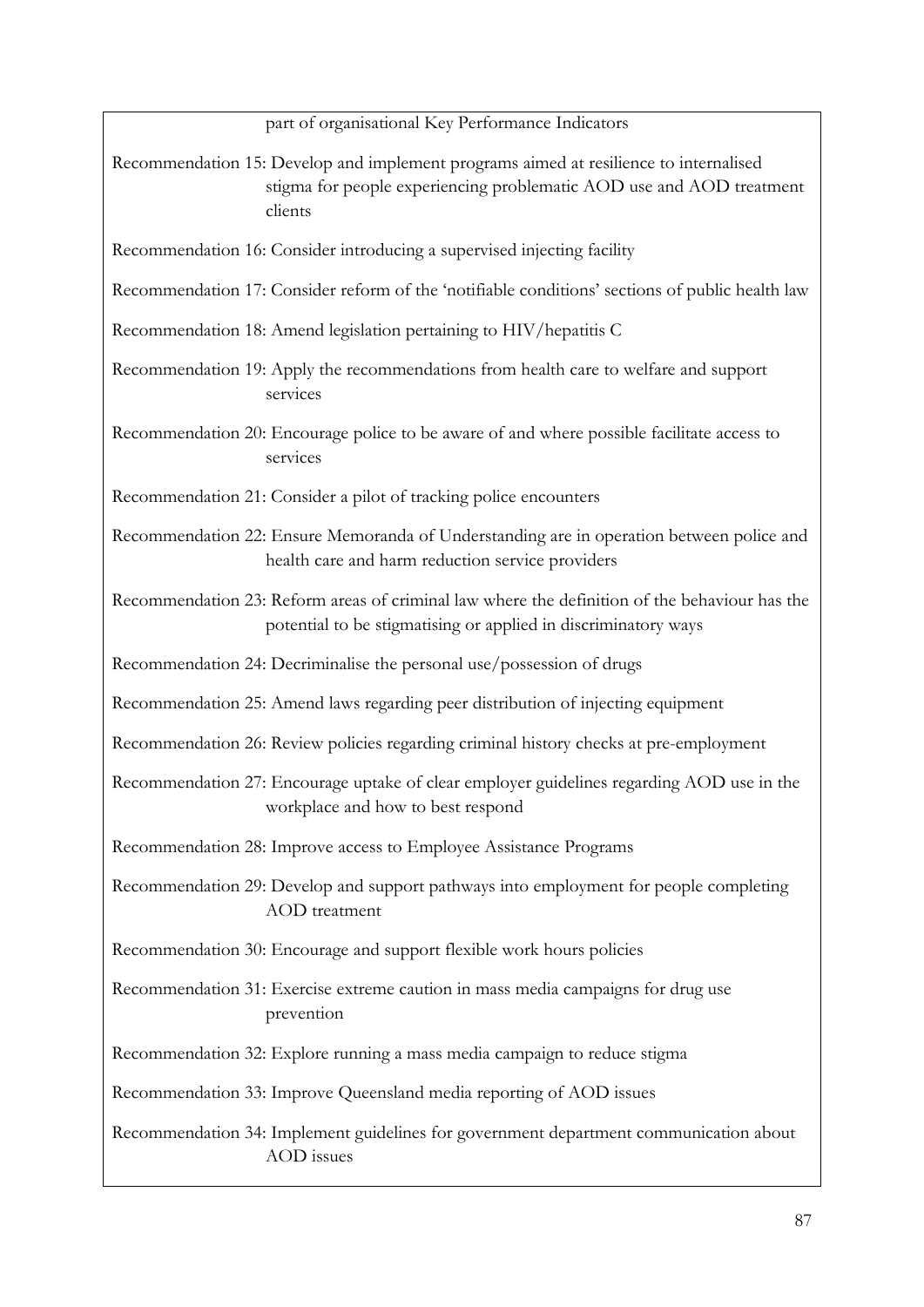Recommendations are discussed in sub-groups pertaining to the five settings where stigma and discrimination were found to most commonly and pervasively occur:

- 1. Health care/public health
- 2. Welfare and support services, including housing
- 3. Police, public order and criminal law
- 4. Employment
- 5. Society at large

There are three overarching recommendations, which apply across all of the above. We discuss these three overarching recommendations first, before addressing each of the five settings.

### **6.1 Overarching recommendations**

#### *Recommendation 1: Implement a Queensland Human Rights Charter*

Throughout the data collection for this project, we were made aware of and identified the importance of human rights, and in particular the rights of people who are stigmatised and marginalised. A Human Rights Charter would provide protection for all members of Queensland society, not only people with experience of problematic AOD use. As noted in the literature review, in order to bring about meaningful change, it is essential to address structural factors (and not only individual attitudinal and behavioural factors). A Human Rights Charter is one mechanism through which widespread structural stigma and discrimination can be alleviated. A Human Rights Charter would seek to provide broad, overarching human rights protections to individuals in certain circumstances, including, in particular, where 'public authorities' make decisions that impact upon them. In this sense, human rights laws are intended to act as a 'backstop' – or a check and balance – against infringements of certain basic rights and the use of excessive power by public authorities.

Two jurisdictions in Australia (Australian Capital Territory and Victoria) have human rights charters. The relevant Acts are the *Human Rights Act 2004* (ACT) and the *Charter of Human Rights and Responsibilities Act 2006* (Vic). In a recent statutory review of the Victorian Charter, Michael Brett Young noted that "The Charter is designed to improve the lives of individuals and the life of the community as a whole. It performs an integral role in our democratic society by protecting fundamental rights and freedoms" [\(Brett Young, 2015, p.iii\)](#page-115-0). In imposing obligations on public authorities to consider human rights in the carrying out of their statutory duties, human rights charters can help to foster and encourage a culture of human rights and respect, particularly for marginalised populations. In both Victoria and the ACT, human rights charters have been used to successfully challenge and/or prompt revisions to discriminatory health care practices and policies and to disrupt entrenched perspectives on particular cohorts [\(for examples, see Brett](#page-115-0)  [Young, 2015\)](#page-115-0). In Victoria, for instance, the Charter has been utilised to prompt changes to hospital policies and processes to better accommodate the needs of patients from Muslim, Jewish and Aboriginal backgrounds who require same-gender medical care for religious or cultural reasons. In practical terms, this might mean that a pregnant Jewish woman will now have access to a female obstetrician for maternity care if that is her preference and the hospital can accommodate it. Were human rights legislation to be introduced in Queensland, we think it highly likely that similar systemic and culture change could be effected.

We understand that discussions regarding a Human Rights Charter have been underway in Queensland for some time and that a Legal Affairs and Community Safety Committee Inquiry in 2016 was unable to agree on whether a Charter was necessary and appropriate [\(Queensland](#page-120-0)  [Parliament, 2016\)](#page-120-0). The Queensland Mental Health Commission [\(2016\)](#page-120-1) expressed support for a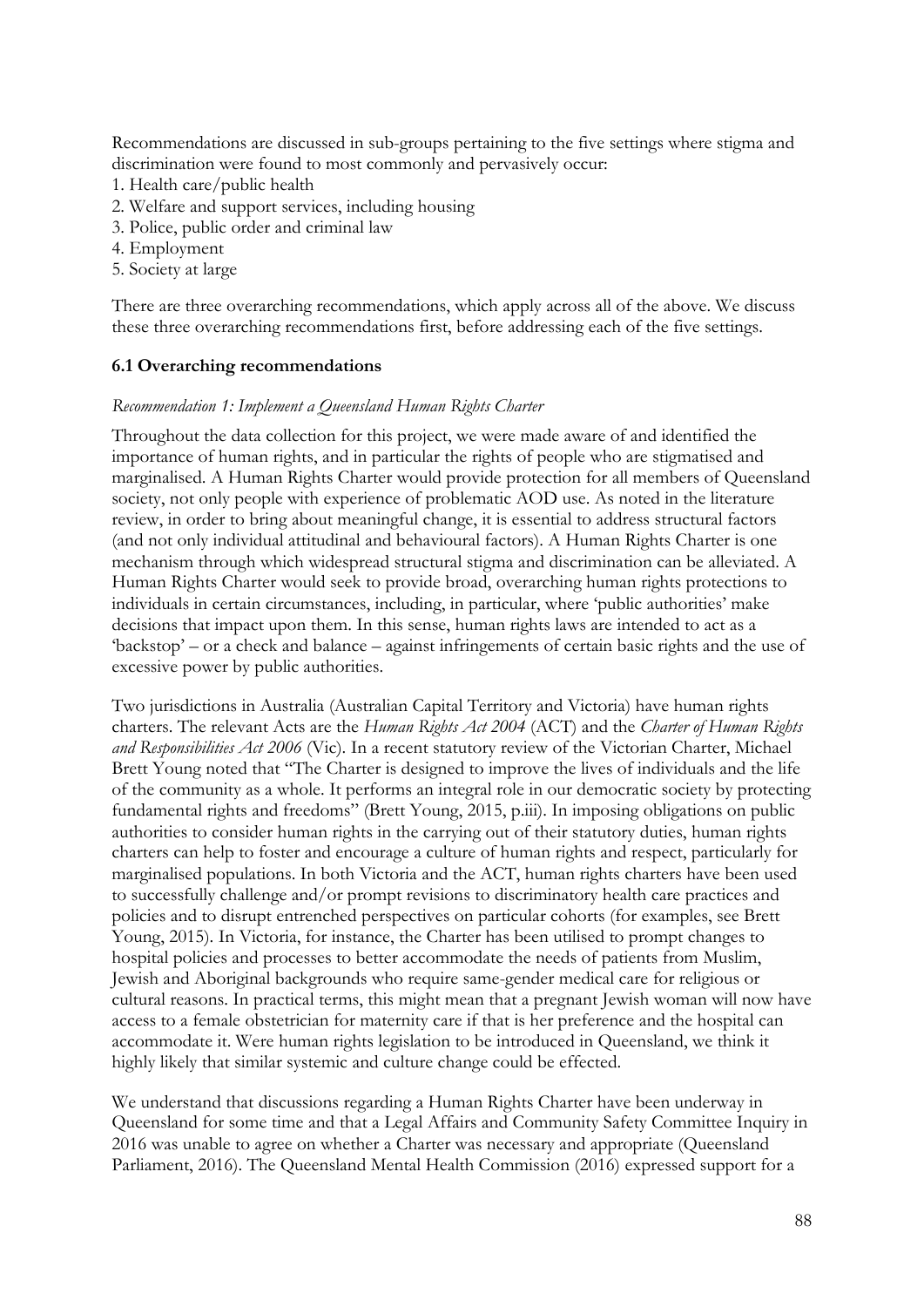Charter based in part on its potential to provide much-needed support to people who experience AOD problems. Calls for a Human Rights Charter in Queensland are ongoing, and include a campaign which is generating public support [\(http://www.humanrights4qld.com.au/\)](http://www.humanrights4qld.com.au/). The findings of our report provide further evidence of the likely benefit of the introduction of a Human Rights Charter in Queensland, should parliament revisit the issue in future.

### *Recommendation 2: Conduct anti-stigma awareness training across all relevant workforces*

Within Recommendation 2 we specifically recommend the following:

- Evaluate the 'Putting the puzzle together' program;
- Subject to evaluation findings, provide resources to roll out the 'Putting the puzzle together' program across services in Queensland and develop different modalities of delivery;
- Develop and evaluate a similar program focussed on alcohol;
- Identify opportunities to provide awareness training, beginning with a needs assessment within the priority targets of health practitioners (as well as the Health Ombudsman's office and Department of Health employees), law enforcement officials (including police and Corrections employees), and employers.

The lived experience of the participants as reported in the interviews has shown the impact that health care providers, police and welfare staff attitudes (both positive and negative) can have on how they feel about themselves, and access to and provision of services. Awareness training broadly refers to behavioural, educational and social intervention programs that address actionable causes of stigma, by creating an awareness of what stigma is, how it is produced and its implications. We note the findings of the literature review, that information-based approaches along with skills building is more effective for increasing knowledge and reducing stigmatising attitudes, compared to simply providing information alone [\(Brown, et al., 2003\)](#page-115-1). The literature review identified a number of successful awareness programs from the AOD, HIV and mental health fields, particularly education and awareness programs aimed at health care workers and other professionals (e.g. [Brown, et al., 2003;](#page-115-1) [Hayes, et al., 2004;](#page-117-0) [Li, et al., 2014;](#page-118-1) [Lohiniva, et al.,](#page-118-2)  [2016;](#page-118-2) [Sengupta, et al., 2011;](#page-121-0) [Shah, et al., 2014;](#page-121-1) [Varas-Díaz, et al., 2013;](#page-121-2) [Varas-Díaz, et al., 2016;](#page-121-3) [Wu, et al., 2008\)](#page-122-0).

We note that QuIHN (Queensland's peer-based drug user organisation) is already equipped to deliver an awareness program which has been developed by the Australian Injecting & Illicit Drug Users League (AIVL). It is called the 'Putting together the Puzzle' program. As noted in the literature review, QuIHN has adapted this national program to be suitable for delivery across a variety of settings in Queensland. This program focuses on reducing stigma and discrimination experienced by people who inject drugs, people on opioid pharmacotherapies and people affected by HCV and other BBVs. Delivered over five sessions, the objectives of the workshopbased program are to: develop deeper understandings and awareness on how stigma and discrimination occurs; develop a comprehensive understanding of the impact of stigma and discrimination; develop a comprehensive working knowledge of strategies and initiatives to prevent and challenge stigma and discrimination directed at people who inject drugs from an individual, organisational and community perspective; and help participants to identify at least one personal or individual strategy to reduce barriers to access and services that they can implement within their personal and/or professional lives. A particular strength of this QuIHN/AIVL program is that it has been developed by people with lived experience of drug use, and is delivered by people with lived experience of drug use. The engagement of people with lived experience in the development, planning and delivery of awareness training is essential.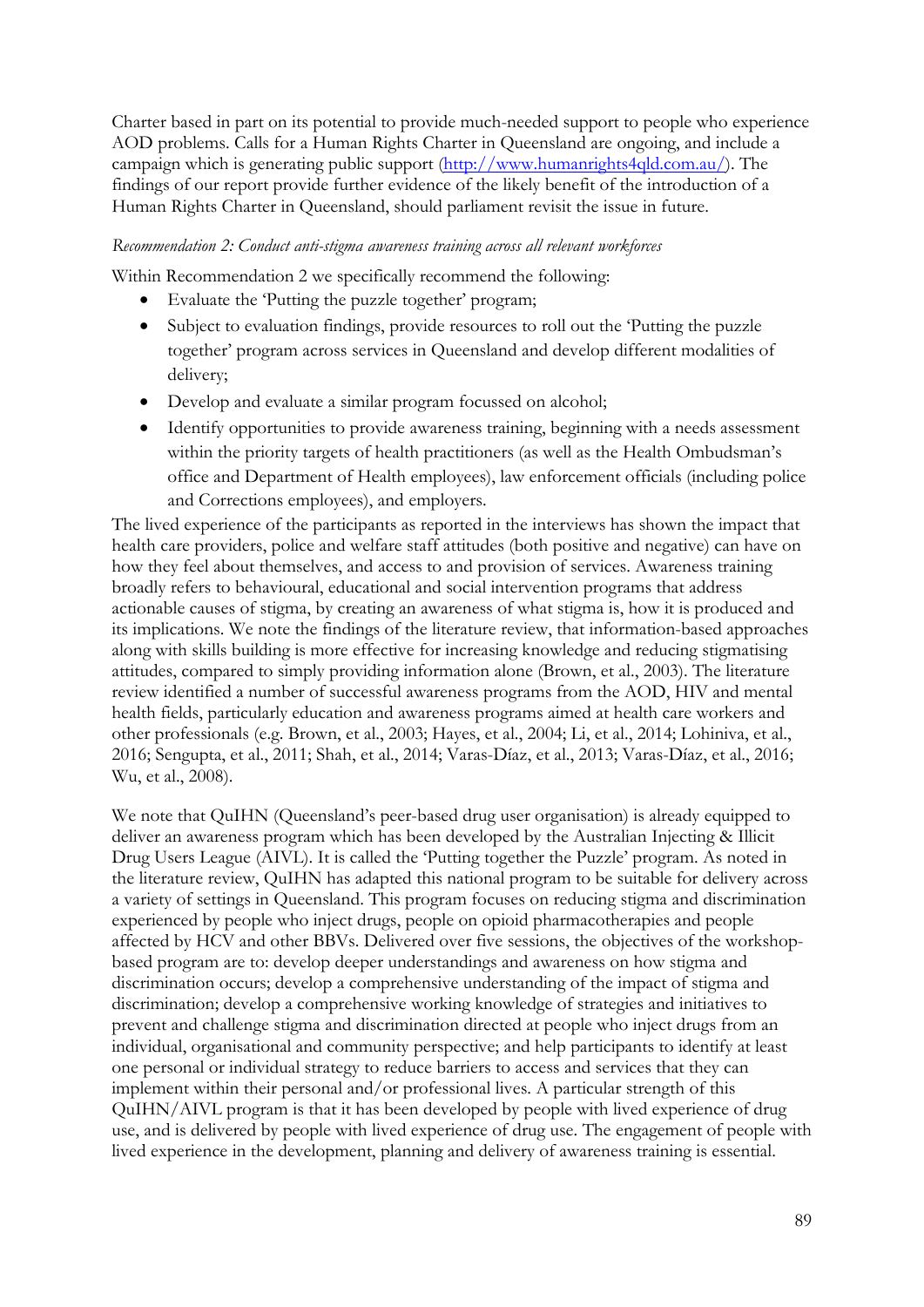Since 2014, the 'Putting together the Puzzle' program has been delivered in a variety of settings in Queensland including the Australian Winter School Conference, different pharmacy groups, Probation and Parole, Department of Child Safety, as well as youth workers, nurses, GPs, community workers and with staff and volunteers at QuIHN and QuIVAA. An abridged version of the program has also been delivered to the Queensland Police Force as part of a more generalist AOD training session. There are also plans underway to deliver the training to the Pharmacy Guild and for NSP/OST pharmacists and pharmacy staff. This program is designed to be delivered by people with lived experience of drug use (see AIVL, 2016). To our knowledge, QuIHN has not received dedicated funding to ensure the ongoing delivery of this program, nor expand its remit. This is currently an untapped resource which could be rolled out across Queensland. In the first instance, an evaluation of the QuIHN program would provide the necessary evidence-base to either adjust or expand their program to these other target groups, and tailor it to a variety of settings, professional groups and workforces in Queensland. Expansion and tailoring to cover alcohol is also required.

As identified in the legislation review, there are many decision makers and professionals beyond health, welfare and police who exercise power and discretion in relation to people experiencing problematic AOD use. These are listed on page 63, and repeated here:

- Law enforcement officials;
- Judiciary;
- Corrections staff;
- Education providers;
- Certain regulatory boards (e.g. Veterinary Surgeons Board);
- Staff from the Department of Health;
- Health practitioners;
- The Health Ombudsman;
- Proprietors of licensed premises;
- Venue operators;
- Mining operators;
- Employers;
- Sellers of goods;
- Second-hand brokers;
- Rail safety officers;
- Environmental health officers;
- Licensees; and
- Firing range operators.

Awareness training for these workforces is also required. Given the evidence provided in participants' interview accounts, we suggest that health practitioners (as well as the Health Ombudsman's office and Department of Health employees), law enforcement officials (including police and Corrections employees), and employers should be priority targets within this list. As noted in the literature review, stigma-reducing programs tend only to be effective when based on context-specific needs assessment and collaborative planning [\(Bos, et al., 2008\)](#page-115-2). We suggest that needs assessment and collaborative planning be undertaken as a priority in the settings identified as of primary concern.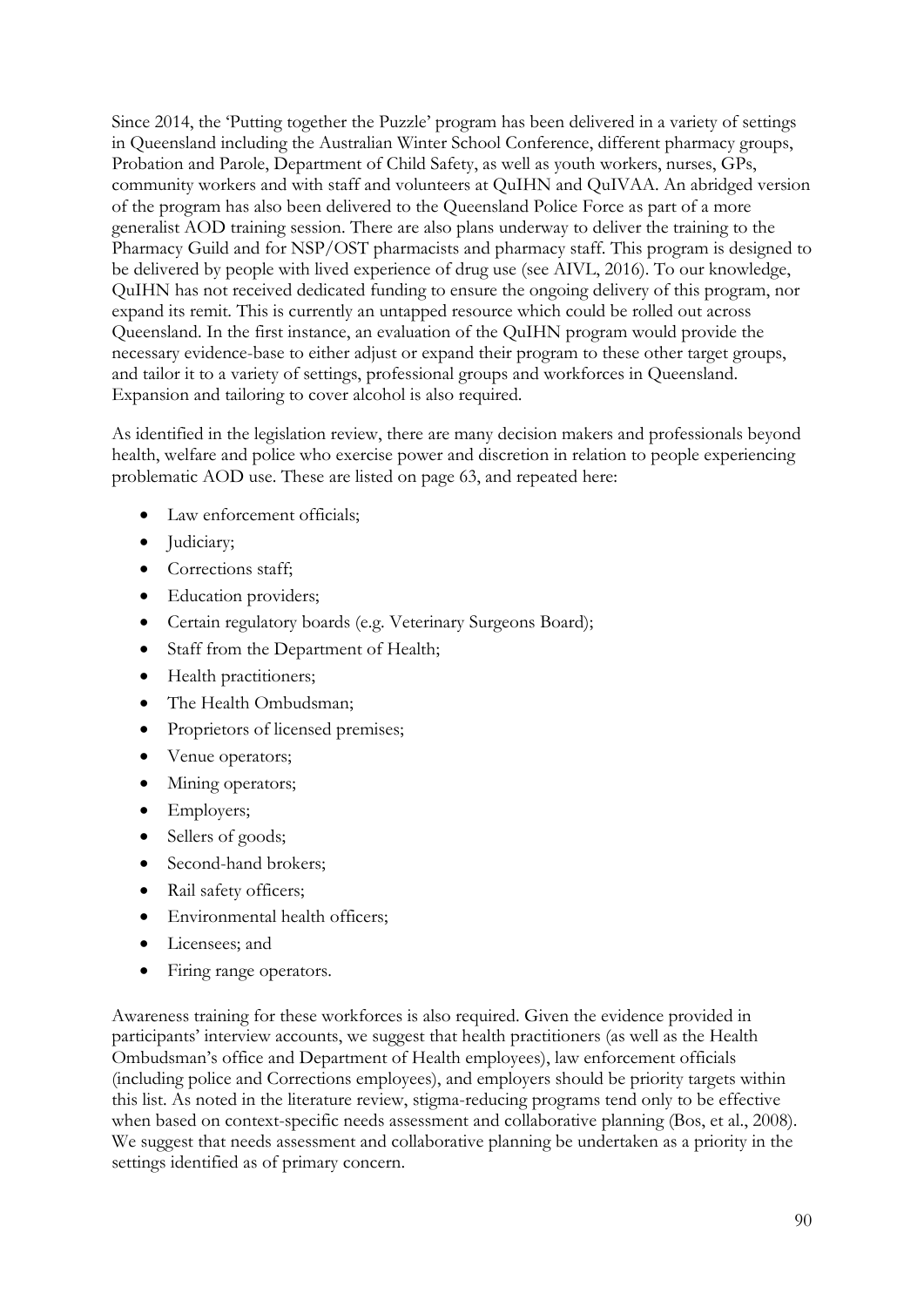We recognise that a face-to-face multi-session training program may not be feasible in all workplaces and with all workforces. While QuIHN's 'Putting together the Puzzle' program is currently designed to be delivered in a particular way, there may well be scope to adapt this program to be delivered through different modalities (e.g. face-to-face programs of various duration, online, self-completion etc). Where different modalities are developed, we again emphasise that the engagement of people with lived experience of problematic AOD use in the development, planning and delivery of awareness training is nonetheless essential for a variety of reasons. One obvious example is the choice of language and imagery used in such programs; the involvement of people with lived experience can help ensure that language and representations of alcohol or drug use are non-stigmatising.

There are a number of ways in which the uptake of awareness training might be enhanced across a variety of workplaces and industries. AOD awareness training might be incentivised for example through the award of continuing professional development points for various professions including health care, psychology and law, where such professional accreditation systems are already in place. It would also be possible to use regulation to enhance uptake by making AOD awareness training a requirement of accreditation for particular organisations or services, or when in receipt of Queensland government funding.

As noted in the literature review, individual attitudinal awareness is not enough on its own, and should be regarded as just one aspect of a *multifaceted* and *multilevel* approach. It is essential to consider how sustained change in practices might be introduced.

# *Recommendation 3: Ensure consumer participation in policy and actions designed to reduce stigma and discrimination*

As noted in the literature review, including marginalised individuals in policy processes (consumer participation) is one way of reducing stigma and discrimination, and an important ethical consideration. Consumer participation may be understood broadly along a scale ranging from information, to consultation, partnership, delegation and control [\(Duckett & Willcox,](#page-117-1)  [2011\)](#page-117-1).

Consumer participation should be implemented and integrated at all levels: planning, design, delivery, monitoring and evaluation. Consumer participation should be resourced and implemented across all areas of health care, welfare and housing, and whenever AOD-specific resources are being developed to ensure that such resources are not stigmatising and discriminatory. This is an especially important consideration in designing and implementing strategies aimed at preventing stigma and discrimination, and should be resourced accordingly.

# **6.2 Health care/public health**

### *Recommendation 4: Increase the access and availability of AOD treatment*

AOD treatment reduces stigma through a number of mechanisms. Provision of treatment shows care and concern for the welfare and wellbeing of people who experience problematic AOD use, and treats with respect and dignity the problem of AOD use. It emphasises that problematic AOD use is a health and social issue, to be addressed as such. Of course, treatment provision also has many other substantial benefits simply in terms of recovery. AOD treatment has been shown to reduce consumption of alcohol and other drugs, improve health status, reduce criminal behaviour, improve psychological wellbeing, and improve participation in community [\(Ritter, et](#page-120-2)  [al., 2014\)](#page-120-2).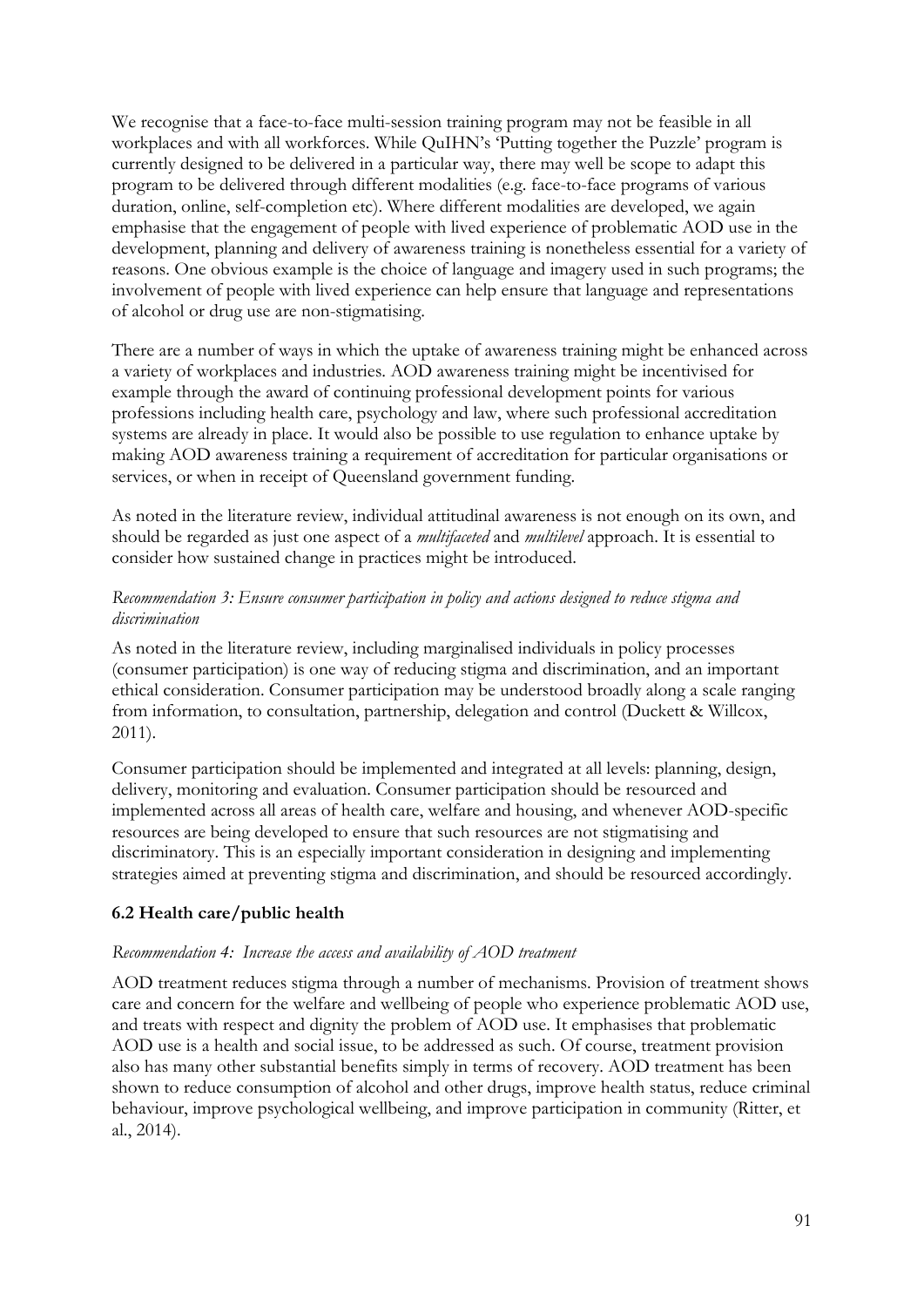Increasing the availability of AOD treatment was seen by interview participants are an essential part of reducing stigma. When explicitly asked what they would like to see changed to reduce stigma, many participants said that they would like to see more treatment available and more avenues for seeking help. As one participant said:

"More rehabs, so there's not big waiting lists so guys aren't waiting for a month. I mean, they could be dead in a month, more rehabs." (Interview 13, Male 38 years)

The increase in availability of AOD treatment in Queensland should also consider the settings of treatment. As noted in the literature review, increased provision of treatment through primary care settings may help reduce stigma and increase access [\(Lloyd, 2013\)](#page-118-3), provided that practitioners have received awareness training (see Recommendation 2).

### *Recommendation 5: Improve the marketing of AOD treatment*

Improving AOD treatment marketing reduces stigma associated with treatment seeking, and increases the uptake of AOD treatment. Marketing materials (whether generated by the Queensland government or by NGO treatment services) should redress stigma by normalising AOD treatment, providing accurate information about access paths and outcomes (and selfevidently not use images or language that may increase stigma). The involvement of consumer and family representatives in the development of such materials is essential.

AOD treatment marketing and information materials have dual audiences: (1) people experiencing problematic AOD use who may wish to access treatment; and (2) concerned family and friends who may need information and support. Carefully designing AOD treatment marketing to reduce stigma associated with AOD and treatment itself will also help to inform the community, increase awareness among family members and friends, and ultimately enhance social reintegration and connection. As many participants noted in the interviews, isolation and family rejection even when seeking treatment was a great concern, largely due to lack of information and awareness.

### *Recommendation 6: Better support family members of those in AOD treatment, through education and information resources*

Within Recommendation 6 we specifically recommend the following:

- The development of resources especially for family members of those in AOD treatment;
- Partnering with Family Drug Support Australia to expand their support services to Queensland families and develop resources aims at reducing stigma.

In both the literature review and participant interviews, we found the impact of the families, friends and loved ones was a significant part of how people who experience problems with AOD use view themselves.

"Birthdays, gatherings, weddings, dinners and what not - no invites being handed out, because you're an embarrassment. That's what it comes down to." (Interview 3, Male 30 years)

Families have powerful influences on people. By educating family members and increasing education and awareness through the provision of non-stigmatising resources, it is possible to reduce stigma for family members (and for the person in treatment) and encourage them to be able to better support their loved one. Tangible resources in the form of information brochures, as well as online resources (for example information pages, adapted awareness training modules,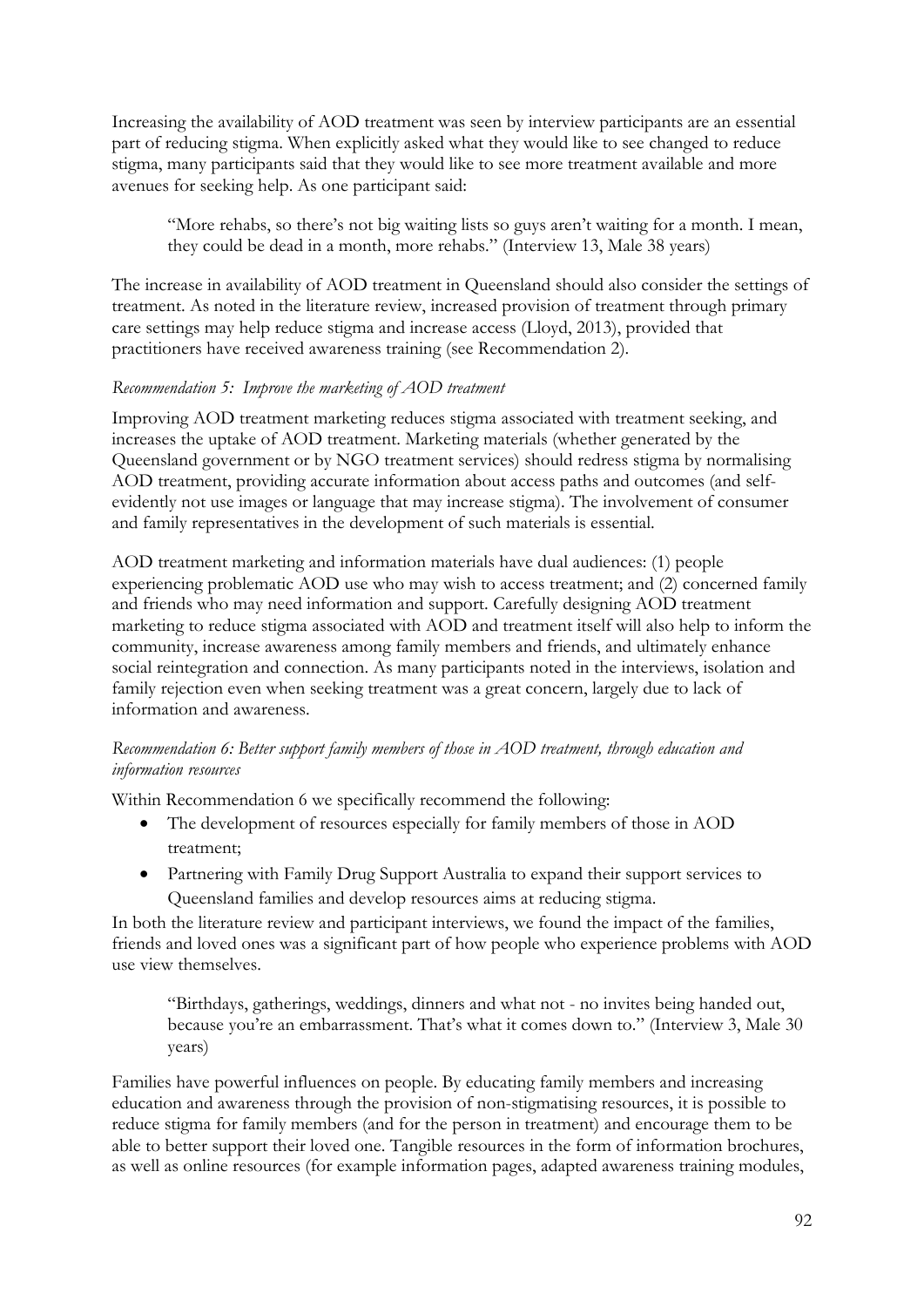or mobile-based apps) should be developed. Such resources could be developed through an integrated approach alongside design and development of AOD treatment marketing (see Recommendation 5). Related to Recommendation 2, an awareness training program or module could be developed, targeted specifically at families.

People with lived experience of problematic AOD use should be involved in the design, development and delivery of such education and information resources, for example partnering with Family Drug Support Australia [\(http://www.fds.org.au/\)](http://www.fds.org.au/). Family Drug Support's mission is to assist families throughout Australia to deal with alcohol and drug issues in a way that strengthens relationships and achieves positive outcomes. We understand that Family Drug Support are in the process of expanding their support services to Queensland families and significant others with new funding from the Queensland Government through Queensland Health. The funding will support more Queensland callers to the Telephone Support Line, establish additional Family Support Meetings and help deliver the Stepping Stones Program and Stepping Forward Sessions in targeted locations across the State. Extending this support to include partnering to develop tangible resources, by families for families, aimed at reducing stigma and discrimination would be beneficial.

### *Recommendation 7: Invest in improvements in the physical facilities within AOD treatment services*

As noted in the literature review, the ways in which drug treatment services are stigmatised and 'marked' as services 'for junkies' means that would-be help seekers seek to distance themselves from such settings [\(Radcliffe & Stevens, 2008\)](#page-120-3). Negative connotations with treatment settings have practical implications and are a barrier to early intervention. As noted above, one option is to provide AOD treatment through both specialised as well as primary care settings [\(Lloyd,](#page-118-3)  [2013\)](#page-118-3). Another approach is to actively improve the physical environment of AOD treatment settings to reduce the stigma associated with these spaces. The physical environment of treatment services is often not prioritised due to tight funding environments, however investing in the physical space can decrease the sense of shame felt by AOD treatment clients, show respect (by providing physical settings of an equivalent standard to those provided in other specialist health care settings) and help reduce discriminatory attitudes from the wider community. As per Recommendation 3, people who have experienced problematic AOD use as well as current- and ex-clients should have input into design.

One option would be to partner with art rental services such as the Commonwealth-funded Art Bank program [\(http://artbank.gov.au/\)](http://artbank.gov.au/). Another avenue would be to partner with local Queensland arts institutions and galleries such as the Queensland Art Gallery and Gallery of Modern Art, or other local community-based galleries and organisations. We note that similar work has recently been undertaken in Queensland, in the Lady Cilento Children's Hospital. Such partnerships may also feed into art programs in which AOD treatment clients may also participate.

#### *Recommendation 8: Employ peer workers/liaison officers in health care settings*

Many people with experience of problematic AOD use have repeatedly suffered discrimination in health care settings (as seen in the participant interviews). Given internalised stigma, people with experience of problematic AOD use may not be assertive in health care settings when feeling unwell, vulnerable and disempowered. Having peer workers and/or liaison officers on hand to advocate for this population group is one crucial way of addressing systemic discriminatory cultures and practices, as well as providing direct support for individuals.

It is important for people with experience of problematic AOD use to have easy access to mechanisms for support in health care settings, to help overcome structural stigma and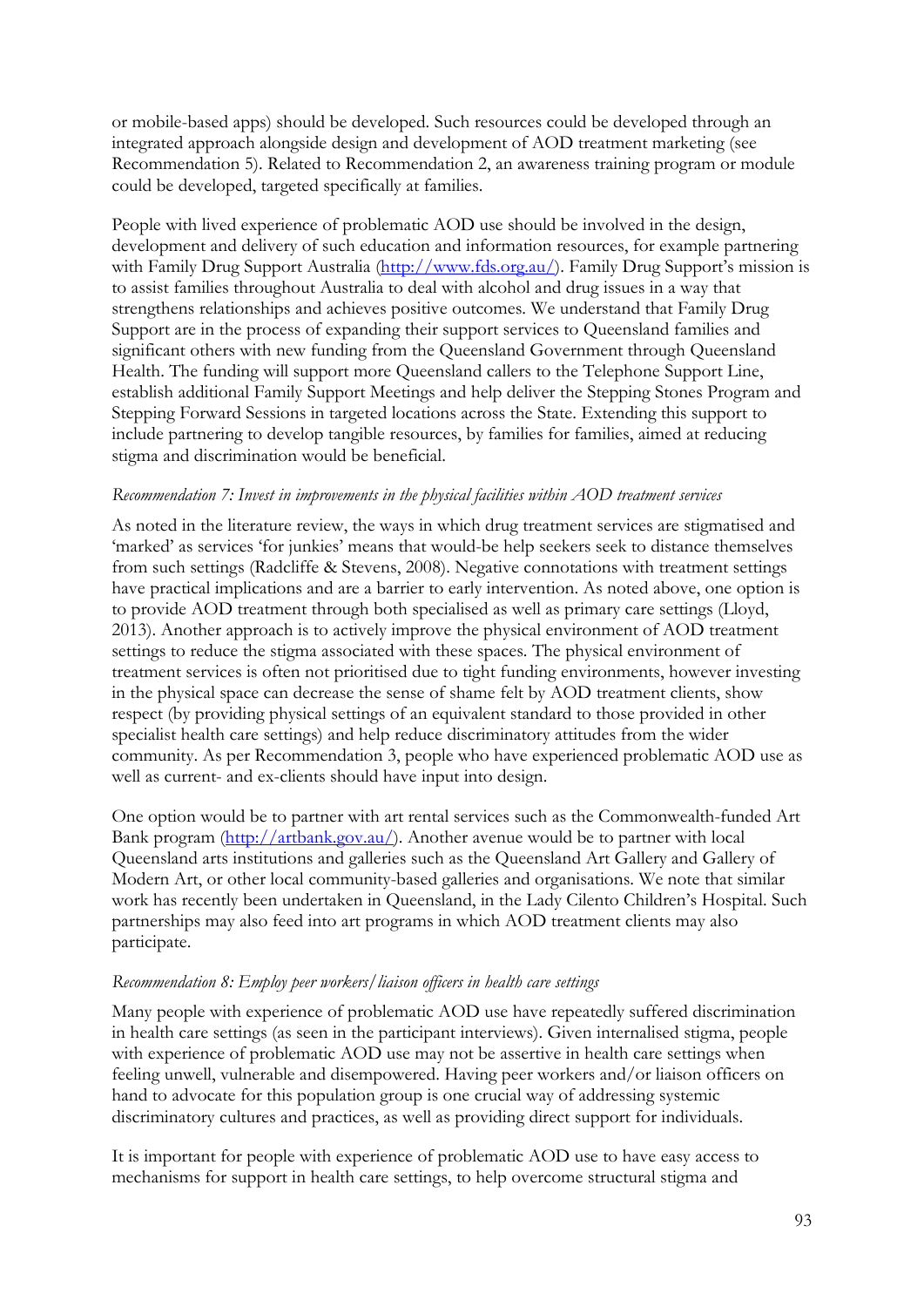discriminatory attitudes of individual health care workers, and gain access to the health care they need. The employment of peer workers and/or liaison officers is one such mechanism.

While ideally resources would be provided to employ peer workers or liaison officers in all health care settings in Queensland, as an initial step we suggest that an audit take place to establish sites of particular concern (for example hospitals or emergency department settings which regularly see people with experience of problematic AOD use such as Royal Brisbane Hospital).

As such, within Recommendation 8 we specifically recommend the following:

- Undertake an audit of existing peer worker/liaison officers across all health care settings in Queensland to establish key settings of need, and map systems already in place;
- Provide resources to sites of particular concern where liaison officers are note currently engaged.

# *Recommendation 9: Audit complaints mechanisms in health care settings*

Complaints mechanisms are one way in which the ongoing issue of stigma and discrimination leading to poor treatment being received can be addressed, and so they play a vital role in empowering clients as well as ensuring continuous improvements to health care services. Formal complaints mechanisms are available in Queensland, through for example the Office of the Health Ombudsman. There may also be local systems in place, within particular services, settings or districts.

A full audit of complaints mechanisms in health care settings is required, given the findings of this report, particularly the accounts provided by interview participants. This audit should cover emergency departments, primary care, pharmacies, AOD treatment services, as well as other health care settings (including community health).

The focus of this audit should not be limited to mere availability of complaints mechanisms. Complaints mechanisms must be: (1) available; (2) easy to access (even for people with low literacy, or internalised stigma); (3) publically and openly advertised; and (4) non-stigmatising (e.g. the potential for anonymity when making a complaint is especially important for individuals who use illicit drugs, or for those who are in precarious living conditions and for whom health care access is essential). (Operationally there is overlap between this recommendation and Recommendation 8 above – peer workers or liaison officers may be one important way of facilitating access to complaints mechanisms). Another key aspect of such an audit would be mapping barriers in cases that do not proceed to finalisation by complaint agencies or Tribunals [\(Legal and Discrimination Working Party of MACBBVS, 2013\)](#page-118-4).

As such, within Recommendation 9 we specifically recommend the following:

- Undertake an audit of complaints mechanisms available in health care settings (emergency departments, primary care, pharmacies, AOD treatment services, community health) across Queensland to establish gaps, and map systems already in place.
- Conduct an analysis of mapping of cases that do not proceed to finalisation by complaint agencies or Tribunals to understand barriers.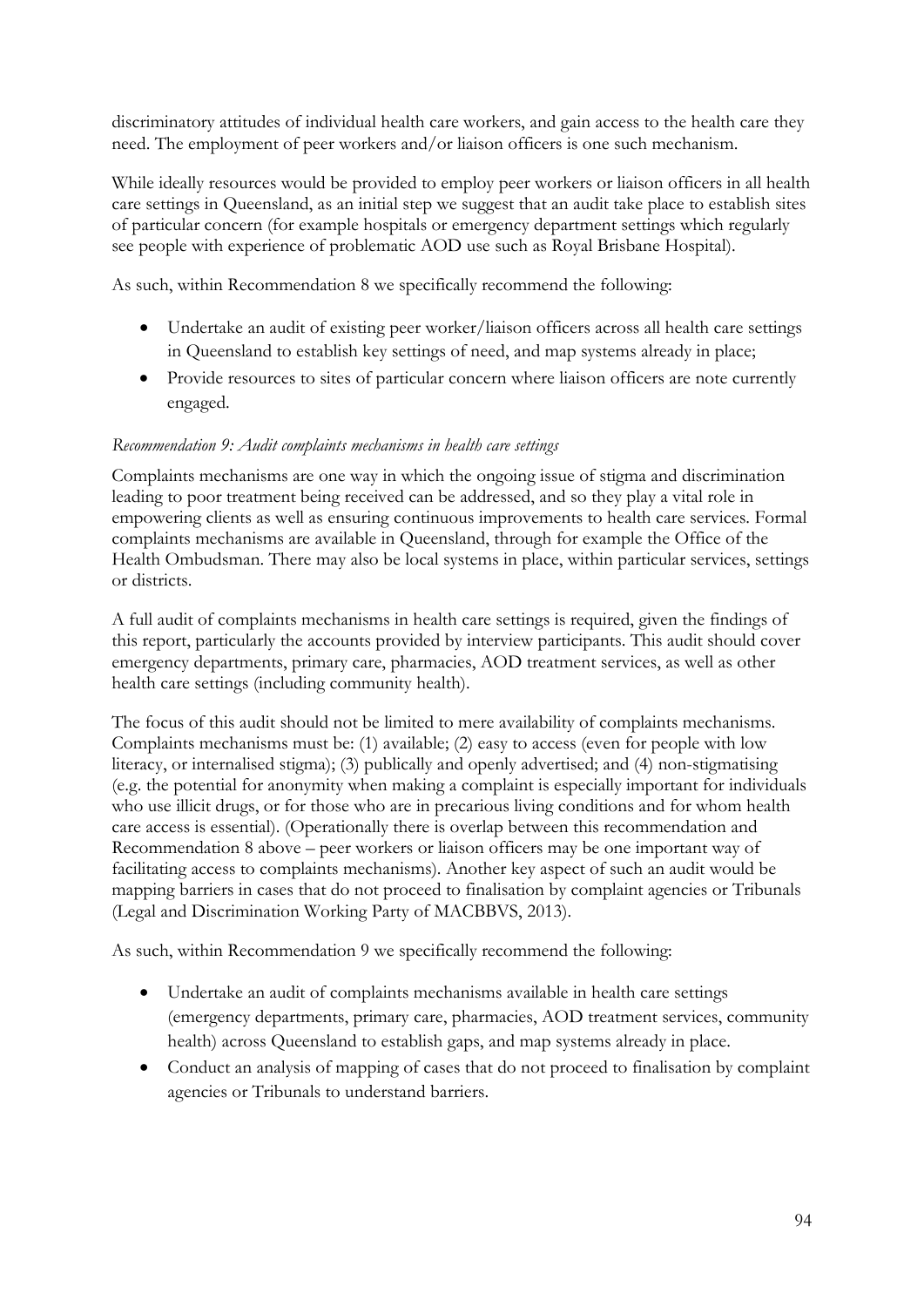### *Recommendation 10: Conduct consumer rights 'training'*

As noted in the literature review, and demonstrated in participants' accounts, self-stigma or internalised stigma can impact on people with problematic AOD use in multiple ways. This may include being reluctant to make complaints; people who have internalised the stigma associated with problematic AOD use may not believe that they are entitled to appropriate care and treatment or see themselves as full citizens. Educating and empowering people through consumer rights 'training' is another mechanism by which discrimination in health care settings can be addressed. This can be implemented by increasing funding for community groups, legal centres and human rights agencies to engage in outreach, community education and rights awareness for priority populations [\(Legal and Discrimination Working Party of](#page-118-4) MACBBVS, [2013\)](#page-118-4).

# *Recommendation 11: Develop and disseminate clear clinical advice about pain management in people with opioid dependence for emergency departments and primary health care settings*

Through the participant interviews and case examples, we identified a problem related to denial of appropriate pain management. Denial of pain management may be due to suspicions about drug seeking behaviour and/or lack of clinical understanding of pain management issues for people with opioid dependence. It is essential that people who experience problematic AOD use have access to appropriate health care (including appropriate pain management) and that stigmatising stereotypes about people with a history of drug use do not guide interactions with clients. This is especially important for people currently engaged in opioid substitution treatment programs. Clear clinical guidance (in the form of best practice guidelines and awareness training) especially in relation to pain management amongst this population is required across all health care settings ranging from hospital emergency departments to local general practice and primary care.

### *Recommendation 12: Develop and disseminate clear clinical advice about access to medications for those with concurrent physical and mental health disorders and AOD use*

Relatedly, through the participant interviews and case examples we also identified a problem regarding access to medications for people with concurrent physical and mental health disorders and AOD use. In particular, accessing continual care and consistent prescribing of medications for psychiatric disorders and conditions such as ADHD was difficult for some participants. People with experience of problematic AOD use are stigmatised by medical professionals and in some cases denied medications for physical and mental health conditions with which they have been diagnosed. Clear clinical advice (in the form of best practice guidelines and awareness training) is required along with effective dissemination to clinicians treating patients with concurrent physical and mental health disorders and problematic AOD use. As noted in Recommendation 11, stigmatising stereotypes about people with a history of drug use should not guide interactions with clients nor prescribing decisions.

### *Recommendation 13: Ensure consumer participation mechanisms are not just part of health care service provider's accreditation, but are implemented*

Consumer participation mechanisms need not only to be present, but *implemented comprehensively* in all Queensland health services and AOD treatment settings. Often such mechanisms form part of a health care provider's accreditation, but we suggest that there might be additional ways of ensuring comprehensive implementation, for example through reporting and data collection related to government funding of services. Consumer participation should be a reportable key performance indicator.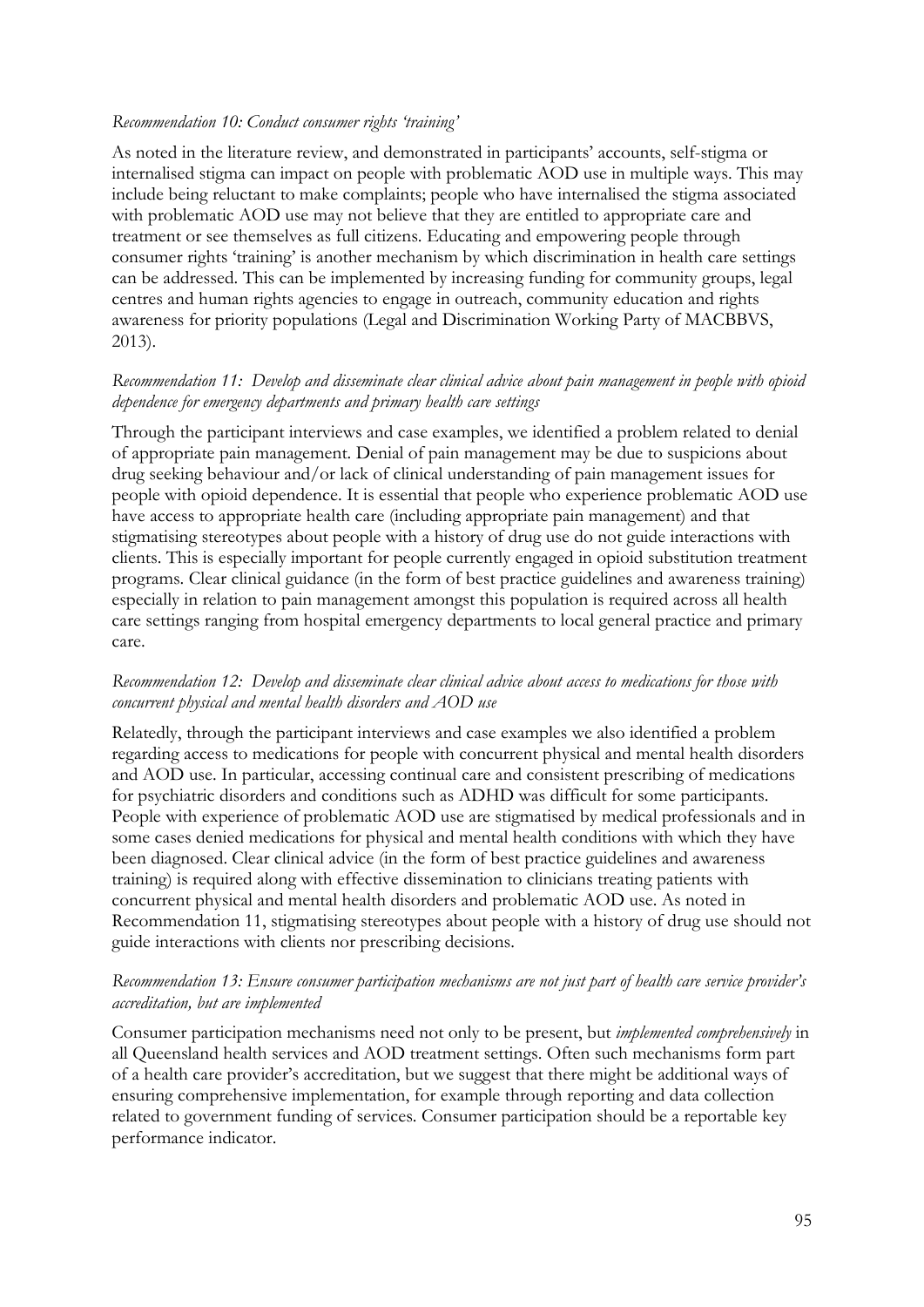Moreover, organisations such as Health Consumers Queensland [\(http://www.hcq.org.au/\)](http://www.hcq.org.au/) should be properly trained and equipped to manage issues relating to alcohol and other drug treatment, and understand the stigma experienced by people with experience of problematic AOD use across all health services. We suggest that a strategic partnership between Health Consumers Queensland and QuIHN would be beneficial.

# *Recommendation 14: Review reporting and monitoring systems to ensure anti-stigma actions are part of organisational Key Performance Indicators*

One issue identified in the conduct of this project is that while many anti-stigma initiatives appear to be in place, there are often insufficient formal levers for their continuation or maintenance. To achieve multifaceted and multilevel stigma reduction, organisations and governments need to be held to account. One way of increasing the accountability, ensuring maintenance of anti-stigma initiatives and potentially incentivising them is to make sure that the initiatives form part of ongoing monitoring systems (such as key performance indicators).

Reporting systems can be reviewed with an eye to ensure that reporting becomes one way that stigma and potentially stigmatising practices might be (1) documented and (2) reduced. What is counted in performance measures and compulsory reporting is what matters in practice; activities inevitably focus on these reportable requirements. For example reporting in relation to referral rates (e.g. to housing services, AOD treatment) might help foster the provision of holistic, person-centred care and reduce discrimination for people experiencing problematic AOD use and homelessness.

# *Recommendation 15: Develop and implement programs aimed at resilience to internalised stigma for people experiencing problematic AOD use and AOD treatment clients*

As noted in the literature review, there are a small number of interventions which are aimed at addressing internalised stigma (that is, when individuals take on and endorse public stigma within themselves) [\(Harper, et al., 2014;](#page-117-2) [Luoma, et al., 2007;](#page-119-0) [Rao, et al., 2012\)](#page-120-4).

The programs developed in relation to HIV (e.g. [Fuster-Ruizdeapodaca, et al., 2016;](#page-117-3) [Harper, et](#page-117-2)  [al., 2014;](#page-117-2) [Rao, et al., 2012\)](#page-120-4) can be adapted for people with experience of problematic AOD use, to help functioning and quality of life, enable coping mechanisms and increase self-esteem. This program should be adapted in collaboration with consumer representatives to ensure consumer input and program acceptability. This program could be adapted for people currently experiencing problematic AOD use, as well as those in AOD treatment. It could be delivered through peer-based organisations (such as QuIHN), through needle and syringe programs, as well as through all AOD treatment services.

#### *Recommendation 16: Consider introducing a supervised injecting facility*

A publically endorsed space to inject more safely, under supervised conditions, reduces stigma in a number of ways. Most fundamentally it denotes that society cares for these people, and in practical terms it provides a secure space, not under scrutiny from police nor the general public. There are a number of well-documented public health reasons to implement these services, as demonstrated in the existing efficacy and cost-effectiveness literature (as outlined in the Drug Policy Modelling Program's annotated bibliography:

[https://dpmp.unsw.edu.au/resource/supervised-injecting-facilities\)](https://dpmp.unsw.edu.au/resource/supervised-injecting-facilities). Since opening in 2001, the Sydney Medically Supervised Injecting Centre has supervised more than 1 million injections, and now managed more than 6000 overdoses without a single death.

Introducing a supervised injecting facility is one way to provide a compassionate and practical health service that connects with people who inject drugs in a non-discriminatory way. These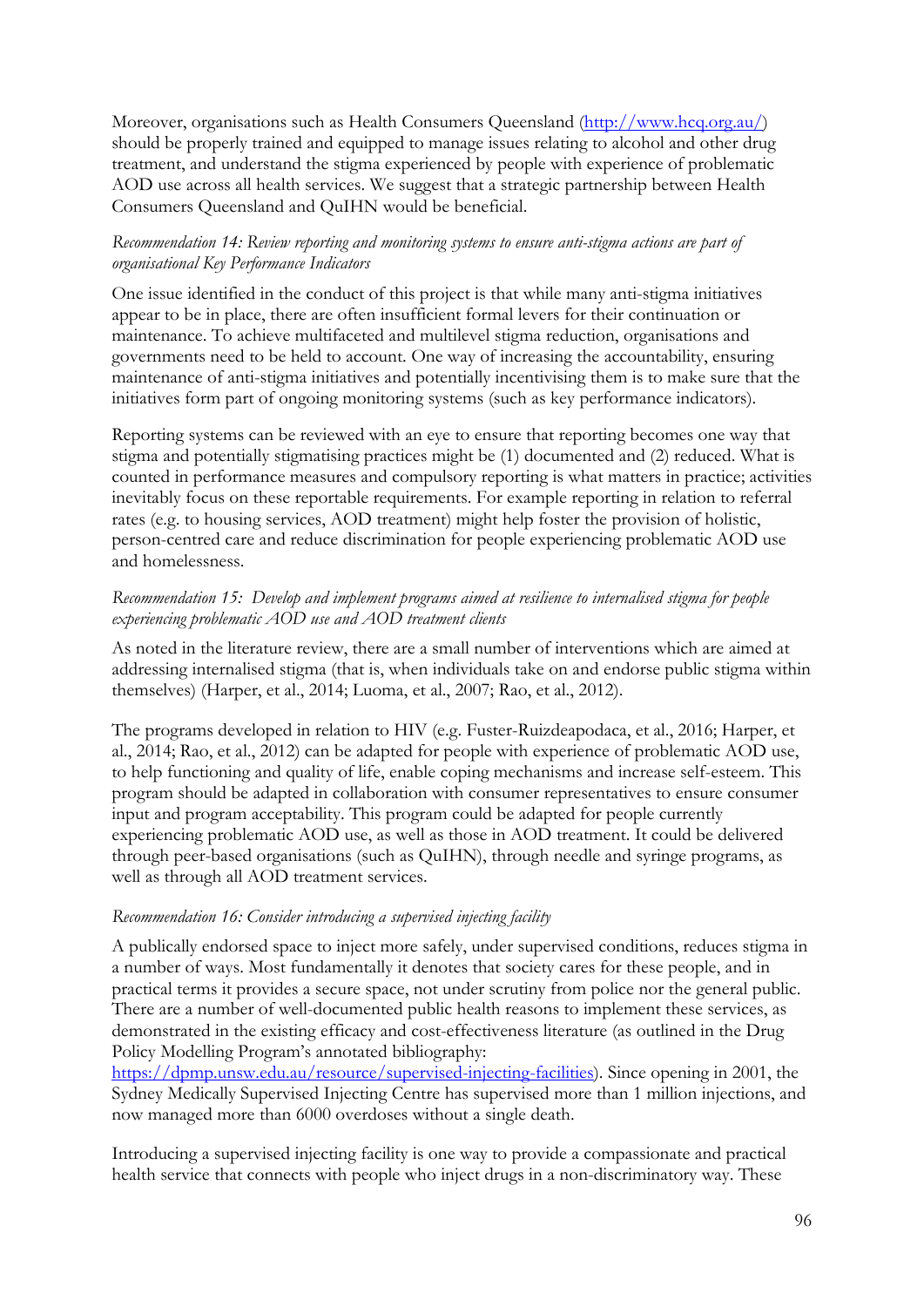services also provide an opportunity for brief interventions and provide links to treatment, support and other social support services. A number of our interview participants recognised the need for such a service, and mentioned this as a key stigma-reducing intervention:

"make a little area for drug users to go to and feel safe, that they can use their drugs, like they've got in Sydney." (Interview 12, Male 59 years)

We recognise that the introduction of such a service requires considerable discussion, and notably must be implemented in an area with an existing high rate of public street-based injecting.

# *Recommendation 17: Consider reform of the 'notifiable conditions' sections of public health law*

In the analysis of legislation we identified a range of provisions with stigmatising potential, one of which is the public health laws related to notifiable conditions. The key issue here is whether the name of the person who has acquired a notifiable condition such as hepatitis C must be provided and also whether the likely source or origin of that acquisition must also be declared (it would appear that this is required by the current Queensland Health Notifiable Conditions form: [https://www.health.qld.gov.au/\\_\\_data/assets/pdf\\_file/0023/444245/notif-conditions-rpt.pdf\)](https://www.health.qld.gov.au/__data/assets/pdf_file/0023/444245/notif-conditions-rpt.pdf). If the likely source is noted as 'injecting drug use' for example, and the notification is identifiable (i.e. the person is named), the possibility of stigma and/or discrimination increases. The public health implications for making such notifications non-identifiable need to be carefully considered. Questions of how these data are used, stored, and shared is crucial. The key issue for people with experience of problematic AOD use is whether their history of alcohol or drug use is somehow made 'known' through this system. This is important for stigma and discrimination not only for people currently using alcohol or drugs, but also for those who may have ceased some years ago (and, for example may have undergone hepatitis C treatment and been cured) but still have 'drug use status' attached to their records within health systems.

# *Recommendation 18: Amend legislation pertaining to HIV/hepatitis C*

There is a consensus building that the criminal law is not the most appropriate avenue for dealing with issues around blood borne virus transmission, and that alternatives to prosecution such as public health management are preferable. We note that in other jurisdictions this area of law is being reformed (NSW). In their report on the criminal transmission of HIV in New South Wales, the HIV/Aids Legal Centre and Phillips Fox [\(Mitchell, 2009, p.16\)](#page-119-1) noted that:

No studies to date have shown that applying the criminal law to HIV transmission has prevented HIV transmission. There is a serious risk that harsh punitive justice will reinforce the HIV/AIDS related stigma, spread misinformation about HIV/AIDS and create a disincentive to HIV testing, as people fear a threat of incurring criminal liability. Furthermore, application of criminal sanctions may in fact hinder access to counselling and support, by discouraging honest disclosure to medical staff and creating a false sense of security that the criminal law can protect a person from contracting HIV.

Section 143 of the *Public Health Act 2005* provides for an offence for recklessly putting someone at risk of contracting a controlled notifiable condition. Also, under the *Criminal Code*, s 317(b) states: "Any person who, with intent to do some grievous bodily harm or transmit a serious disease to any person; is guilty of a crime, and is liable to imprisonment for life", and s 320 states: "any person who unlawfully does grievous bodily harm to another is guilty of a crime, and is liable to imprisonment for 14 years". We understand that these provisions are rarely used to prosecute individuals who transmit conditions such as HIV and hepatitis C to others (although see, for example, *R v Reid* [2006] QCA 202). Nevertheless, the use (and possible use) of these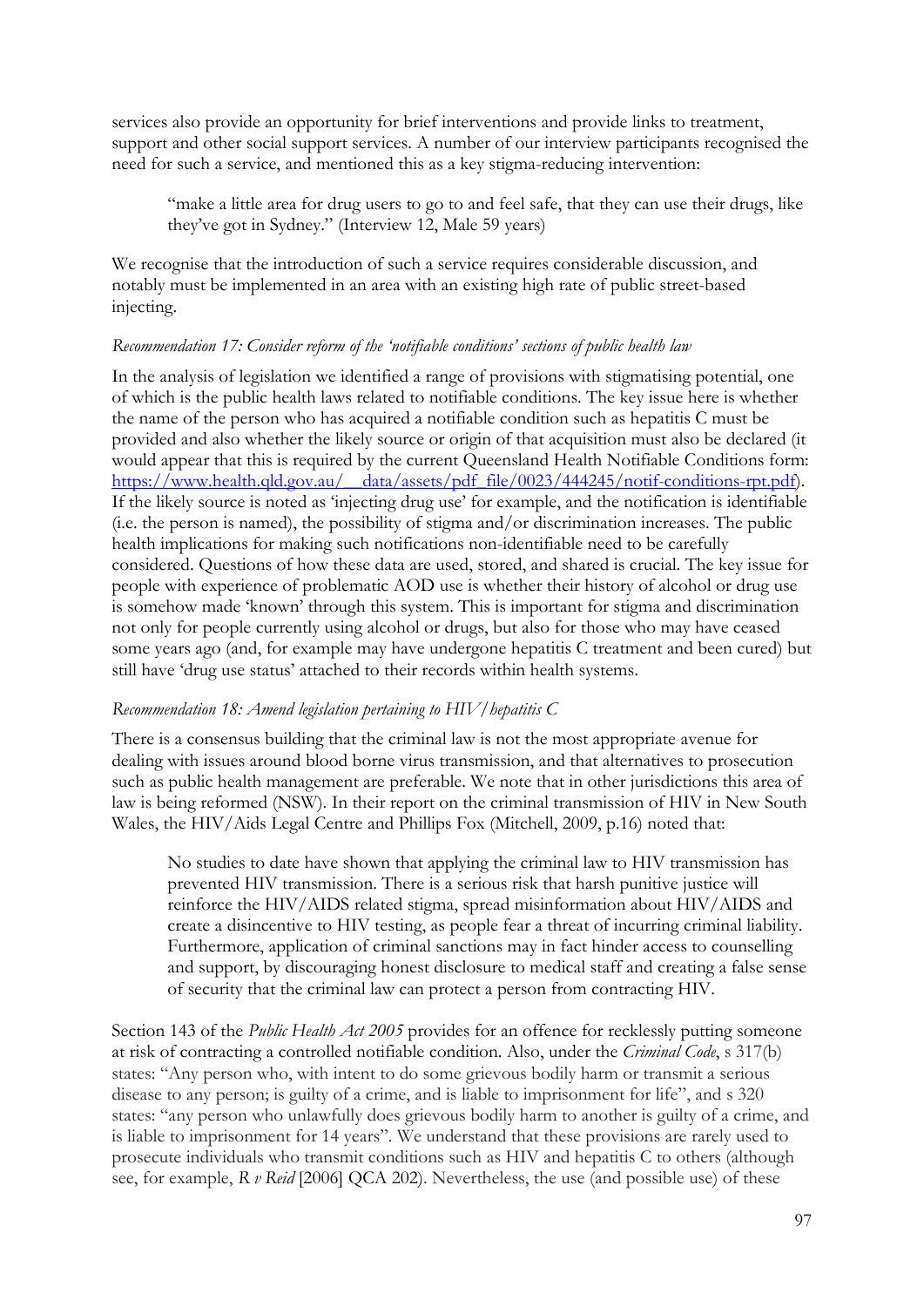provisions has the potential, as noted above, to reinforce stigma associated with HIV/AIDS and other blood borne viruses.

How Queensland might reform these sections is worthy of consideration, given their stigmatising effects/potential. Such reform will reduce stigma for those who are either HIV/hepatitis C positive – regardless of the mode of acquisition – and for people with experience of problematic AOD use (due to the co-stigmas associated with this condition, as discussed in the literature review).

# **6.3 Welfare and support services, including housing**

### *Recommendation 19: Apply the recommendations from health care to welfare and support services*

The recommendations relating to health care outlined above also apply to welfare and support services, including housing and legal aid. We reiterate the following Recommendations and suggest that the recommendations outlined in relation to health services be adapted in relation to welfare and support services as follows:

### *Recommendation 4:*

Increase the availability of welfare and support services –

Provision of welfare and support services shows care and concern for the welfare and wellbeing of people who experience problematic AOD use, and treats with respect and dignity the problem of AOD use and people who use AOD. The provision of services emphasises that problematic AOD use is a health and social issue, to be addressed as such.

### *Recommendation 5:*

Improve welfare services marketing (public service announcements) –

Improving welfare services marketing reduces stigma associated with seeking help through these services, and with AOD issues specifically. Marketing materials (whether generated by the Queensland government or by NGO services) should redress stigma by providing accurate information about access to services, and self-evidently not use images or language that may increase stigma associated with problematic AOD use. The involvement of consumer and family representatives in the development of such materials is essential.

#### *Recommendation 7:*

Invest in improvements in the physical facilities within welfare and support services –

Actively improve the physical environment of welfare and support services can reduce the stigma associated with these spaces. The physical environment of services is often not prioritised due to tight funding environments, however investing in the physical space can decrease the sense of shame felt by clients, show respect and help reduce discriminatory attitudes from the wider community.

### *Recommendation 8:*

Employ peer workers/liaison officers in welfare and support service settings –

As has been noted in relation to AOD treatment and health care settings, it is important for people with experience of problematic AOD use to have easy access to mechanisms for support in welfare and support service settings, to help overcome structural stigma and discriminatory attitudes of individual workers, and gain access to the services they need. The employment of AOD peer workers and/or liaison officers in welfare and support services (similar to health care settings) is one such mechanism.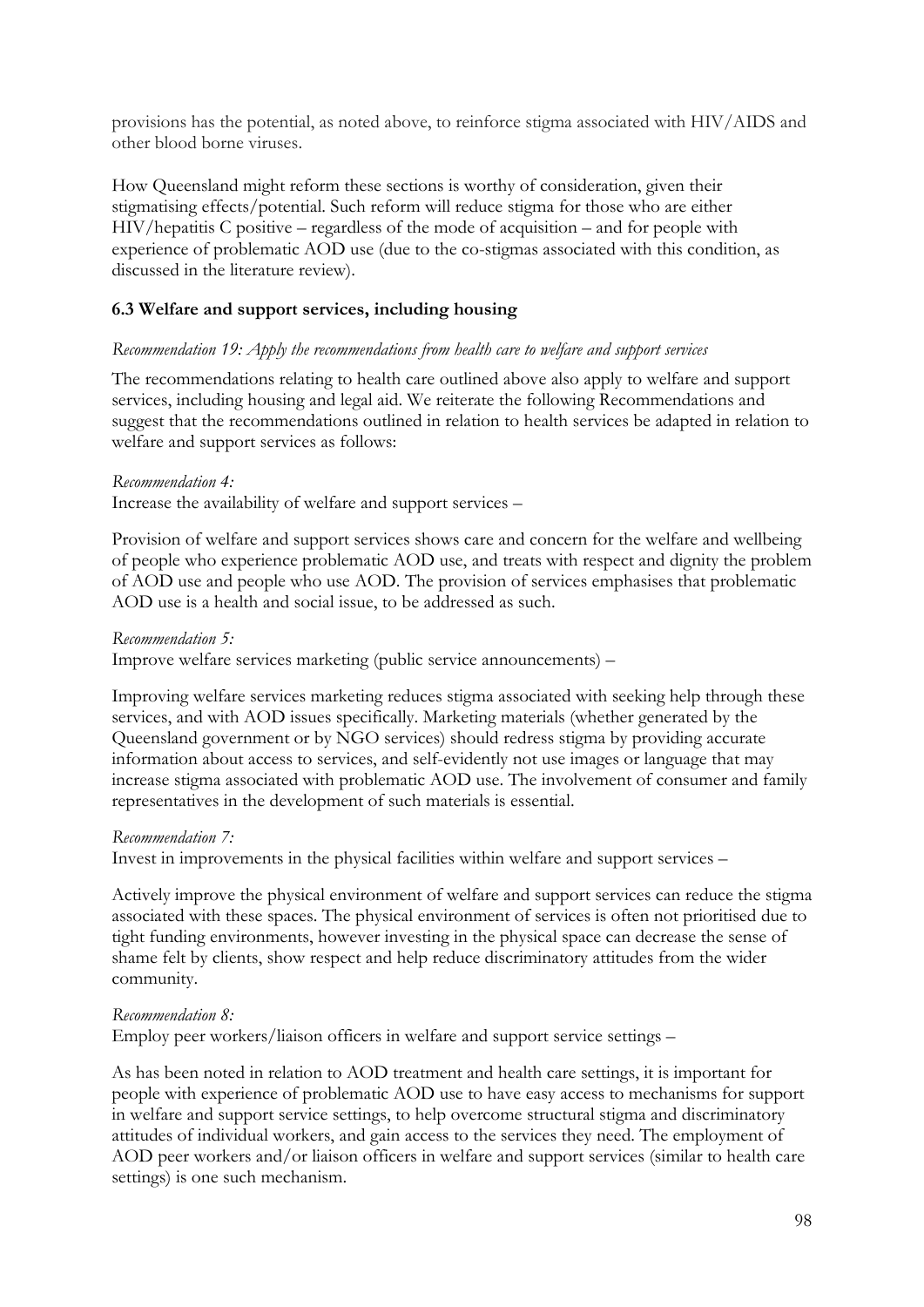While ideally resources would be provided to employ peer workers or liaison officers in all welfare and support services settings in Queensland, as an initial step we suggest that an audit take place to establish sites of particular concern (for example inner-city services which regularly see a high volume of people with experience of problematic AOD use).

#### *Recommendation 9:*

Audit complaints mechanisms in welfare and support service settings –

Complaints mechanisms are one way in which the ongoing issue of stigma and discrimination leading to poor treatment being received can be addressed, and so they play a vital role in empowering clients as well as ensuring continuous improvements to services.

While these systems are more established in health care systems, we suggest a full audit of complaints mechanisms in welfare and support service settings, given the findings of this report, particularly given the accounts provided by interview participants.

### *Recommendation 10:*

Implement consumer rights 'training' in relation to welfare and support services –

Educating and empowering people through consumer rights 'training' is another mechanism by which discrimination in welfare and support services settings can be addressed. As with health care settings, this can be implemented by increasing funding for community groups, legal centres and human rights agencies to engage in outreach, community education and rights awareness for priority populations (Legal and Discrimination Working Party of MACBBVS, 2013).

### *Recommendation 13:*

Ensure consumer participation mechanisms are a part of welfare and support services' accreditation, and are implemented –

We recommend that consumer participation mechanisms are not only present, but *implemented comprehensively* in all Queensland welfare and support services. Such mechanisms could form part of welfare and support services' accreditation, but we suggest that there might be additional ways of ensuring comprehensive implementation, for example through reporting and data collection related to government funding of services. Consumer participation should be a reportable key performance indicator.

### *Recommendation 14:*

Review reporting and monitoring systems –

We recommend that reporting systems be reviewed with an eye to ensure that reporting becomes one way that stigma and potentially stigmatising practices might be (1) documented and (2) reduced. What is counted in performance measures and compulsory reporting is what matters in practice; activities inevitably focus on these reportable requirements.

#### *Recommendation 15:*

Develop and implement programs aimed at resilience to internalised stigma, delivered through welfare and support service settings –

We recommend that programs developed in relation to HIV (e.g. [Fuster-Ruizdeapodaca, et al.,](#page-117-3)  [2016;](#page-117-3) [Harper, et al., 2014;](#page-117-2) [Rao, et al., 2012\)](#page-120-4) be adapted for people with experience of problematic AOD use, to help functioning and quality of life, enable coping mechanisms and increase self-esteem. Such programs should be delivered in welfare and support service settings. This program should be adapted in collaboration with consumer representatives to ensure consumer input and program acceptability.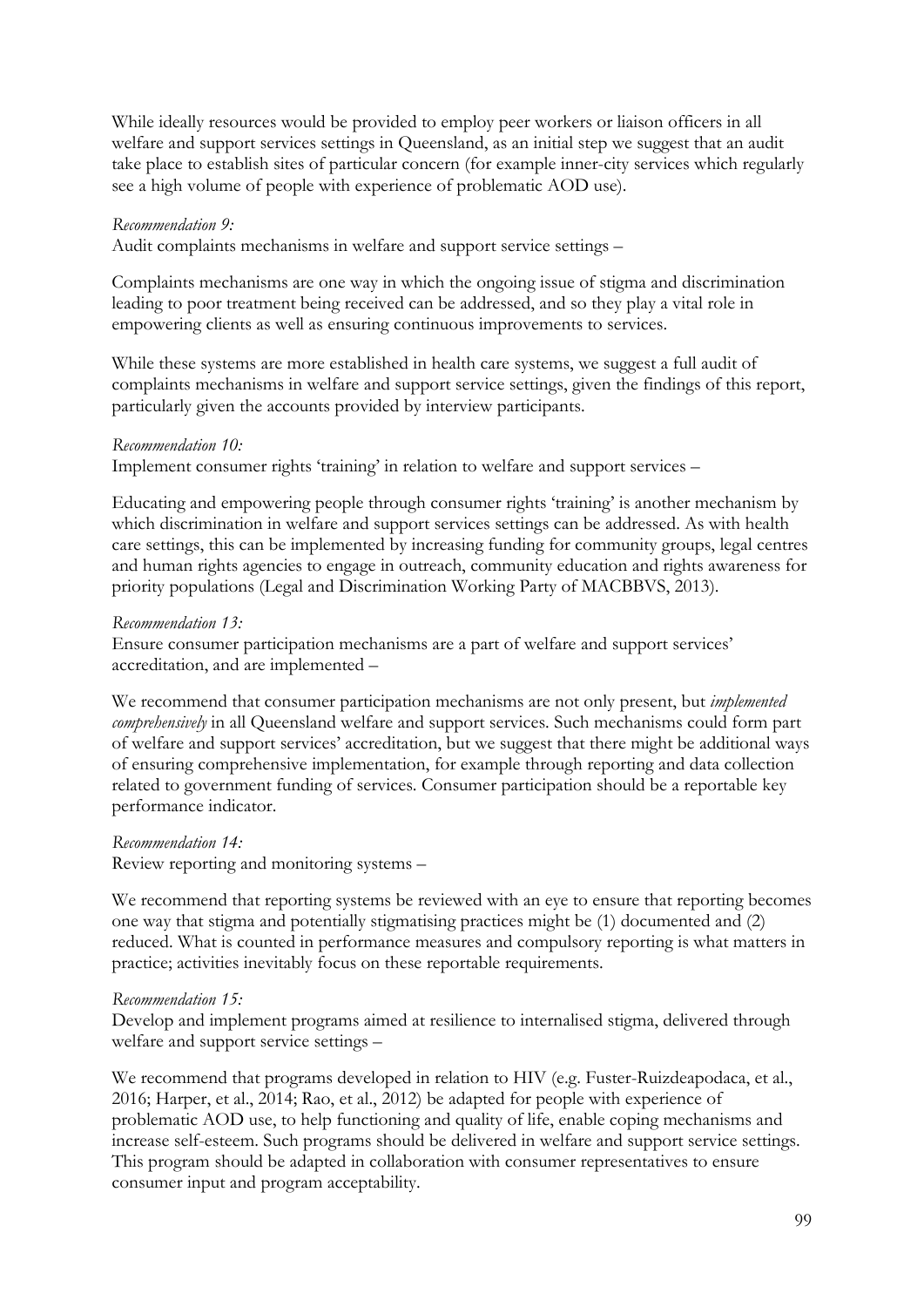### **6.4 Police, public order and criminal law**

#### *Recommendation 20: Encourage police to be aware of and where possible facilitate access to services*

Through the participants' accounts, it is clear that many people who experience problematic AOD use come into regular contact with the police. Police are often the 'front line workers' in dealing with people who may require help, and as such this presents an opportunity to intervene in ways that will reduce harm and increase the likelihood that the person will change their behaviour. We also note in the interviews and the literature review that police encounters can be stigmatising and discriminatory. One potential way to reduce this perception is to provide police with resources to be able to offer access to services.

While the role of police is to enforce the law, if they had resources to facilitate access to services, especially housing, welfare and AOD treatment services for those in need, a less stigmatising experience may result. As noted by participants, changing the quality of police encounters can reduce stigma. Partnerships will need to be put in place between local police and services in the area, and in some cases memoranda of understanding established. Such facilitation activities should also be formally recognised in reporting mechanisms (accounted for as part of the work of police, rather than seen as an "added extra").

### *Recommendation 21: Consider a pilot of tracking police encounters*

Participants reported experiences of police harassment, and this has also been raised in the international literature. Consideration of a pilot of tracking police encounters would increase accountability for police. One such trial has been conducted in Victoria, focussed on issues of equality in police encounters. The 'Receipting Proof of Concept' was developed to test receipting of police encounters, and collect data relating to individual police members, work locations and the contact person's race and ethnicity (as the project was focussed on issues of discrimination related to racial profiling) [\(Victoria Police, n.d.\)](#page-121-4). The system was not adopted following evaluation in Victoria, in part due to design issues, but approaches to increase police accountability have been documented and adopted in the UK [\(http://www.policeaccountability.org.au/research\\_resources/\)](http://www.policeaccountability.org.au/research_resources/). Queensland should consider

whether such a pilot would support police transparency and accountability in relation to encounters with marginalised people, so as to reduce perceptions of harassment, stigma and discrimination.

### *Recommendation 22: Ensure Memoranda of Understanding are in operation between police and health care and harm reduction service providers*

It is essential that people experiencing problematic AOD use can access treatment services, harm reduction services (such as needle and syringe programs) and other health care services without fear of police attention or surveillance of these services. This was raised as an issue by interview participants, and highlighted in the literature review.

Memoranda of understanding (MOUs) should be standard practice between all health care and harm reduction services, and local police. In some cases, such MOUs are in place as part of local community arrangements, but efforts should be made to standardise these practices across Queensland. Moreover, clients of services should be fully informed as to the kind of MOUs that are in place, to help reduce fear and encourage service access.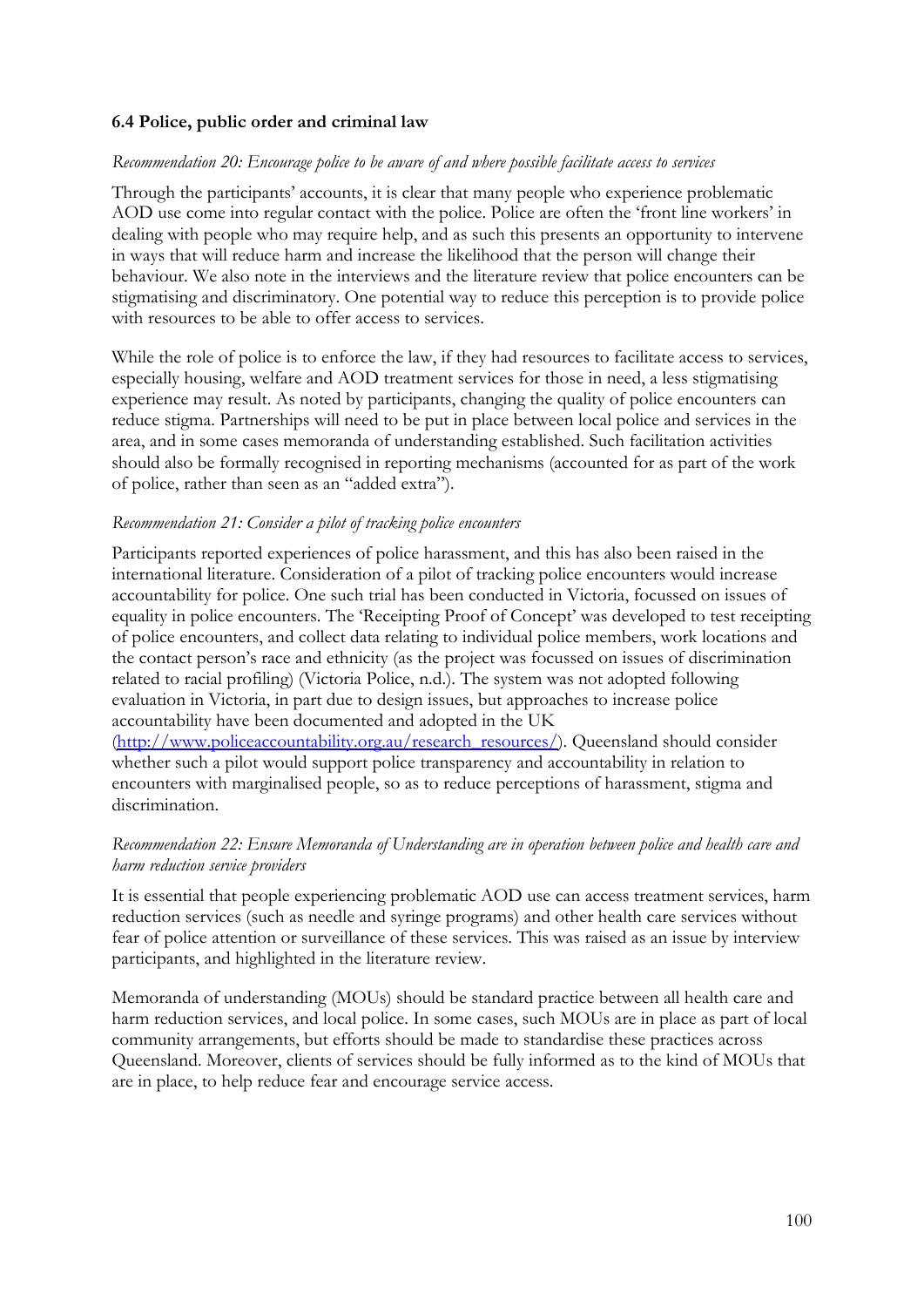# *Recommendation 23: Reform areas of criminal law where the definition of the behaviour has the potential to be stigmatising or applied in discriminatory ways*

As highlighted in the legislation analysis, provisions in criminal law where the definition of the targeted behaviour is not clearly defined in the legislation provides the potential for that legislation to be stigmatising and applied in discriminatory ways. Reforms to ensure clear and adequate definitions within legislation protect both the target of the law and the police when exercising the law.

In particular, we identified the following provisions:

Section 18(3) of the *Major Events Act* makes it an offence for a person to enter a major event if that person "appears to be drunk or adversely affected by a drug". Similarly, Section 26 of the *Major Events Act* allows for an authorised person to direct a person who "appears to be drunk or adversely affected by a drug" to leave the arena of a major event. Both of these are examples of provisions that inadequately define the behaviour and could result in stigmatisation and discriminatory practices in relation to people with AOD problems, as well as people on opioid pharmacotherapies or other medications which may impair speech or movement. The test for drunkenness/adverse effect should be reviewed and more clearly defined and/or that any guidelines pertaining to the exercise of discretion under these section be reviewed.

Section 390E of the *Police Powers and Responsibilities Act 2000* authorises police to detain and transport an intoxicated person to a sober safe centre if:

- 1. (a) a police officer reasonably suspects a person is intoxicated; and
- 2. (b) the person is behaving in a way the police officer reasonably suspects—
	- (i) constitutes a nuisance offence; or
	- (ii) poses a risk of physical harm to the person, or another person; and

(c) the behaviour mentioned in paragraph (b) is in a public place located in a prescribed safe night precinct for a sober safe centre.

The meaning of 'intoxicated person' is not defined. While we acknowledge that the rationale for this provision is sound (i.e. it is ostensibly designed to protect the intoxicated person), the Act does not define 'intoxicated person' and thus might be open to misinterpretation and misapplication [\(Quilter, et al., 2016b\)](#page-120-5).

Section 10 of the *Summary Offences Act* states that a person must not be intoxicated in a public place. For the purposes of this provision, "intoxicated means drunk or otherwise adversely affected by drugs or another intoxicating substance" (section 10(2) *Summary Offences Act*). The test for intoxication should be reviewed and more clearly defined, and/or that any guidelines pertaining to the exercise of discretion under this section be subject to review [\(Quilter, et al.,](#page-120-5)  [2016b\)](#page-120-5).

Section 328A of the *Criminal Code* makes it an offence to dangerously operate a vehicle whilst "adversely affected by an intoxicating substance". Section 365(C) of the *Criminal Code* states that: (1) A person is taken to be adversely affected by an intoxicating substance if— (a) the concentration of alcohol in the person's blood is at least 150mg of alcohol in 100mL of blood; or (b) the concentration of alcohol in the person's breath is at least 0.150g of alcohol in 210L of breath; or (c) any amount of a drug prescribed by regulation is present in the person's saliva; or (d) the person fails to provide a specimen as required under the *Transport Operations (Road Use Management) Act 1995*, section 80 as applied under the *Police Powers and Responsibilities Act 2000*, chapter 18A. Although section  $365(C)(1)(c)$  may legitimately capture people who are driving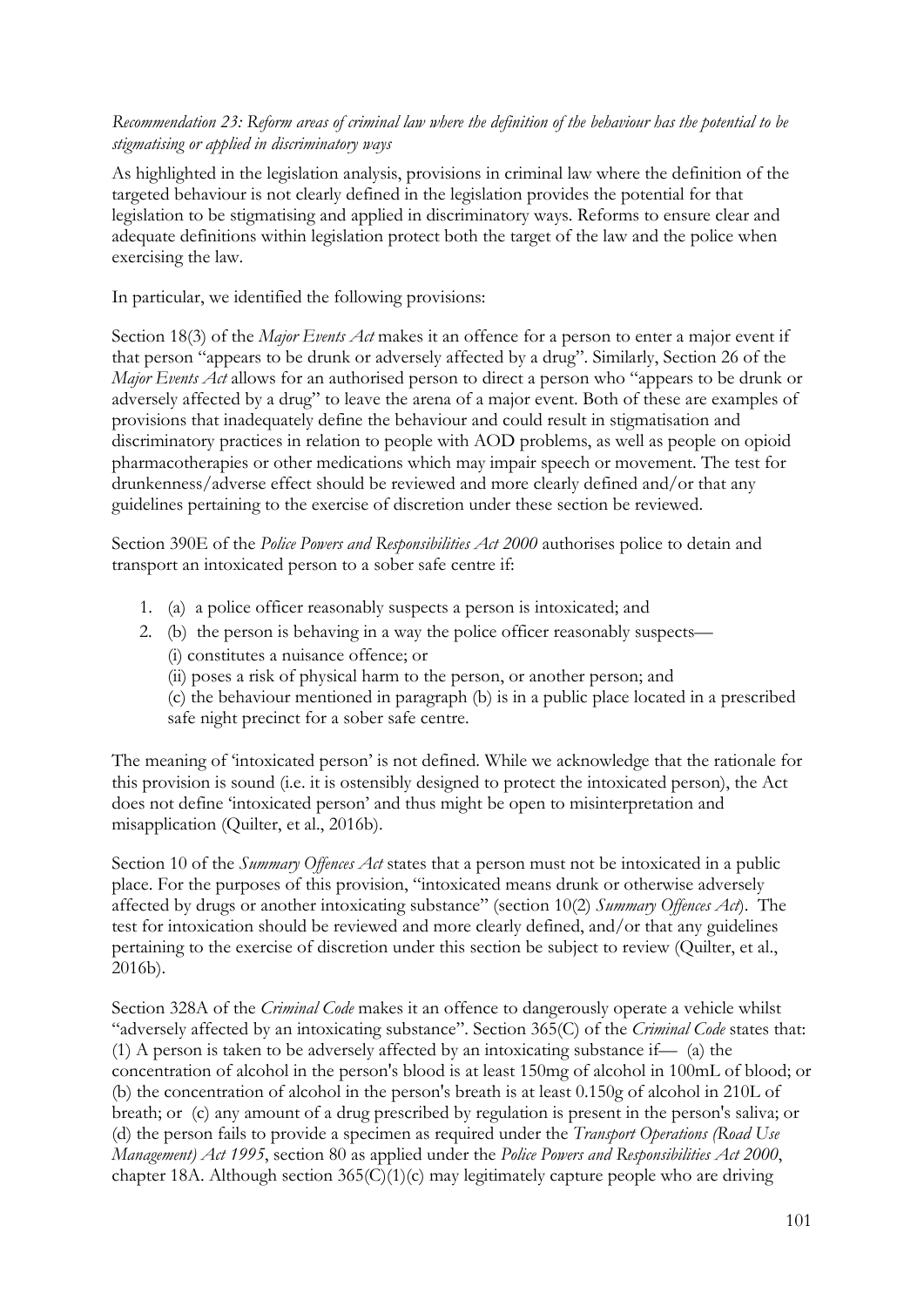while under the influence of (or intoxicated by) drugs, the provision, as it is presently drafted, also risks criminalising past use, where a person is not presently intoxicated or adversely effected but does retain traces of a drug in their saliva. Where such a provision criminalises past use it is akin to a minor drug possession charge (see Recommendation 24) and risks increasing stigma and discrimination. The test for being "adversely affected" should be reviewed and more clearly defined.

(These issues of definition should also be taken into account when reviewing other areas of law, as we have highlighted throughout the legislation review, including laws related to public health.)

# *Recommendation 24: Decriminalise the personal use/possession of drugs*

Much of the stigma and discrimination we documented through this project comes from the fact that the personal consumption of drugs is a criminal offence. The decriminalisation of personal use/possession offences (with threshold limits) provides the opportunity for a health response, rather than criminal justice response, and facilitates greater treatment seeking and opportunities for recovery. A past criminal record for drug use/possession reduces the chances of reintegration into society (by limiting opportunities for work and sometimes even the ability to care for or spend time with one's children) and increases stigma. The stigma of a criminal record carries through life, even long after someone has sought treatment and stopped drug use. As participants noted in their interviews, reconnection to work and family is often a motivator in treatment, and such motivation is thwarted when the legacy of a criminal history remains. Participants noted that decriminalisation would make a difference to the stigma and discrimination experienced in their lives:

"Decriminalisation. […] [It's] the main stigma - because it's against the law. It's okay to be an alcoholic because you can buy it over the counter but you can't be a drug addict because it's against the law. That's my main argument for it. Straight out. Not just that, our jails are full of drug users […] once they're in that system they usually end up staying in that system. They end up back in that system because that's the only system they know, it's the only place they can get a feed or a roof over their head or some support. Which is sad." (Interview 11, Male 44 years)

As has been noted in research, there is strong public support in Australia for decriminalisation approaches. The research evidence indicates that decriminalisation of drug use: (1) Reduces the costs to society, especially the criminal justice system costs; (2) Reduces social costs to individuals, including improving employment prospects; (3) Does not increase drug use; (4) Does not increase other crime; (5) May, in some forms, increase the numbers of people who have contact with the criminal justice system (net widening). Many countries around the world have decriminalised drug use and possession in various ways (the full Drug Policy Modelling Program decriminalisation briefing note is available here:

[https://dpmp.unsw.edu.au/sites/default/files/dpmp/resources/Decriminalisation%20briefing](https://dpmp.unsw.edu.au/sites/default/files/dpmp/resources/Decriminalisation%20briefing%20note%20Feb%202016%20FINAL.pdf) [%20note%20Feb%202016%20FINAL.pdf\)](https://dpmp.unsw.edu.au/sites/default/files/dpmp/resources/Decriminalisation%20briefing%20note%20Feb%202016%20FINAL.pdf).

### *Recommendation 25: Amend laws regarding peer distribution of injecting equipment*

Amending section 10(3) of the *Drugs Misuse Act 1986* to remove prohibitions related to distribution of injecting equipment would reduce stigma. Previous research [\(Lancaster, Seear, &](#page-118-5)  [Treloar, 2015\)](#page-118-5) has demonstrated the stigmatising potential of the prohibition on peer distribution of injecting equipment in Australia; a point echoed in the legislative component of our analysis. In this research, the authors argued that the prohibition on peer distribution of injecting equipment increased the risk of stigma, and that: "it is important that this highly stigmatised and marginalised group be able to participate in practices that challenge dominant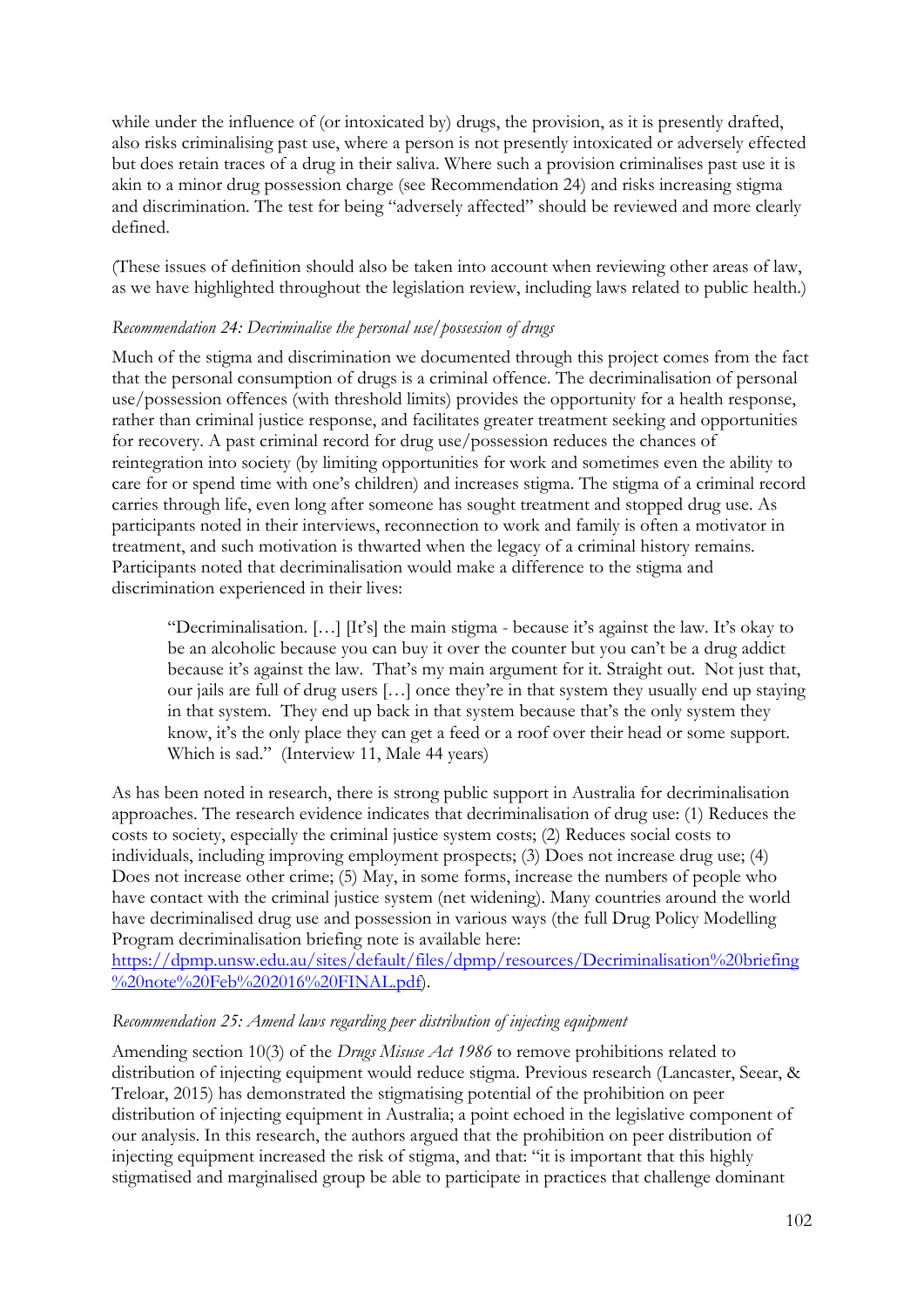conceptualisations of them and remake the stereotype of the irresponsible 'addict'" [\(Lancaster,](#page-118-0)  [Seear, et al., 2015, p.1204\)](#page-118-0). This law significantly curtails public health strategies in relation to blood borne virus prevention (including the operations of needle and syringe programs), and pre-dates the discovery of the hepatitis C virus and understandings of the links between sharing injecting equipment and transmission. Given that it is relatively common practice for peers to collect and distribute sterile injecting equipment within their community, and that these practices likely play an essential role in preventing the transmission of BBVs, there is a strong argument against criminalising the conduct of a person who gives a clean syringe to another [\(Lancaster,](#page-118-0)  [Seear, et al., 2015\)](#page-118-0). Similar recommendations have been made over a number of years by a number of other organisations and bodies, including the Australian Injecting and Illicit Drug Users League (AIVL) [\(2010\)](#page-115-0), the Australian National Council on Drugs (ANCD) [\(2013\)](#page-115-1) and the Legal and Discrimination Working Party of the Ministerial Advisory Committee on Blood Borne Viruses and Sexually Transmissible Infections (MACBBVS) [\(2013\)](#page-118-1). Following the recommendations of this research, the ACT, NT and Tasmania have reformed equivalent provisions, removing criminal offences associated with distribution of injecting equipment.

## **6.5 Employment**

#### *Recommendation 26: Review policies regarding criminal history checks at pre-employment*

As noted in Recommendation 24, a criminal history pertaining to drug use can be highly stigmatising and can cause major barriers to employment for people with a history of problematic AOD use. As the interviews demonstrated, this is not only limited to drug use/possess offences per se, but also criminal history related to acquisitive crime during periods of drug dependence. The barrier a criminal history poses to employment in some sectors is significant. This limits opportunities for employment and reconnection with the community even after people have been through AOD treatment.

As well as our recommendation to decriminalise minor drug use/possession offences, we suggest that a review of the ways in which criminal history checks are used as pre-employment screening be conducted across industries. Self-stigma and lack of formal mechanisms of review often prevent individuals from accounting for such criminal pasts. We acknowledge that there are situations where particular criminal offences should preclude certain types of employment or employment that involves contact with vulnerable populations (e.g. working with children if the individual has been found guilty of child sex offences). However, where criminal checks encompass minor use or possession offences and/or low-level acquisitive crime, and such criminal history is not materially relevant to that employment, these policies should be revised.

## *Recommendation 27: Encourage uptake of clear employer guidelines regarding AOD use in the workplace and how to best respond*

Workplace dismissals for AOD use can result in both stigmatising and highly negative outcomes for the person. As was shown in the interviews and case examples, it is far better to try and engage the employee in some form of assistance rather than simply dismissing them from the role. Mechanisms for seeking help (as noted below in Recommendation 28) should be easily accessible, and rather than dismissing employees, systems should be put in place to allow employees to seek help then return to work after a suitable period of time. The focus should be on how to reduce problematic alcohol and other drug use, wherever possible, using the least restrictive or punitive means available.

We note that good guidelines are in place governing public service employees in the Queensland government, in relation to AOD use in the workplace. We suggest that systems be put in place to encourage uptake of these guidelines by private employers. In so far as is possible for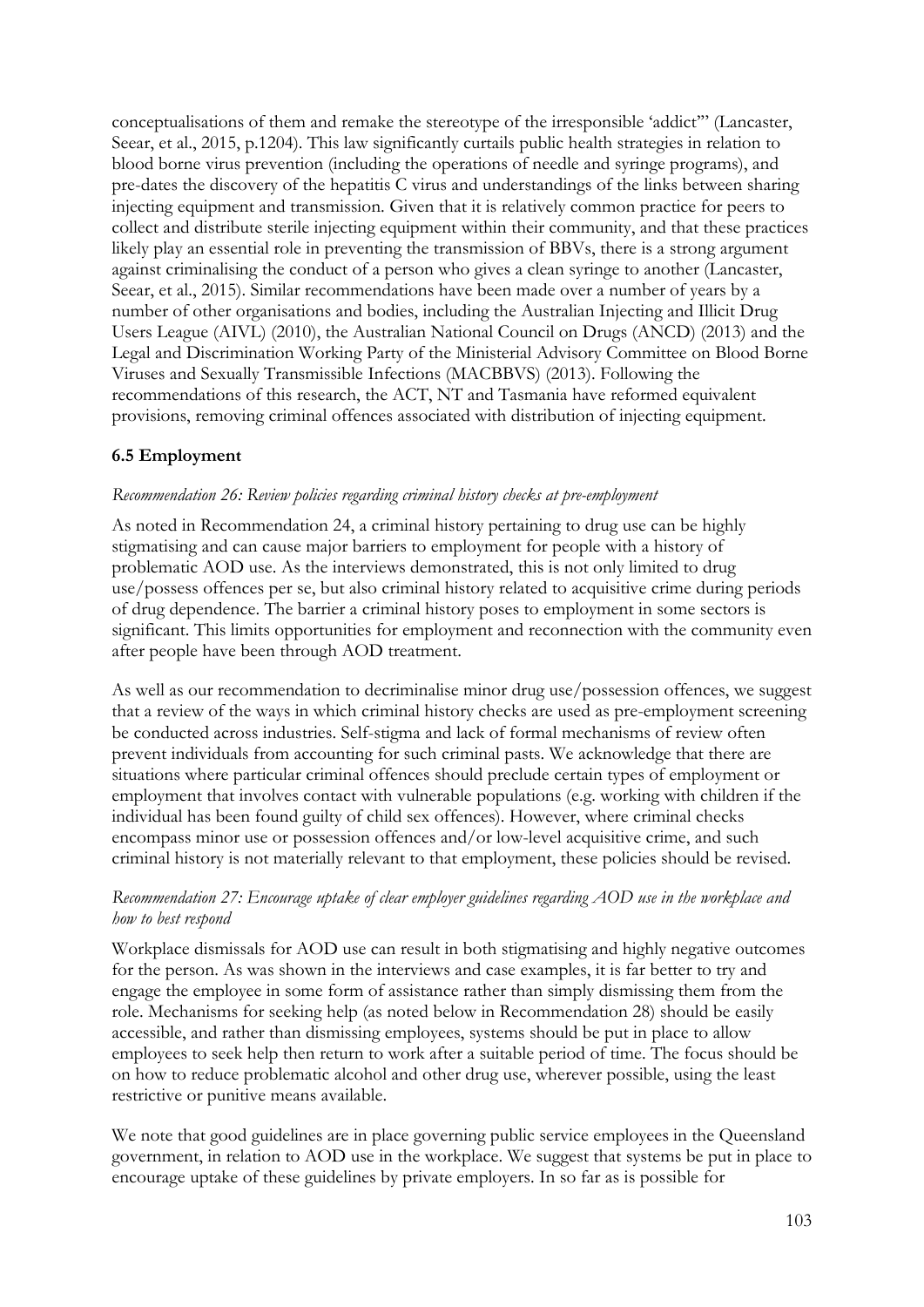Queensland government to incentivise such mechanisms in private workplaces (for example, as a condition of accreditation or for organisations in receipt of government funding or contracts) this should be implemented. WorkCover Queensland may be a key partner and facilitator across industries.

#### *Recommendation 28: Improve access to Employee Assistance Programs*

Employee Assistance Programs (EAPs) play a vital role in ensuring that people gain access to appropriate AOD interventions, in a confidential, non-stigmatising situation. The case examples clearly show how such systems are to the benefit of both employees and employers. If employers support the person, and help them to make the treatment connection, there are better health outcomes.

There should be clear, accessible and well-documented systems in place to facilitate access to EAPs for people who may be experiencing AOD problems. Early intervention is important, and EAPs should be low-threshold services to minimise stigma. Confidentiality is essential to ensure that employees do not fear discrimination in the workplace, as a result of seeking help.

Such programs should include strategies for facilitating returning to work after a period of treatment or rehabilitation, and should encompass AOD along with mental health or other disabilities. All EAP systems should include in-built opportunities for referral and interventions, where required (not simply be limited to phone counselling etc). The Queensland Government can play a role in developing best-practice guidelines to help employers put systems in place. WorkCover Queensland may be a key partner and facilitator across industries.

# *Recommendation 29: Develop and support pathways into employment for people completing AOD treatment*

Employment is a very important signal to an individual that they are worthwhile, respected and able to contribute. However stigma prevents people from gaining employment post-AOD treatment.

#### As one participant noted:

"I think there needs to be opportunities to help people grow […] especially with work. Give people the opportunity to prove themselves. I can't speak for each individual, but if I could go and get an apprenticeship tomorrow, […] if there was a system there for recovering addicts to stay clean, a program or whatever, to go and do a traineeship, that'd be great. Everyone knows where I'm at, everyone knows where I'm heading forward. It doesn't become a surprise to anybody and no one has to make any judgment." (Interview 4, Male 27 years)

There is a need for specific programs that provide incentives for employers to help people get into employment quickly upon leaving treatment. Such programs are in place in relation to disability for example, and such models could be extended to AOD treatment. At present, based on the interviews conducted, relationships between employers and treatment services are ad hoc and largely driven by particular treatment services. A more systemic and comprehensive approach is required.

#### *Recommendation 30: Encourage and support flexible work hours policies*

There is a need for flexibility within the workplace to access ongoing support as required (or, as noted in the interviews, attend appointments or to pick up pharmacotherapy medication). Research undertaken by our team (KS) that has not yet been published suggests that flexibility is a common practice in other countries, such as Canada. In Canada, many employers attempt to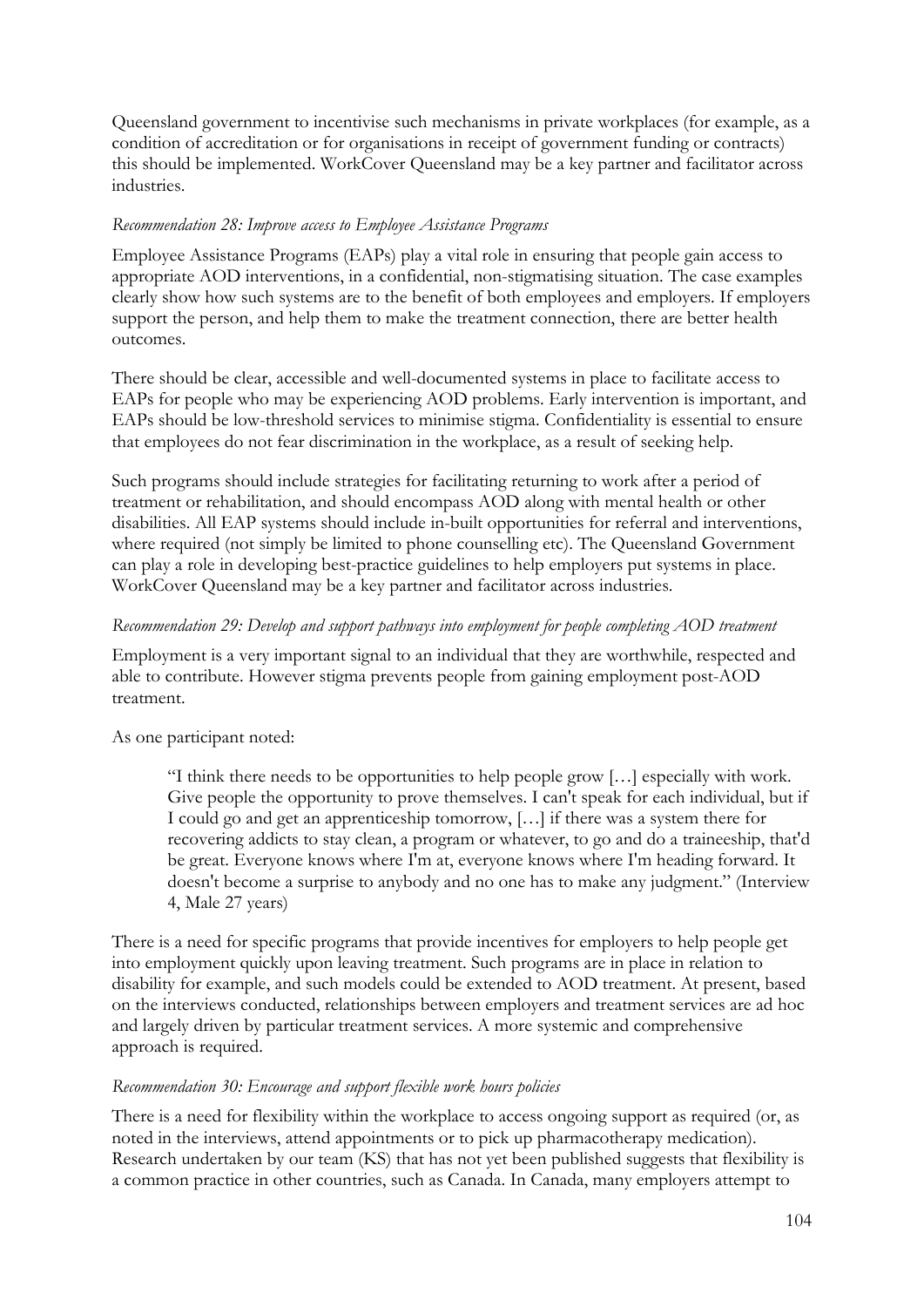accommodate the needs of people who are experiencing problematic alcohol and other drug use, and this may include offering flexible work hours (such as later start and finish times) for those who need it.

As an employer, the Queensland Government could introduce a state-wide policy allowing for flexibility for issues related to AOD problems and treatment-seeking and encourage other nongovernment workplaces to make similar opportunities available. Incentives could be provided to non-government and private employers. At a more basic level, a resource or best practice guide could be developed for advising employers on how to manage these issues where employees request it, to help reduce stigma and discrimination in the workplace.

# **6.6 Society at large**

## *Recommendation 31: Exercise extreme caution in mass media campaigns for drug use prevention*

The images used in mass marketing campaigns that aim to prevent drug use are often stigmatising and perpetuate stereotypical images of people who use drugs. Such images do not help people to access treatment and, as participants have noted, often end up alienating individuals from their friends and family out of fear. Research evidence shows that some mass media drug prevention campaigns can further compound and contribute to experiences of stigma and marginalisation.

In addition, there is not a clear evidence base that mass media campaigns for drug prevention actually work as intended. A large body of international research shows that mass media campaigns have no effect on drug use behaviour, and moreover, negative effects have been shown in some studies. Hence they are by no means cost effective. A systematic review of the effectiveness of mass media campaigns (in this review termed 'anti-illicit drug public service announcements') by Werb et al. [\(2011\)](#page-122-0) identified and examined seven randomised trials and four observational studies from Australia and internationally. Their analyses of these evaluations concluded that there was limited evidence to support the use of mass media campaigns for illicit drug prevention. Specifically:

- No trial demonstrated any significant benefits;
- No studies reported any long term effectiveness of mass media campaigns;
- Overall mass media campaigns had a limited impact on the intention to use illicit drugs or on illicit drug use amongst the target population. In one example of the more common negative findings, evaluation of the 'Montana Meth Project' found that the graphic advertising campaign to deter methamphetamine use amongst young people was ineffective (compared to an unexposed control comparison [\(Anderson, 2010\)](#page-115-2);
- Importantly, two randomised controlled trials in the systematic review found evidence that public service announcements actually increased intention to use drugs. Werb et al. [\(2011\)](#page-122-0) argued that this is because mass media campaigns increase the perception that drug use is widespread, which may lead to a greater likelihood of initiation of drug use.

Given that mass media campaigns have been demonstrated to be ineffective for drug use prevention and may carry the risk of negative effects (such as increased stigma and discrimination, increased initiation to drug use, and changing perceptions about the social norms of using a particular drug) we suggest that the Queensland Government approach the use of drug prevention mass media campaigns with extreme caution.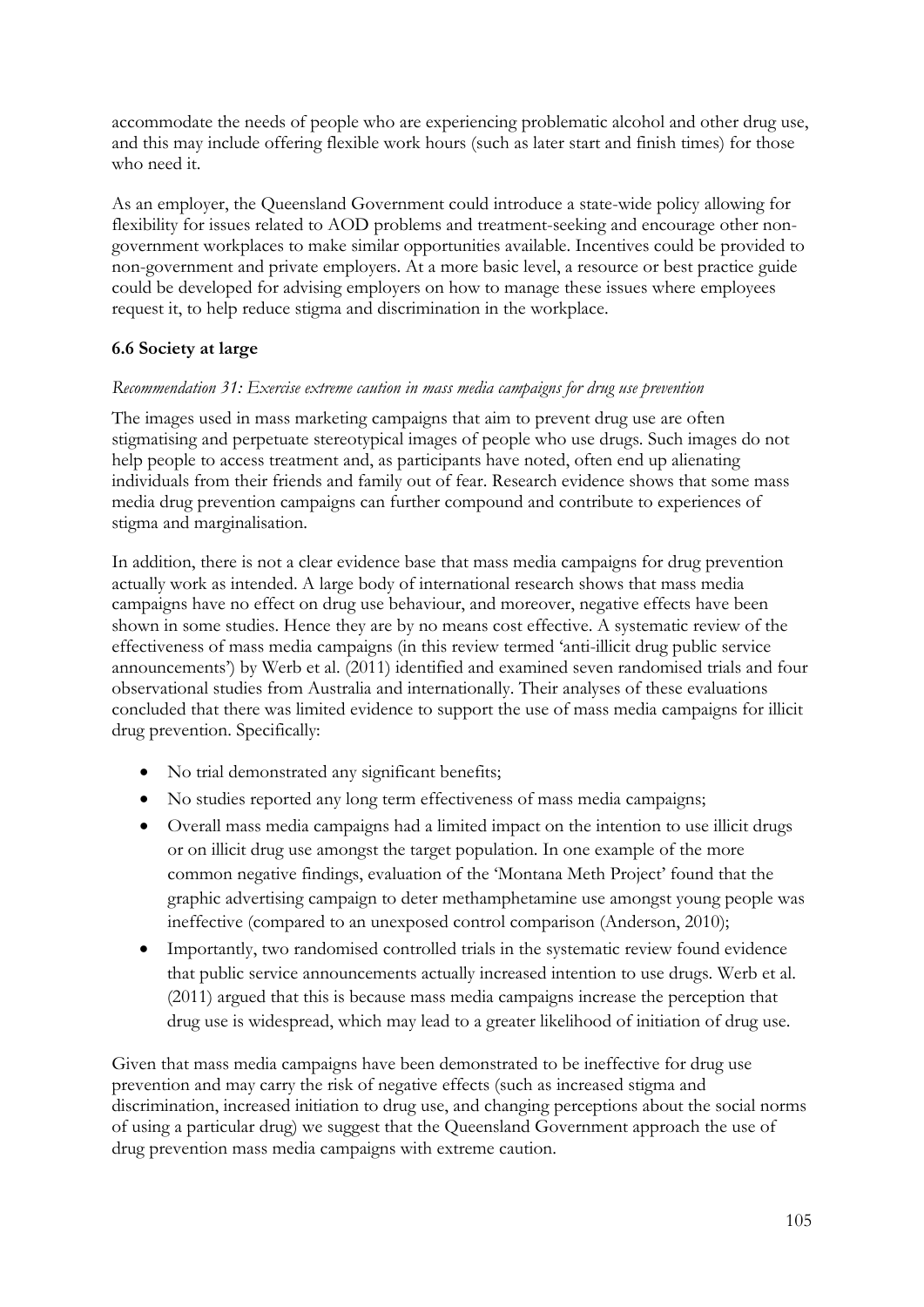#### *Recommendation 32: Explore running a mass media campaign to reduce stigma*

While there seems an obvious opportunity to develop and run a different kind of mass media campaign – that is, an anti-stigma campaign around drug use - in Queensland, the research evidence remains somewhat equivocal. As noted in the literature review, a systematic review has shown mixed findings as to the effectiveness of anti-stigma campaigns [\(Clement, et al., 2013\)](#page-116-0). The authors found that anti-stigma mass media campaigns may reduce prejudice, but there was insufficient evidence to determine if the campaigns reduced discrimination. Nor were any of the interventions assessed for cost-effectiveness.

We suggest that the Queensland Government explore the option of an anti-stigma mass media campaign, but proceed with caution to ensure that the campaign is evidence-based and developed in consultation with drug user organisations. AIVL has done market research work exploring viable mass media campaign options, and this work should be taken into account: e.g. [http://www.aivl.org.au/stories/afternoons-with-max-marshall/.](http://www.aivl.org.au/stories/afternoons-with-max-marshall/) A Melbourne based project, Lives of Substance, may also be informative and provide partnership in content development: [http://www.livesofsubstance.org/.](http://www.livesofsubstance.org/)

#### *Recommendation 33: Improve Queensland media reporting of AOD issues*

As has been noted in the literature review and through participants' accounts, the 'junkie stereotype' perpetuated in some media reporting can be highly stigmatising. A range of recommendations in relation to media reporting of illicit drugs has been developed in previous research (see for example, page 110:

[https://ndarc.med.unsw.edu.au/sites/default/files/ndarc/resources/19%20Media%20reporting](https://ndarc.med.unsw.edu.au/sites/default/files/ndarc/resources/19%20Media%20reporting%20on%20illicit%20drugs%20in%20Australia.pdf) [%20on%20illicit%20drugs%20in%20Australia.pdf\)](https://ndarc.med.unsw.edu.au/sites/default/files/ndarc/resources/19%20Media%20reporting%20on%20illicit%20drugs%20in%20Australia.pdf)[\(see also: Lloyd, 2010\)](#page-118-2). A new website (launched in February 2017) also provides guidance to journalists, and highlights case examples of problematic media reporting [\(http://aodmediawatch.com.au/\)](http://aodmediawatch.com.au/).

Improving Queensland media reporting on AOD issues is an important component to an effective, systemic response to stigma and discrimination. Guidelines ensuring that AOD use is not presented in a stigmatising or discriminatory light could be developed and implemented in relation to all Queensland media outlets. Review of journalistic and broadcast Codes of Practice to ensure that any clauses relating to discrimination within these codes relate to problematic AOD use as well is also recommended. A monitoring and support role (noting where breaches may occur, supporting journalists with access to reference material, as noted above) is also recommended.

#### *Recommendation 34: Implement guidelines for government department communication about AOD issues*

Related to Recommendation 33, the development of clear guidelines for all government department communications (press releases, online media, resources, reports etc) should ensure that no language or portrayals of people who use alcohol and other drugs which could be stigmatising occur. These could be developed from the resources listed above. As noted in the literature review, one aspect to be addressed would be ensuring the use of person-centred language in government department communication about AOD issues [\(Office of National](#page-119-0)  [Drug Control Policy, 2017\)](#page-119-0).

#### **6.7 Consideration of priorities**

In light of more than 30 recommendations, and the fact that some are relatively straightforward to implement and others would require substantial thought and resources, we have undertaken to provide some sense of prioritisation, based on the research we have conducted and our own understanding of some of the critical issues in moving towards implementation.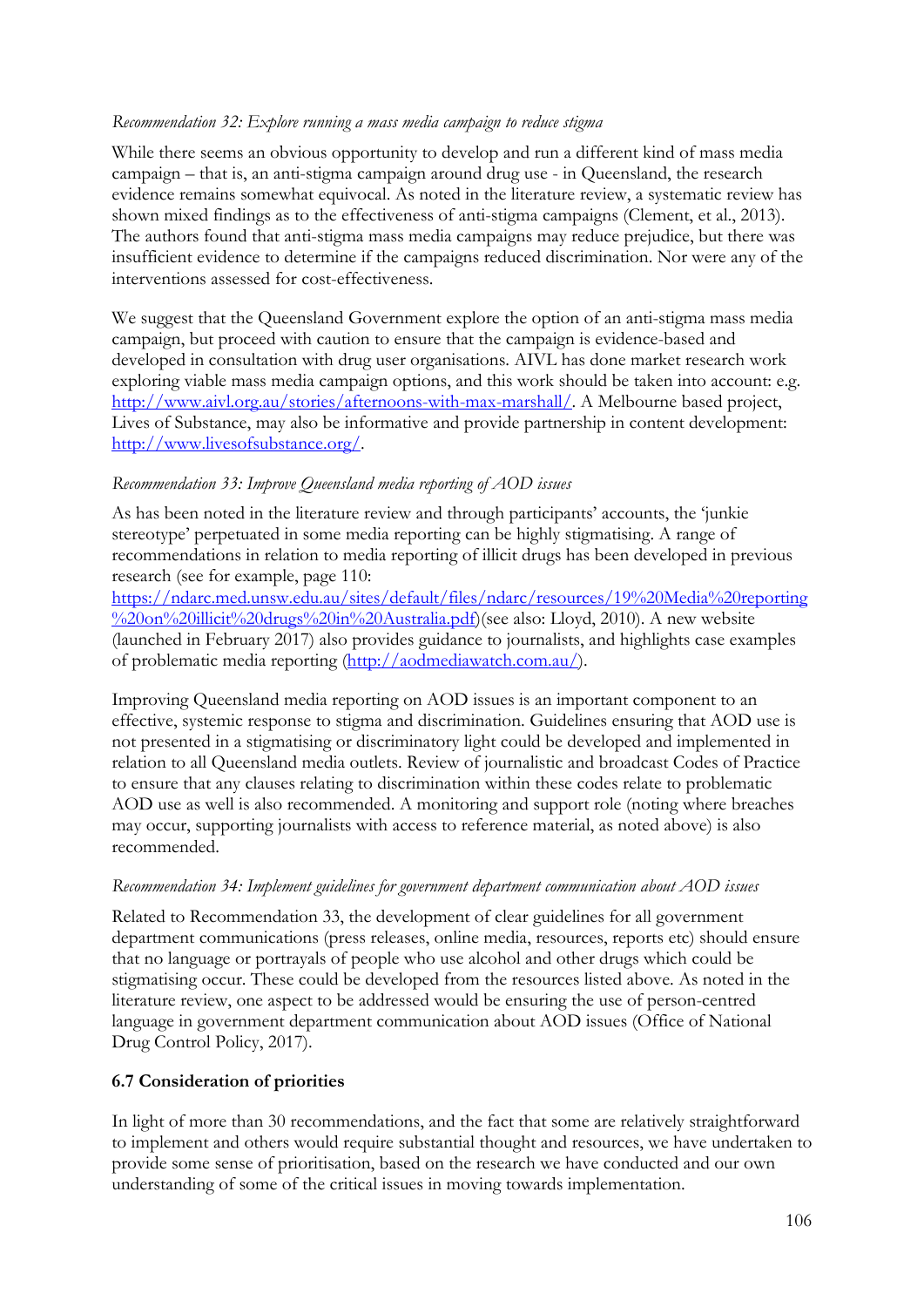Some of the recommendations focus on making change at the individual or interpersonal level (for example interventions aimed at health practitioners or workers in services) and some focus on structural arrangements (such as organisational policies). For success, interventions aimed at ameliorating individuals' discriminatory attitudes and behaviour need to be implemented *alongside* structural and systemic reforms aimed at addressing stigma and discrimination. For example, conducting anti-stigma awareness training for health practitioners (i.e. implementing Recommendation 2 in health care settings) should be done in conjunction with the kind of structural and organisational change contained in Recommendation 14 (i.e. reviewing reporting and monitoring systems to ensure anti-stigma actions are part of organisational Key Performance Indicators). Making sure both individual level reforms are implemented together with structural reforms is important to maximise impact.

We use two categories in considering prioritisation:

1. Resources: whether the recommendation requires a relatively small amount of resource versus whether the recommendation has significant resource implications. This did not take into account the cost savings associated with some of the measures. For example while creating new treatment places is costly, the health, economic and social benefits outweigh the costs: as per the famous quote from the Californian study "for every dollar spent on treatment, society saves \$7.00" [\(Ettner, et al., 2006\)](#page-117-0).

2. Time frames: whether the recommendation could be implemented relatively quickly (using in the next 12 months or so as the metric here) or whether the recommendation reflects a longterm effort requiring substantial engagement with multiple parties.

Based on this two-way categorisation, and a 'first pass' assessment by us, without detailed costing or implementation analysis, the 34 recommendations fall as such:

|                        | Low resource requirements                                                                                                        | High resource requirements           |
|------------------------|----------------------------------------------------------------------------------------------------------------------------------|--------------------------------------|
|                        |                                                                                                                                  |                                      |
| <b>Relatively fast</b> | Recommendation 03: Ensure                                                                                                        | Recommendation 02: Conduct anti-     |
| timeframe for          | consumer participation in policy and                                                                                             | stigma awareness training across all |
| implementation         | actions designed to reduce stigma                                                                                                | relevant workforces                  |
|                        | and discrimination                                                                                                               | Recommendation 32: Explore           |
|                        | Recommendation 05: Improve the                                                                                                   | running a mass media campaign to     |
|                        | marketing of AOD treatment                                                                                                       | reduce stigma                        |
|                        | Recommendation 06: Better support<br>family members of those in AOD<br>treatment, through education and<br>information resources |                                      |
|                        | Recommendation 09: Audit<br>complaints mechanisms in health<br>care settings                                                     |                                      |
|                        | Recommendation 13: Ensure<br>consumer participation mechanisms                                                                   |                                      |

#### **Table 6: Consideration of priorities**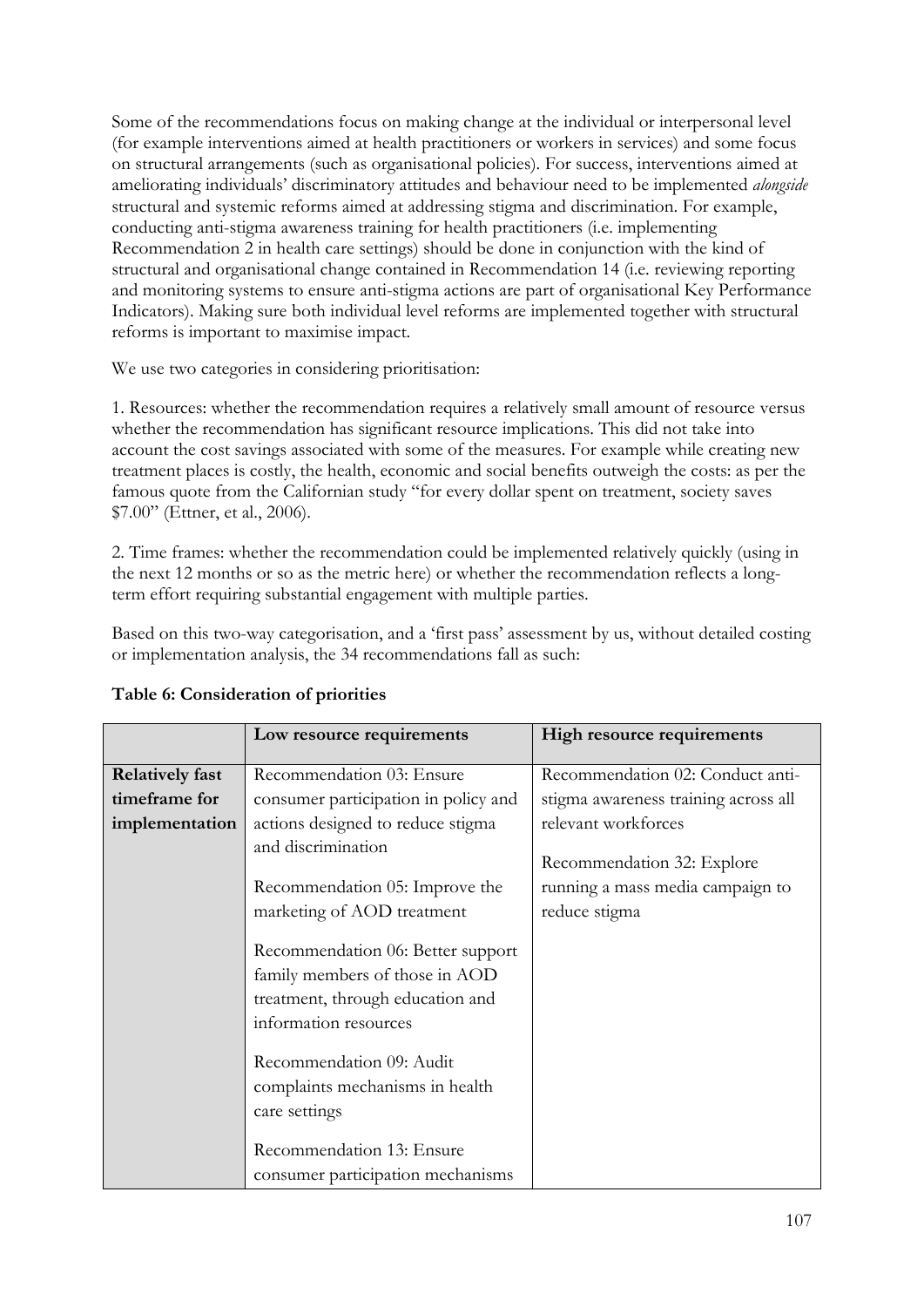|                                                           | Low resource requirements                                                                                                                                                | High resource requirements                                                                             |
|-----------------------------------------------------------|--------------------------------------------------------------------------------------------------------------------------------------------------------------------------|--------------------------------------------------------------------------------------------------------|
|                                                           | are not just part of health care<br>service provider's accreditation, but<br>are implemented<br>Recommendation 18: Amend<br>legislation pertaining to<br>HIV/hepatitis C |                                                                                                        |
|                                                           | Recommendation 22: Ensure<br>Memoranda of Understanding are in<br>operation between police and health<br>care and harm reduction service<br>providers                    |                                                                                                        |
|                                                           | Recommendation 25: Amend laws<br>regarding peer distribution of<br>injecting equipment                                                                                   |                                                                                                        |
|                                                           | Recommendation 31: Exercise<br>extreme caution in mass media<br>campaigns for drug use prevention                                                                        |                                                                                                        |
|                                                           | Recommendation 34: Implement<br>guidelines for government<br>department communication about<br>AOD issues                                                                |                                                                                                        |
| <b>Relatively long</b><br>timeframe for<br>implementation | Recommendation 01: Implement a<br>Queensland Human Rights Charter<br>Recommendation 13: Review                                                                           | Recommendation 04: Increase the<br>access and availability of AOD<br>treatment                         |
|                                                           | reporting and monitoring systems to<br>ensure anti-stigma actions are part of<br><b>KPIs</b>                                                                             | Recommendation 07: Invest in<br>improvements in the physical<br>facilities within AOD treatment        |
|                                                           | Recommendation 17: Consider<br>reform of the 'notifiable conditions'<br>sections of public health law                                                                    | services<br>Recommendation 08: Employ peer<br>workers/liaison officers in health<br>care settings      |
|                                                           | Recommendation 20: Encourage<br>police to be aware of and where<br>possible facilitate access to services                                                                | Recommendation 10: Conduct<br>consumer rights 'training                                                |
|                                                           | Recommendation 21: Consider a<br>pilot of tracking police encounters<br>Recommendation 23: Reform areas                                                                  | Recommendation 11: Develop and<br>disseminate clear clinical advice<br>about pain management in people |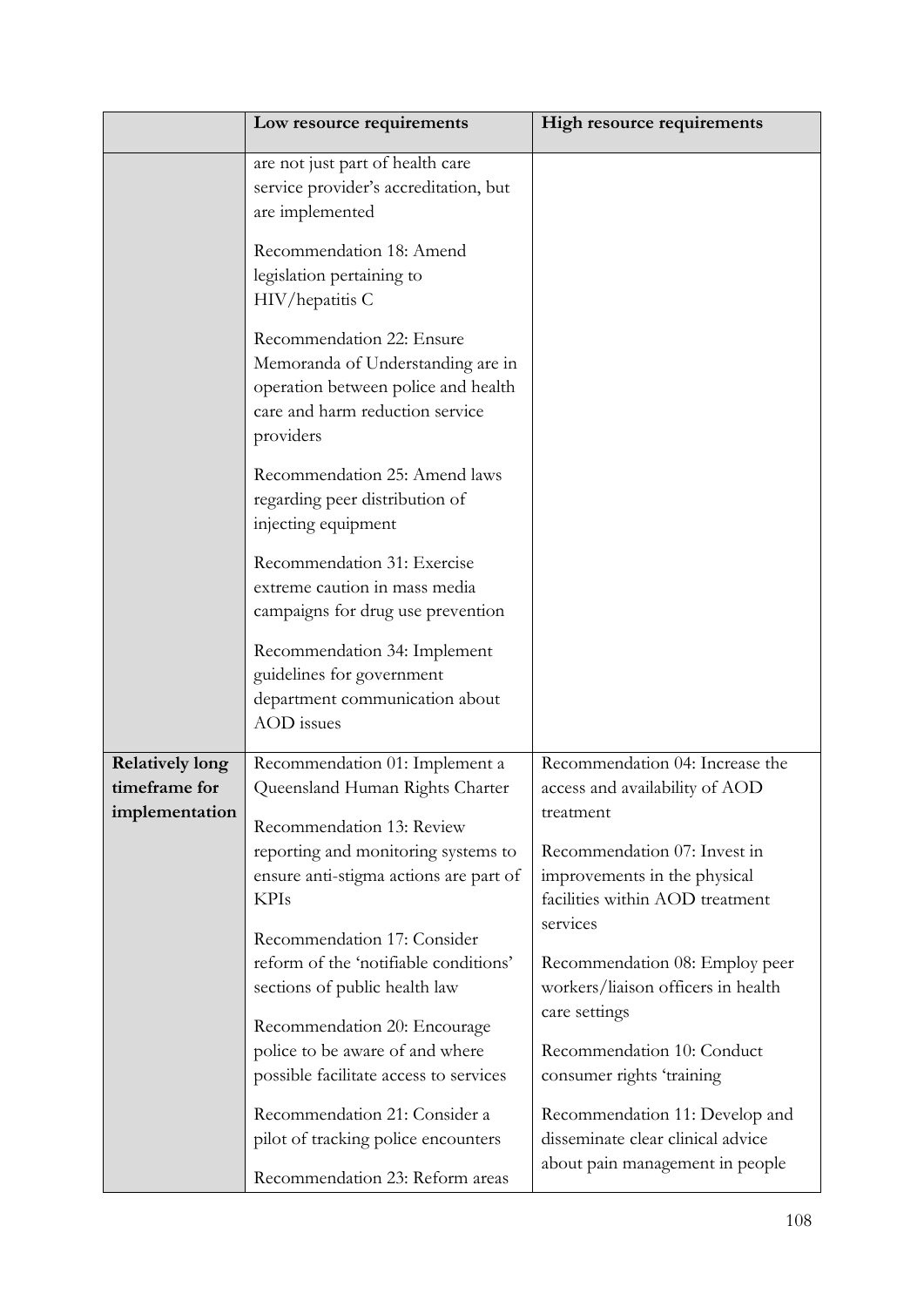| Low resource requirements                                                                                                                                                                                                                                                                                                                                                                                                                                                                                                              | High resource requirements                                                                                                                                                                                                                                                                                                                                                                                                                                                                                                                                                                                                                                                                                                                                                                                                                                |
|----------------------------------------------------------------------------------------------------------------------------------------------------------------------------------------------------------------------------------------------------------------------------------------------------------------------------------------------------------------------------------------------------------------------------------------------------------------------------------------------------------------------------------------|-----------------------------------------------------------------------------------------------------------------------------------------------------------------------------------------------------------------------------------------------------------------------------------------------------------------------------------------------------------------------------------------------------------------------------------------------------------------------------------------------------------------------------------------------------------------------------------------------------------------------------------------------------------------------------------------------------------------------------------------------------------------------------------------------------------------------------------------------------------|
| of criminal law where the definition<br>of the behaviour has the potential to<br>be stigmatising or applied in<br>discriminatory ways<br>Recommendation 24: Decriminalise<br>the personal use/possession of drugs<br>Recommendation 26: Review policies<br>regarding criminal history checks at<br>pre-employment<br>Recommendation 27: Encourage<br>uptake of clear employer guidelines<br>regarding AOD use in the workplace<br>and how to best respond<br>Recommendation 33: Improve<br>Queensland media reporting of<br>AOD issues | with opioid dependence for<br>emergency departments and primary<br>health care settings<br>Recommendation 12: Develop and<br>disseminate clear clinical advice<br>about access to medications for<br>those with concurrent physical and<br>mental health disorders and AOD<br>use<br>Recommendation 15: Develop and<br>implement programs aimed at<br>resilience to internalised stigma for<br>people experiencing problematic<br>AOD use and AOD treatment<br>clients<br>Recommendation 16: Consider<br>introducing a supervised injecting<br>facility<br>Recommendation 19: Apply the<br>recommendations from health care<br>to welfare and support services<br>Recommendation 28: Improve<br>access to Employee Assistance<br>Programs<br>Recommendation 29: Develop and<br>support pathways into employment<br>for people completing AOD<br>treatment |
|                                                                                                                                                                                                                                                                                                                                                                                                                                                                                                                                        |                                                                                                                                                                                                                                                                                                                                                                                                                                                                                                                                                                                                                                                                                                                                                                                                                                                           |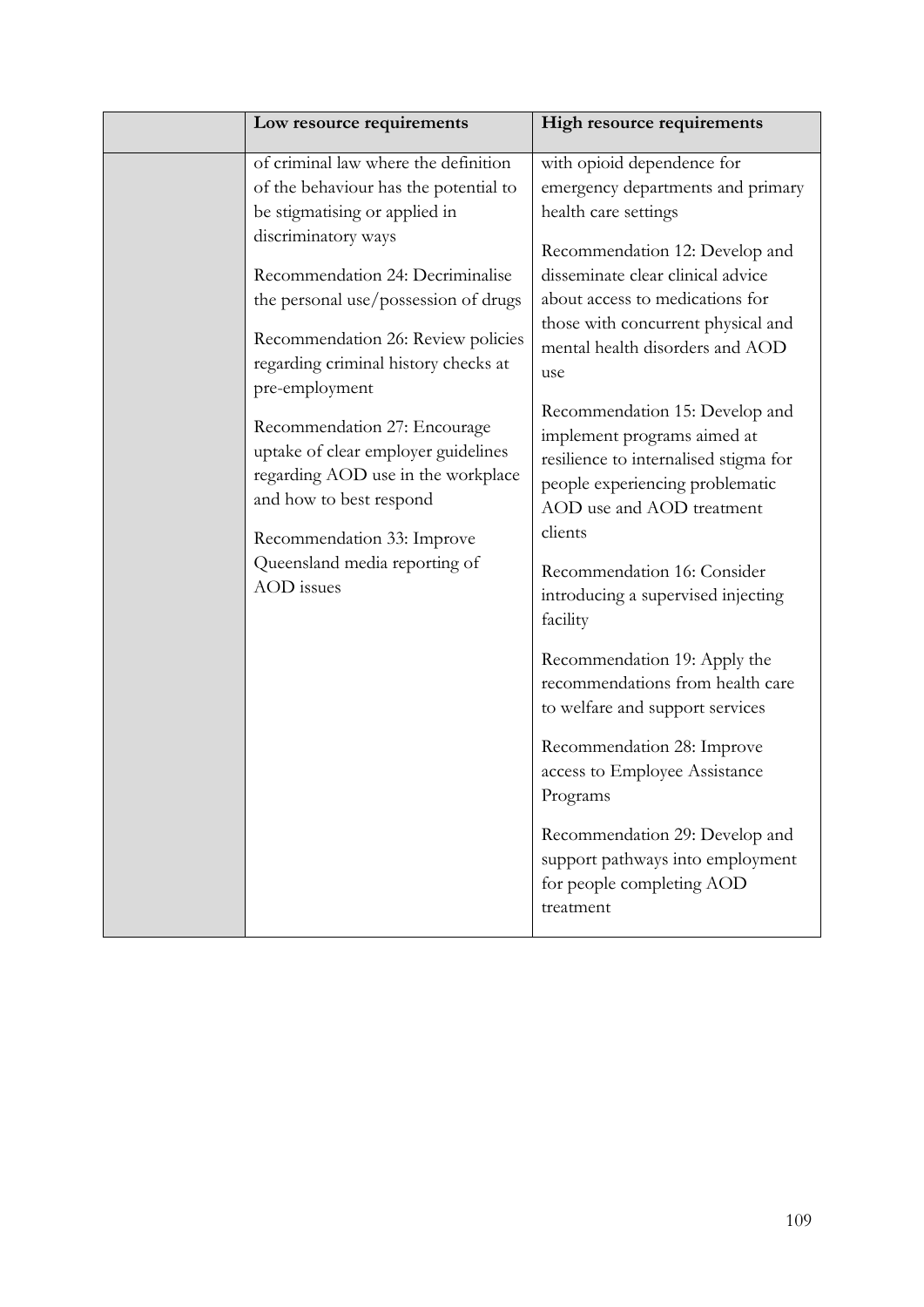#### **REFERENCES**

- Ahern, J., Stuber, J., & Galea, S. (2007). Stigma, discrimination and the health of illicit drug users. *Drug and Alcohol Dependence, 88*(2–3), 188-196.
- AIVL (2008). *Treatment Service Users Project: Final Report*. Canberra: Australian Injecting and Illicit Drug Users League.
- <span id="page-115-0"></span>AIVL (2010). *Legislative and policy barriers to needle and syringe programs and injecting equipment access for people who inject drugs*. Canberra: Australian Injecting and Illicit Drug Users League.
- AIVL (2011a). *Treatment Service Users Project: Phase Two Final Report*. Canberra: Australian Injecting and Illicit Drug Users League.
- AIVL (2011b). *"Why wouldn't I discriminate against all of them?" A report on stigma and discrimination towards the injecting drug user community*. Canberra: Australian Injecting and Illicit Drug Users League.
- AIVL (2016). National Anti-Discrimination Training Module for Health Care Workers & Students Retrieved 5 October, 2016, from [http://www.aivl.org.au/stories/national-anti](http://www.aivl.org.au/stories/national-anti-discrimination-training-module-for-health-care-workers-students/)[discrimination-training-module-for-health-care-workers-students/](http://www.aivl.org.au/stories/national-anti-discrimination-training-module-for-health-care-workers-students/)
- <span id="page-115-1"></span>ANCD (2013). *ANCD Position paper: needle and syringe programs*. Canberra: Australian National Council on Drugs.
- <span id="page-115-2"></span>Anderson, D. M. (2010). Does information matter? The effect of the Meth Project on meth use among youths. *Journal of Health Economics, 29*(5), 732-742.
- Anti-Discrimination Board of New South Wales (2001). *C-change: Report of the enquiry into hepatitis C related discrimination*. Sydney: Anti-Discrimination Board of New South Wales.
- Australian Injecting and Illicit Drug Users League (2008). *Treatment Service Users Project: Final Report*. Canberra: Australian Injecting and Illicit Drug Users League (AIVL).
- Aviram, R. B. (2006). Stigma and alcohol misuse during adolescence. *International Journal of Adolescent Medicine and Health, 18*(1), 27-30.
- Bacchi, C. (2009). *Analysing policy: what's the problem represented to be?* Sydney: Pearson Education.
- Barry, C. L., McGinty, E. E., Pescosolido, B. A., & Goldman, H. H. (2014). Stigma, discrimination, treatment effectiveness, and policy: Public views about drug addiction and mental illness. *Psychiatric Services, 65*(10), 1269-1272.
- Bayer, R. (2008). Stigma and the ethics of public health: Not can we but should we. *Social Science & Medicine, 67*(3), 463-472.
- Bayer, R., & Fairchild, A. L. (2015). Stigma: Time for a hard conversation. *International Journal of Drug Policy, 26*(7), 613-614.
- Bos, A. E. R., Schaalma, H. P., & Pryor, J. B. (2008). Reducing AIDS-related stigma in developing countries: The importance of theory- and evidence-based interventions. *Psychology, Health and Medicine, 13*(4), 450-460.
- Braun, V., & Clarke, V. (2006). Using thematic analysis in psychology. *Qualitative Research in Psychology, 3*(2), 77-101.
- Brener, L., Hippel, W. V., Kippax, S., & Preacher, K. J. (2010). The Role of Physician and Nurse Attitudes in the Health Care of Injecting Drug Users. *Substance Use & Misuse*, 45(7-8), 1007-1018.
- Brett Young, M. (2015). *From Commitment to Culture: The 2015 Review of the Charter of Human Rights and Responsibilities Act 2006*. Victoria: State of Victoria.
- Brown, L., Macintyre, K., & Trujillo, L. (2003). Interventions to Reduce HIV/AIDS Stigma: What Have We Learned? *AIDS Education and Prevention, 15*(1), 49-69.
- Brown, S. A. (2015). Stigma towards Marijuana Users and Heroin Users. *Journal of Psychoactive Drugs, 47*(3), 213-220.
- Broyles, L. M., Binswanger, I. A., Jenkins, J. A., Finnell, D. S., Faseru, B., Cavaiola, A., et al. (2014). Confronting Inadvertent Stigma and Pejorative Language in Addiction Scholarship: A Recognition and Response. *Substance Abuse, 35*(3), 217-221.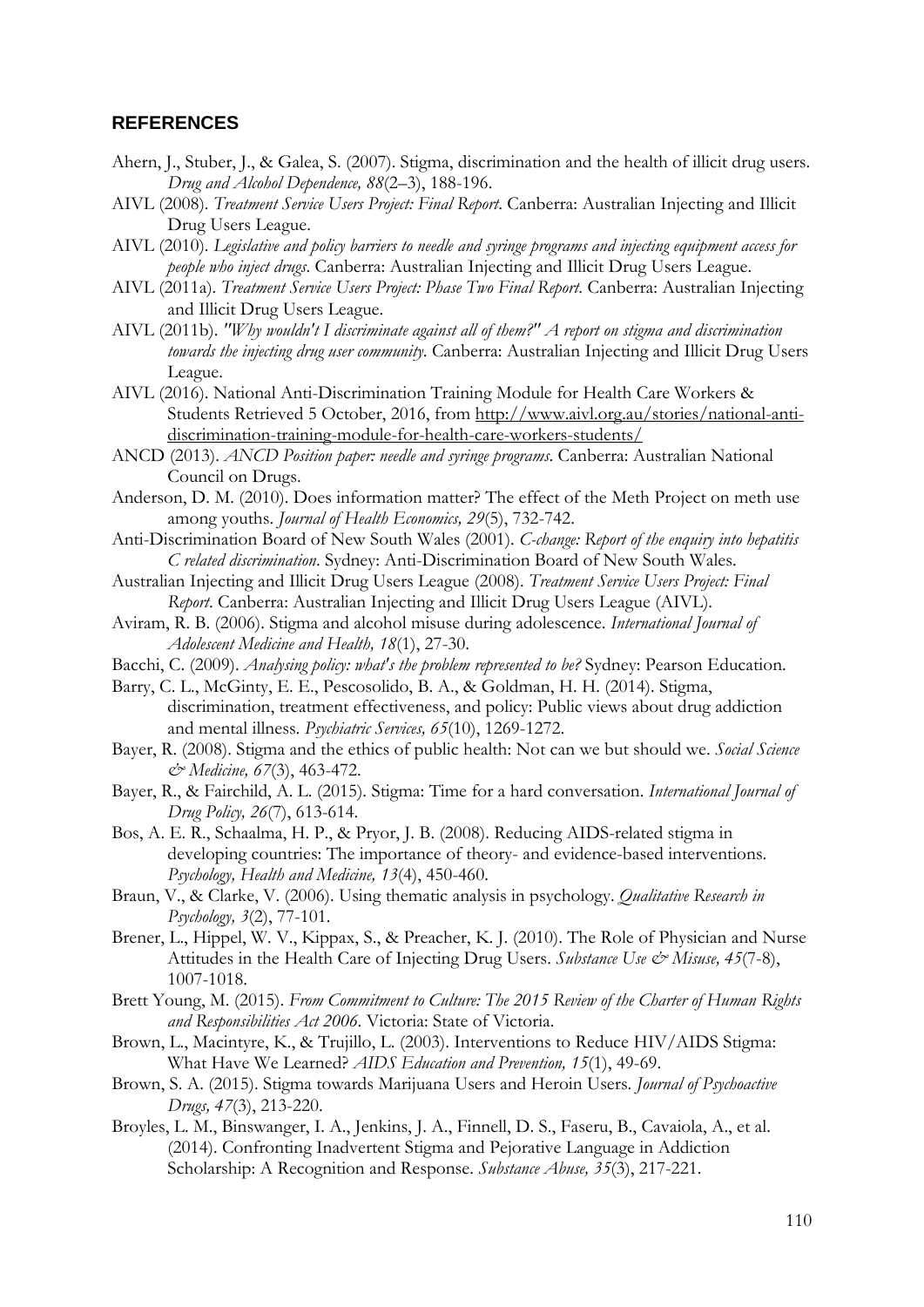- Bryant, J., Saxton, M., Madden, A., Bath, N., & Robinson, S. (2008a). Consumer participation in the planning and delivery of drug treatment services: the current arrangements. *Drug and Alcohol Review, 27*(2), 130-137.
- Bryant, J., Saxton, M., Madden, A., Bath, N., & Robinson, S. (2008b). Consumers' and providers' perspectives about consumer participation in drug treatment services: is there support to do more? What are the obstacles? *Drug and Alcohol Review, 27*(2), 138-144.
- Buechter, R., Pieper, D., Ueffing, E., & Zschorlich, B. (2013). Interventions to reduce experiences of stigma and discrimination of people with mental illness and their caregivers. *Cochrane Database of Systematic Reviews*(2).
- Burris, S. (2006). Stigma and the law. *The Lancet, 367*(9509), 529-531.
- Butt, G. (2008). Stigma in the context of hepatitis C: Concept analysis. *Journal of Advanced Nursing, 62*(6), 712-724.
- Butt, G., Paterson, B. L., & McGuinness, L. K. (2008). Living with the stigma of hepatitis C. *Western Journal of Nursing Research, 30*(2), 204-221.
- Cama, E., Brener, L., Wilson, H., & von Hippel, C. (2016). Internalized Stigma Among People Who Inject Drugs. *Substance Use & Misuse, 51*(12), 1664-1668.
- Chan, K. Y., Stoové, M. A., & Reidpath, D. D. (2008). Stigma, social reciprocity and exclusion of HIV/AIDS patients with illicit drug histories: A study of Thai nurses' attitudes. *Harm Reduction Journal, 5*.
- Childress, J., Faden, R., Gaare, R., Gostin, L., Kahn, J., Bonnie, R., et al. (2002). Public health ethics: mapping the terrain. *Journal of Law, Medicine and Ethics, 30*(2), 170-178.
- Clair, M., Daniel, C., & Lamont, M. (2016). Destigmatization and health: Cultural constructions and the long-term reduction of stigma. *Social Science and Medicine*.
- <span id="page-116-0"></span>Clement, S., Lassman, F., Barley, E., Evans-Lacko, S., Williams, P., Yamaguchi, S., et al. (2013). Mass media interventions for reducing mental health-related stigma. *Cochrane Database of Systematic Reviews*(7).
- Corrigan, P. W., & Kleinlein, P. (2005). The Impact of Mental Illness Stigma *On the stigma of mental illness: Practical strategies for research and social change* (pp. 11-44). Washington, DC, US: American Psychological Association.
- Corrigan, P. W., Kuwabara, S. A., & O'Shaughnessy, J. (2009). The public stigma of mental illness and drug addiction: findings from a stratified random sample. *Journal of Social Work, 9*(2), 139-147.
- Corrigan, P. W., Morris, S. B., Michaels, P. J., Rafacz, J. D., & Rüsch, N. (2012). Challenging the public stigma of mental illness: a meta-analysis of outcome studies. *Psychiatric Services, 63*(10), 963-973.
- Corrigan, P. W., River, L. P., Lundin, R. K., Penn, D. L., Uphoff-Wasowski, K., Campion, J., et al. (2001). Three strategies for changing attributions about severe mental illness. *Schizophrenia Bulletin, 27*(2), 187-195.
- Corrigan, P. W., Tsang, H. W. H., Shi, K., Lam, C. S., & Larson, J. (2010). Chinese and American employers' perspectives regarding hiring people with behaviorally driven health conditions: The role of stigma. *Social Science and Medicine, 71*(12), 2162-2169.
- Corrigan, P. W., & Watson, A. C. (2007). The stigma of psychiatric disorders and the gender, ethnicity, and education of the perceiver. *Community Mental Health Journal, 43*(5), 439-458.
- Corrigan, P. W., Watson, A. C., Heyrman, A. C., Warpinski, A., Gracia, G., Slopen, N., et al. (2005). Structural Stigma in State Legislation. *Psychiatric Services, 56*(5), 557-563.
- Crapanzano, K., Vath, R. J., & Fisher, D. (2014). Reducing stigma towards substance users through an educational intervention: Harder than it looks. *Academic Psychiatry, 38*(4), 420- 425.
- Crawford, N. D., Dean, T., Rivera, A. V., Guffey, T., Amesty, S., Rudolph, A., et al. (2016). Pharmacy intervention to improve HIV testing uptake using a comprehensive health screening approach. *Public Health Reports, 131*(1), 139-146.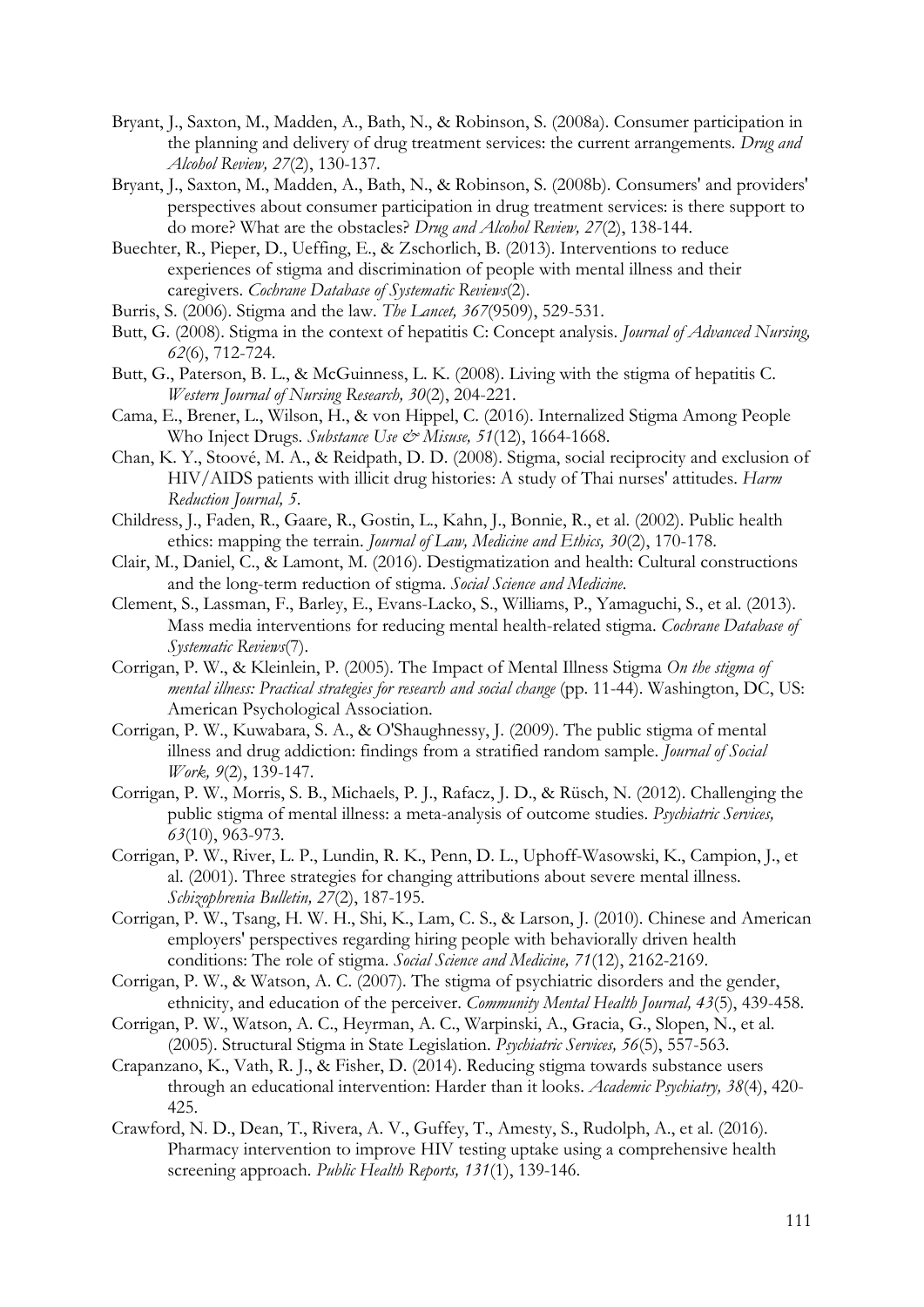- Crawford, S. (2013). Shouting through bullet-proof glass: Some reflections on pharmacotherapy provision in one Australian clinic. *International Journal of Drug Policy*(early online).
- Ding, L., Landon, B. E., Wilson, I. B., Wong, M. D., Shapiro, M. F., & Cleary, P. D. (2005). Predictors and consequences of negative physician attitudes toward hiv-infected injection drug users. *Archives of Internal Medicine, 165*(6), 618-623.
- Duckett, S., & Willcox, S. (2011). *The Australian health care system* (4th ed.). Melbourne: Oxford University Press.
- Earnshaw, V., Smith, L., & Copenhaver, M. (2013). Drug Addiction Stigma in the Context of Methadone Maintenance Therapy: An Investigation into Understudied Sources of Stigma. *International Journal of Mental Health and Addiction, 11*(1), 110-122.
- Erofeeva, P. (2016). The stigmatization of alcohol and drug dependence: Its scope and consequences. *Zhurnal Issledovanii Sotsial'noi Politiki, 14*(3), 377-392.
- <span id="page-117-0"></span>Ettner, S., Huang, D., Evans, E., Ash, D., Hardy, M., Jourabchi, M., et al. (2006). Benefit-cost in the California treatment outcome project: does substance abuse treatment "pay for itself"? *Health Services Research, 41*(1), 192-213.
- Fraser, S. (2006). The chronotope of the queue: Methadone maintenance treatment and the production of time, space and subjects. *International Journal of Drug Policy, 17*(3), 192-202.
- Fraser, S., & Seear, K. (2011). *Making disease, making citizens: The politics of hepatitis C*. Aldershot: Ashgate.
- Fraser, S., & Treloar, C. (2006). 'Spoiled identity' in hepatitis C infection: The binary logic of despair. *Critical Public Health, 16*(2), 99-110.
- Fraser, S., & valentine, k. (2008). *Substance and Substitution: Methadone Subjects in Liberal Societies*. Basingstoke: Palgrave Macmillan.
- French, H., Greeff, M., Watson, M. J., & Doak, C. M. (2015). A Comprehensive HIV Stigmareduction and Wellness-enhancement Community Intervention: A Case Study. *Journal of the Association of Nurses in AIDS Care, 26*(1), 81-96.
- Fuster-Ruizdeapodaca, M. J., Molero, F., & Ubillos, S. (2016). Assessment of an intervention to reduce the impact of stigma on people with HIV, enabling them to cope with it. *Anales de Psicologia, 32*(1), 39-49.
- Goffman, E. (1963). *Stigma: Notes on the Management of Spoiled Identity*. New York: Simon & Schuster, Inc.
- Gollust, S., Apse, K., Fuller, B., Miller, P., & Biesecker, B. (2005). Community involvement in developing policies for genetic testing: assessing the interests and experiences of individuals affected by genetic conditions. *American Journal of Public Health, 95*(1), 35-41.
- Harling, M. R., & Turner, W. (2012). Student nurses' attitudes to illicit drugs: A grounded theory study. *Nurse Education Today, 32*(3), 235-240.
- Harper, G. W., Lemos, D., & Hosek, S. G. (2014). Stigma reduction in adolescents and young adults newly diagnosed with HIV: Findings from the project ACCEPT intervention. *AIDS Patient Care and STDs, 28*(10), 543-554.
- Harris, M. (2005). Living with hepatitis C: The medical encounter *New Zealand Sociology, 20*(1), 4- 19.
- Hatzenbuehler, M. L., Phelan, J. C., & Link, B. G. (2013). Stigma as a Fundamental Cause of Population Health Inequalities. *American Journal of Public Health, 103*(5), 813-821.
- Hayes, S. C., Bissett, R., Roget, N., Padilla, M., Kohlenberg, B. S., Fisher, G., et al. (2004). The impact of acceptance and commitment training and multicultural training on the stigmatizing attitudes and professional burnout of substance abuse counselors. *Behavior Therapy, 35*(4), 821-835.
- Heath, A. J., Kerr, T., Ti, L., Kaplan, K., Suwannawong, P., Wood, E., et al. (2016). Healthcare avoidance by people who inject drugs in Bangkok, Thailand. *Journal of Public Health (United Kingdom), 38*(3), e301-e308.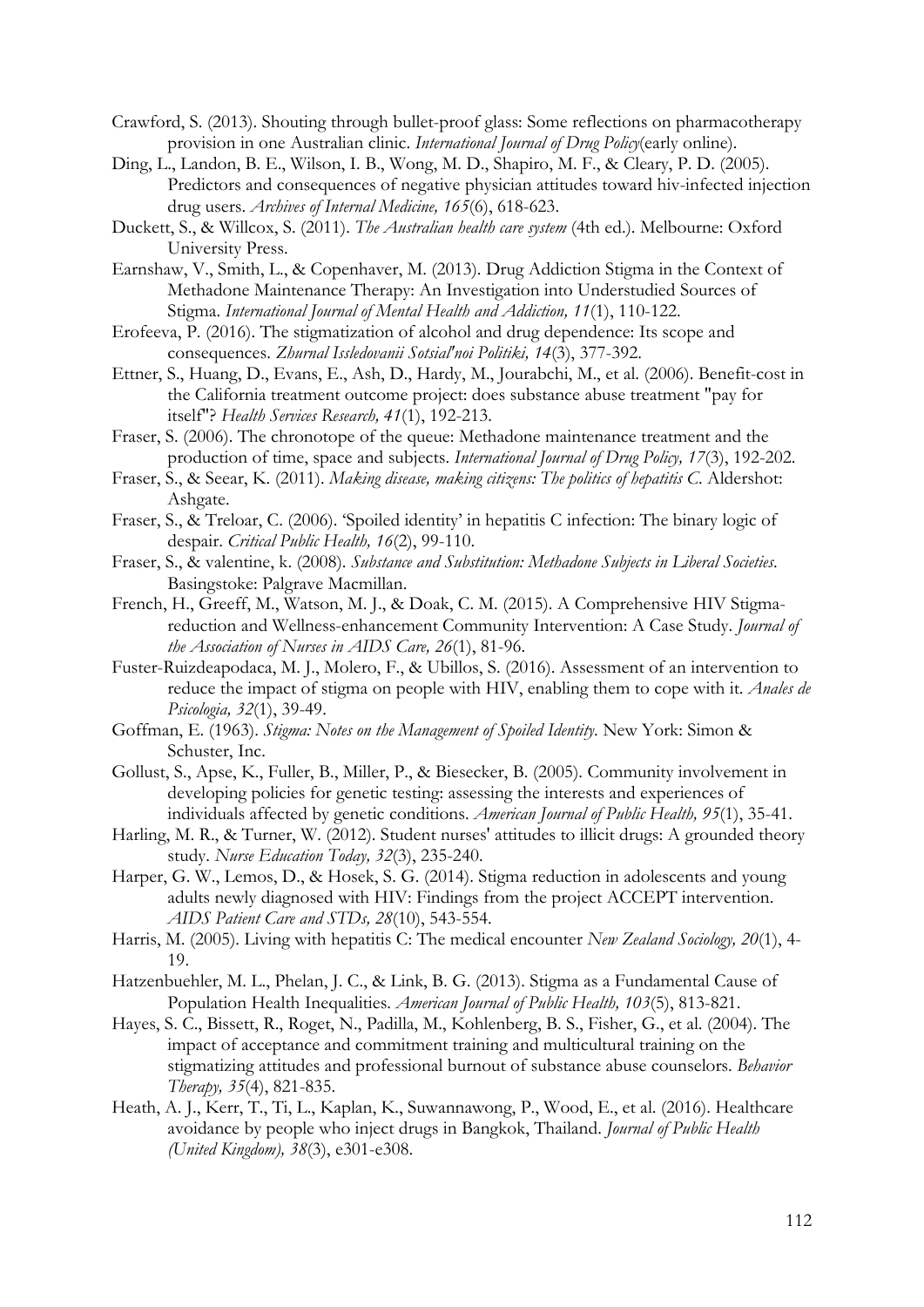- Heberlein, A., Schuster, R., Ziert, Y., Opfermann, B., Bleich, S., & Hillemacher, T. (2014). The implications for the biological and sociodynamic causal explanations of attitudes toward alcohol-dependent patients. *Psychiatry Research, 215*(3), 766-770.
- Keenan, C., Connolly, P., & Stevenson, C. (2016). Universal Preschool- and School-based Education Programmes for Reducing Ethnic Prejudice and Promoting Respect for Diversity among Children Aged 3-11: A Systematic Review and Meta-Analysis.
- Kerr, J. C., Valois, R. F., Diclemente, R. J., Carey, M. P., Stanton, B., Romer, D., et al. (2015). The effects of a mass media HIV-risk reduction strategy on HIV-related stigma and knowledge among African American adolescents. *AIDS Patient Care and STDs, 29*(3), 150-156.
- Keyes, K. M., Hatzenbuehler, M. L., McLaughlin, K. A., Link, B., Olfson, M., Grant, B. F., et al. (2010). Stigma and treatment for alcohol disorders in the united states. *American Journal of Epidemiology, 172*(12), 1364-1372.
- Khenti, A. (2014). The Canadian war on drugs: Structural violence and unequal treatment of Black Canadians. *International Journal of Drug Policy, 25*(2), 190-195.
- Krug, G. (1995). HCV in the mass media: An unbearable absence of meaning. In N. Denzin (Ed.), *Cultural Studies: A Research Annual. Vol, 2* (pp. 91-108). Greenwich, CT: Jai Press.
- Kulesza, M., Matsuda, M., Ramirez, J. J., Werntz, A. J., Teachman, B. A., & Lindgren, K. P. (2016). Towards greater understanding of addiction stigma: Intersectionality with race/ethnicity and gender. *Drug and Alcohol Dependence, 169*, 85-91.
- Lale, R., Sklar, M., Wooldridge, J., & Sarkin, A. (2014). Gender Congruence Moderates Beliefs About the Causes of Alcohol Dependence and Major Depression. *International Journal of Mental Health and Addiction, 12*(4), 395-405.
- Lancaster, K., Ritter, A., & Stafford, J. (2013). Public opinion and drug policy in Australia: engaging the 'affected community'. *Drug and Alcohol Review, 32*(1), 60-66.
- Lancaster, K., Santana, L., Madden, A., & Ritter, A. (2015). Stigma and subjectivities: Examining the textured relationship between lived experience and opinions about drug policy among people who inject drugs. *Drugs: Education, Prevention & Policy, 22*(3), 224-231.
- <span id="page-118-0"></span>Lancaster, K., Seear, K., & Treloar, C. (2015). Laws prohibiting peer distribution of injecting equipment in Australia: A critical analysis of their effects. *International Journal of Drug Policy, 26*(12), 1198-1206.
- Lancaster, K., Sutherland, R., & Ritter, A. (2014). Examining the opinions of people who use drugs towards drug policy in Australia. *Drugs: Education, Prevention, and Policy, 21*(2), 93- 101.
- <span id="page-118-1"></span>Legal and Discrimination Working Party of MACBBVS (2013). *A series of 7 papers on the impacts of discrimination and criminalisation on public health approaches to blood borne viruses and sexually transmissible infections. Prepared for the Commonwealth Ministerial Advisory Committee on BBV and STIs (MACBBVS)*. Canberra: MACBBVS.
- Li, L., Liang, L. J., Wu, Z., Lin, C., & Guan, J. (2014). Assessing outcomes of a stigma-reduction intervention with venue-based analysis. *Social Psychiatry and Psychiatric Epidemiology, 49*(6), 991-999.
- Link, B. G., & Phelan, J. C. (2001). Conceptualizing Stigma. *Annual Review of Sociology, 27*, 363- 385.
- Lister, S., & Wincup, E. (2007). *Street policing of problem drug users*. York: Joshua Rouwntree Foundation.
- <span id="page-118-2"></span>Lloyd, C. (2010). *Sinning and sinned against: the stigmatisation of problem drug users*. London: UK Drug Policy Commission (UKDPC).
- Lloyd, C. (2013). The stigmatization of problem drug users: A narrative literature review. *Drugs: Education, Prevention, and Policy, 20*(2), 85-95.
- Lohiniva, A. L., Benkirane, M., Numair, T., Mahdy, A., Saleh, H., Zahran, A., et al. (2016). HIV stigma intervention in a low-HIV prevalence setting: A pilot study in an Egyptian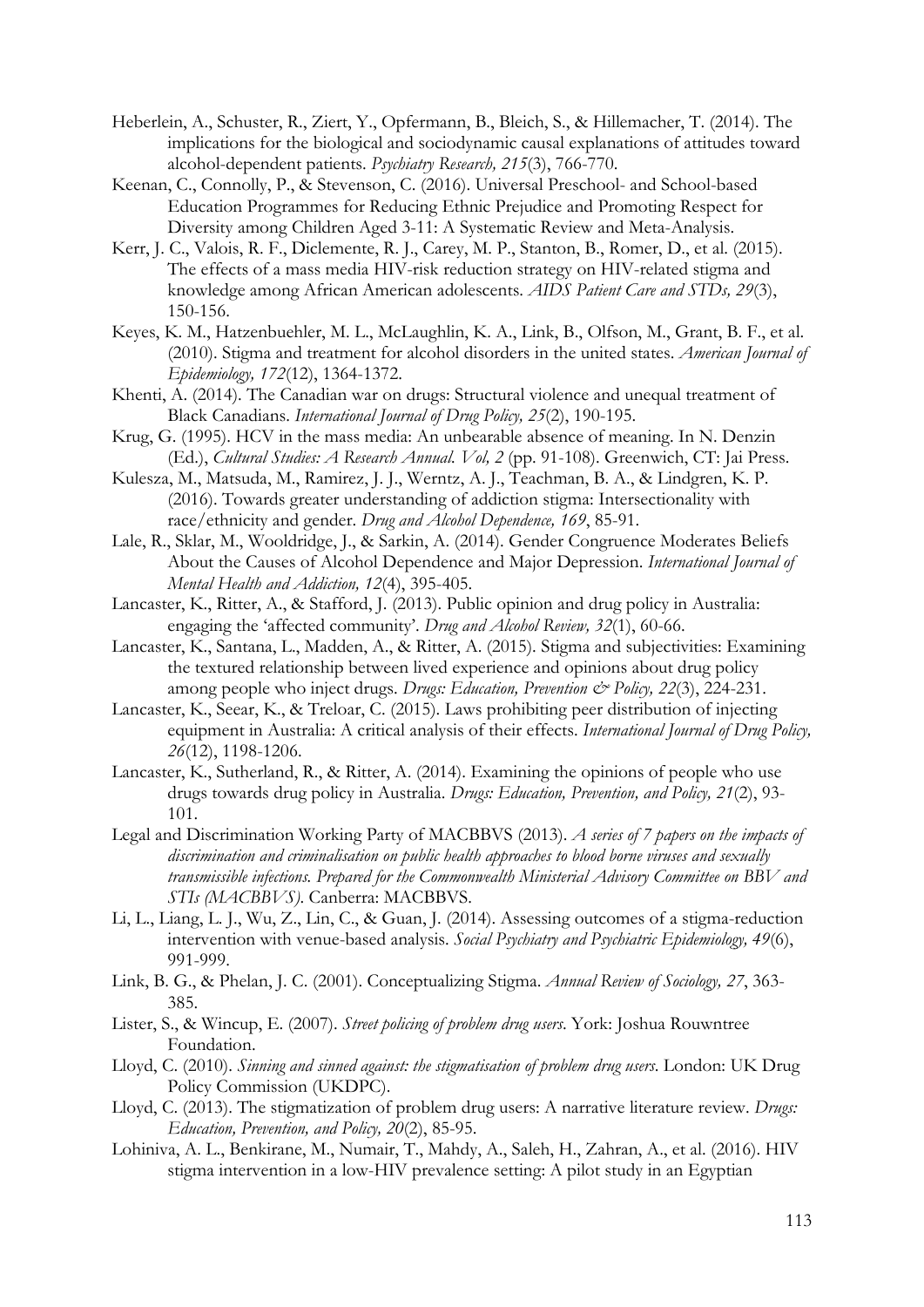healthcare facility. *AIDS Care - Psychological and Socio-Medical Aspects of AIDS/HIV, 28*(5), 644-652.

- Loutfy, M., Tharao, W., Logie, C., Aden, M. A., Chambers, L. A., Wu, W., et al. (2015). Systematic review of stigma reducing interventions for African/Black diasporic women. *Journal of the International AIDS Society, 18*(1).
- Luoma, J. B., Twohig, M. P., Waltz, T., Hayes, S. C., Roget, N., Padilla, M., et al. (2007). An investigation of stigma in individuals receiving treatment for substance abuse. *Addictive Behaviors, 32*(7), 1331-1346.
- Lyons, T., Shannon, K., Pierre, L., Small, W., Krüsi, A., & Kerr, T. (2015). A qualitative study of transgender individuals' experiences in residential addiction treatment settings: Stigma and inclusivity. *Substance Abuse: Treatment, Prevention, and Policy, 10*(1).
- Marsh, W., Copes, H., & Linnemann, T. (2017). Creating visual differences: Methamphetamine users perceptions of anti-meth campaigns. *International Journal of Drug Policy, 39*(1), 52-61.
- McGinty, E. E., Goldman, H. H., Pescosolido, B., & Barry, C. L. (2015). Portraying mental illness and drug addiction as treatable health conditions: Effects of a randomized experiment on stigma and discrimination. *Social Science and Medicine, 126*, 73-85.
- Meurk, C., Carter, A., Partridge, B., Lucke, J., & Hall, W. (2014). How is acceptance of the brain disease model of addiction related to Australians' attitudes towards addicted individuals and treatments for addiction? *BMC Psychiatry, 14*(1).
- Minichiello, V., Aroni, R., & Hays, T. (2008). *In-depth interviewing: principles, techniques, analysis* (3rd ed.). Sydney: Pearson Education Australia.
- Misir, P. (2015). Structuration Theory: A Conceptual Framework for HIV/AIDS Stigma. *Journal of the International Association of Providers of AIDS Care, 14*(4), 328-334.
- Mitchell, G. (2009). *Criminal Transmission of HIV: A guide for legal practitioners in NSW*. Sydney: HIV/AIDS Legal Centre Inc and DLA Phillips Fox.
- Mora-Ríos, J., Ortega-Ortega, M., & Medina-Mora, M. E. (2016). Addiction-Related Stigma and Discrimination: A Qualitative Study in Treatment Centers in Mexico City. *Substance Use and Misuse*, 1-10.
- National Health and Medical Research Council (2007). *National Statement on Ethical Conduct in Human Research*. Retrieved 2 July 2013. from [http://www.nhmrc.gov.au/\\_files\\_nhmrc/publications/attachments/e72.pdf.](http://www.nhmrc.gov.au/_files_nhmrc/publications/attachments/e72.pdf)
- Neema, S., Atuyambe, L. M., Otolok-Tanga, E., Twijukye, C., Kambugu, A., Thayer, L., et al. (2012). Using a clinic based creativity initiative to reduce HIV related stigma at the infectious diseases institute, Mulago national referral hospital, Uganda. *African Health Sciences, 12*(2), 231-239.
- Nussbaum, M. (2004). *Hiding from Humanity: Disgust, Shame and the Law*: Princeton University Press.
- <span id="page-119-0"></span>Office of National Drug Control Policy (2017). *Changing the Language of Addiction*. Washington: Office of National Drug Control Policy.
- Parker, R., & Aggleton, P. (2003). HIV and AIDS-related stigma and discrimination: a conceptual framework and implications for action. *Social Science & Medicine*, 57(1), 13-24.
- Paterson, B., Hirsch, G., & Andres, K. (2013). Structural factors that promote stigmatization of drug users with hepatitis C in hospital emergency departments. *International Journal of Drug Policy, 24*(5), 471-478.
- Paterson, B. L., Backmund, M., Hirsch, G., & Yim, C. (2007). The depiction of stigmatization in research about hepatitis C. *International Journal of Drug Policy, 18*(5), 364-373.
- Patton, M. (1990). Qualitative interviewing. In M. Patton (Ed.), *Qualitative Evaluation and Research Methods* (2nd ed.). Newbury Park: Sage Publications.
- Piras, A. P., Preti, A., Moro, M. F., Giua, A., Sini, G., Piras, M., et al. (2016). Does calling alcoholism an illness make a difference? The public image of alcoholism in Italy. *Drug and Alcohol Dependence, 166*, 39-44.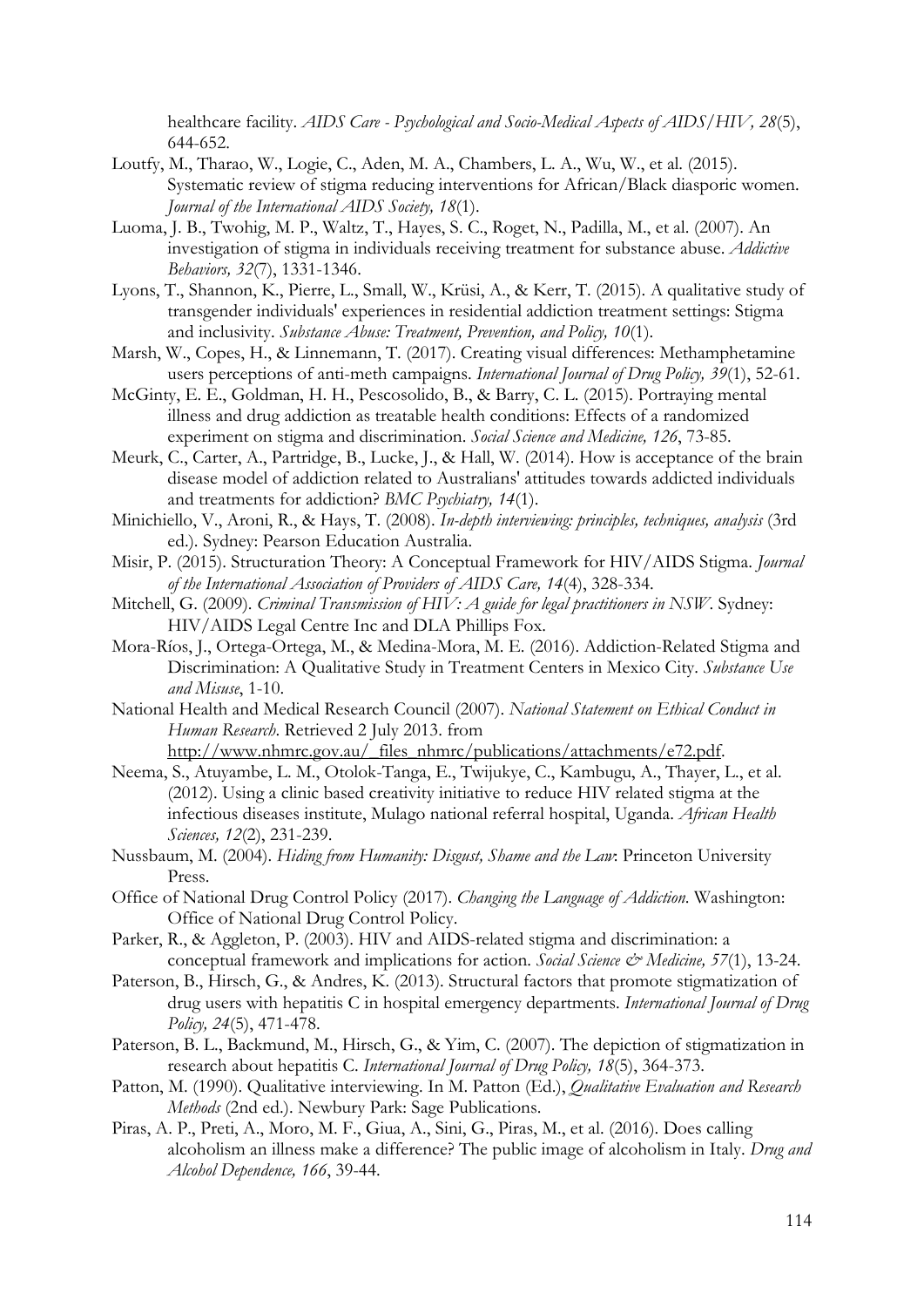- Polkinghorne, D. E. (1995). Narrative configuration in qualitative analysis. *International Journal of Qualitative Studies in Education, 8*(1), 5-23.
- Pretorius, J. B., Greeff, M., Freeks, F. E., & Kruger, A. (2016). A HIV stigma reduction intervention for people living with HIV and their families. *Health SA Gesondheid, 21*, 187- 195.
- Pugh, J. (2008). Hepatitis C and the Australian news media: A case of 'bad blood'. *Continuum, 22*(3), 385-394.
- Queensland Mental Health Commission (2016). *A Human Righers Act for Queensland: Submission to the Legal Affairs and Community Safety Committee of the Queensland Parliament*. Brisbane: Queensland Mental Health Commission.
- Queensland Parliament (2016). Human Rights Inquiry Retrieved 3 April, 2017, from [http://www.parliament.qld.gov.au/work-of](http://www.parliament.qld.gov.au/work-of-committees/committees/LACSC/inquiries/past-inquiries/14-HumanRights)[committees/committees/LACSC/inquiries/past-inquiries/14-HumanRights](http://www.parliament.qld.gov.au/work-of-committees/committees/LACSC/inquiries/past-inquiries/14-HumanRights)
- Quilter, J., McNamara, L., Seear, K., & Room, R. (2016a). Alcohol and drug use and criminal law: a national study of the significance of 'Intoxication' under Australian legislation. *UNSW Law Journal, 39*(3), 913-949.
- Quilter, J., McNamara, L., Seear, K., & Room, R. (2016b). The definition and significance of 'intoxication in Australian criminal law: a case study of Queensland's 'Safe night out' legislation. *QUT Law Review, 16*(2), 42-58.
- Radcliffe, P., & Stevens, A. (2008). Are drug treatment services only for 'thieving junkie scumbags'? Drug users and the management of stigmatised identities. *Social Science*  $\mathcal{O}^*$ *Medicine, 67*(7), 1065-1073.
- Rance, J., & Treloar, C. (2015). "We are people too": Consumer participation and the potential transformation of therapeutic relations within drug treatment. *International Journal of Drug Policy, 26*(1), 30-36.
- Rao, D., Desmond, M., Andrasik, M., Rasberry, T., Lambert, N., Cohn, S. E., et al. (2012). Feasibility, acceptability, and preliminary efficacy of the unity workshop: An internalized stigma reduction intervention for african american women living with HIV. *AIDS Patient Care and STDs, 26*(10), 614-620.
- Regen, M., Murphy, S., & Murphy, T. (2002) Drug users' lay consultation processes: symptom identification and management. *Vol. 8. Advances in Medical Sociology* (pp. 323-341).
- Rhodes, T., Singer, M., Bourgois, P., Friedman, S. R., & Strathdee, S. A. (2005). The social structural production of HIV risk among injecting drug users. *Social Science & Medicine*, *61*(5), 1026-1044.
- Ritter, A., Berends, L., Chalmers, J., Hull, P., Lancaster, K., & Gomez, M. (2014). *New Horizons: The review of alcohol and other drug treatment services in Australia, Final report submitted to the Commonwealth Department of Health*. Sydney: Drug Policy Modelling Program.
- Room, R. (2005). Stigma, social inequality and alcohol and drug use. *Drug and Alcohol Review, 24*(2), 143-155.
- Schachter, H. M., Girardi, A., Ly, M., Lacroix, D., Lumb, A. B., van Berkom, J., et al. (2008). Effects of school-based interventions on mental health stigmatization: a systematic review. *Child and Adolescent Psychiatry and Mental Health, 2*(1), 1-14.
- Schomerus, G., Holzinger, A., Matschinger, H., Lucht, M., & Angermeyer, M. C. (2010). Public attitudes towards alcohol dependence: An overview. *Psychiatrische Praxis, 37*(3), 111-118.
- Schomerus, G., Lucht, M., Holzinger, A., Matschinger, H., Carta, M. G., & Angermeyer, M. C. (2011). The Stigma of Alcohol Dependence Compared with Other Mental Disorders: A Review of Population Studies. *Alcohol and Alcoholism, 46*(2), 105-112.
- Schomerus, G., Matschinger, H., & Angermeyer, M. C. (2014). Attitudes towards alcohol dependence and affected individuals: Persistence of negative stereotypes and illness beliefs between 1990 and 2011. *European Addiction Research, 20*(6), 293-299.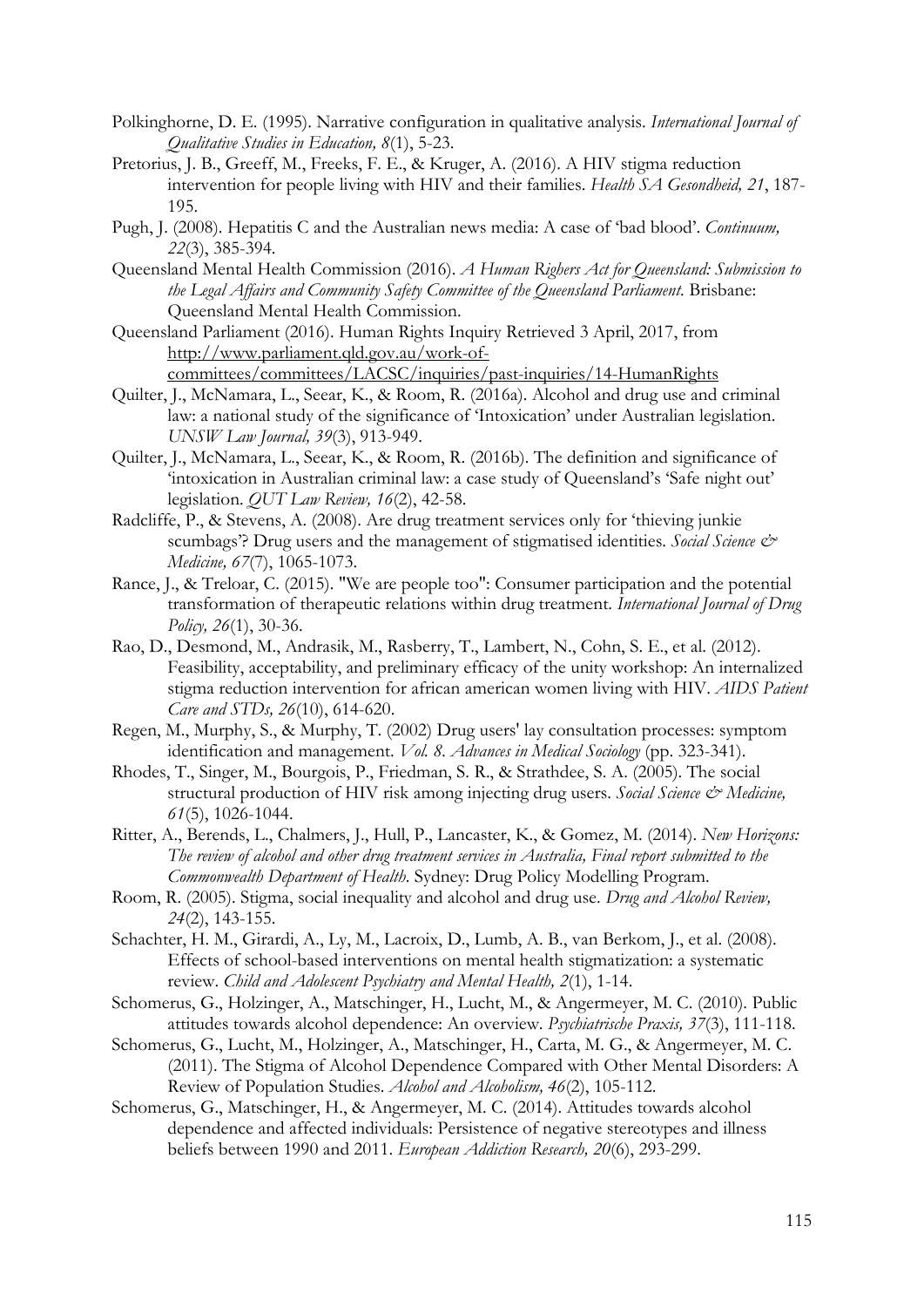- Schomerus, G., Matschinger, H., Lucht, M. J., & Angermeyer, M. C. (2014). Changes in the perception of alcohol-related stigma in Germany over the last two decades. *Drug and Alcohol Dependence, 143*(1), 225-231.
- Schulze, B. (2007). Stigma and mental health professionals: A review of the evidence on an intricate relationship. *International Review of Psychiatry, 19*(2), 137-155.
- Scott, J., & Marshall, A. (Eds.). (2009). *Oxford Dictionary of Sociology* (3rd ed.). New York: Oxford University Press.
- Seear, K. (2015). Making addiction, making gender: a feminist performativity analysis of Kakavas v Crown Melbourne Limited. *The Australian Feminist Law Journal, 41*(1), 65-85.
- Semple, S. J., Grant, I., & Patterson, T. L. (2005). Utilization of Drug Treatment Programs by Methamphetamine Users: The Role of Social Stigma. *American Journal on Addictions, 14*(4), 367-380.
- Sengupta, S., Banks, B., Jonas, D., Miles, M. S., & Smith, G. C. (2011). HIV Interventions to Reduce HIV/AIDS Stigma: A Systematic Review. *AIDS and Behavior, 15*(6), 1075-1087.
- Shah, S. M., Heylen, E., Srinivasan, K., Perumpil, S., & Ekstrand, M. L. (2014). Reducing HIV Stigma Among Nursing Students: A Brief Intervention. *Western Journal of Nursing Research, 36*(10), 1323-1337.
- Simmonds, L., & Coomber, R. (2009). Injecting drug users: A stigmatised and stigmatising population. *International Journal of Drug Policy, 20*(2), 121-130.
- Sorsdahl, K., Stein, D. J., & Myers, B. (2012). Negative attributions towards people with substance use disorders in South Africa: Variation across substances and by gender. *BMC Psychiatry, 12*.
- Sunstein, C. (1996). On the Expressive Function of Law. *University of Pennsylvania Law Review, 144*, 2021-2024.
- Treloar, C., Fraser, S., & valentine, k. (2007). Valuing methadone takeaway doses: The contribution of service-user perspectives to policy and practice. *Drugs: Education, Prevention and Policy, 14*(1), 61-74.
- Treloar, C., Rance, J., Madden, A., & Liebelt, L. (2011). Evaluation of Consumer Participation Demonstration Projects in Five Australian Drug User Treatment Facilities: The Impact of Individual Versus Organizational Stability in Determining Project Progress. *Substance Use & Misuse, 46*(8), 969-979.
- Treloar, C., & Rhodes, T. (2009). The lived experience of hepatitis C and its treatment among injecting drug users: Qualitative synthesis. *Qualitative Health Research, 19*(9), 1321-1334.
- UKDPC (2010). *Getting serious about stigma: the problem with stigmatising drug users*. London: UK Drug Policy Commission (UKDPC).
- Van Boekel, L. C., Brouwers, E. P. M., Van Weeghel, J., & Garretsen, H. F. L. (2013). Public opinion on imposing restrictions to people with an alcohol- or drug addiction: A crosssectional survey. *Social Psychiatry and Psychiatric Epidemiology, 48*(12), 2007-2016.
- Varas-Díaz, N., Neilands, T. B., Cintrón-Bou, F., Marzán-Rodríguez, M., Santos-Figueroa, A., Santiago-Negrón, S., et al. (2013). Testing the efficacy of an HIV stigma reduction intervention with medical students in Puerto Rico: The SPACES project (Journal of the International AIDS Society DOI: 10.7448/IAS.16.3.18670). *Journal of the International AIDS Society, 16*.
- Varas-Díaz, N., Neilands, T. B., Rodríguez-Madera, S. L., & Padilla, M. (2016). The role of emotions in the reduction of HIV/AIDS stigma among physicians in training. *AIDS Care - Psychological and Socio-Medical Aspects of AIDS/HIV, 28*(3), 376-383.
- Victoria Police (n.d.). *Receipting Proof of Concept: Evaluation Report*. Melbourne: Operations Review and Support Division with Corporate Strategy and Operational Improvement Department, Victoria Police.
- Wariki, W. M. V., Nomura, S., Ota, E., Mori, R., & Shibuya, K. (2013). Interventions for reduction of stigma in people with HIV/AIDS. *Cochrane Database of Systematic Reviews*(6).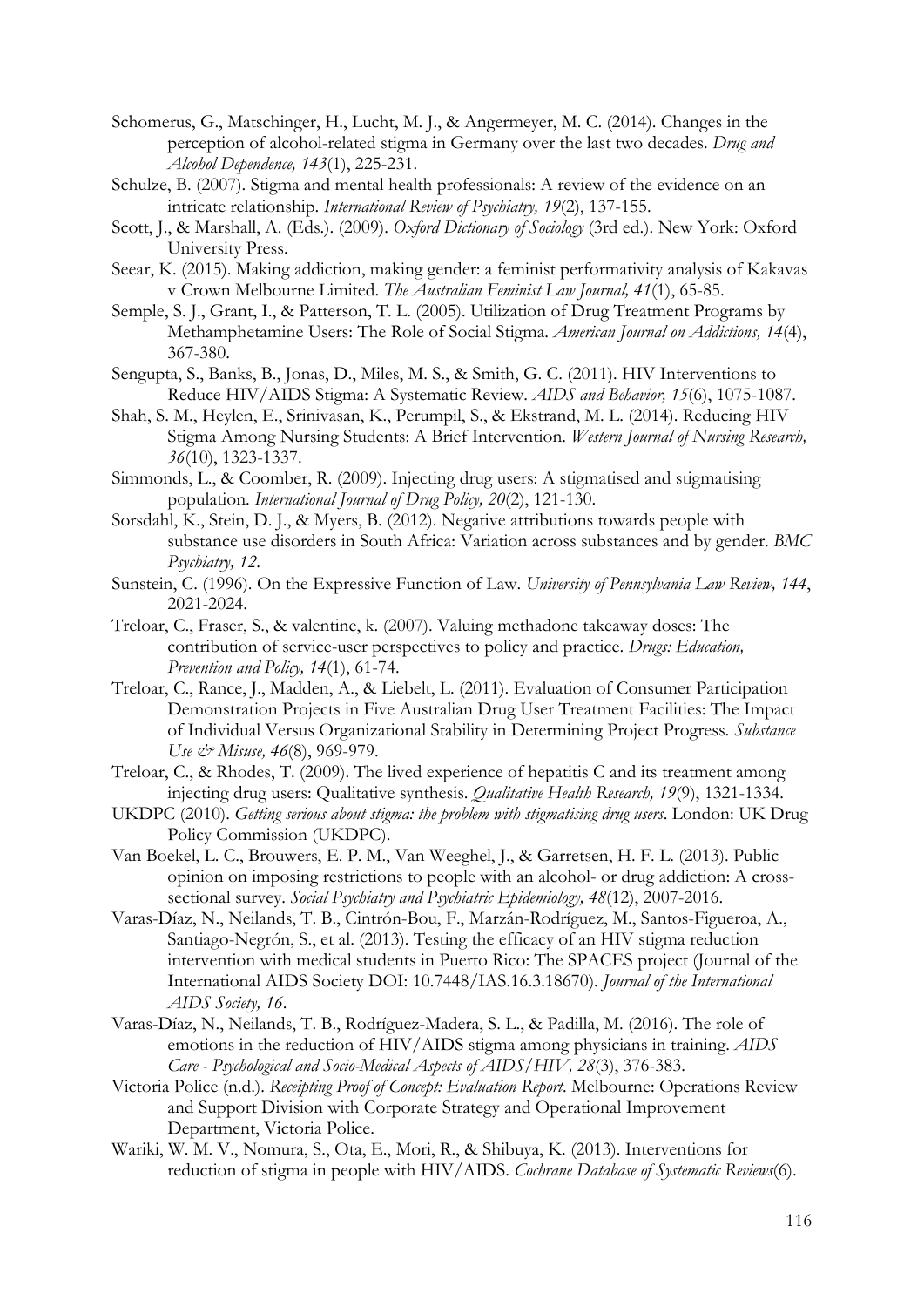- <span id="page-122-0"></span>Werb, D., Mills, E. J., DeBeck, K., Kerr, T., Montaner, J. S. G., & Wood, E. (2011). The effectiveness of anti-illicit-drug public-service announcements: a systematic review and meta-analysis. *Journal of Epidemiology and Community Health, 65*(10), 834-840.
- Williamson, L., Thom, B., Stimson, G. V., & Uhl, A. (2015). Stigma as a public health tool: Implications for health promotion and citizen involvement - A response to Bayer and Fairchild. *International Journal of Drug Policy, 26*(7), 615-616.
- Wu, S., Li, L., Wu, Z., Liang, L. J., Cao, H., Yan, Z., et al. (2008). A brief HIV stigma reduction intervention for service providers in China. *AIDS Patient Care and STDs, 22*(6), 513-520.
- Yamaguchi, S., Mino, Y., & Uddin, S. (2011). Strategies and future attempts to reduce stigmatization and increase awareness of mental health problems among young people: A narrative review of educational interventions. *Psychiatry and Clinical Neurosciences, 65*(5), 405-415.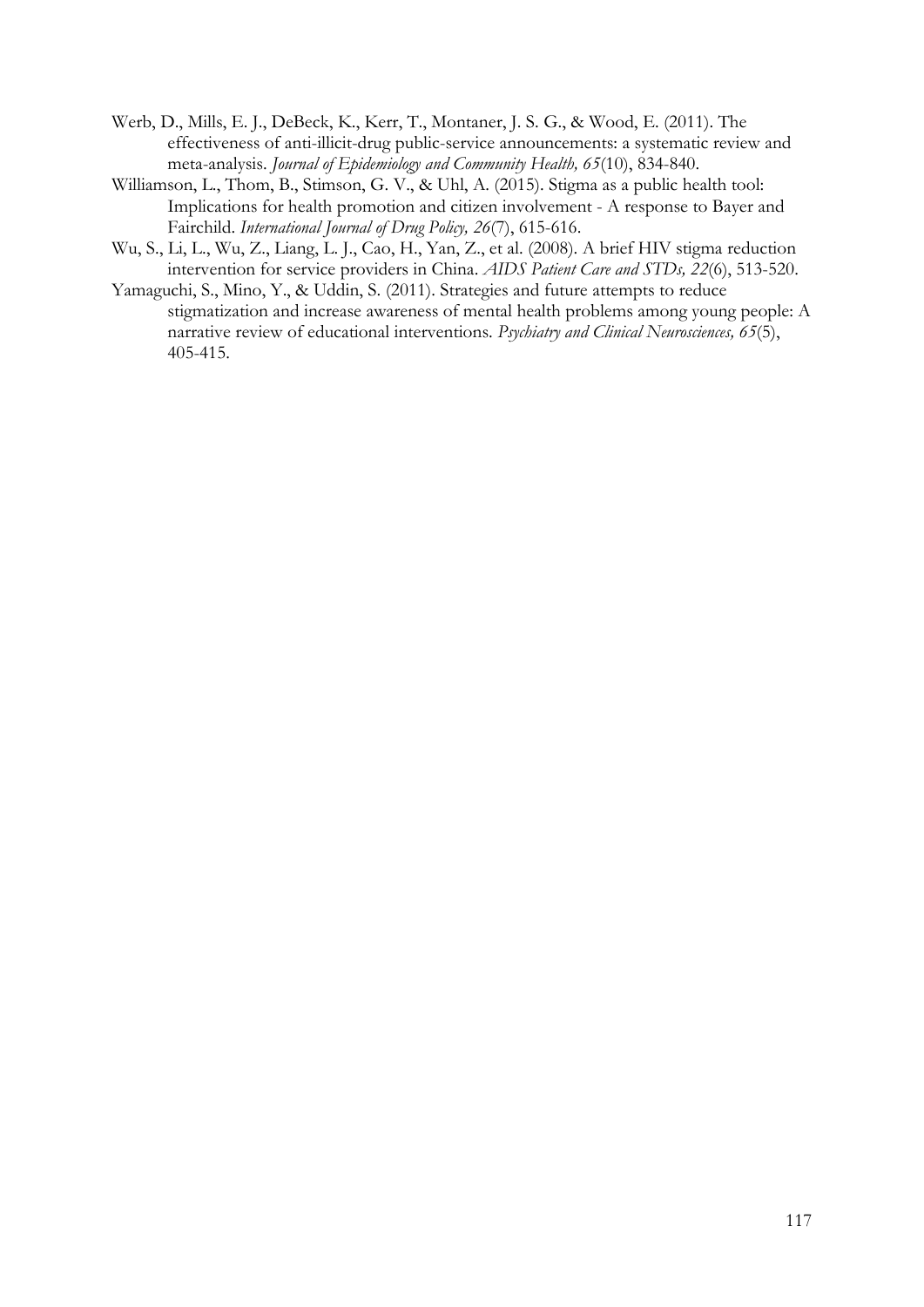# **APPENDIX A – LAW CODING SYSTEM**

- 1. How are people who use, possess, consume (etc.) AOD described as a target of the law?
- 2. Is there a definition of the person, activity or targeted AOD behaviour?
- 3. Who is the decision-maker or authority?
- 4. What is the decision-maker/authority able to do?
- 5. In what ways does the law offer protections to the targeted person?
- 6. In what ways does the law offer protections to others?